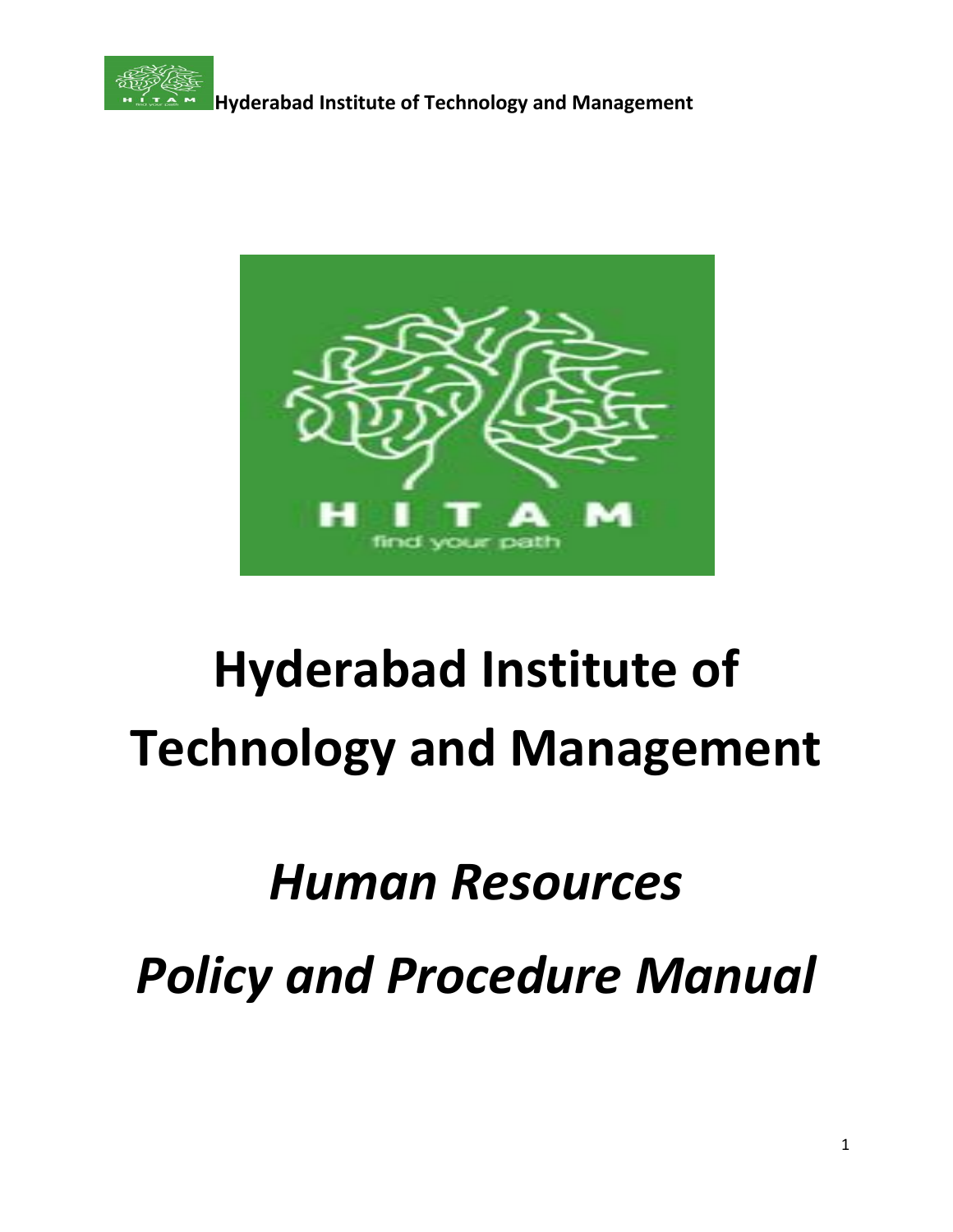

## Index

| S.No           | <b>Topic</b>                            | Page No.       |
|----------------|-----------------------------------------|----------------|
| $\mathbf{1}$   | Introduction                            | 3              |
| $\overline{2}$ | Who We Are                              | 3              |
| 3              | <b>Our Vision</b>                       | $\overline{4}$ |
| $\overline{4}$ | <b>Our Mission</b>                      | $\overline{4}$ |
| 5              | Values                                  | $\overline{4}$ |
| 6              | <b>Recruitment Process</b>              | 5              |
| $\overline{7}$ | <b>Induction Policy</b>                 | 17             |
| 8              | <b>Appointment Terms and Conditions</b> | 36             |
| 9              | Leave Policy                            | 41             |
| 10             | <b>Work Norm Policy</b>                 | 56             |
| 11             | <b>Communication Policy</b>             | 77             |
| 12             | Mobile And Telephone Policy             | 90             |
| 13             | <b>Role Rotation Policy</b>             | 94             |
| 14             | <b>Grievance Policy</b>                 | 98             |
| 15             | <b>Exit Policy</b>                      | 105            |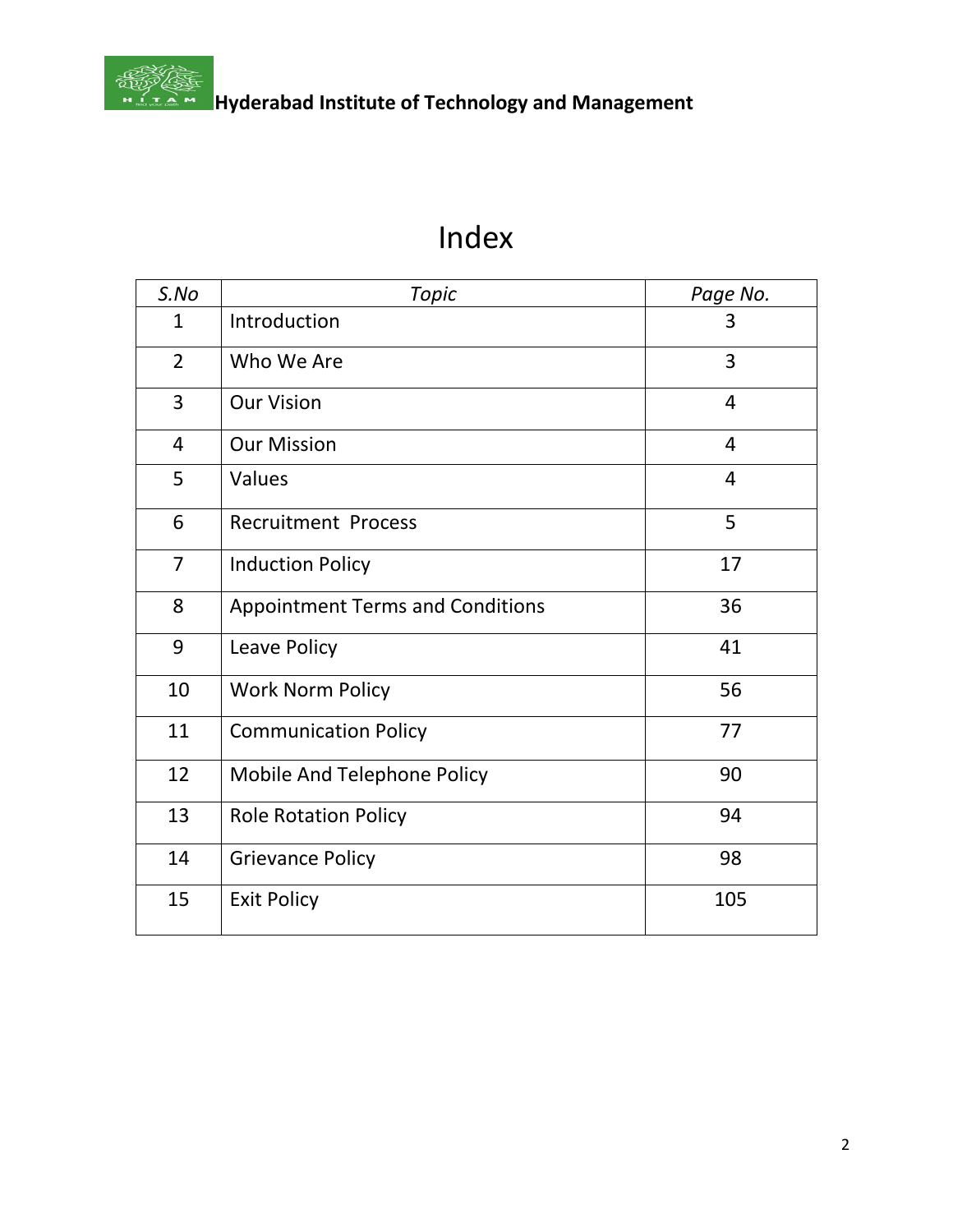

#### **INTRODUCTION**

This manual is a summary of policies, procedures and practices related to human resource management at HITAM. The HR team is responsible for maintaining the procedures and systems which support human resource management for the organization and is available to answer any questions or provide clarification on any content of this manual.

#### **WHO WE ARE**

Hyderabad Institute of Technology and Management (HITAM) is situated in a sprawling lush, green campus at Medchal in Telangana State. It was started in 2001 as Royal College of Engineering at Medak. This institution sought to impart qualitative education in the field of Engineering and Management. Transformation at HITAM does not stop with mere physical infrastructure; it extended far beyond. It has manifested as best practices, which have evolved with continuous refinement, be it in education, embracing eco-consciousness, facilitating career planning and ensuring faculty development, all from a perspective of overall growth of its students and faculty.

HITAM is the first campus in India that was certified as a Silver-Rated Green Building in the category of educational institutions, by LEEDS, US Green Building Council.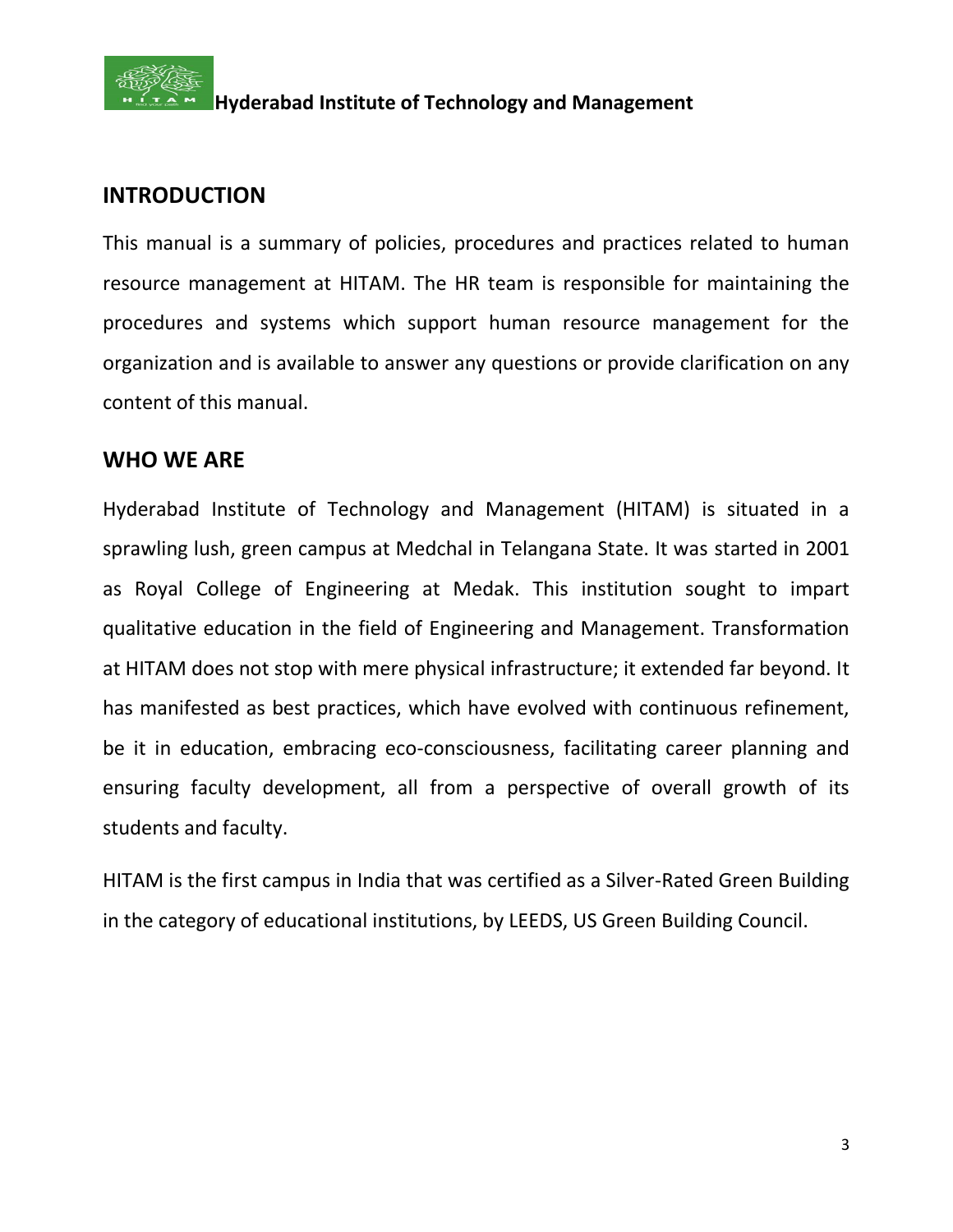

## **OUR VISION**

**"**To be a University which nurtures the students with competencies to become confident about their careers and contribute to the society."

## **OUR MISSION**

- To build capabilities of faculty for facilitating courses with innovative pedagogy
- To enrich the programs with relevant and updated curriculum
- To progress by adopting the best practices to the workforce needs as per emerging trends
- To provide industry interface for faculty and students to work on projects with end goal of real time knowledge

## **VALUES**

- Integrity
- Student Centric
- Continuous Learning
- Accountability
- Team Work
- Social Consciousness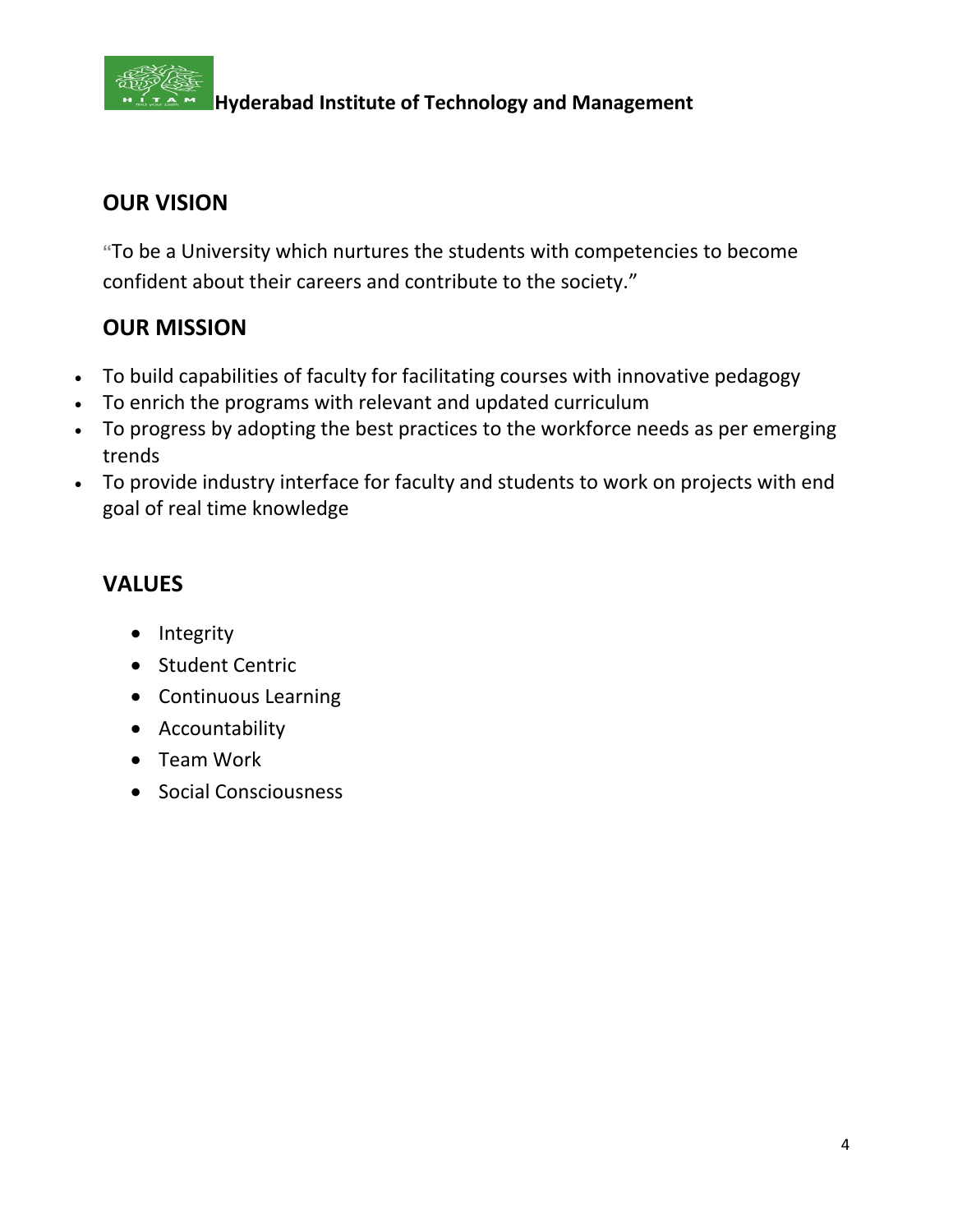

#### **Recruitment Process**

#### **Objective**

To preserve a consistent practice of recruitment in compliance with the Organization's growth plan that would accomplish to maintain the efficiency of the team involved for better hiring solutions.

#### **Scope**

All the positions of HITAM would come under the purview of recruitment process. The process of selection varies based on the specifications defined for the particular role in the organization. The responsibility of the policy will lie with HR department, Departmental Heads and Principal/Director/Chairman/Correspondent.

#### **Process**

#### **Organizational Resource Planning:**

The process of recruitment initiates with the manpower planning performed in the month of November/December and May for forthcoming academic semesters. The plan is made taking into consideration of the requirements by the concerned Head of Department(s)/Business Function(s) based on the Project(s)/Assignments/Business availability. The HR Team builds upon clarity with inputs from the concerned Head of Department(s)/Business Function(s) and with the approval and authorization from Chairman/Correspondent, further proceeds with the process. The resource planning is reviewed every half-yearly i.e. in March and October to evaluate the requirements based on the institutions demands.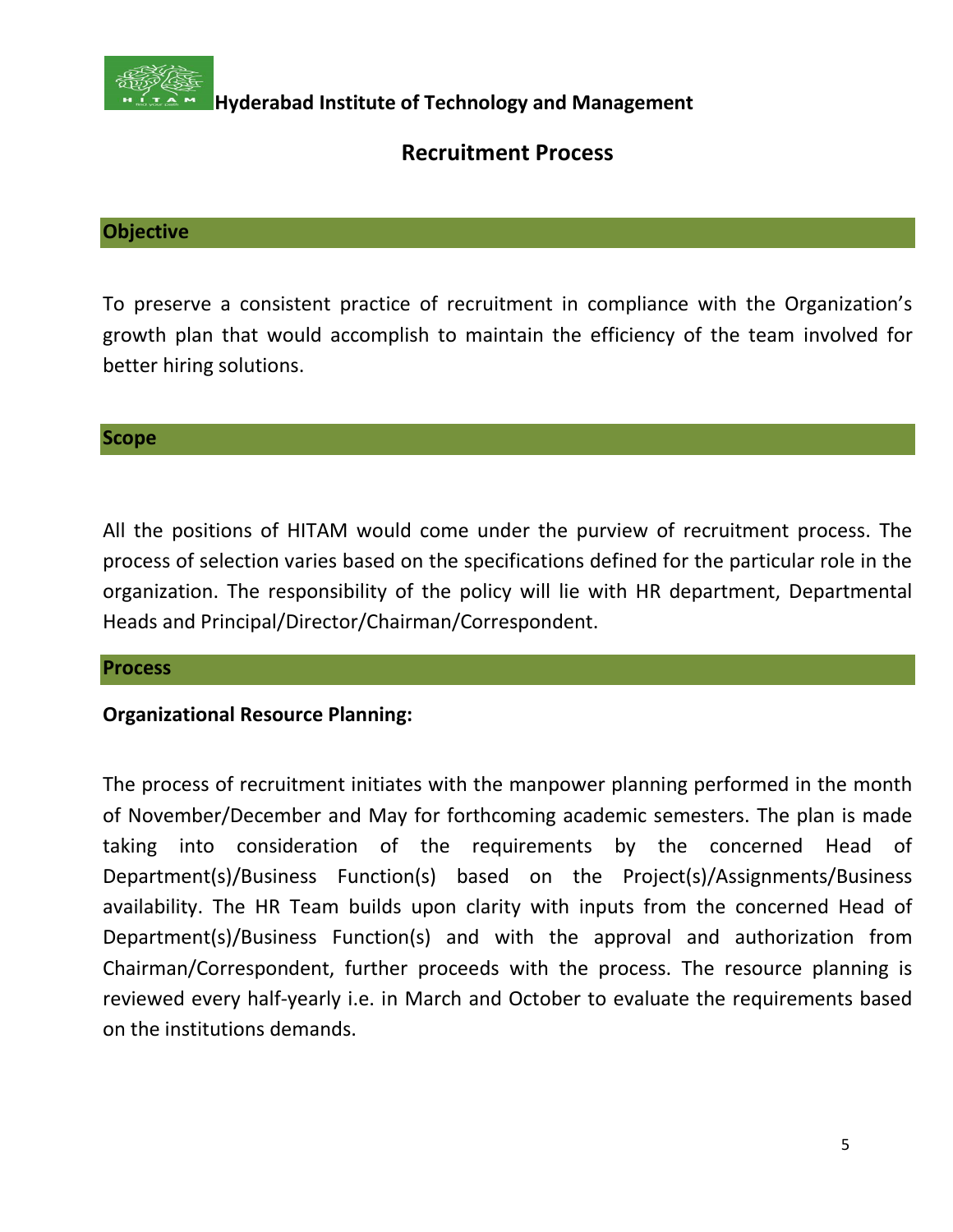

#### **Recruitment Approval Process**

The entire recruitment plan along with the estimated budget (**Annexure I**) is sent for Chairman/Correspondent for approval. The Chairman/Correspondent reviews the same and need to approve in accordance with the current and future project needs.

Approved Recruitment Plan for the year is divided into 2 Half yearly plans. Concerned Head of Business Function(s) fills **HITAM Associate Requisition Form (HARF) - Annexure II** and gets it approved by the Chairman/Correspondent and shall forward the same to HR Team with the detailed information of Job Description and specification along with the deadline date for filling.

#### **Separation Scenarios:**

In case of resignation/retrenchment/attrition or sudden exit of an employee, the respective reporting heads need to follow the following process-

- 1. If the exit of an employee is planned with due notice period served, in such case, within 3 days of receiving the employee's resignation, reporting head needs to fill the **HITAM Associate Requisition Form (HARF) - Annexure II** and submit it to HR department for further processing.
- 2. In case of sudden exit of an employee, the respective reporting head needs to notify the HR department within 24 hours of confirmation of exit of the employee. The reporting head needs to submit the **HITAM Associate Requisition Form (HARF) - Annexure II to HR department** within 48 hours of exit of the employee.
- 3. The process of the approval and submission would be as per the following table-

| <b>Level of Positions</b>                  | <b>Requisition</b>   | To be                                       | <b>Final submissid</b> |
|--------------------------------------------|----------------------|---------------------------------------------|------------------------|
|                                            | to be raised by      | <b>Approved by</b>                          |                        |
| <b>Head of Departments &amp; Above</b>     |                      | Principal/Directd Chairman/Correspondent HR |                        |
|                                            |                      |                                             |                        |
| Teaching/Non-Teaching(Acader HOD/Principal |                      | <b>Chairman/Correspondent HR</b>            |                        |
| Admin/Support<br>level                     | Staff/d HOD/Director | Chairman/Correspondent HR                   |                        |
| (Non-Academics)                            |                      |                                             |                        |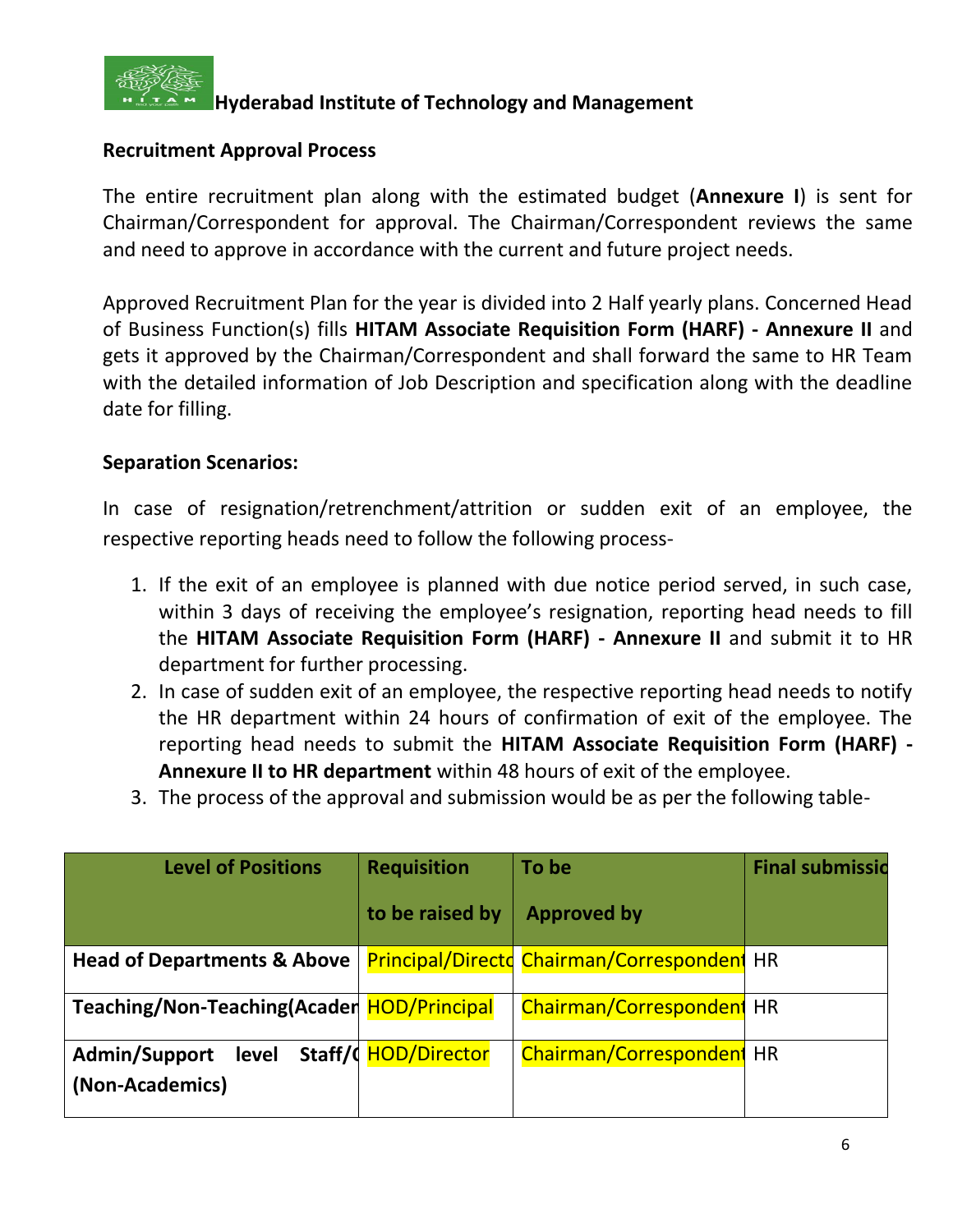

**Sources of Recruitment**

Having sorted out the requirements, the sources for generating the maximum number of applications should be located depending on the qualifications, experience & the level of the required position.

- **a) Advertisements**: In national, local newspapers or specialist magazines or journals.
	- a. **Approval Authority:** All the advertisements have to be approved by Chairman/Correspondent.
	- b. **Advertisement Budget:** The advertisement budget will be finalized by the Principal/Director and handed over to Chairman/Correspondent in the month of May/December. HR department would regularly liaison with the Chairman/Correspondent for the budget, based upon the manpower requirements and planning.
	- c. **Advertisement Proof:** The proof of the advertisement need to be approved by the HR for information and standardization.
	- d. **Release & Follow-up of the paper advertisement:** HR Team is responsible for the release of advertisement and follow-up with the candidates.
	- e. **Response Report:** A report on the Response to the Advertisement has to be made by the HR Team and submit to Chairman/Correspondent.

#### **b) Unsolicited Applications**:

- a. **Walk-Ins** The HR Team is required to process all the unsolicited applications matching the current vacant position. If found not suitable for the current position, the resume should be filed in resume bank for future reference.
- b. **Emails** The HR Team is responsible to organize the resumes received through emails. All the resumes need to be stored in the resume bank.

#### **c) Recruitment Agencies:**

- a. Recruitment agencies need to be used only for filling the critical and urgent requirements if not filled by the internal HR and where applicants are short in supply.
- b. Approval: This shall be approved by Chairman/Correspondent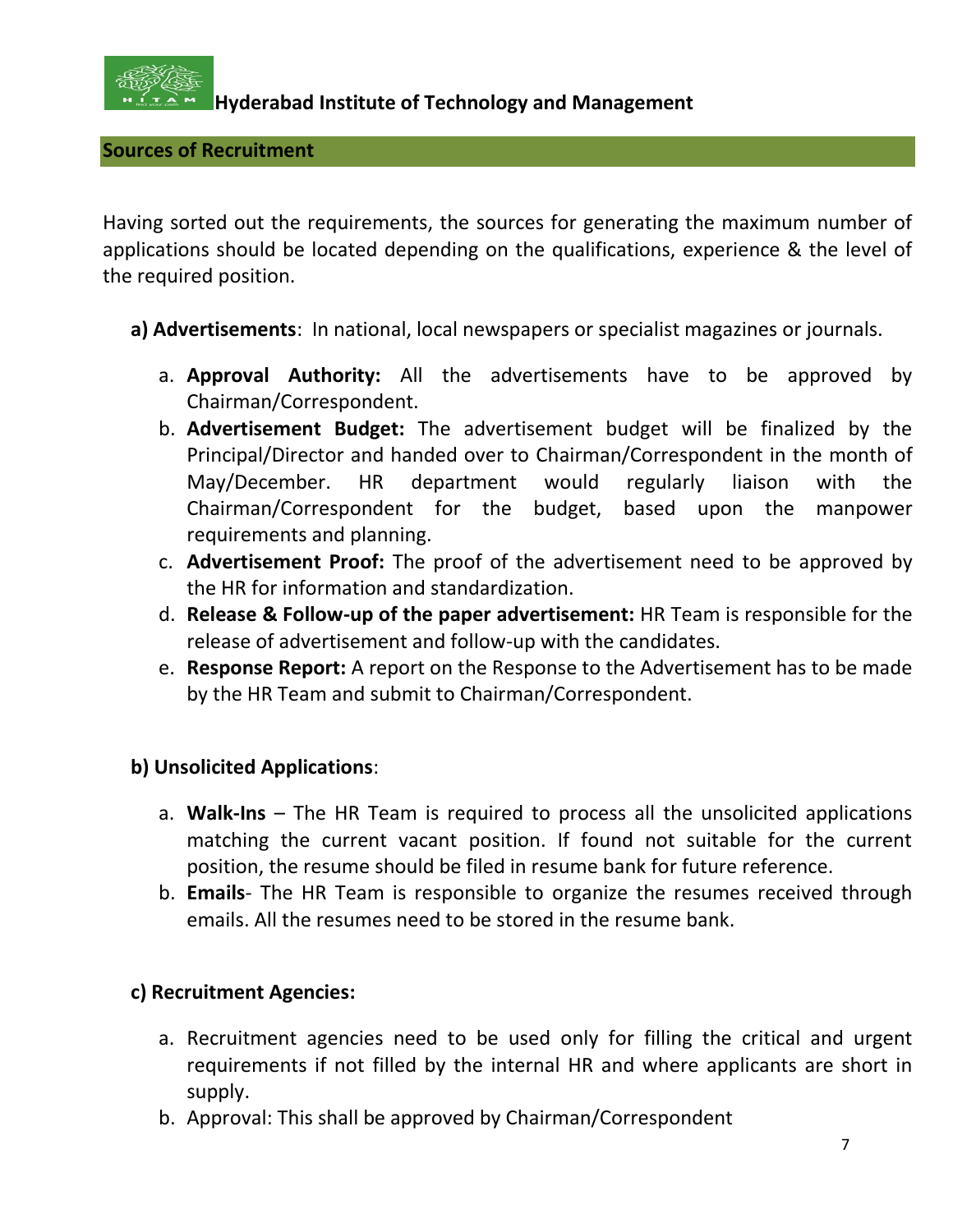

- c. Process of Identification of the Authorized Agencies: It is the responsibility of the HR Team to identify the authorized agencies, which shall provide the suitable candidates.
- d. Rates of Operation: The rates can be negotiated to a maximum of 8.33% of the annual salary up to mid level( 0-5 years experience) positions and maximum of 10% of the annual salary for above mid level( greater than 6 years of experience) positions and attached to the job for providing the candidate. However discretion is used for ensuring the fee is on lower side in any negotiations.
- e. All the payments shall be made against an Invoice by the Agency. The Payment need to be made after completion of 15 days of service by the employee at Organisation in normal cases or as agreed and entered into agreement with the agency.
- f. The HR Team should ensure the replacement of resource if the Associates hired leave the Organisation before three months period of time.
- g. Recruitment Consultants: HR department will be maintaining the cordial relations with the recruitment consultants who would be supporting the recruitment process without any charge. Their intervention would be purely based upon the need and due consultation will be taken from Chairman/Correspondent before approaching them.

#### **d) Referrals**:

The Associates are encouraged to forward the resumes of the persons known to them for recruitment. If suitable, the application will be processed for normal recruitment process.

#### **Referral Program**:

- a. HR Team shall notify those positions under "referral program" which are immediate requirements and short in supply with the approval of the Chairman/Correspondent only. HR Team will notify position/s from time to time through Intranet/Email/ Notice Boards.
- b. Process of hiring through Referrals: Associates who wish to refer their friend(s), ex-Colleague(s) against a notified position are required to fill in the prescribed form (Referral Program Format – **Annexure III**) & submit/email it along with a copy of current 'Resume' to HR Team. The Referral Program Form is available with HR Team.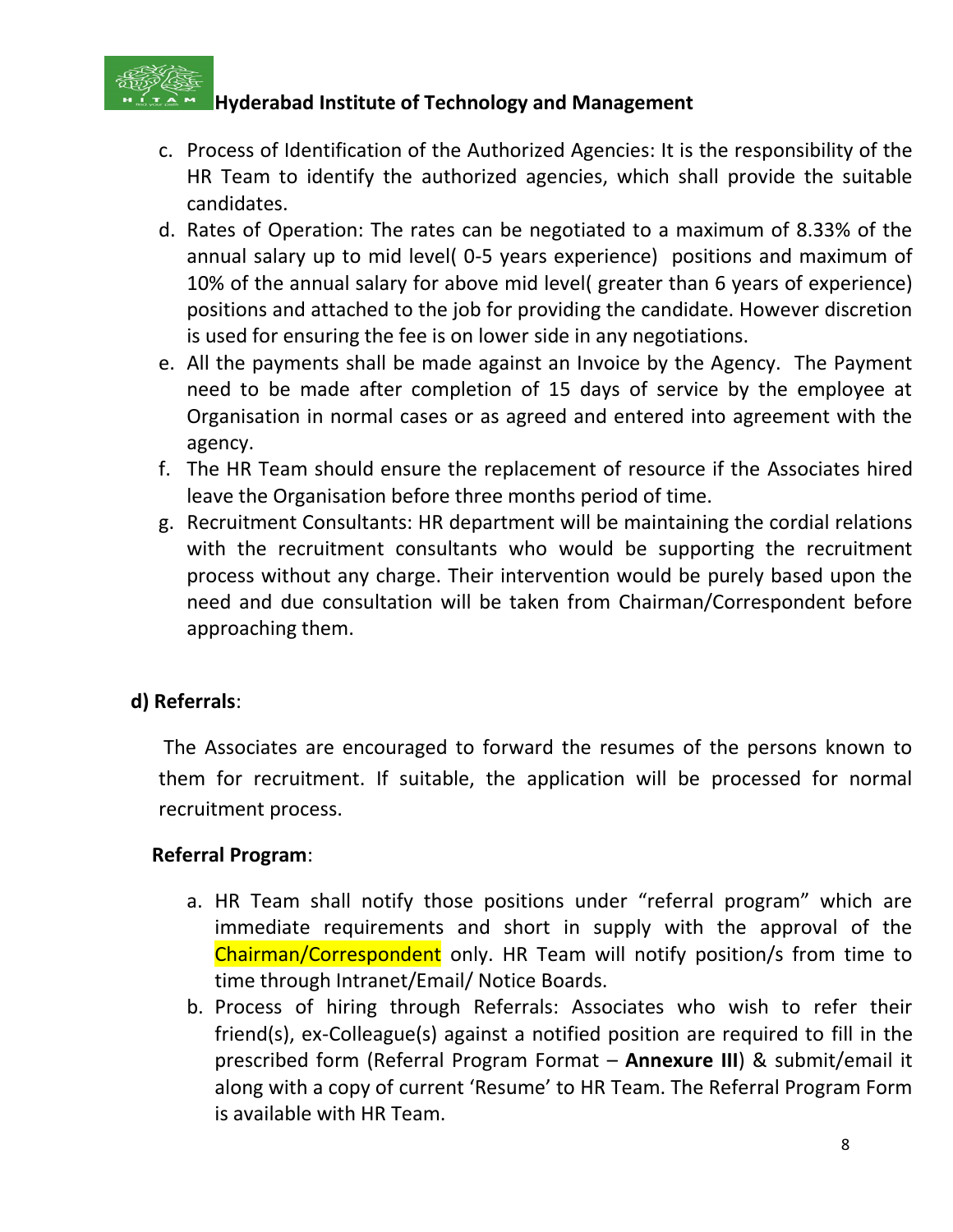

c. The HR Team shall review the documents referred and follow the normal screening procedure in short listing the resumes. Information to the employee referred: In the event of selection of a referred persons against a notified position, the HR Team pursuing such resource shall send an appreciation note to the associate referring the candidate and the associate will get a referral bonus as mentioned below

| <b>Level of Referral</b>                                  | <b>Referral</b>  | <b>Payment Terms</b>                                                      |
|-----------------------------------------------------------|------------------|---------------------------------------------------------------------------|
|                                                           | <b>Incentive</b> |                                                                           |
|                                                           | Rs)              |                                                                           |
| Management<br><b>TOP</b><br><b>Business</b><br>(Includes) | $10,000/-$       | 50 % after one month of joining and<br>rest 50% after 3 months successful |
| <b>Heads, Functional Heads</b>                            |                  | completion of<br>the referred                                             |
| and HODs-Above<br>15                                      |                  | candidate                                                                 |
| years of experience)                                      |                  |                                                                           |
| Middle                                                    | 7500/-           | 50 % after one month of joining and                                       |
| Management(Includes                                       |                  | rest 50% after 3 months successful                                        |
| Professors, Associate                                     |                  | completion<br>of<br>the<br>referred                                       |
| Professors<br>Sr.<br>$\overline{a}$                       |                  | candidate                                                                 |
| Executives $-10-15$ years                                 |                  |                                                                           |
| of experience)                                            |                  |                                                                           |
| Jr Management(Includes   5000/-                           |                  | 50 % after one month of joining and                                       |
| Executives,<br>Asst.                                      |                  | rest 50% after 3 months successful                                        |
| Professor, Teaching,                                      |                  | completion of<br>the<br>referred                                          |
| Non-Teaching<br>Jr.                                       |                  | candidate                                                                 |
| Executives-5-10 years of                                  |                  |                                                                           |
| experience)                                               |                  |                                                                           |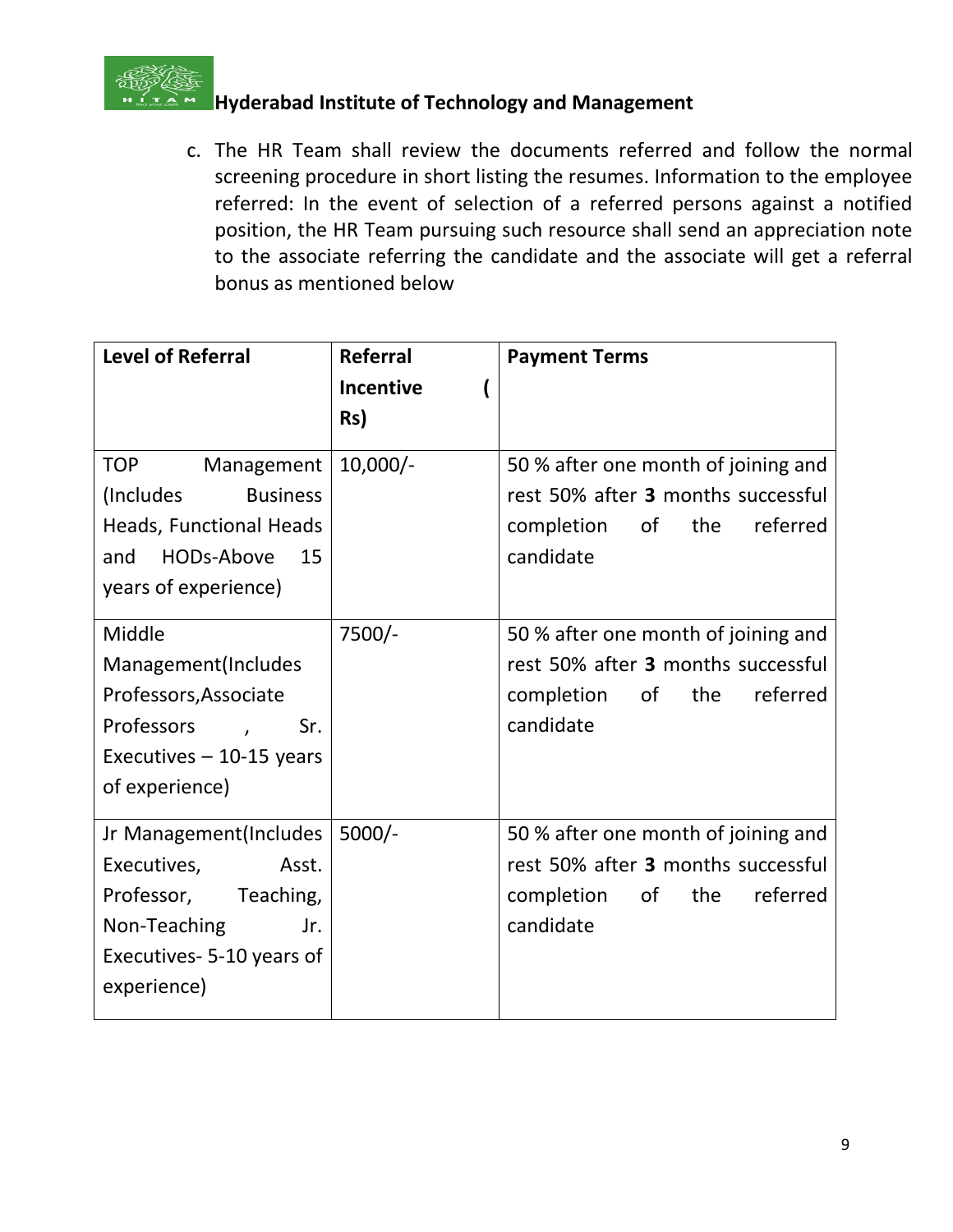

#### **e) Internal Talent Sourcing**

- a. HR Team shall notify those positions under "Internal Talent" which are immediate requirements which can be fulfilled by the existing team present within the Organisation.
- b. Associates who wish to apply for such a positions need to submit their profile along with a detailed report containing how they fit into the role.
- c. After receiving such an application, HR will communicate such a rotation to the concerned reporting offer(s) for their approval of such a movement. After receiving the no objection statement from the reporting officer the recruitment process will then go as per the normal recruitment process.

#### **f) Campus Recruitments:**

Campus Recruitment as a source for hiring is used in cases of building a future resource base and only done based on the necessity for hiring freshers. Fresh Graduates/Post Graduates may be hired from the external market in case the requirement is more than 7.

The HR Team maintains a list of colleges/institutes approved by the Chairman/Correspondent from time to time. The identified & approved institutes are only visited by the HR Team in cases of Campus Recruitment. Based on the requirement, the Final year students (Beginning of the academic year) / Final Year students (passing out) would be selected for the recruitment process.

The Specific Process of Hiring through Campus will be defined by the HR Team with the approval of the Chairman/Correspondent from time to time based on the requirements & projections.

For reaching the prospective candidates from the College/University/Institute, the HR Team needs to maintain regular contact with the placement offices of the listed Universities/Colleges/Institutes.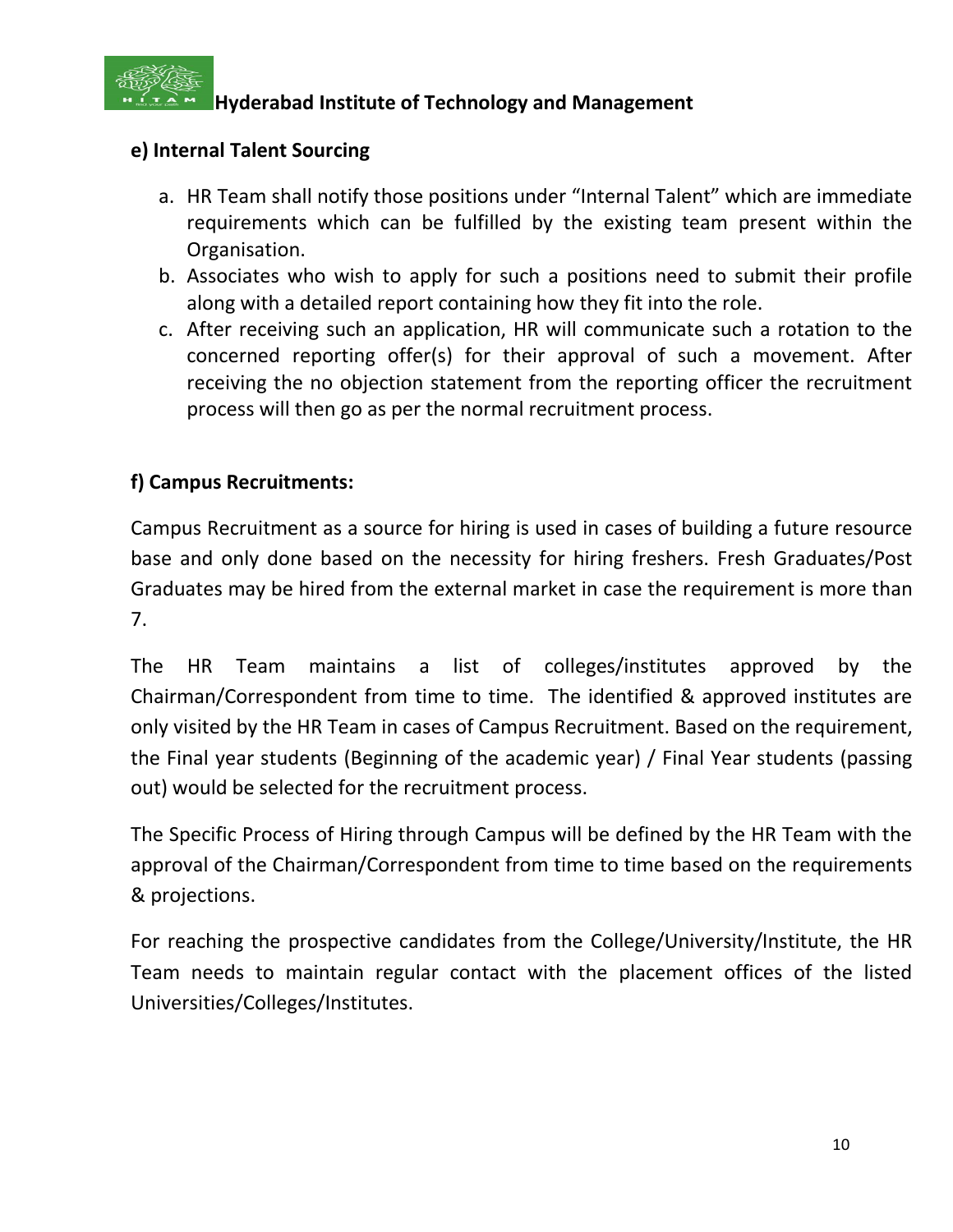

### **g) Rehires:**

Ex-Associates, who worked with HITAM, may be considered for re-employment after 6 months of their due exit. They must submit a new application for employment to the HR Team. The HR Team will review the personnel file and the summary statement on the exit note of the employee filled by the - HR to know if the candidate can be rehired or not. After the review, the application will be processed as per the normal recruitment process.

#### **h) Resume Bank:**

The resumes received from any of the above sources which do not match the current position but may be required in future should be saved skill-wise in MS Excel-format in the database maintained by the HR Team. The same can be retrieved when suitable requirement is open. The database would be maintained in hard/soft copy filing system and the recruitment trackers in MS Excel formats.

The resume database needs to be updated regularly for the updated resume to close the position within no time of the requirement.

#### **i) Recruitment Sites (Web Based/Paid Sites):**

The vacant positions can be posted in any of the popular paid-Recruitment sites with the approval of the Chairman/Correspondent. The resumes not matching the current positions but may be required in future, should be filed in data bank. HR Team is responsible for updating the positions from time to time.

#### **j) Organization Website:**

The vacant positions can also be posted in the company web sites with the approval of the Chairman/Correspondent from time to time. HR Team is responsible for updating the positions from time to time and collection of the responses and feeding the data into the internal recruitment database.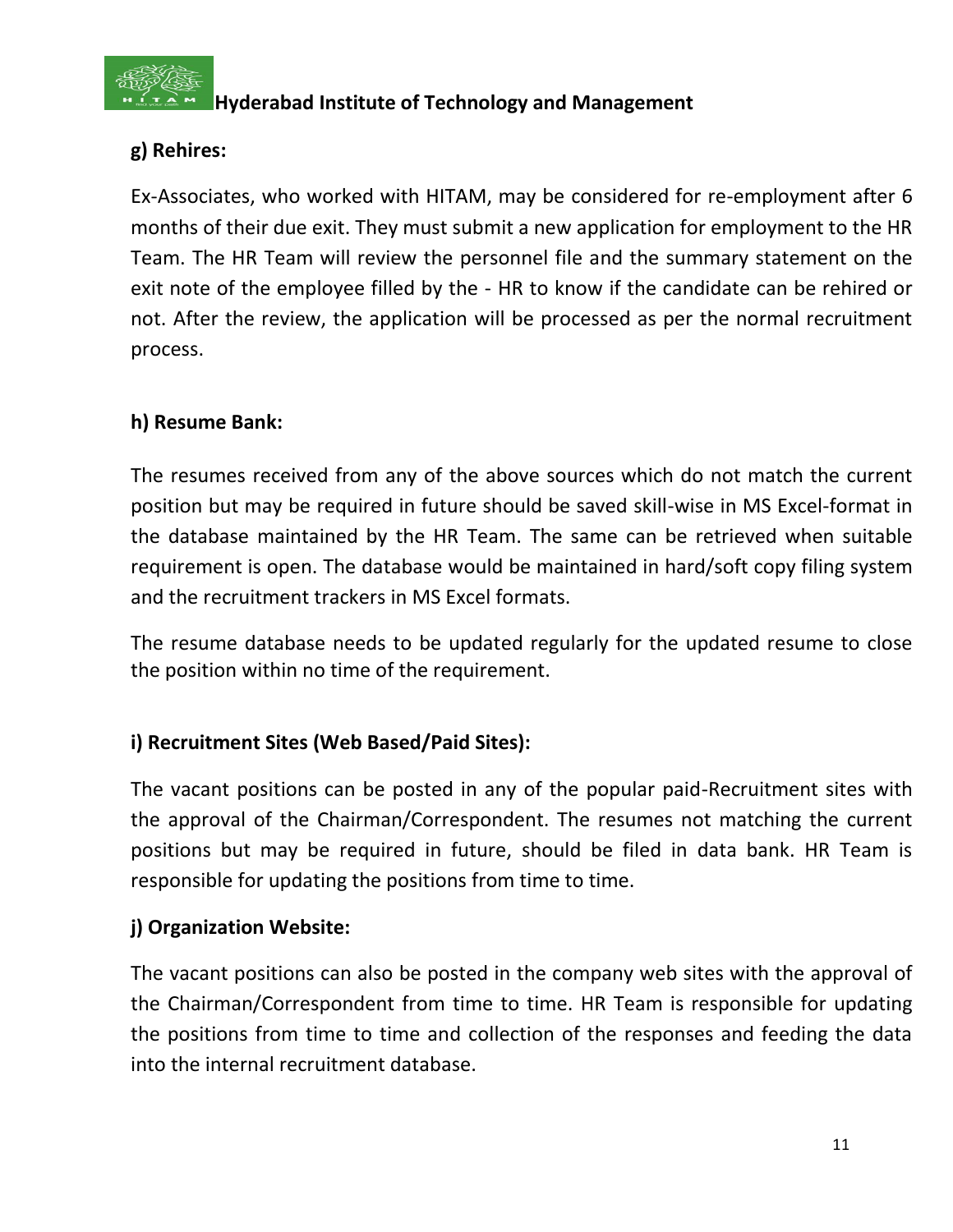

#### **h) Social Media (Linkedin, Facebook, etc...)**

The Vacant positions can also be posted in the social media sites like Linkedin, Facebook and etc... From time to time as required.

#### **Best Practices**

HR need to use the HITAM Recruitment Tracker (Annexure IV) for daily updating the recruitments and is responsible for providing the summary sheet for the requirements for that particular month to the Head of Organization/ System.

#### **Selection Process:**

- The Selection Process of HITAM would change from position to position and for the Technical/Functional competency expected.
- The HR Team reviews all resumes received through various sources and shortlists whose background and potential are in accordance with the profile contained in the (**HARF**). The HR Team shall interact telephonically / Personally / Instant Messenger/ or the best possible way to reach the candidate with the candidates to understand further his profile and interest to analyze the matching ratio to hire for HITAM
- The HR Team should evaluate the candidate on the soft skills and other skills required for the position, and after the initial shortlisting and written tests forward the resume to the concerned Head of Department(s)/function(s) and Chairman/Correspondent for final interview along with the detailed observation and test reports.
- During the preliminary interview, the candidate has to fill his/her details in the prescribed form, **Preliminary Data Sheet/Applicant Information Form( Annexure V)**  and the interviewers are issued a **Interview Evaluation Sheet ( Annexure VI )**
- HR should explain the policies and procedures in the second stage of the recruitments.
- After taking thorough inputs from the CEO and the offers, the short listed candidates are offered and after date of joining negotiations and salary negotiations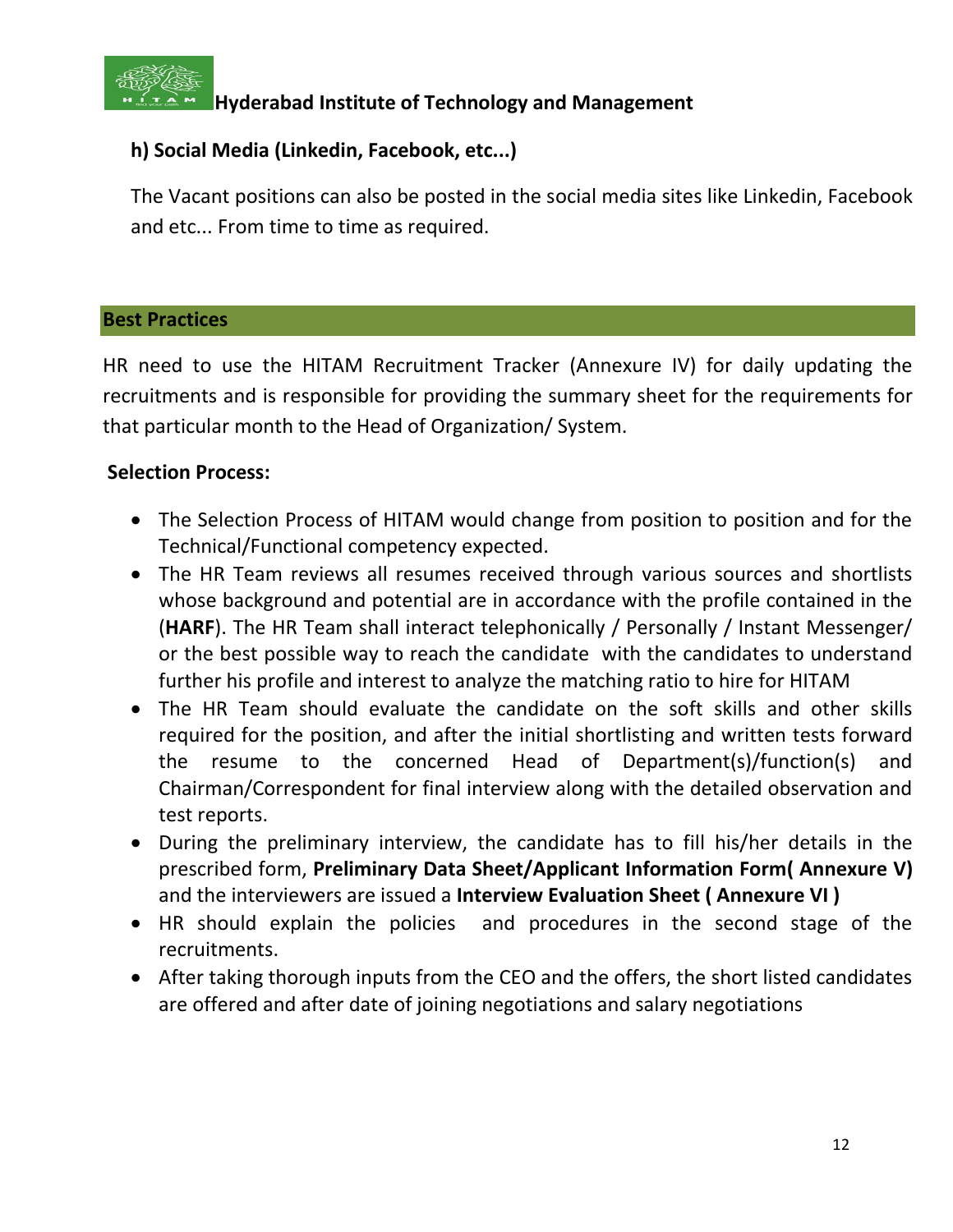

### **Selection Matrix**

| <b>Position</b>                                                           | <b>Preliminar</b><br>y Round | 1 <sup>st</sup> Level                 | 2 <sup>nd</sup> Level                  | <b>Final</b><br>negotiation<br>and<br><b>Fitment</b> |
|---------------------------------------------------------------------------|------------------------------|---------------------------------------|----------------------------------------|------------------------------------------------------|
| &<br><b>Head</b><br><b>of</b><br><b>Departments</b><br><b>Above</b>       | <b>HR</b>                    | <b>Principal/Dire</b><br>ctor         | Chairman/<br>Correspon<br>dent         | Chairman/<br>Correspond<br>ent &HR                   |
| Sr.<br><b>Manager</b><br>Manager,<br>/Professor                           | <b>HR</b>                    | <b>Principal/Dire</b><br>ctor         | Chairman/<br>Correspon<br>dent         | Chairman/<br>Correspond<br>ent &HR                   |
| Associate/Manager/Functiona<br><b>I Expert/Associate Professor</b>        | <b>HR</b>                    | <b>Technical</b><br><b>Interview</b>  | <b>Reporting</b><br>Head/HOD<br>& HR   | Chairman/<br>Correspond<br>ent &HR                   |
| <b>Specialist/Assistant Professor</b>                                     | <b>HR</b>                    | <b>Technical</b><br><b>Interview</b>  | <b>Reporting</b><br>Head/HOD<br>& HR   | Chairman/<br>Correspond<br>ent &HR                   |
| <b>Executive/Teaching</b><br><b>Assistant/Non-Teaching</b><br>(Academics) | <b>HR</b>                    | <b>Technical</b><br><b>Interview</b>  | <b>Reporting</b><br>Head/HOD<br>& HR   | Chairman/<br>Correspond<br>ent &HR                   |
| Level(Non-<br><b>Support</b><br><b>Academics)</b>                         | <b>HR</b>                    | <b>Functional</b><br><b>Interview</b> | Sr.<br>Manager/<br><b>HOD &amp; HR</b> | <b>Reporting</b><br>Head/HOD<br>& HR                 |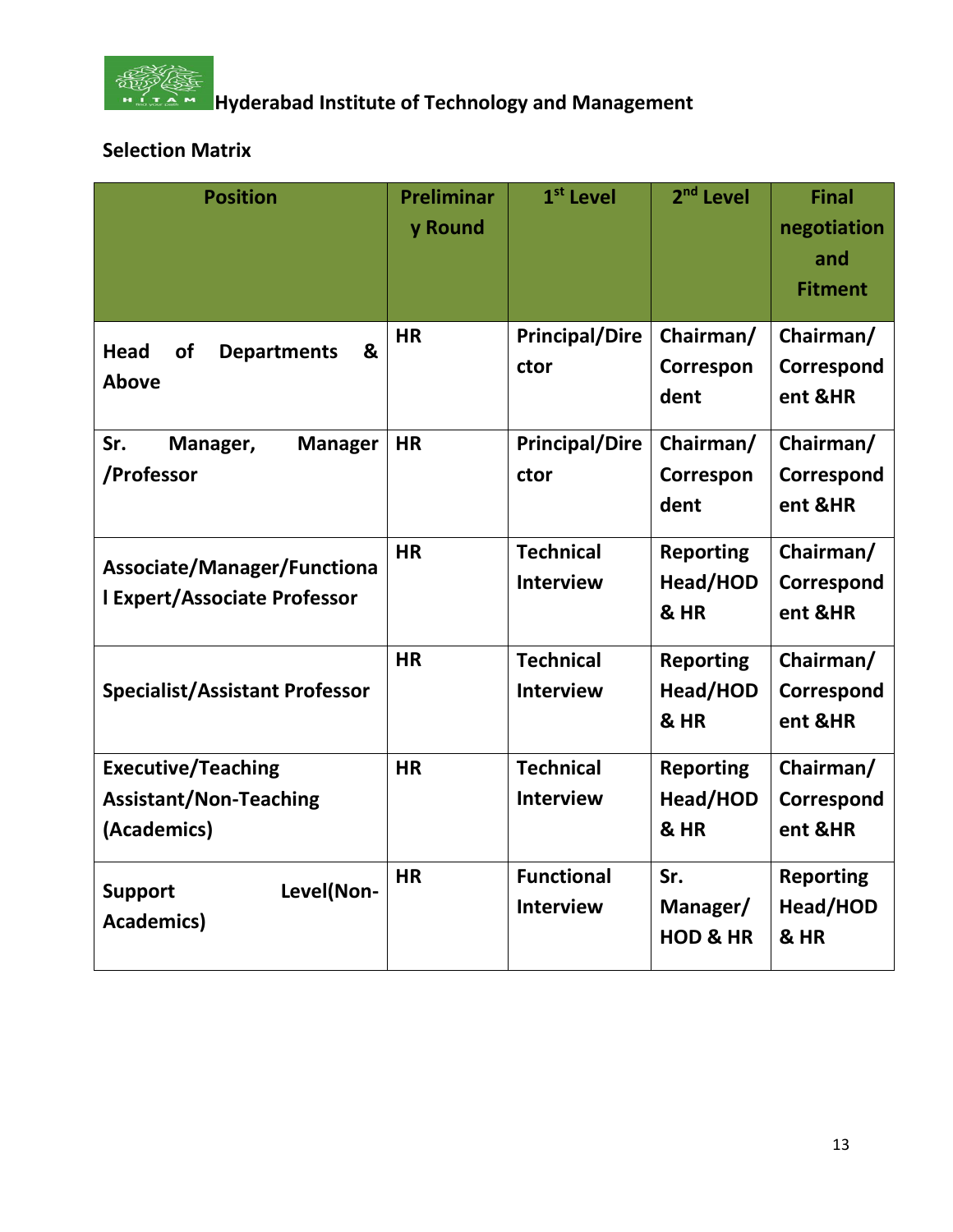

#### **Salary Fitment**

- HR presents the CV, Interview Rating sheet, suggested Salary details, along with the candidate's current Expected CTC details, recommendations for fitment to the Chairman/Correspondent.
- Based on recommendation from the Interview panel in consultation with the Chairman/Correspondent, the prospective person's Salary is negotiated taking into consideration based on
	- Organization Grading Salary grade
	- Candidate's current package
	- Candidate's expectations
	- Comparable people on the team and their salary benchmark
	- Skill set and market value of skills
	- Geographical area
	- Any other constraints

**All the positions would follow the approval process as per the clause above – Recruitment Approval Process.**

#### **Reference Check**

Reference check for the positions above Middle management is done by the HR Team for the personal and professional reference given by the candidate in the Candidate Preliminary Information sheet, before the offer of the candidature for the specific position.

#### **Applicability to Re Appear Interview @ HITAM**

If Candidate has already appeared for the interview process at HITAM and has been rejected, such candidate needs to possess minimum of 3 months gap to reappear to the interview process @ HITAM.

#### **Date of Joining**

After the offer letter is issued and if the candidate doesn't join as per the date indicated in the offer, the same can be revoked unless and otherwise the candidate requests for the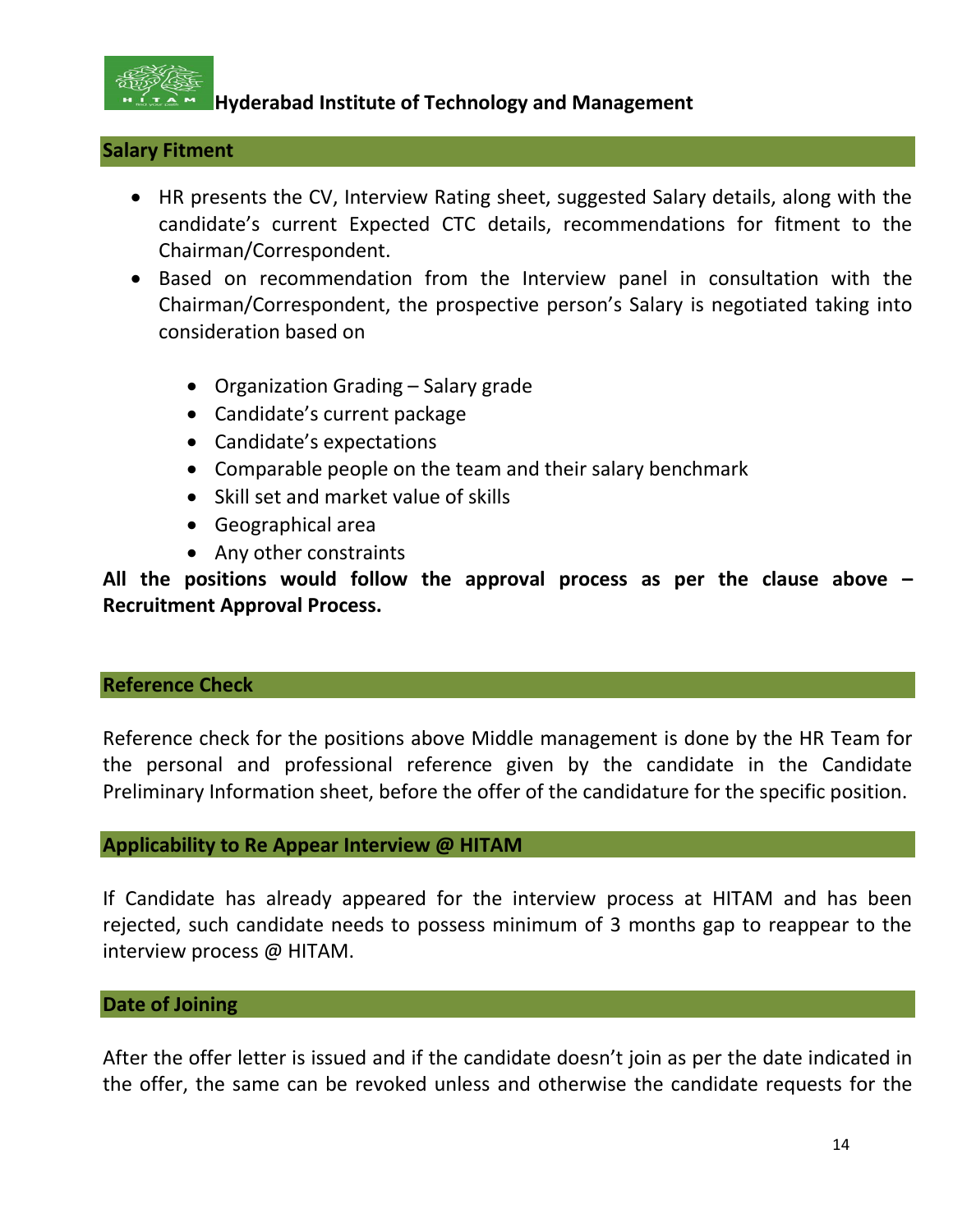

extension of the offer and the same has to be approved by the Chairman/Correspondent. HR shall record the new date of joining and handle necessary joining formalities.

#### **Travel Expenses Reimbursement**

#### **For Interviewees/Interviewers:**

Candidates who travel from out stations to the interview location, the travel mode would be as below, and the travel expense would be reimbursed as per actuals:

| Category – Experience                       | <b>Travel Mode for expense reimbursement</b> |
|---------------------------------------------|----------------------------------------------|
| Senior Level (Above 20 Years of             |                                              |
| experience)                                 | Air – Business Class                         |
|                                             |                                              |
| Senior Level (15-19 Years of                |                                              |
| experience)                                 | Air - Economic Class                         |
| Middle Level (10-14 years of<br>experience) | VOLVO A.C Bus/ Train: II / III Tier A/c      |
| Junior Level (5-9 years of<br>experience)   | Semi Sleeper Non A.C Bus/ Train: Sleeper     |

#### **Responsibility**

- The Chairman/Correspondent would be solely responsible for the process ownership.
- Interpretation of the policy would be the responsibility of HR Department and Chairman/Correspondent.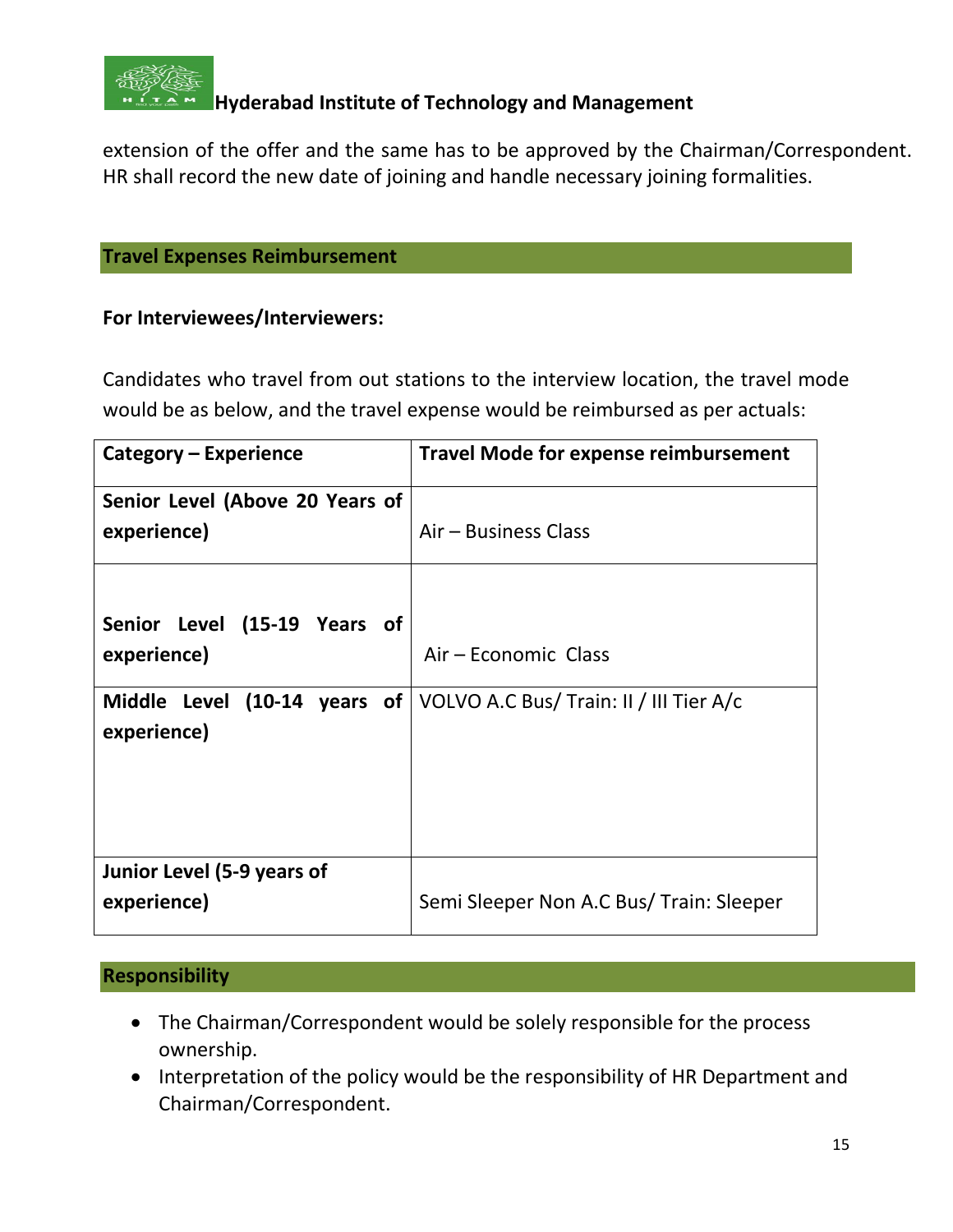

• Any exceptions to this process must be in consultation with the Chairman/Correspondent any changes/ modifications to be made in the recruitment process need to be approved by the Chairman/Correspondent.

**Exception Handling**

Organization reserves the right to handle the exception /alter/ modifies the Recruitment Process based on the Organizational Interest from time to time. The policy will be reviewed and modified on annual basis.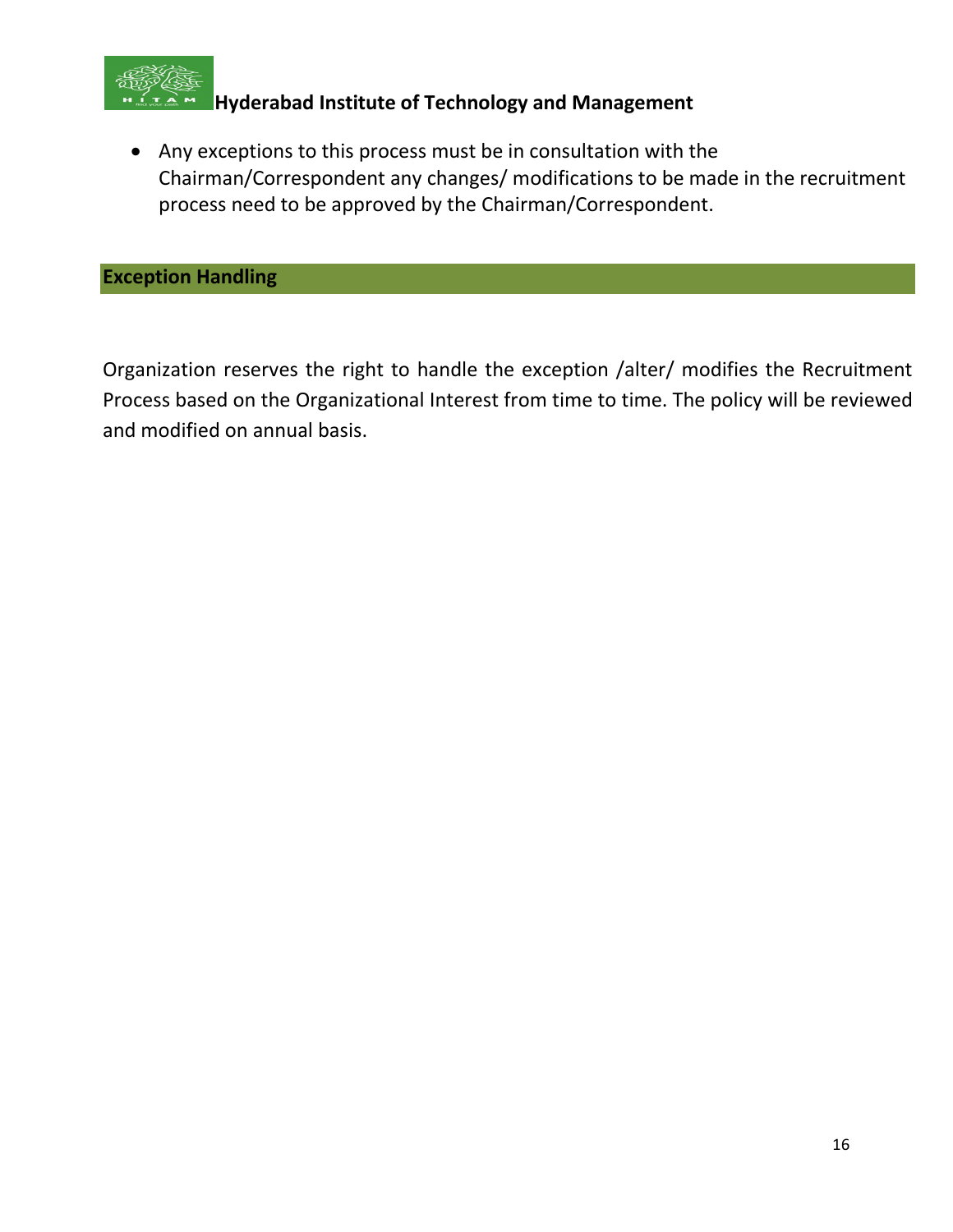

### **INDUCTION POLICY**

#### **Objective**

To facilitate the entry of the newly joined into HITAM by creating a congenial environment and familiarize them with the policies, processes and culture of the organization.

#### **Scope**

The policy is applicable to all the newly joined employees of HITAM including campus locations and its Corporate Office:

- Effective integration of staff into the organization for benefit of both parties.
- Explaining the principal goals and functions of HITAM.
- HITAM Organization Structure and Grading.
- Helping newly joined to understand the Roles, Responsibilities and expectations at HITAM for higher productivity.
- Preparing the new employees to the needs of the Company and thus helping them to implement the work effectively.

#### **Responsibility**

- **HR** shall be responsible for the effective implementation or to perform according to the Pre – Induction Activities checklist (**Annexure I)** and Post – Induction Activities checklist (**Annexure III)**
- HR along with the concerned **reporting officer, Departmental Heads** of the newly joined would be responsible for effective implementation of the process as per the Induction Activities checklist (**Annexure II**).
- HR shall be responsible for providing induction training to the employees at the time of joining. The execution responsibility is shared between the HR and the reporting officer.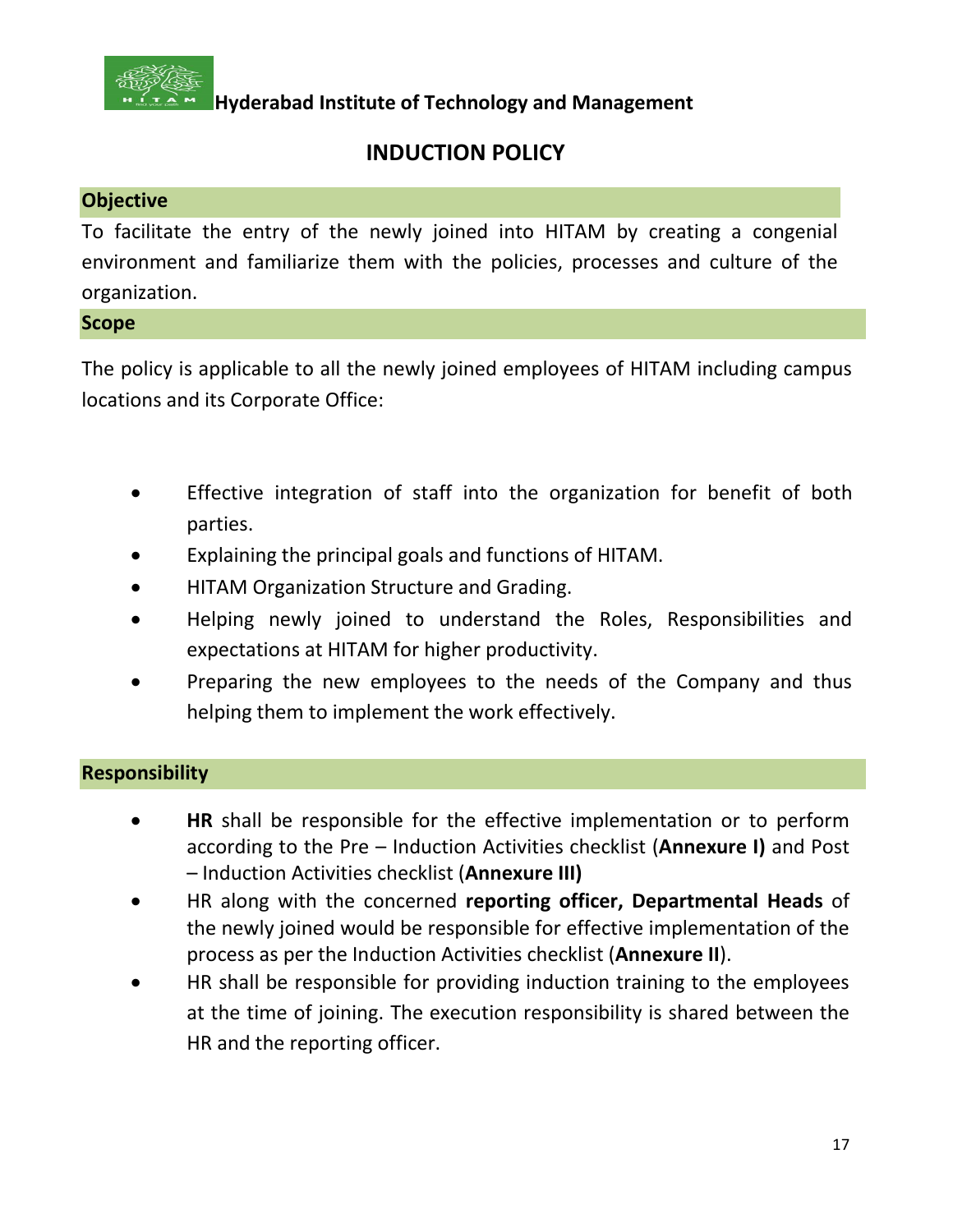

#### **Pre Induction Process**

Induction Process starts from the time the newly joined accepts the Offer and provide the Date of Joining.

- HR at Corporate/ Campus needs to generate list of employees joining in the same Month and also in the same Week.
- HR at Corporate/Campus will arrange for the necessary items as per the work profile and eligibility which may include Personal Computer (PC), Desk and work place allocation, personal welcome kit and etc., at least one day before the date of joining of the new recruits.
- HR needs to communicate to the Department Head on the joining of the new recruits at the Department.
- HR in co-ordination with Department Head will arrange for the necessary items as per the pre induction checklist for the new recruits at least one day before the date of joining of them.

#### **JOINING FORMALITIES**

#### **Hosting:**

- The security and receptionist should be informed by the HR & Admin Department at Corporate/ Campus, about the no: of joining's along with the list of names on that day for right hosting on the day of reporting.
- The pre joining formalities plan need to be made by the HR at Corporate/ Campus proactively and ensure the waiting time of the new employee is at least level. (Ideally the waiting time should not be more than 10 minutes after reporting at the location.)

#### **Appointment Letter & Joining Kit:**

The HR will issue the appointment letter and Joining Kit to the newly joined employees on the day one, and ensures to collect the duplicate signed copy of the appointment letter and filled forms contained in the Joining Kit.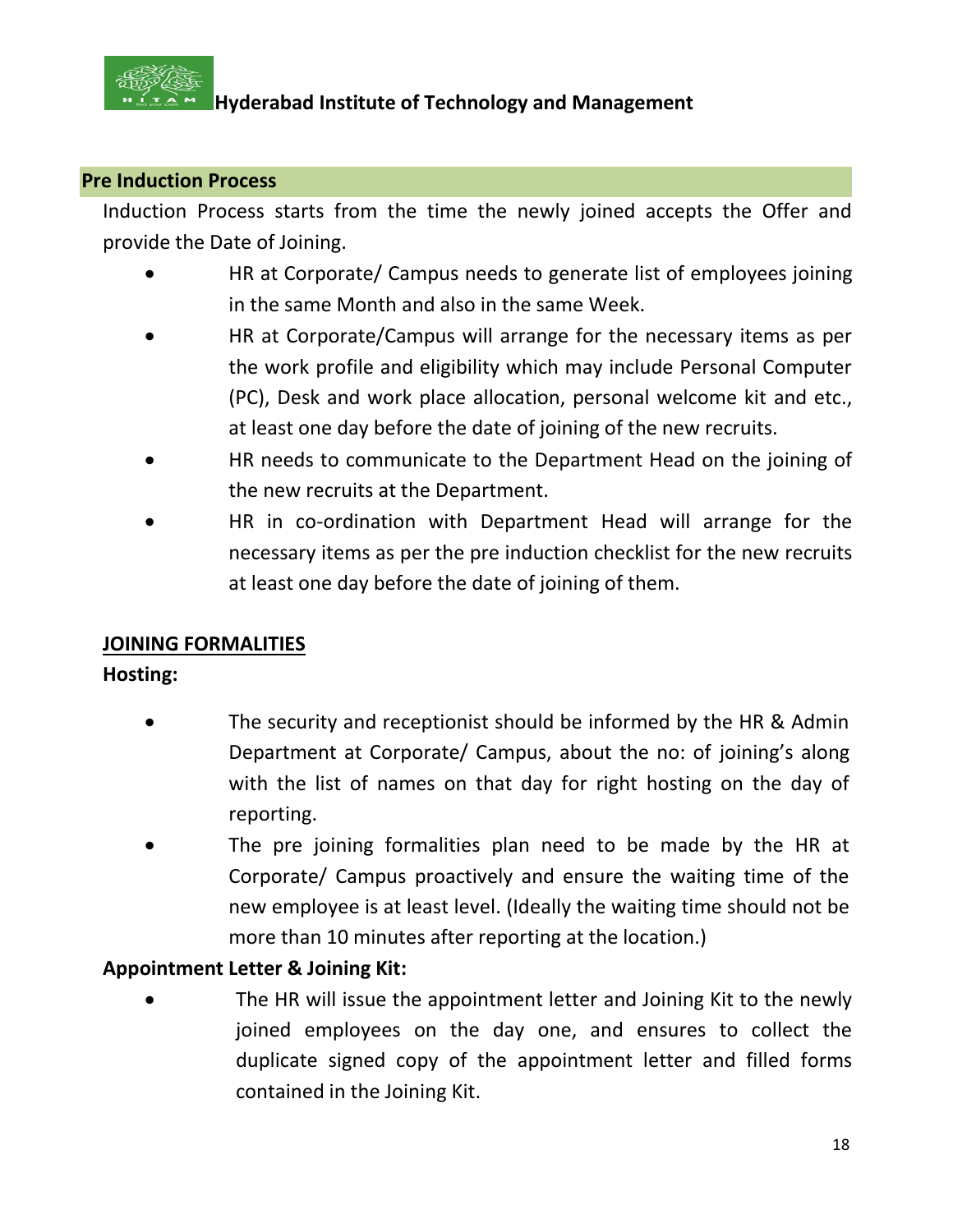

• HR will facilitate the process of Bank Account opening, Desk and system arrangements, mail ID creation and Mobile connection based on the eligibility.

#### **Identity Cards (ID Cards):**

The HR & Admin Department issues Identity Cards to the employees.

- New recruits will be issued temporary ID Cards on the date of joining.
- Permanent ID card will be issued to the new recruit within a month of joining.
- A welcoming mail about the newly joined employee is sent to all the employees containing information like his/her name, experience, the department hired, previous employment details and specific achievements made and his scanned Photograph (if any) from HR Desk.
- On the date of joining the HR will be responsible for verification of Certificates, Collection of Photocopies of Education, Previous Employment, PAN CARD, Photo graphs, and get the Employee data form filled and create the Employee Personal File **( Personal File check List Annexure – V)**.
- A welcome kit should be provided with the necessary stationery, Temporary Id card, Company Literature and any additional material required on the date of joining.

#### **Induction Process**

#### **General Orientation:**

- HR will explain about the activities at HITAM and handles the general orientation which includes Industry Profile, spirit & Overview of HITAM, Orientation on corporate functions like R&D, QC, Finance, Production and etc… Organization Culture, Policies and practices.
- HR would take the newly joined walk through the entire premises (Different Floors, Departments, Toilets and important places) and make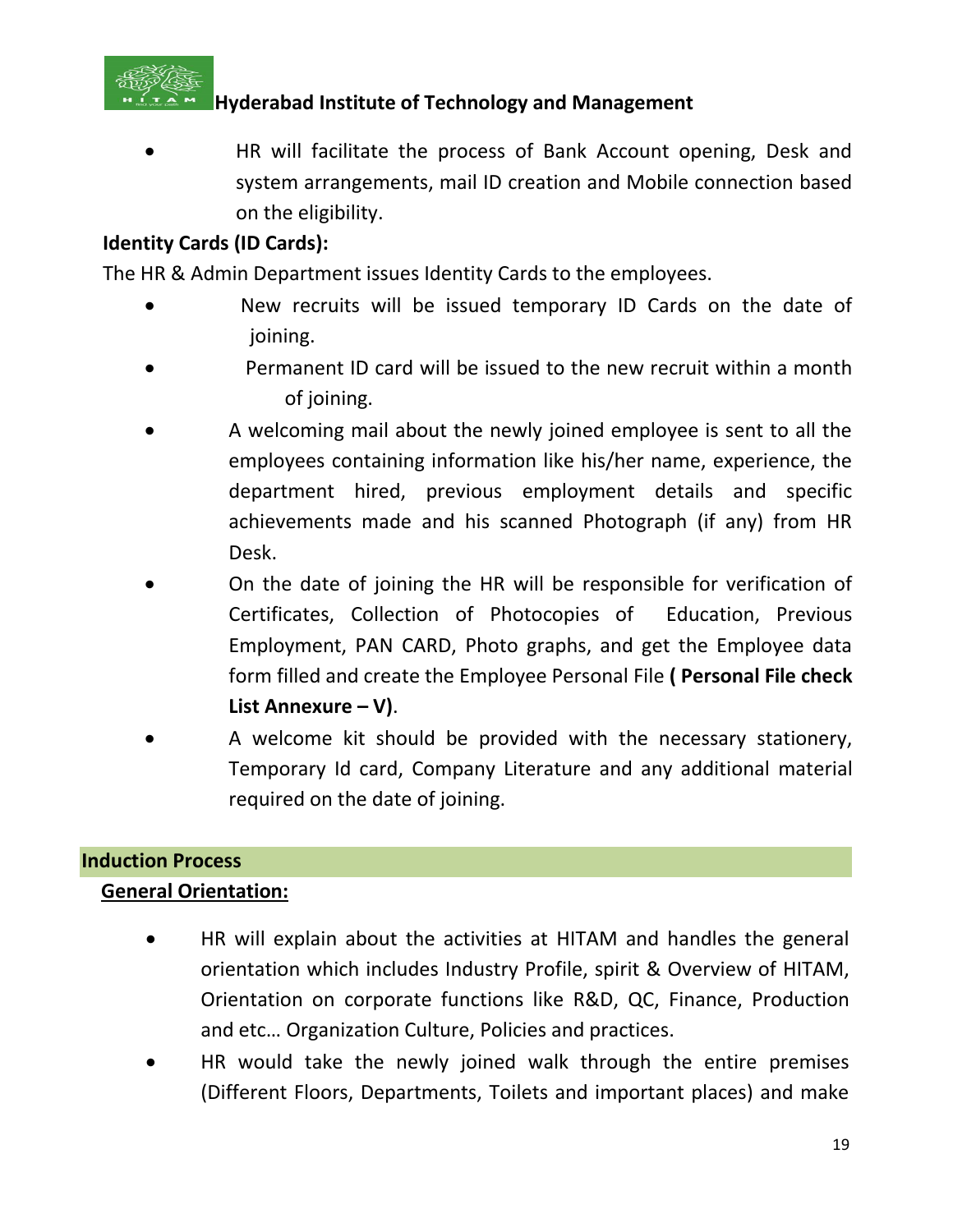

the new employee introduce to all the employees and finally introduce to the reporting officer.

- The new employee should be made feel comfortable during the lunchtime and at snacks/tea on the first few days of joining.
- During the initial days of employment with HITAM, the employee will be made comfortable by the reporting officer until he/she adjusts with the working environment.

#### **Functional Orientation:**

- Reporting Head/Department Head explains the departmental structure, key personnel's in the department, roles, responsibilities and KRAs of the new employee, in order to give him/her the role clarity and expectations from the department.
- Task is assigned for an employee to understand the work process, style or department expectations which leads to Organization goals.
- Understanding about company's work/business, development, market, technical aspects, the importance of the work, implication, revenue generation etc…
- It is important that the Reporting Head follows up on the initial induction within the first week.
- Employees should be asked how they are settling in and whether they require any additional information.
- Views on the induction procedure should be sought and noted. Any comments should be related in writing to the appropriate Department, so that changes may be made as required.

#### **HITAM –Common Group Induction**

- A common induction is organized for all the Employees joining in two months to bring the common interaction and understanding of the Value, History, Policies, and Processes of HITAM.
- HR to co-ordinate for the same with the entire Department heads presenting on their departments/Function.
- The group size should be a minimum of  $10$  at any point of time for effectiveness and efforts maximization.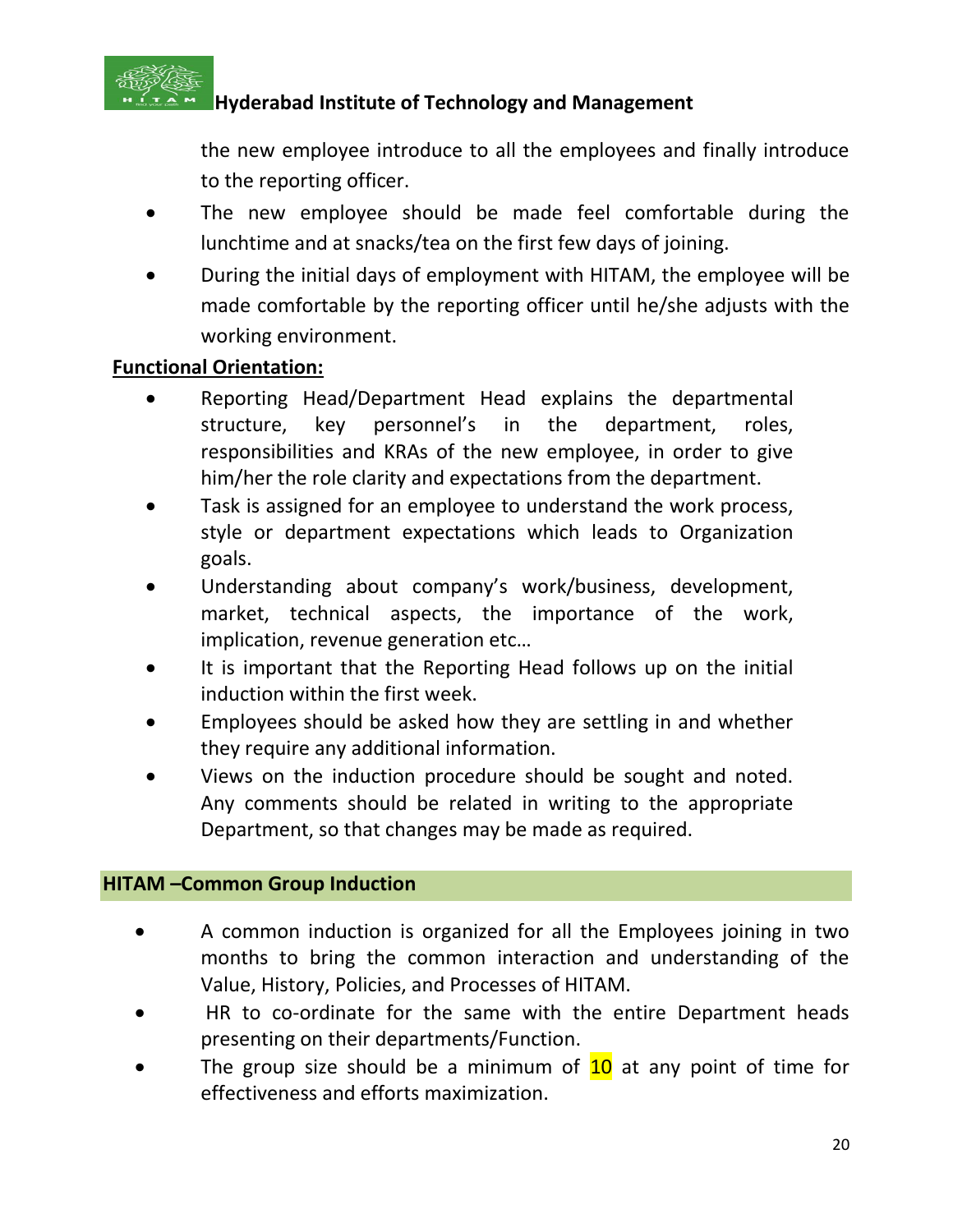

• HR needs to intimate all the concerned employees and add to their calendars on the induction program schedule & plan.

#### **Post Induction Process**

HR should ensure to collect the feedback form from the New Joinees on the understanding of organization, its products, Culture, Policies and processes.

- To collect the Induction feedback for the employees completing 30 days of service with the company after the induction process, through email & submit the compilation to Management with-in 7 working days.
- Ensure to work on the facts & figures generated in the feedback report and incorporate the same in the next induction program.

#### **Exception Handling**

Management of HITAM reserves the right to handle the exception/ alter/ modify the Induction Process for any position on the interest of the organizational needs.

#### **Annexure I**

#### **Pre – Induction Activities – For Day of Joining**

| SI.                     | <b>Activity</b>                                                                                                        | Responsibility |
|-------------------------|------------------------------------------------------------------------------------------------------------------------|----------------|
| <b>No</b>               |                                                                                                                        |                |
| $\mathbf{1}$            | Generate list of tentative new joiners                                                                                 | <b>HR</b>      |
| $\mathbf 2$             | Arrange the new employee's desk, stationery kit, Temp ID,<br>business cards etc as per eligibility.                    | <b>HR</b>      |
| $\overline{\mathbf{3}}$ | Ensure that the system and email ID are available 1 day<br>prior to the joining as per eligibility.                    | <b>HR</b>      |
| $\overline{a}$          | To Coordinate and ensure that everything is in place 1 day<br>prior to the date of joining and issuance of Joining Kit | <b>HR</b>      |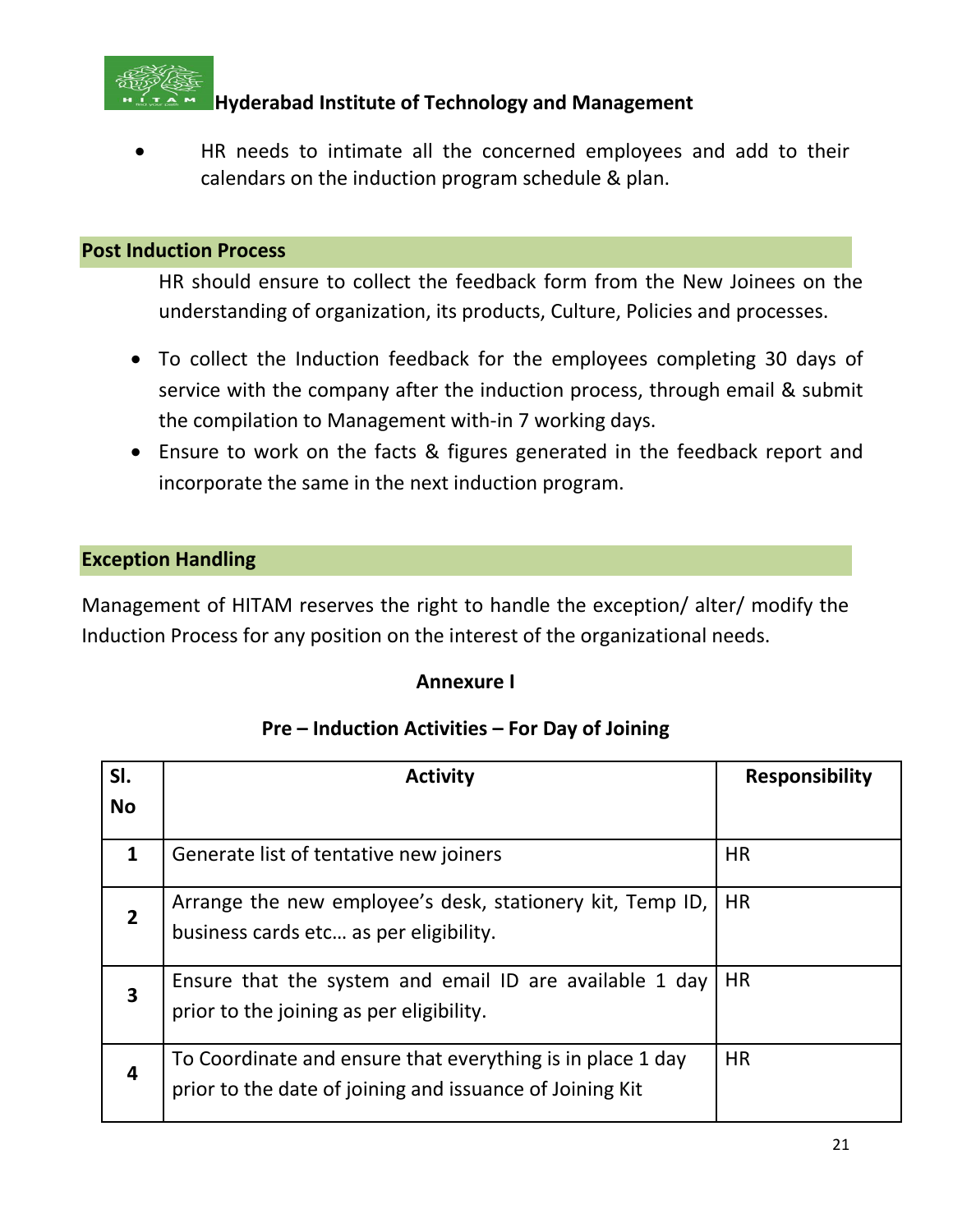

## **Hoston Reports**<br>The Management Hyderabad Institute of Technology and Management

### **Pre – Induction Activities – HITAM**

| S.No           | <b>Activity</b>             | <b>Sub Topics</b>                        | <b>Responsibility</b> |
|----------------|-----------------------------|------------------------------------------|-----------------------|
| $\mathbf{1}$   | <b>Induction Checklist</b>  | Prepare the Induction Checklist          | <b>HR</b>             |
| $\overline{2}$ | <b>Intimation</b>           | Intimation on Induction to the concerned | <b>HR</b>             |
|                | &                           | departments & check the availability on  |                       |
|                | <b>Check Availability</b>   | the same                                 |                       |
| 3              | <b>Budget</b>               | Estimate the Budget for the induction an | <b>HR</b>             |
|                | &                           | also have a report on Manpower utilized  |                       |
|                | Manpower utilized           | for<br>the induction period              |                       |
| 4              | <b>Plan &amp; Schedule</b>  | <b>Plan the Induction Process</b>        | <b>HR</b>             |
|                |                             | Schedule the Induction (Dates/tim        |                       |
|                |                             | topic/concerned authority)               |                       |
| 5              | <b>Confirmation</b>         | Confirmation from the concerned          | <b>HR</b>             |
|                | <b>Approval</b>             | Authorities on Induction Schedule        |                       |
|                |                             | Approval of the same from the            |                       |
|                |                             | Management (on Budget and schedule)      |                       |
| 6              | <b>Creation Of Tool Kit</b> | <b>HR Manual</b>                         | <b>HR</b>             |
|                |                             | <b>Employee Handbook</b>                 |                       |
|                |                             | Scribbling Pads / Pens                   |                       |
|                |                             | <b>Company Diary</b>                     |                       |
|                |                             | Company T-shirt/ or any other if any     |                       |
| $\overline{7}$ | <b>Communication</b>        | <b>Formal Communication to</b>           | <b>HR</b>             |
|                |                             | Participants & concerned department      |                       |
|                |                             | Heads on Induction & give Induction      |                       |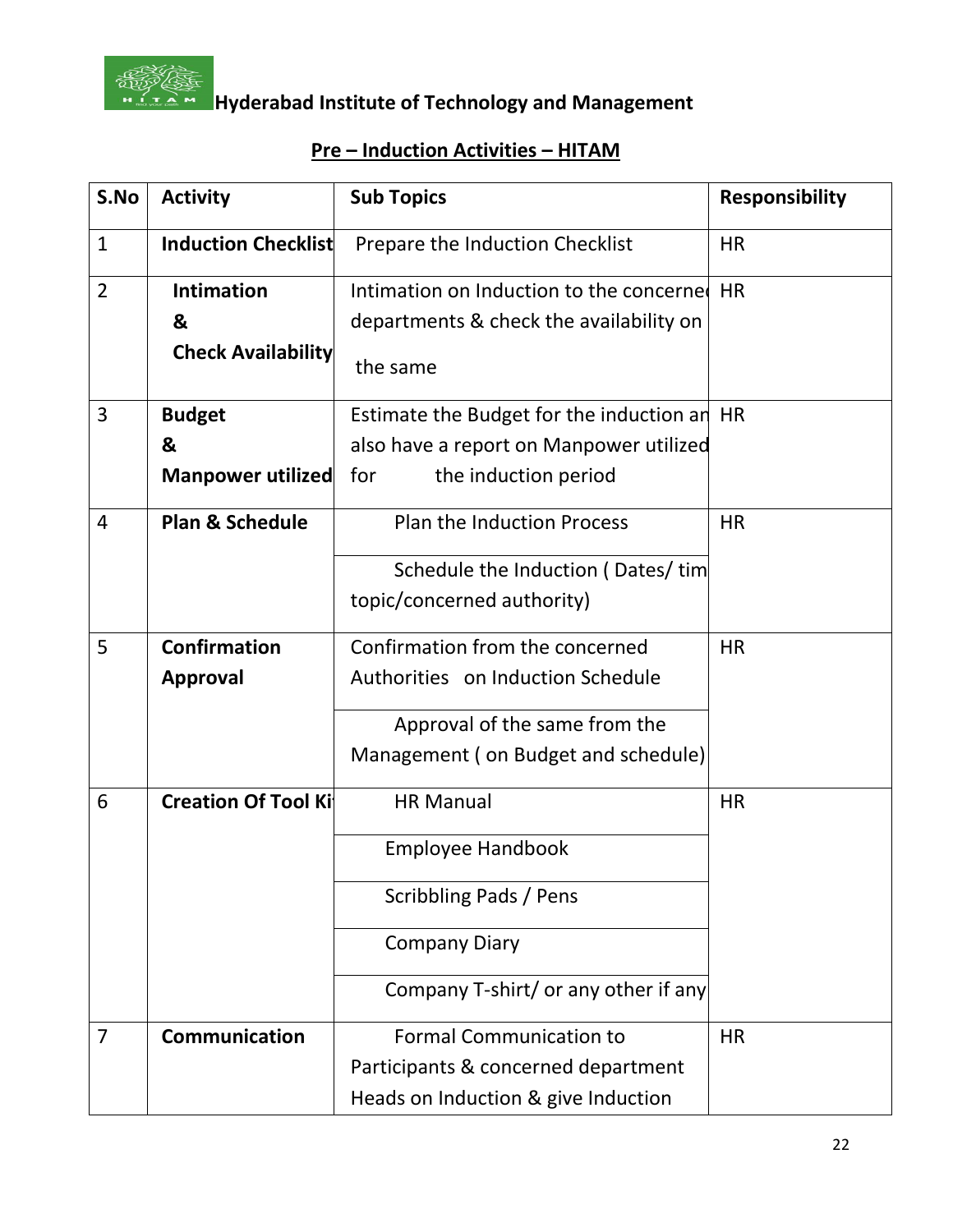

|                  | Schedule      |    |
|------------------|---------------|----|
| <b>Feed Back</b> | Feedback Form | HR |

#### **Annexure II**

### **Induction Activities – For Day of Joining**

| S.No           | <b>Activity</b>                         | <b>Sub Topics</b>                                                                                                               | <b>Responsibility</b> |
|----------------|-----------------------------------------|---------------------------------------------------------------------------------------------------------------------------------|-----------------------|
| Day 1          |                                         |                                                                                                                                 |                       |
| 1              | <b>Ice Breaking</b>                     | Each other (HITAM & Newly Joined                                                                                                | <b>HR</b>             |
| $\overline{2}$ | <b>Introduction</b>                     | About the HITAM (Mission &<br>Vision)                                                                                           | <b>HR</b>             |
| 3              | <b>Career</b><br><b>Visioning</b>       | Life in HITAM<br>Career Path                                                                                                    | <b>HR</b>             |
| 4              | <b>Creating</b><br><b>Comfort level</b> | Walk Through of Entire Premises &<br>People Introduction (HODs, key roles)<br>Meeting with Reporting Officer                    | <b>HR</b>             |
| 5              | <b>Office Layout</b>                    | <b>Office Layout Run Through</b><br>Ø Work Place<br><b>Ø Dinning Place</b><br>Ø Lue (Toilets)<br>$\emptyset$ Departments Layout | <b>HR</b>             |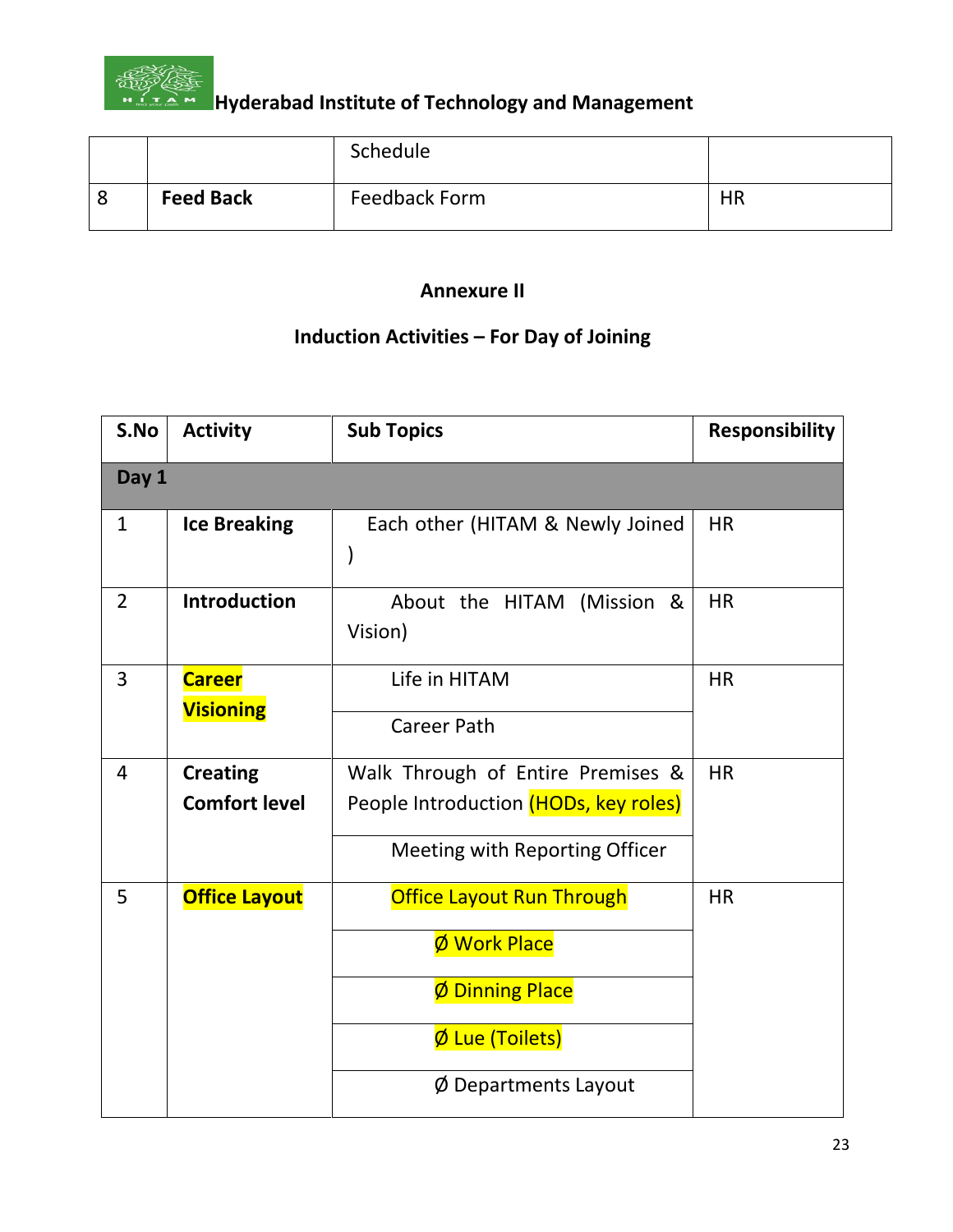

## **Hoston Reports**<br>**Hyderabad Institute of Technology and Management**

| 6              | <b>Major</b><br><b>Activities</b><br>of | · Present Activities of the HITAM      | <b>HR</b>  |
|----------------|-----------------------------------------|----------------------------------------|------------|
|                | the HITAM                               | · Work in progress                     |            |
| $\overline{7}$ | Purpose of the                          | · Explain the Present situation        | <b>HR</b>  |
|                | <b>Recruitment</b>                      | Job role and the reason for hiring the |            |
|                |                                         | newly joined                           |            |
| 8              | <b>Working</b>                          | Brief of the Job going to              | <b>HR</b>  |
|                | <b>Environment</b>                      | Perform                                |            |
|                |                                         | <b>Work Norms</b>                      |            |
|                |                                         | Attendance                             |            |
|                |                                         | Security<br>Safety<br>and              |            |
|                |                                         | <b>Measures</b>                        |            |
| 9              | <b>HITAM Policies</b>                   | <b>Work Norms</b>                      | <b>HR</b>  |
|                |                                         | Holidays<br>$\bullet$                  |            |
|                |                                         | Leave<br>$\bullet$                     |            |
|                |                                         | Probation<br>and other HR<br>$\bullet$ |            |
|                |                                         | Policies                               |            |
| 10             | <b>Reporting</b>                        | · Introducing the newly Joined,        | <b>HR</b>  |
|                | <b>Authority</b>                        | Show the work place, and reporting     |            |
|                | <b>Introduction</b>                     | mechanism                              |            |
| Day 2          |                                         |                                        |            |
| 11             | Functional/                             | · Job orientation, Preparation of      | <b>HR</b>  |
|                | <b>Technical</b>                        | Action Plan for execution of work      | /Concerned |
|                | <b>Guidelines</b>                       |                                        | Reporting  |
|                |                                         | · Role and Responsibility/KRA on       | Authority  |
|                |                                         | the Job (Ideally, the document should  |            |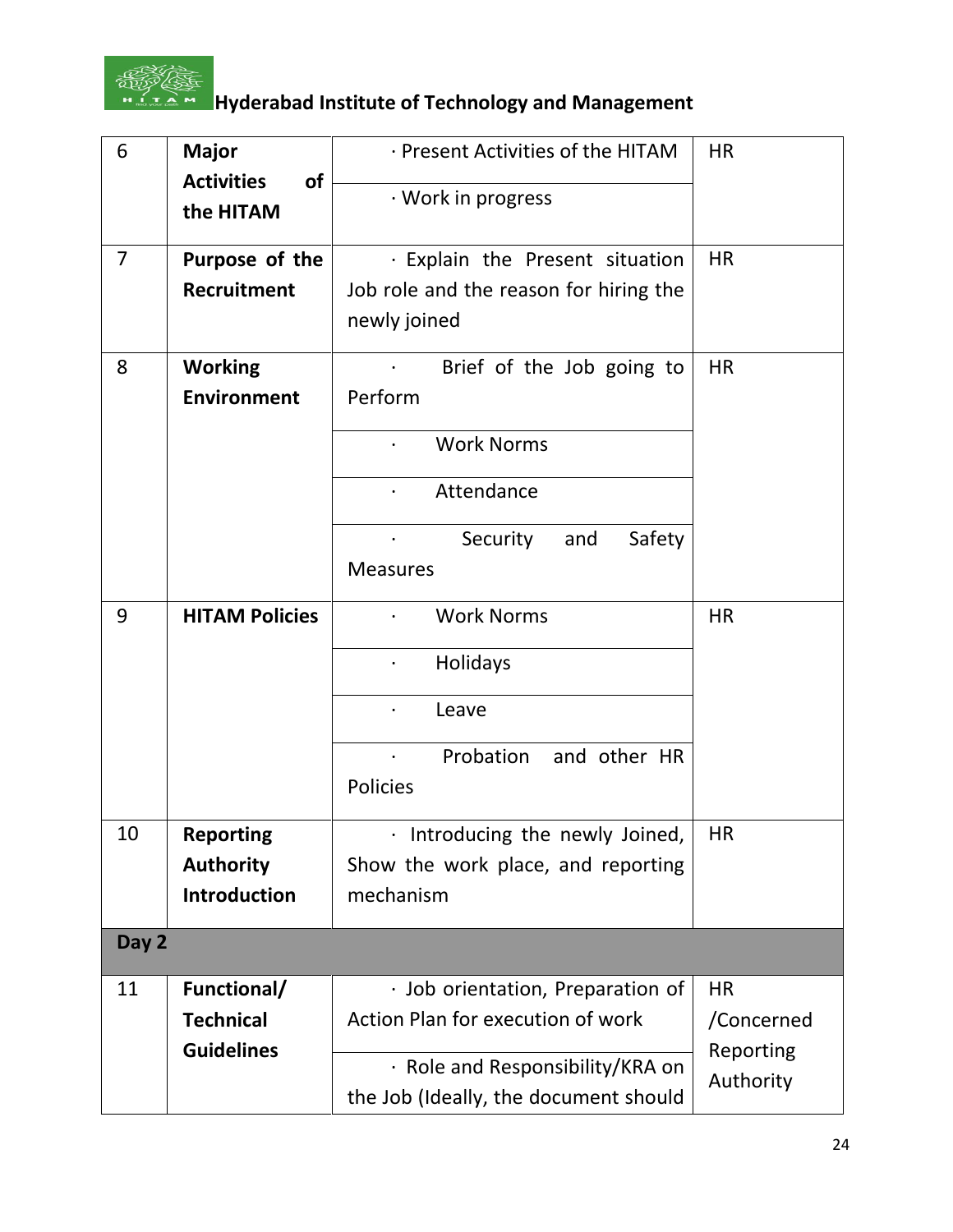

## **Hostin Englishers**<br>**Hyderabad Institute of Technology and Management**

|    |                                                                                    | the<br>attached<br>with<br>along<br>be<br>Appointment Letter)     |                                                   |
|----|------------------------------------------------------------------------------------|-------------------------------------------------------------------|---------------------------------------------------|
| 12 | <b>Monitoring</b><br><b>Authority</b><br><b>&amp;Reporting</b><br><b>Authority</b> | Clarification of any doubts related or<br>not related to the job. | <b>HR</b><br>/Concerned<br>Reporting<br>Authority |

### **Induction Activities – HITAM (Mass Induction Program Conducted on Quarterly Basis)**

| S.No           | <b>Activity</b>                                      | <b>Sub Topics</b>                                                                                                                                                                        | <b>Responsibility</b> |
|----------------|------------------------------------------------------|------------------------------------------------------------------------------------------------------------------------------------------------------------------------------------------|-----------------------|
| Day 1          |                                                      |                                                                                                                                                                                          |                       |
| $\mathbf{1}$   | <b>Ice Breaking</b>                                  | Each other (HITAM & Newly Joined<br>$\mathcal{)}$                                                                                                                                        | <b>HR</b>             |
| $\overline{2}$ | <b>Introduction</b>                                  | About the HITAM (Mission &<br>Vision)                                                                                                                                                    | <b>HR</b>             |
| 3              | <b>Career</b><br><b>Visioning</b>                    | Life in HITAM<br><b>Career Path</b>                                                                                                                                                      | <b>HR</b>             |
| $\overline{4}$ | <b>Major</b><br>of<br><b>Activities</b><br>the HITAM | · Understanding & Observations<br>by<br>employees on<br>Present<br>new<br><b>Activities of the HITAM</b><br>· Understanding & Observations<br>new employees on Work in<br>by<br>progress | HR                    |
| 5              | Purpose of the<br><b>Recruitment</b>                 | · Explain the Present situation<br>Job role and the reason for hiring the<br>newly joined                                                                                                | <b>HR</b>             |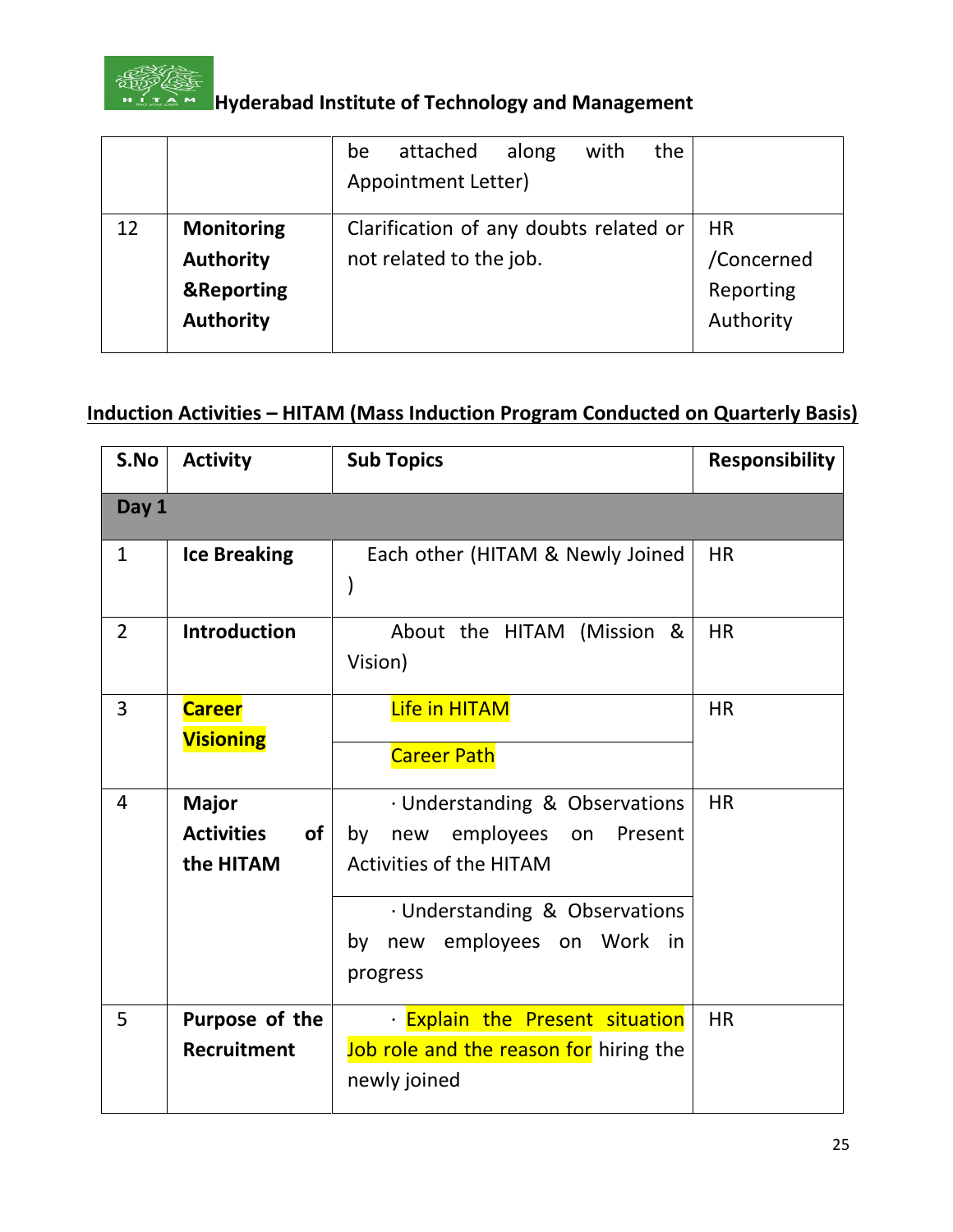

# **Hoston Reports of Technology and Management**

| 6              | <b>Working</b>        | Brief of the Job going to<br>$\bullet$ | <b>HR</b>        |
|----------------|-----------------------|----------------------------------------|------------------|
|                | <b>Environment</b>    | Perform                                |                  |
|                |                       | <b>Work Norms</b>                      |                  |
|                |                       | Attendance<br>$\bullet$                |                  |
|                |                       | Security<br>Safety<br>and              |                  |
|                |                       | <b>Measures</b>                        |                  |
| $\overline{7}$ | <b>HITAM Policies</b> | <b>Work Norms</b>                      | <b>HR</b>        |
|                |                       | Holidays<br>$\bullet$                  |                  |
|                |                       | Leave<br>$\bullet$                     |                  |
|                |                       | Probation<br>and other HR              |                  |
|                |                       | Policies                               |                  |
| 8              | <b>Reporting</b>      | Adherence<br>the<br>reporting<br>to    | <b>HR</b>        |
|                | <b>Authority</b>      | mechanism                              |                  |
|                | Introduction          |                                        |                  |
|                |                       |                                        |                  |
| 9              | Functional/           | · Understanding on the Job Role        | <b>HR</b>        |
|                | <b>Technical</b>      | executed, adherence to Preparation     | /Concerned       |
|                | <b>Guidelines</b>     | of Action Plan for execution of work   | <b>Reporting</b> |
|                |                       | Adherence<br>Role<br>to<br>and         | Authority        |
|                |                       | Responsibility/KRA                     |                  |
| 10             | <b>Monitoring</b>     | Clarification of any doubts related or | <b>HR</b>        |
|                | <b>Authority</b>      | not related to the job.                | /Concerned       |
|                | <b>&amp;Reporting</b> |                                        | Reporting        |
|                | <b>Authority</b>      |                                        | Authority        |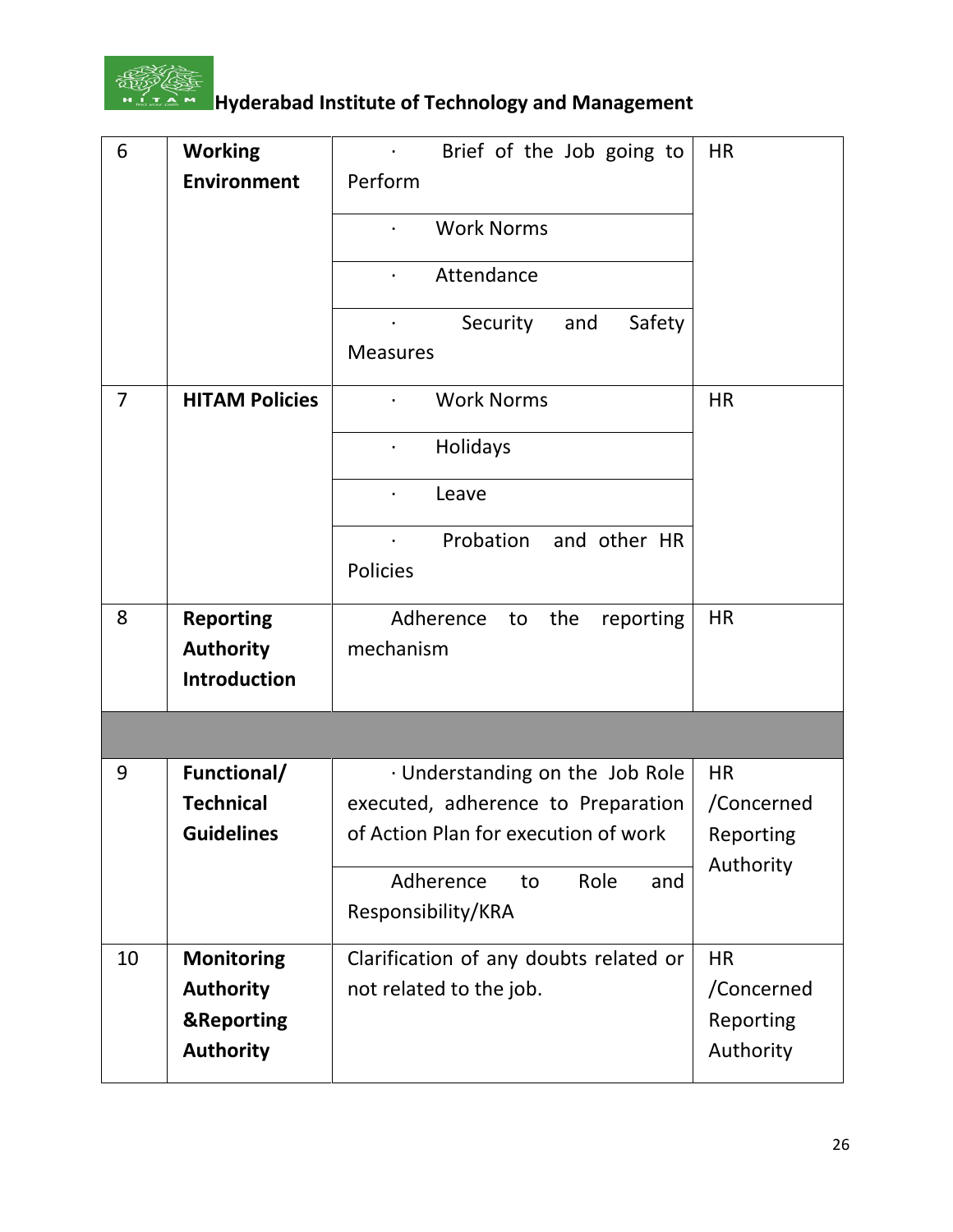

#### **Annexure III**

## **Post - Induction Activities – For Day of Joining**

| S.No | <b>Activity</b>  | <b>Sub Topics</b>                                     | <b>Responsibilit</b> |
|------|------------------|-------------------------------------------------------|----------------------|
|      | <b>Feed Back</b> | Take immediate feedback from the   HR<br>participants |                      |

#### **Post - Induction Activities – HITAM**

| S.No | <b>Activity</b>  | <b>Sub Topics</b>                                   | <b>Responsibilit</b> |
|------|------------------|-----------------------------------------------------|----------------------|
|      | <b>Feed Back</b> | Take immediate feedback from the HR<br>participants |                      |
|      |                  | After a quarter Take Feedback from the              |                      |
|      |                  | Reporting Manager on the effect of                  |                      |
|      |                  | induction on participants                           |                      |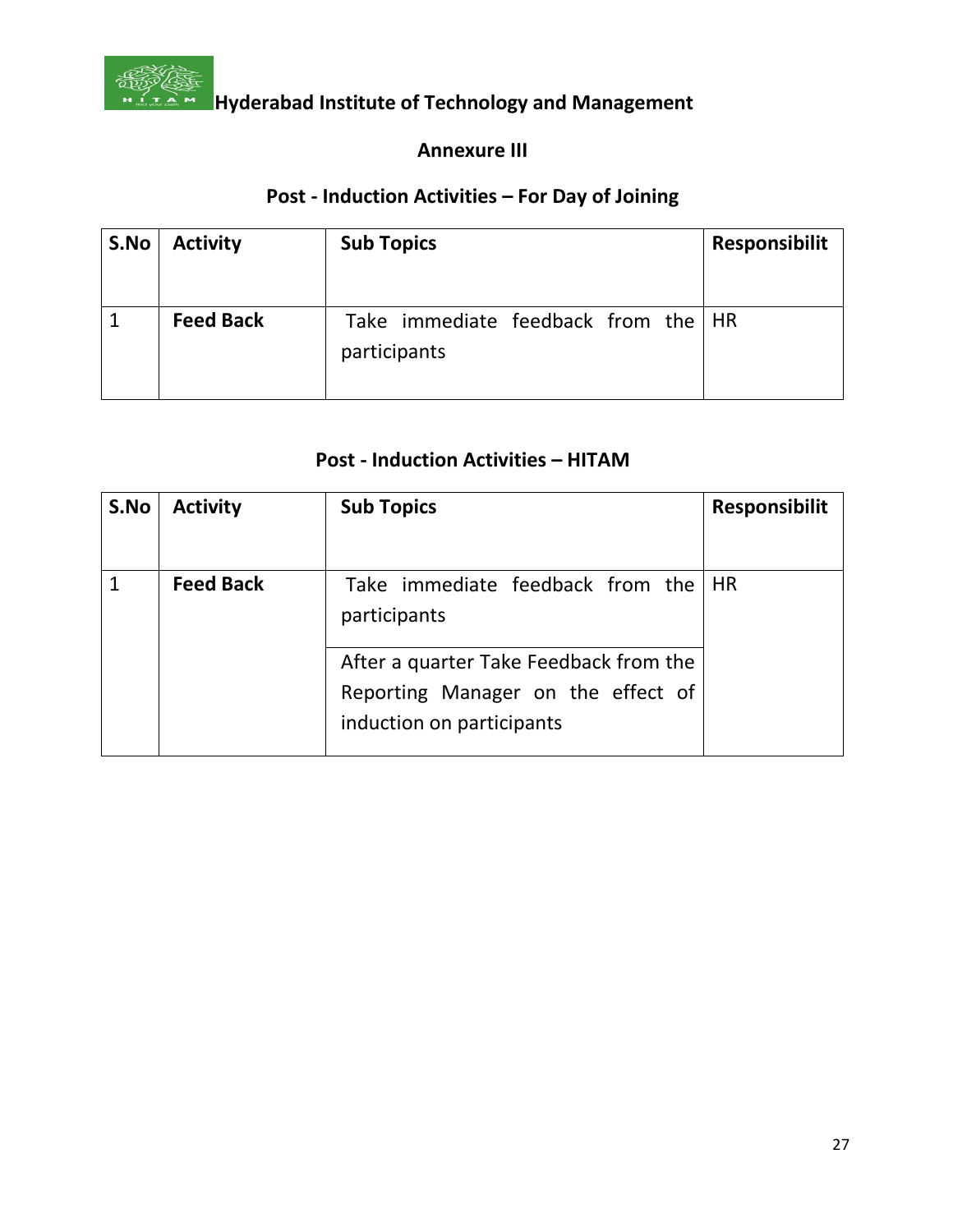

#### **Annexure IV**

### **Joining Formalities Checklist**

| SI.NO          | <b>Items to be Checked</b>                                                                    | <b>Status</b><br>(Y/N) |
|----------------|-----------------------------------------------------------------------------------------------|------------------------|
|                |                                                                                               |                        |
|                |                                                                                               |                        |
| 1              | Introducing the Candidate To All The Staff                                                    |                        |
| $\overline{2}$ | Sending The Employee Data Sheet After The Acceptance                                          |                        |
| 3              | Collecting Employee Data Sheet from The Employee                                              |                        |
| 4              | Allotting The ID Number And Work Station (Based On<br>Eligibility)                            |                        |
| 5              | Introducing To The Department                                                                 |                        |
| 6              | Taking Certificates – Academic Salary, Experience, Relieving,<br><b>Etc</b>                   |                        |
| $\overline{7}$ | Intimating The Candidate To Bring All Necessary Required                                      |                        |
| 8              | Workplace And System Allotment (Based On Eligibility)                                         |                        |
| 9              | Copy Of Appointment Letter                                                                    |                        |
| 10             | Creation Of HITAM Email ID (Based On Eligibility)                                             |                        |
| 11             | <b>Meeting With Reporting Authority</b>                                                       |                        |
| 12             | Allotment Of The Equipment For Work                                                           |                        |
| 13             | Work Equipment And Guidelines On The<br>Of<br><b>Usage</b><br><b>Stationary And Equipment</b> |                        |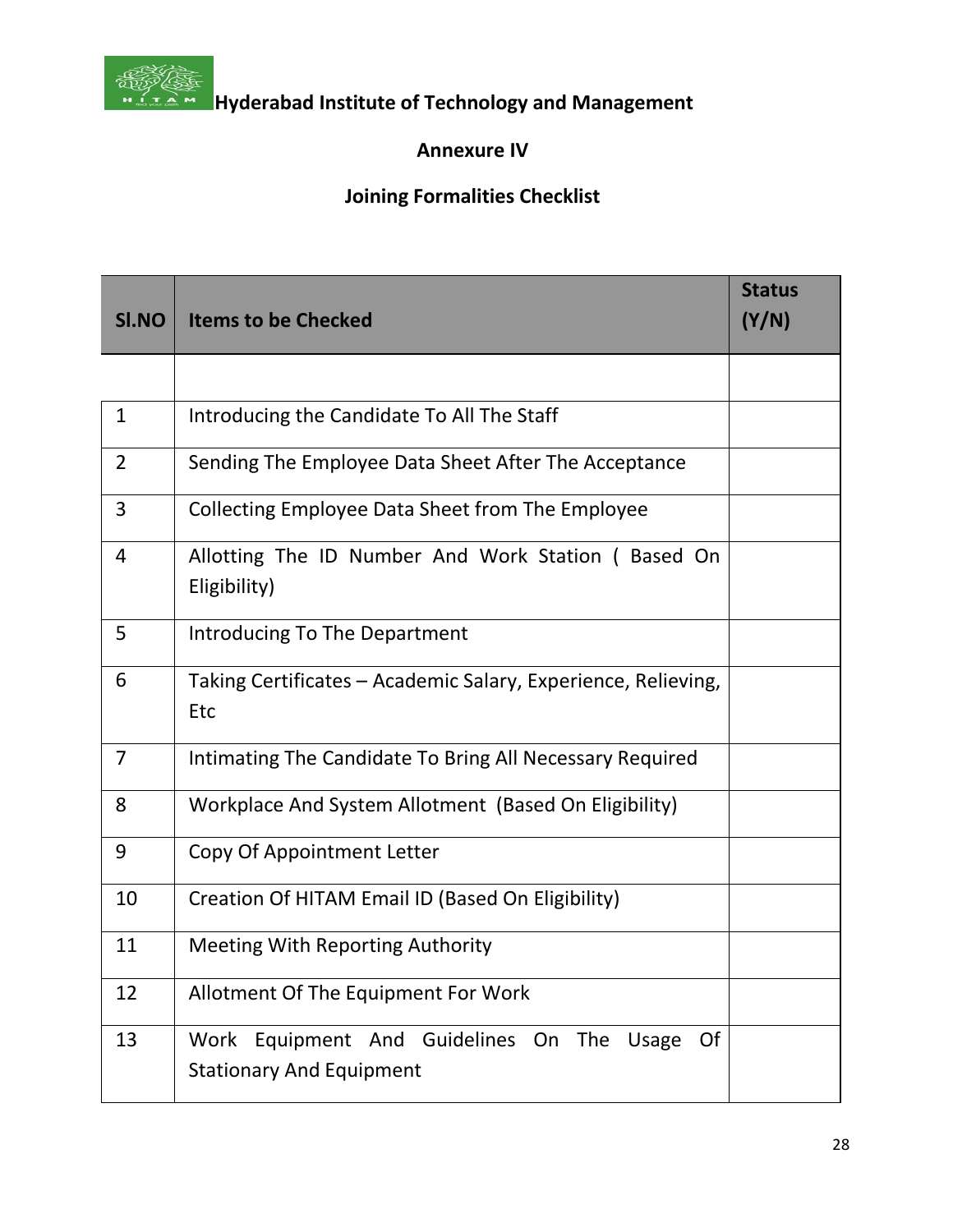

# **Hoston Reports of Technology and Management**

| 14 | Contact Person For Stationary, Technical Support                                              |  |
|----|-----------------------------------------------------------------------------------------------|--|
| 15 | Defining The Candidate Regarding The Services Of The<br>Office Boy                            |  |
| 16 | <b>Briefing About The Office Layout</b>                                                       |  |
| 17 | Knowing The Comfort On Duty By Asking At Regular Span Of<br><b>Time</b>                       |  |
| 18 | Informing The Accounts Regarding All The Financial Matters<br>Of The Candidate                |  |
| 19 | Providing The Roles & Responsibilities/KRA In Coordination<br><b>With Reporting Authority</b> |  |
| 20 | <b>Guiding On The Transport</b>                                                               |  |
| 21 | Coordinating The Candidate In Accommodation (For Out<br><b>Station Candidates)</b>            |  |
|    | Photo Copies Of Academic Certificate(s)                                                       |  |
| 22 | Signed Offer/Appointment Letter (s)                                                           |  |
| 23 | Letter Of Appointment                                                                         |  |
| 24 | Experience Certificate of the previous Organization (If Not<br>Fresher)                       |  |
| 25 | Relieving Letter Of The Previous Organization (If Not<br>Fresher)                             |  |
| 26 | <b>Filled Employee Data Sheet</b>                                                             |  |
| 27 | Last Drawn Salary Slip (If Not Fresher)                                                       |  |
| 28 | <b>Proof Of Residence</b>                                                                     |  |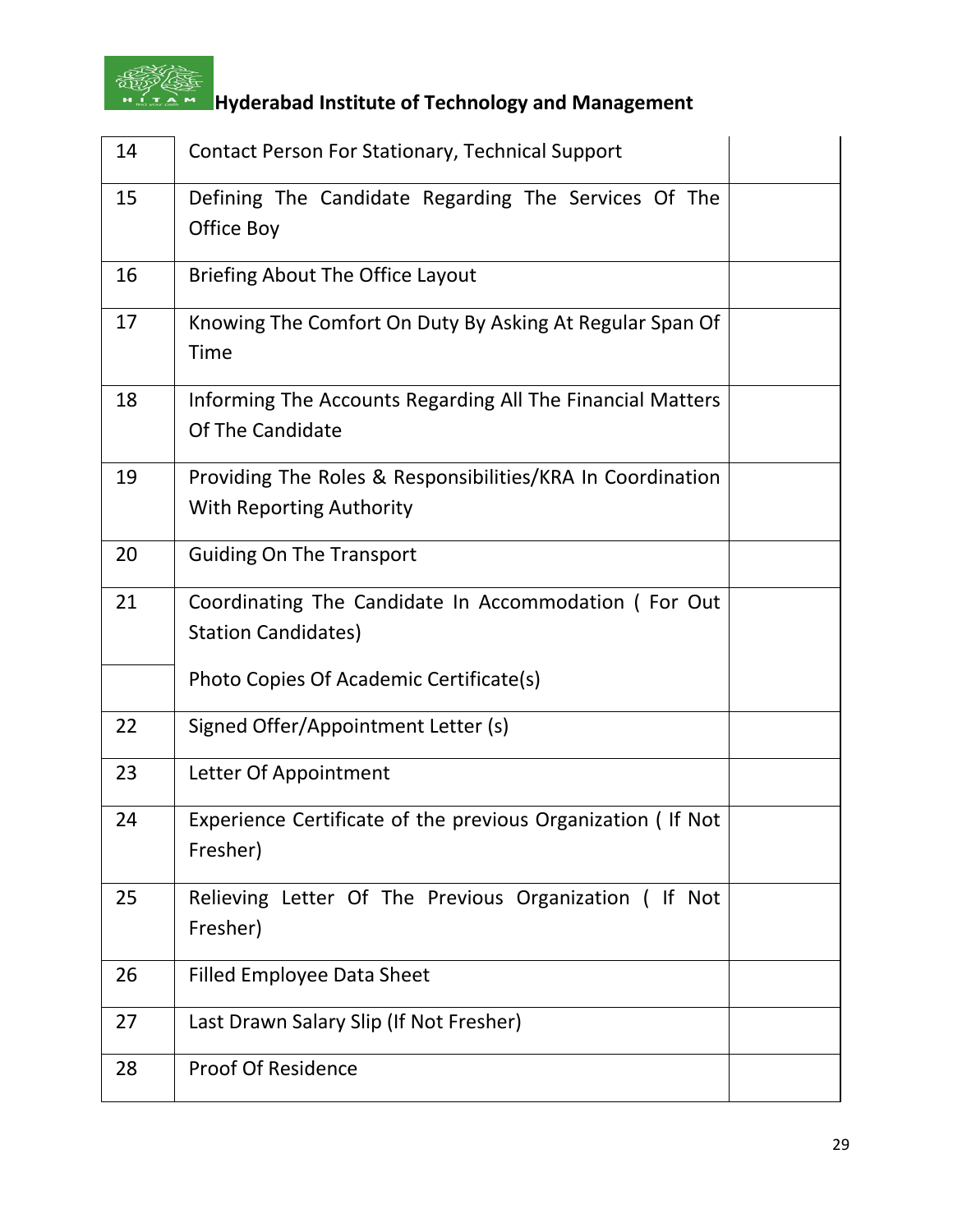

## **Hostin Englishers**<br>**Hyderabad Institute of Technology and Management**

| 29 | <b>Birth Certificate</b>              |  |
|----|---------------------------------------|--|
| 30 | 4 Photo Graph (Passport)              |  |
| 31 | Photo Copy Of Passport / PAN/VOTER ID |  |

### **Joining Kit - List of Items**

| Sl. No         | <b>Items</b>                                                          |
|----------------|-----------------------------------------------------------------------|
| $\mathbf{1}$   | New Employee gift - Containing Company's Vision & Mission             |
|                | Statement, Goals, logo and a line saying Kick start your great career |
|                | with us                                                               |
| $\overline{2}$ | Joining Report                                                        |
| 3              | <b>Employee Data Sheet</b>                                            |
| $\overline{4}$ | <b>Bank Account Form</b>                                              |
| 5              | <b>Mediclaim Form</b>                                                 |
| 6              | <b>Temporary ID Card</b>                                              |
| $\overline{7}$ | Tax Declaration Form based on eligibility                             |
| 8              | Non Disclosure Agreement                                              |
| 9              | ESIC - Declaration Form based on eligibility                          |
| 10             | <b>PF-Declaration Form</b>                                            |
| 11             | Employee Welcome Kit (Employee HandBook, Company T- Shirt and         |
|                | $etc.$ )                                                              |
| 12             | Employee Events Planned for the quarter                               |
| 13             | Visiting Cards, If Applicable                                         |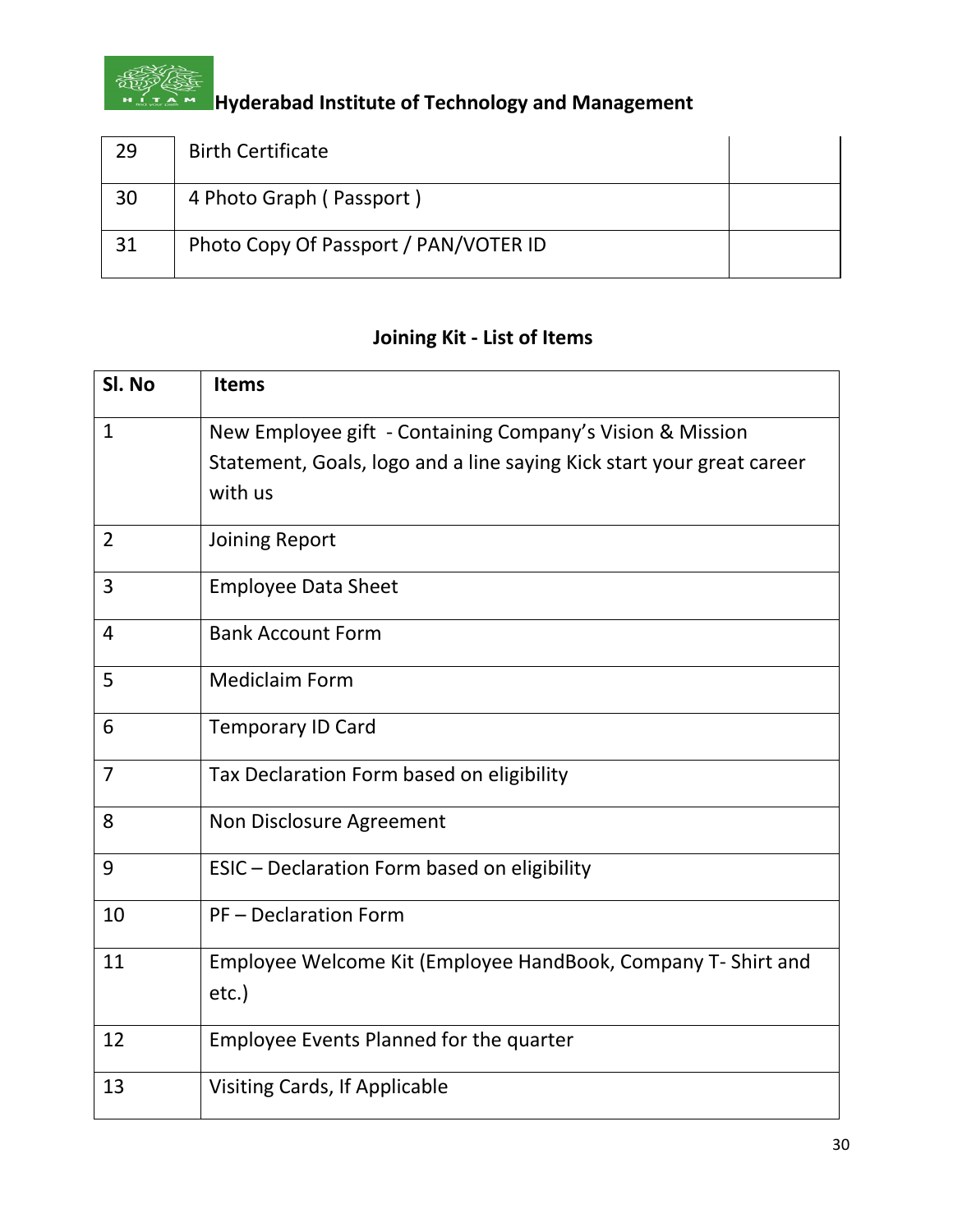

## **Hoston Reports of Technology and Management**

| 14 | A Directory or sheet containing important Telephone No:s or Extension<br><b>Numbers</b> |
|----|-----------------------------------------------------------------------------------------|
| 15 | Do's and Don'ts @ HITAM                                                                 |
| 16 | Pictorial Representation of Office layout                                               |
| 17 | Organizational Structure - Base                                                         |
| 18 | Appointment Terms & Conditions Letter                                                   |
| 19 | Roles & Responsibilities, KRA sheet                                                     |

#### **Annexure – V**

#### **Personal File Checklist**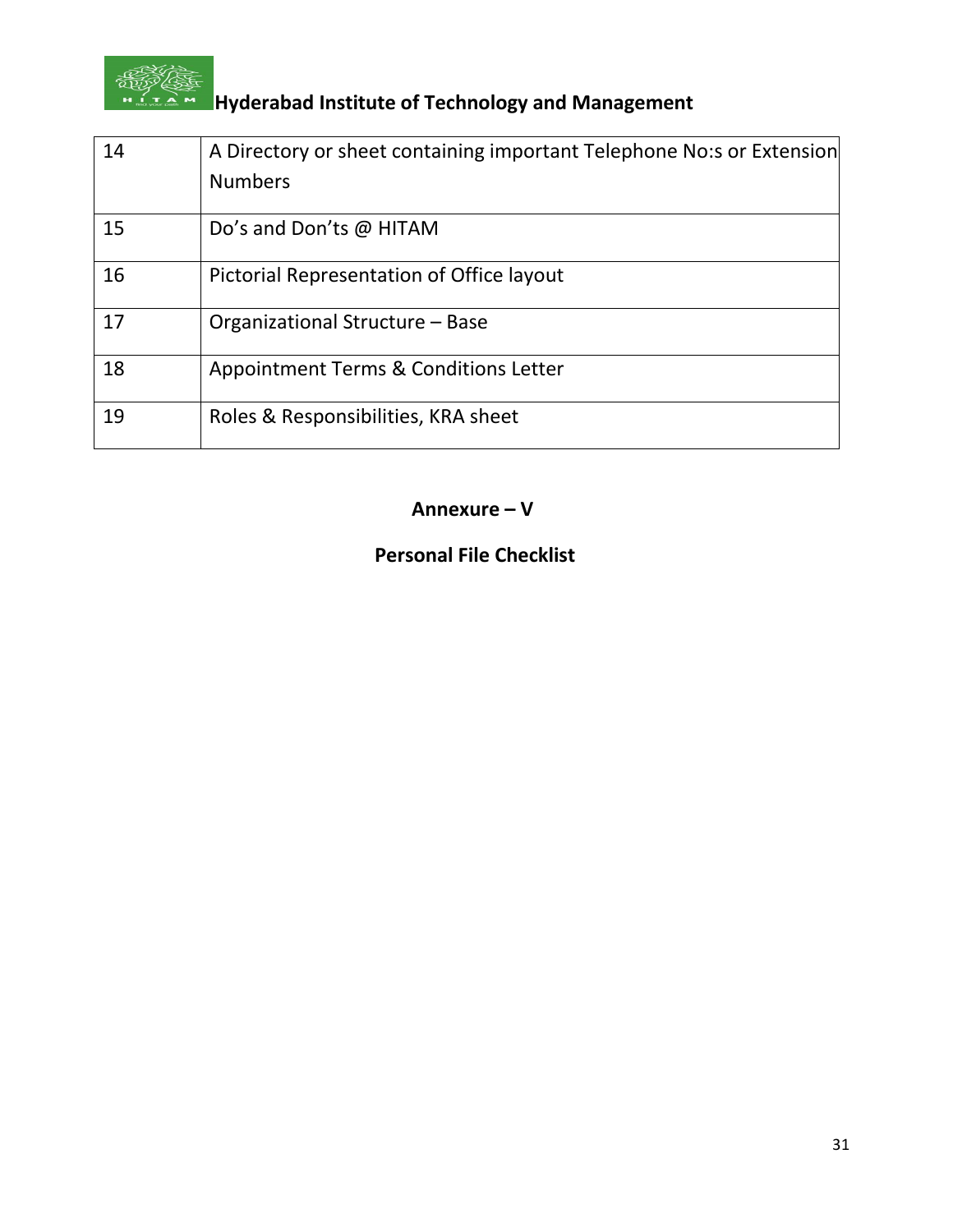

**Hoston Reports**<br>The Management Hyderabad Institute of Technology and Management

| <b>NAME:</b>   |                                                             | <b>EMP.CODE:</b>       |                           |                |  |
|----------------|-------------------------------------------------------------|------------------------|---------------------------|----------------|--|
|                | <b>DESIGNATION:</b>                                         | <b>DEPARTMENT:</b>     |                           |                |  |
| DOJ:           |                                                             |                        | <b>EMERGENCY CONTACT:</b> |                |  |
| SI.No.         | <b>Documents</b>                                            | <b>Status</b><br>(Y/N) | Page No                   | <b>Remarks</b> |  |
| $\mathbf{1}$   | Resume                                                      |                        |                           |                |  |
| $\overline{2}$ | <b>Interview Rating Sheets</b>                              |                        |                           |                |  |
|                | <b>Technical &amp; HR</b>                                   |                        |                           |                |  |
| 3              | <b>Reference Check Report</b>                               |                        |                           |                |  |
| 4              | duly<br>Appointment<br>letter<br>Accepted                   |                        |                           |                |  |
| 5              | <b>Employee Data Sheet</b>                                  |                        |                           |                |  |
| 6              | <b>Salary Structure Sheet</b>                               |                        |                           |                |  |
| $\overline{7}$ | Terms & Conditions duly signed                              |                        |                           |                |  |
| 8              | Experience & Relieving Letter<br>from Previous Organization |                        |                           |                |  |
| 9              | Last drawn salary slip                                      |                        |                           |                |  |
| 10             | of<br>Academic<br>Photo<br>copies<br>certificate            |                        |                           |                |  |
|                | SSC (X) (Date of Birth)                                     |                        |                           |                |  |
|                | Graduation                                                  |                        |                           |                |  |
|                | <b>Post Graduation</b>                                      |                        |                           |                |  |

32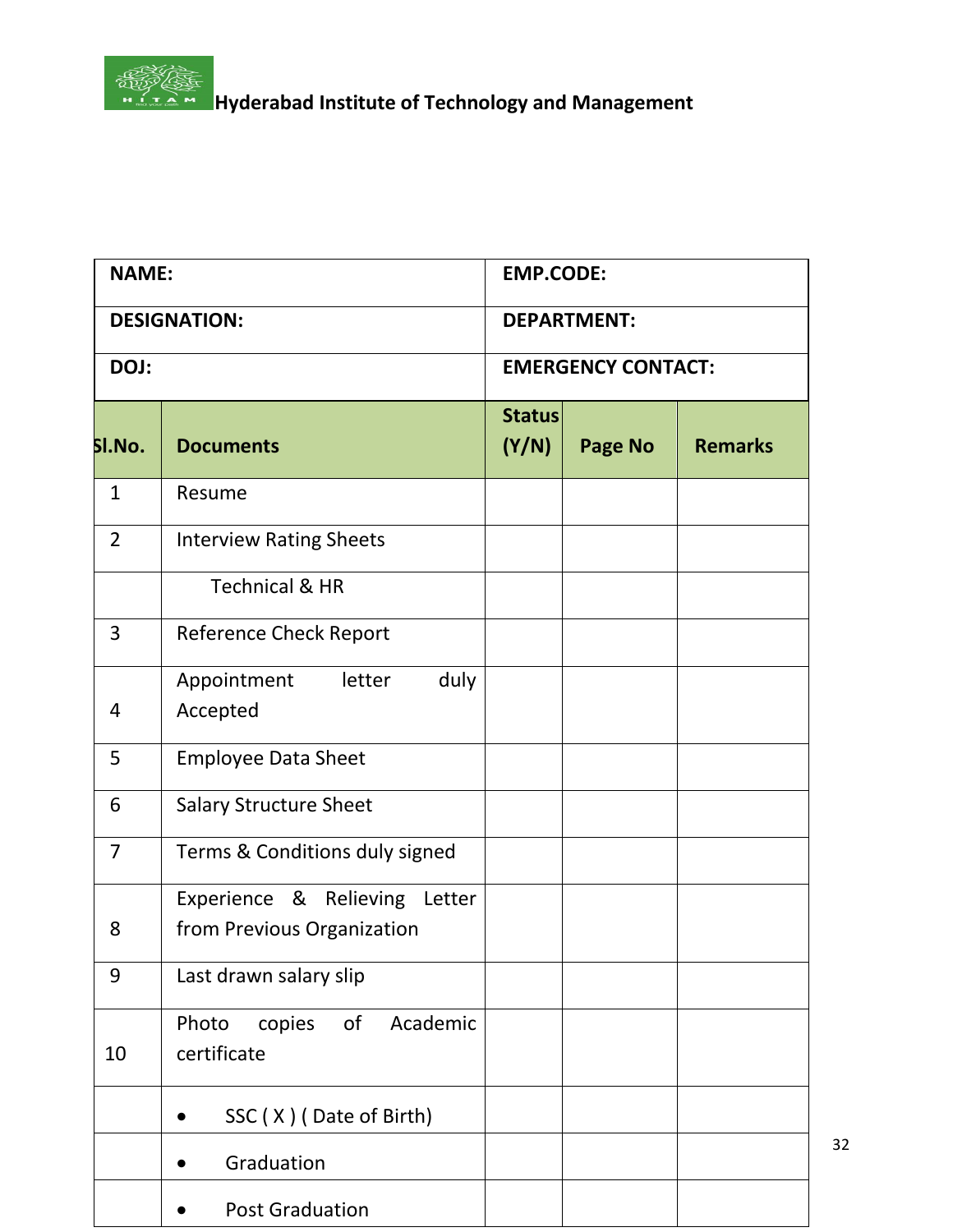

## **Hoston Reports**<br>**Hyderabad Institute of Technology and Management**

|    | Others                                                |  |  |
|----|-------------------------------------------------------|--|--|
|    | Photo graph (Stamp & passport -                       |  |  |
| 11 | 2 each)                                               |  |  |
| 12 | Photo copy of Passport                                |  |  |
| 13 | Photo Copy of Driving License                         |  |  |
| 14 | <b>Bank Account Details</b>                           |  |  |
| 15 | <b>PAN Number Details</b>                             |  |  |
| 16 | <b>Roles</b><br>&<br>Responsibilities/KRA<br>Document |  |  |
| 17 | Med-claim<br>Related<br>Insurance<br>documents        |  |  |
| 18 | Material Assign Document (Keys,<br>vehicle etc)       |  |  |
| 19 | <b>Key Objectives Document</b>                        |  |  |
| 20 | Probation Confirmation Report &<br>Letter             |  |  |
| 21 | Increment Letter duly accepted                        |  |  |
| 22 | Incentive Letters duly signed                         |  |  |
| 23 | Performance Appraisal Report                          |  |  |
| 24 | <b>Training Reports</b>                               |  |  |
| 25 | <b>Resignation/ Termination Letter</b>                |  |  |
| 26 | Exit Note & Exit Interview sheet                      |  |  |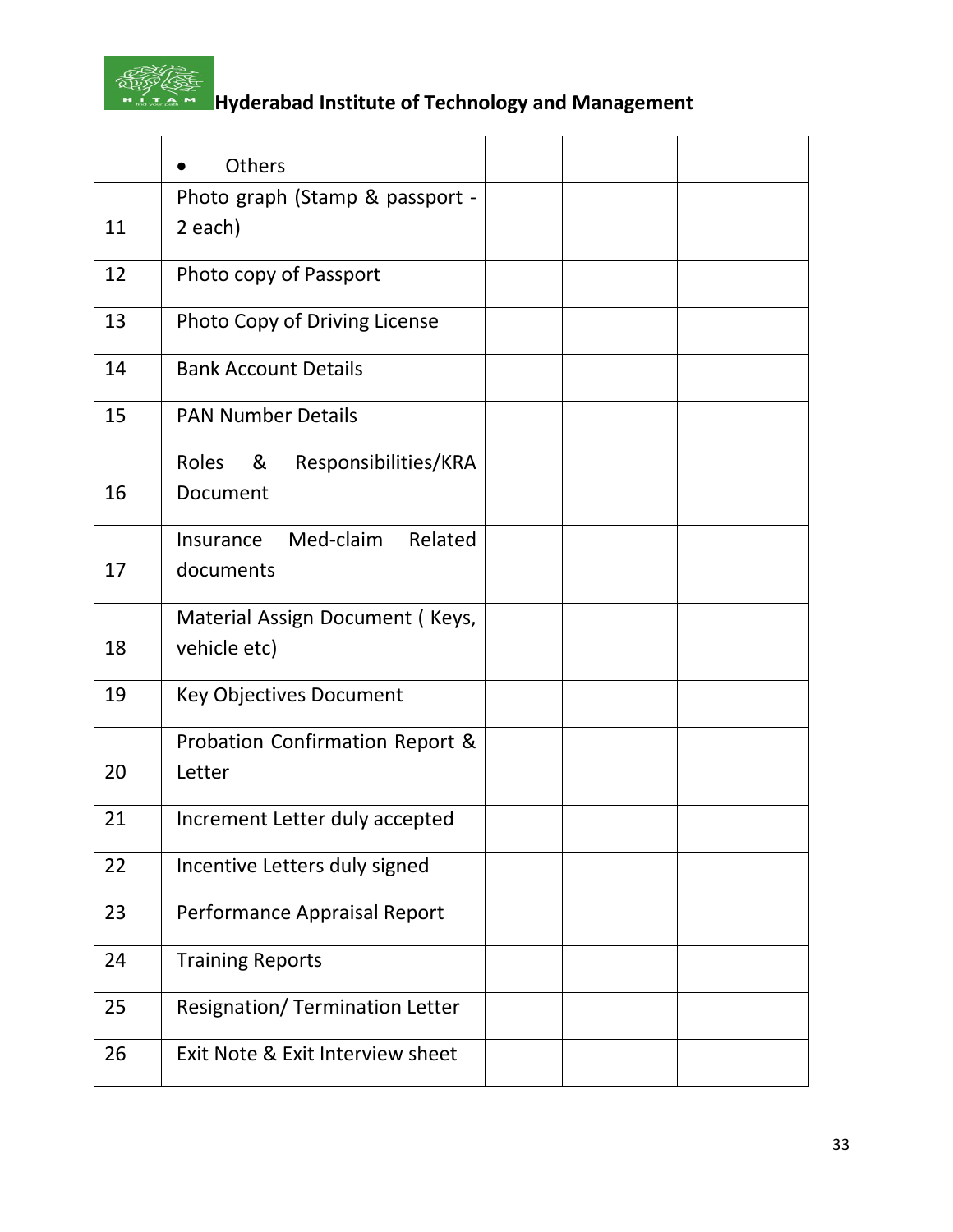

#### **Induction Feedback Form**

| NAME OF THE EMPLOYEE | EMP ID                   |
|----------------------|--------------------------|
| DATE OF JOINING      | <b>REPORTING MANAGER</b> |

#### **How did your induction rate?**

This exercise helps in evaluating the kind of Induction received. This can also be used to review and improve the induction process. One needs to think back to when one started his/her current job. Read each statement and circle either T (true) or F (False) as it relates to the induction received. Then check the rating in this box following this Questionnaire.

| 1) I was made to feel welcome.                                                   | Т | F |   |   |
|----------------------------------------------------------------------------------|---|---|---|---|
| 2) I was introduced to other members of the work group.                          |   |   | Τ | F |
| 3) My boss paid attention to me and made me feel welcome.                        |   | т | F |   |
| 4) My induction seemed well planned.                                             |   | Т | F |   |
| 5) Company Benefits were well explained the first day.                           |   | т | F |   |
| 6) My office or work space was set up and waiting for me.                        |   |   | T | F |
| 7) I received a tour of the organization by a qualified person.                  |   | Τ | F |   |
| 8) All the necessary paperwork and forms were available.                         |   |   | T | F |
| 9) I received a copy of relevant literature, such as the company's               |   |   |   |   |
| Employee Handbook, Operations Manual etc.                                        |   | Τ | F |   |
| 10) I learnt about the company's History and Future Plans.                       |   |   | Τ | F |
| 11) My boss reviewed my Final Job Description with me.                           |   | т | F |   |
| 12) I was invited to lunch the first day by my boss or key individual.           |   | Τ | F |   |
| 13) I met people from other Departments.                                         |   |   | F |   |
| 14) I was able to observe colleagues at work before starting a task.             |   | Τ | F |   |
| 15) I was given a specific job assignment along with instruction or training T F |   |   |   |   |
| 16) Office Hours, dress codes, Sick leave and other                              |   |   |   |   |
| Policies were explained to me.                                                   |   | Τ | F |   |
| 17) I was shown the phone system.                                                |   | т | F |   |
| 18) I had opportunities to ask questions.                                        |   | Τ | F |   |
| 19) Payroll policies (and withholding) were covered my first day.                |   |   |   | F |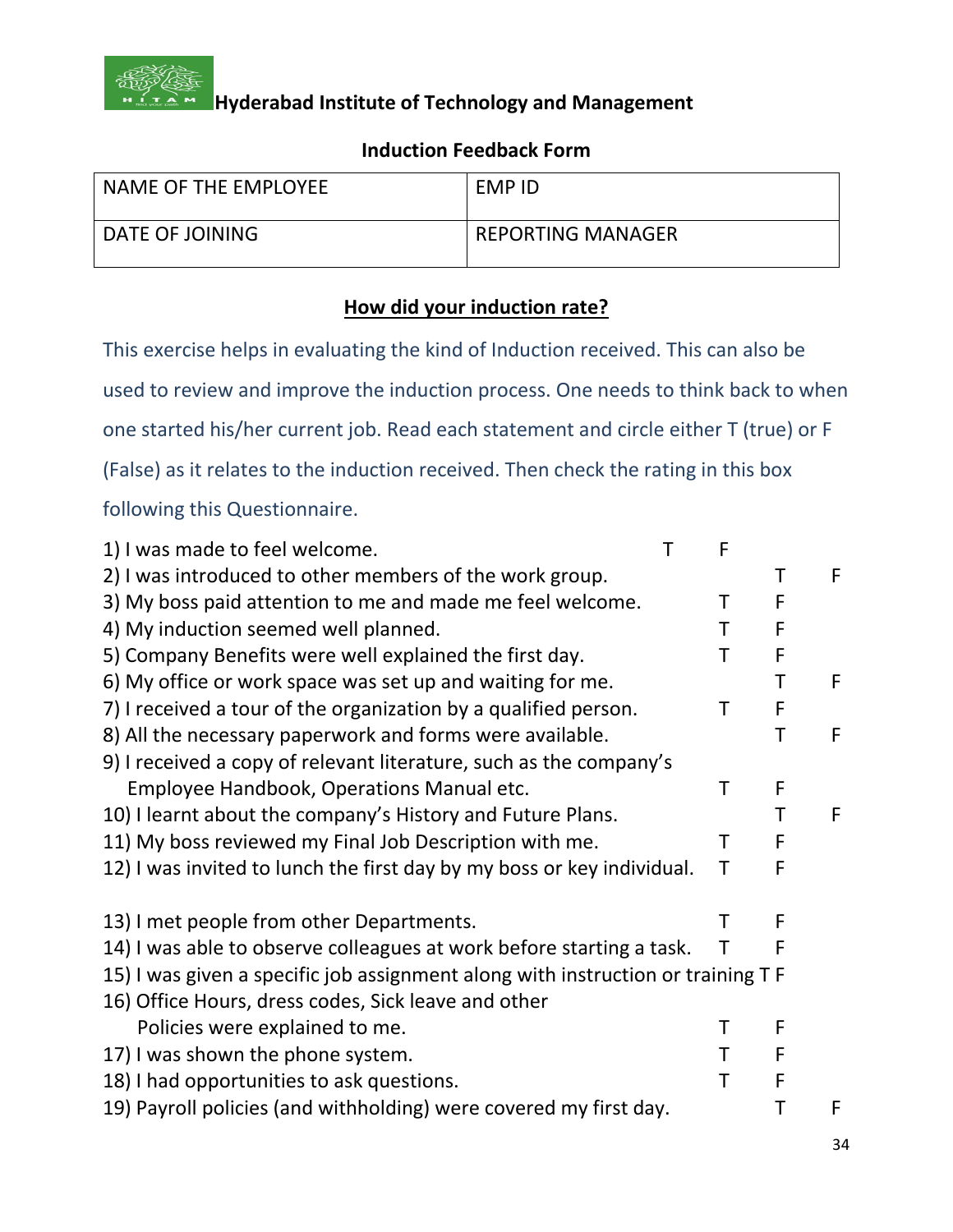

20) At the end of the first week I felt like a member Of the 'TEAM'. The state of the team of the state of the state of the state of the state of the state of the state of the state of the state of the state of the state of the state of the state of the state of the state of

Total number of TRUE= Total number of FALSE=

**HR Scoring Interpretation**

**8 – 20 True:** Induction was outstanding.

**15 – 17 True:** Induction was above average. Make some improvements.

**11 – 14 True:** Unfortunately a typical Induction received. There is a lot one can do to help the organization with future induction.

**10 or less:** One should be congratulated for sticking it out. Don't let the same thing happen to others.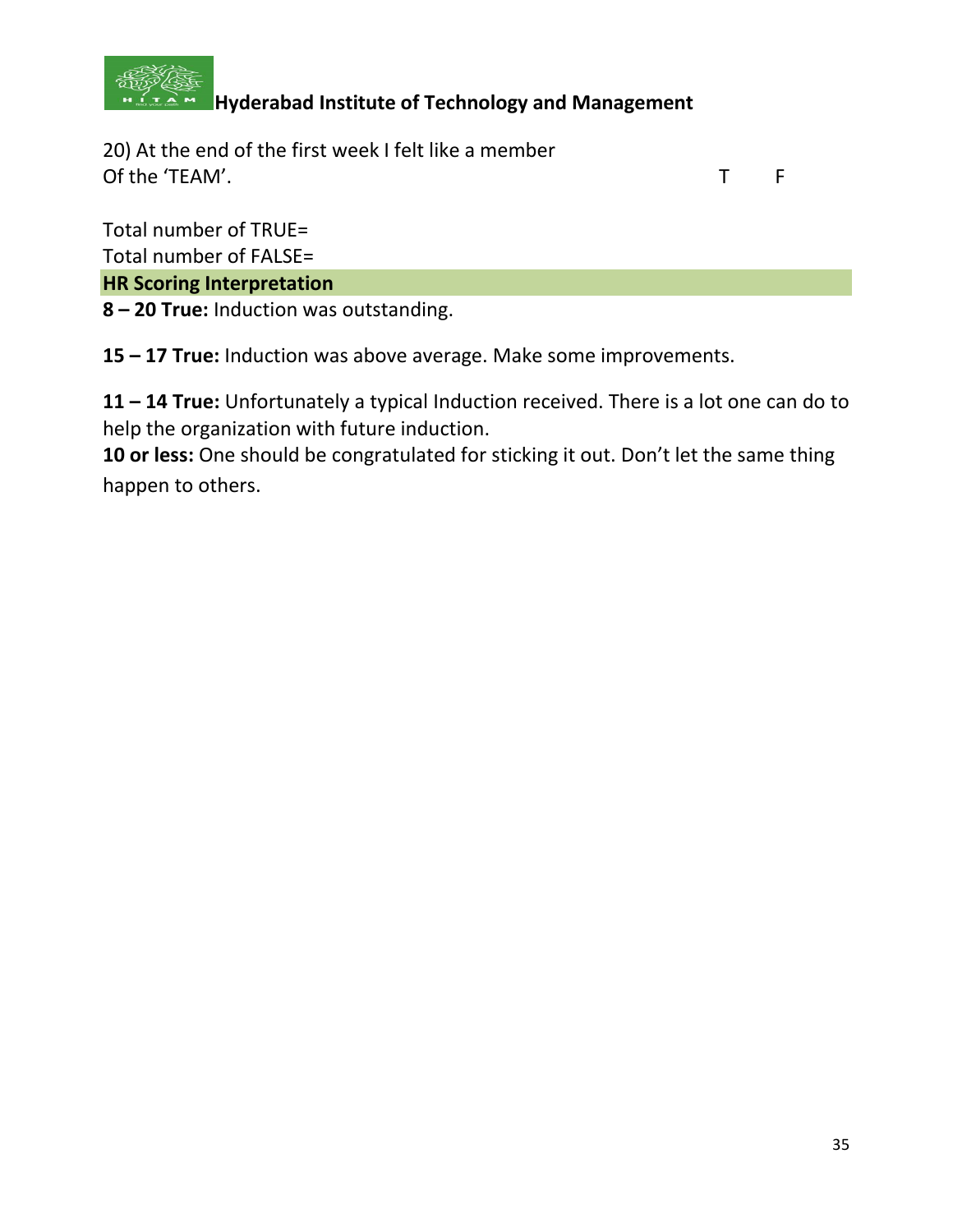

### **Appointment Letter Terms & Conditions**

#### 1. **Location of Work**

Your location of work will be in the Hyderabad; however you may be deputed or transferred to work at other locations based on the business requirement and at the discretion of the management. Every employee of the organization is liable for deputation / training to any institutes or its associate consultants.

In all service matters, including those not specifically covered here, such as travel etc., employees will be governed by the rules and policies of HITAM in force, from time to time.

#### 2. **Veracity of Information Provided**

We believe that the information provided by you is reliable and authenticated. The particulars furnished in your resume or application form are accurate and valid. In case the said particulars are found to be incorrect or that you have concealed or withheld some other relevant facts, your appointment is liable to be terminated without any notice, notwithstanding any other condition in the appointment letter.

#### **3. Probationary Period**

You will be on probation for a period of **3** months from the date of joining, which may be extended, if so required based on your Individual performance, recommendation of your supervisor and value addition created by you to the organization. Upon satisfactory completion of probation, your services will be regularized and it is clear that it is only a Probation Completion review and doesn't include a mandatory salary review.

On successful completion of your probation period, your services with the Organization will be confirmed in writing by the Organization. You shall continue to be on probation unless and until you receive your confirmation orders in writing.

#### **4. Full Time Employment**

For all positions with the organization, calls whole-time employment and you will devote yourself exclusively to theOrganizations objectives/goals/vision/mission.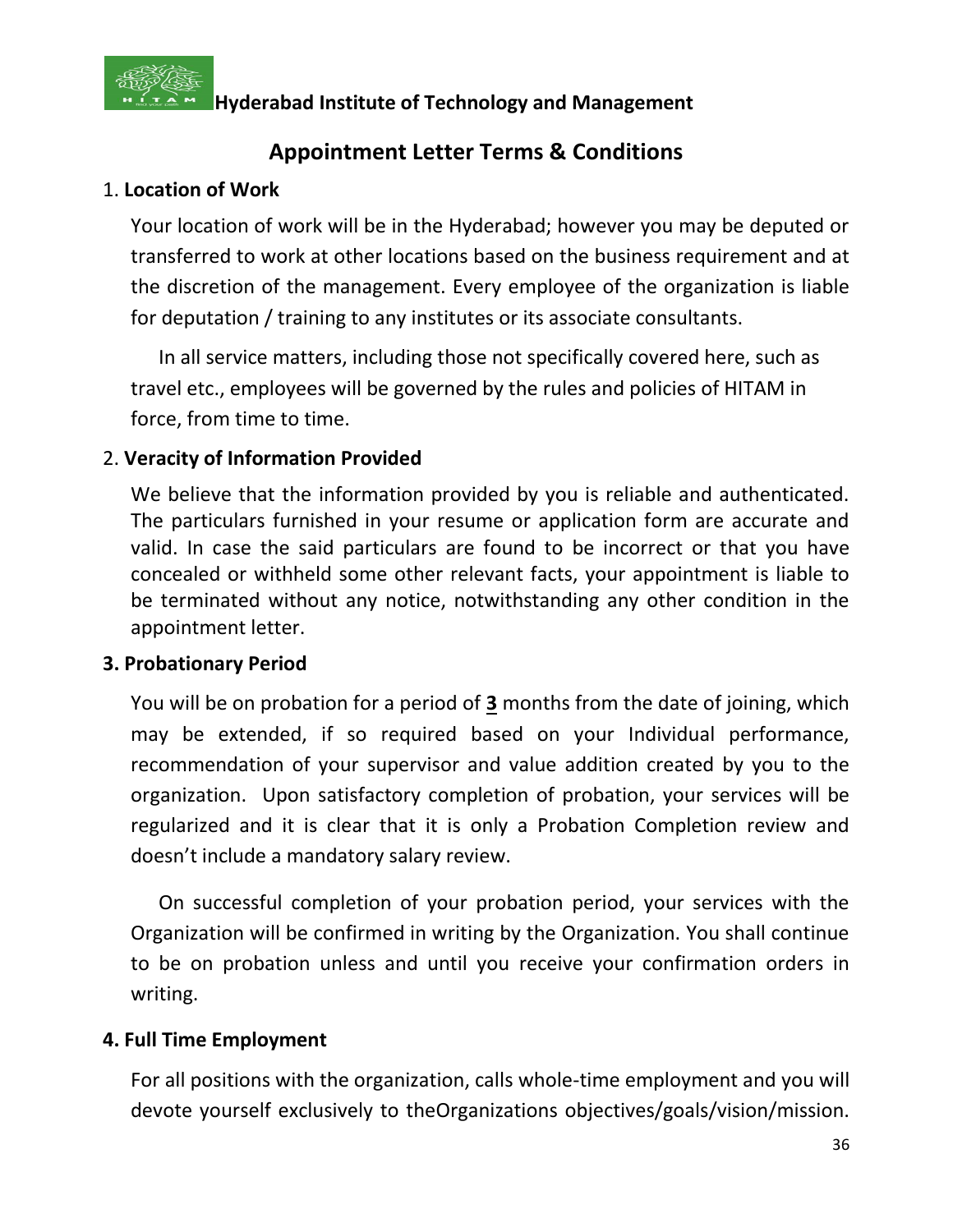

You will not take up any other work for remuneration (part-time or otherwise) or work on advisory capacity or be interested directly or indirectly in any other trade or business during your employment with us without prior written permission from management.

## **5. Service Rules and Regulations**

During your employment with the organization, you will be governed by the service rules and regulations of the organization in force or as introduced or amended from time to time.

# **6. Professional & Personal Conduct**

You shall at all times, maintain work place decorum, including in dealing with colleagues, both within the campus premises and at other institutions/organizations (If visiting).

You are required to keep the image and reputation of the Organization while dealing with students & other external people and maintain the Organizational Values, Norms & Culture while Interacting with Other Organizations or Business Associates.

## **7. Notice Period**

**In case of separation, you will be governed by the clause; you are supposed to serve the notice period or paying salary in lieu thereof as per details in the table** 

| <b>Staff</b>                  | <b>During Probation</b> | <b>After Confirmation</b> |
|-------------------------------|-------------------------|---------------------------|
| Teaching                      | 15 days                 | 30 days                   |
| <u>Non</u><br><b>Teaching</b> | 15 days                 | 30 days                   |

Upon cessation of employment with the organization, you shall forthwith return to the organization all the assets, work-in-progress and property of institute,

**below:**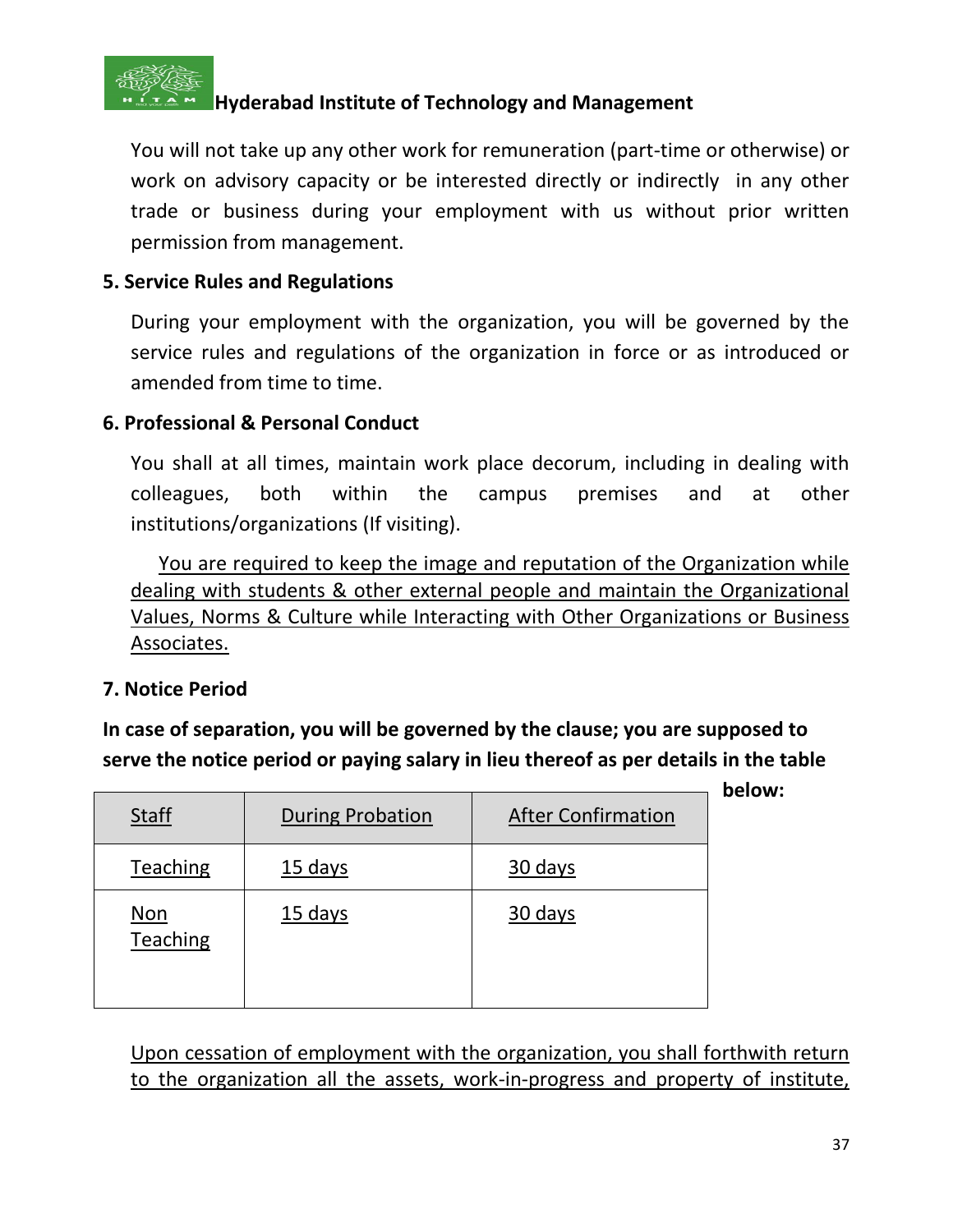

documents, files, soft copies, books, papers, memos or any other property of the organization, in your possession or under your control.

The management reserves rights to hold your resignation during the midacademic stems in the Interest of Business.

## **8. Free Transport Facility**

You can avail transport facility at free of cost, but in condition to that you should follow bus timings very strictly.

# **9. Safe Custody of Company Material**

You are responsible for the safekeeping, good condition and order of all the organization property entrusted to your care and charge. The organization reserves the right to deduct the cost of such articles from your dues, or take such actions as may be deemed proper, in the event of failure to account for such property, to our satisfaction.

## **10. Security**

If there is a need to take some of the equipment's/Material/ documents out of office premises for any reasons shall obtain permission from Concerned In charge and need to record in the Material movement register.

You are expected to be responsible for the security of official documents/manuals and such material that may come to you during the course of various assignments/projects.

## **11. Destroying papers & materials**

Any official communication, which is confidential in nature, shall be destroyed through paper shredder after the purpose is served.

## **12. Use of organization Resources**

You shall use the organization's resources only for official purpose. You are requested to use the organization resources to an optimum extent with no wastage.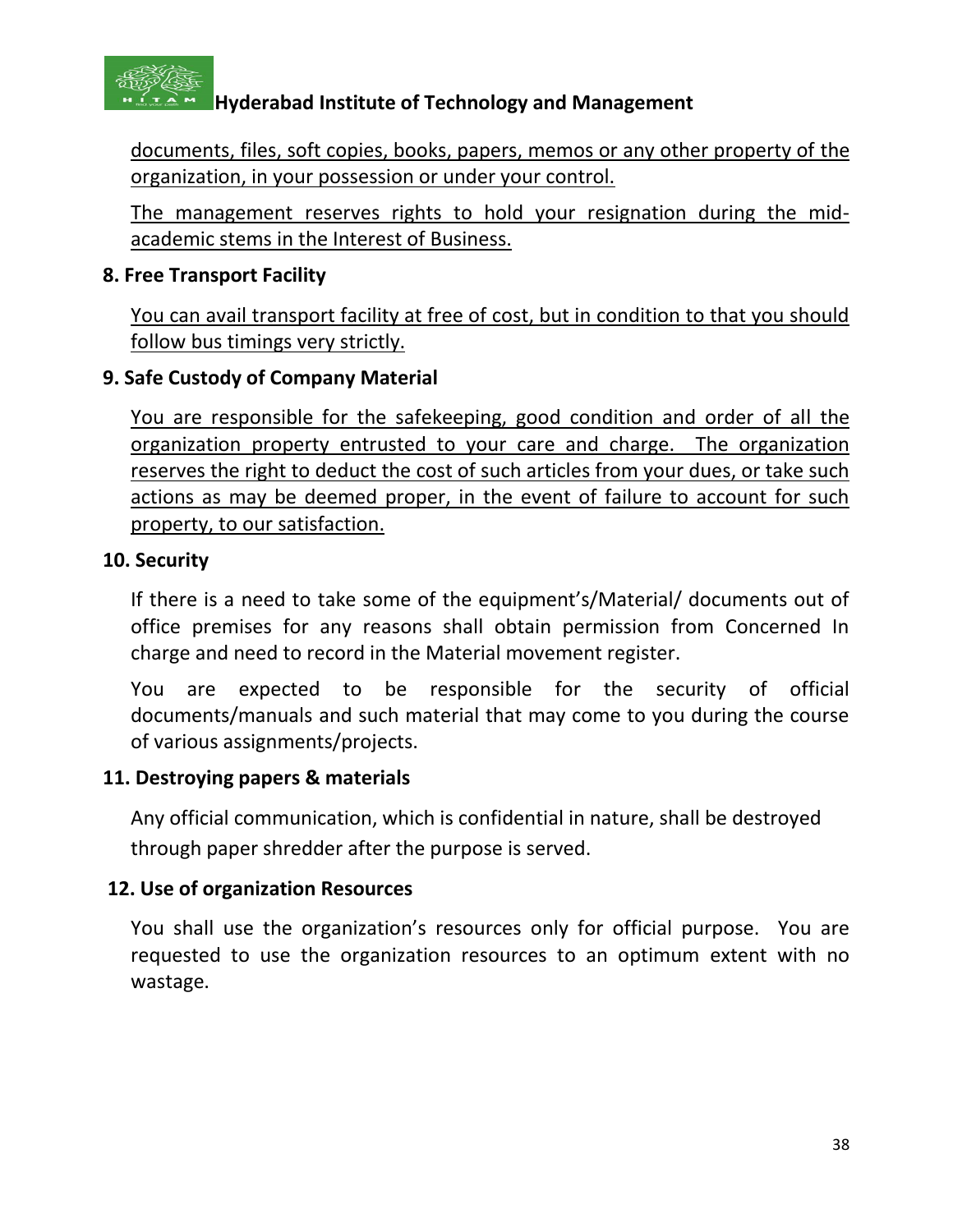

# **13. Confidentiality of Salary Information**

You are required to strictly maintain the secrecy of salary and ensure that you do not divulge or communicate in any manner, any information regarding your remuneration/terms of employment, to any other employee of the organization.

## **14. Income Tax Liability**

The Income Tax liability with regards to your salary and perks will be your liability, and will be governed by the tax laws of the country as applicable from time to time.

## **15. Annual Increment**

The Salary would be reviewed annually, as per organization's performance management system.

## **16. Statutory Regulations**

You shall be legible to follow all the statutory regulations as applicable through various Laws related to employee and should ensure the provision of various documents required for the statutory fulfillments. Any discrepancy related to the Employment Conditions subject to the Hyderabad courts.

 In all matters, including those not specifically covered here, such as travel, Leave, work Norms etc., will be governed by the rules of the organization framed from time to time.

The Terms and conditions of Employment are based on Organization Policies, Practices and other rules currently applicable and shall be reviewed and amended. You will also abide by other rules and regulations of the organization, which shall be in force, from time to time.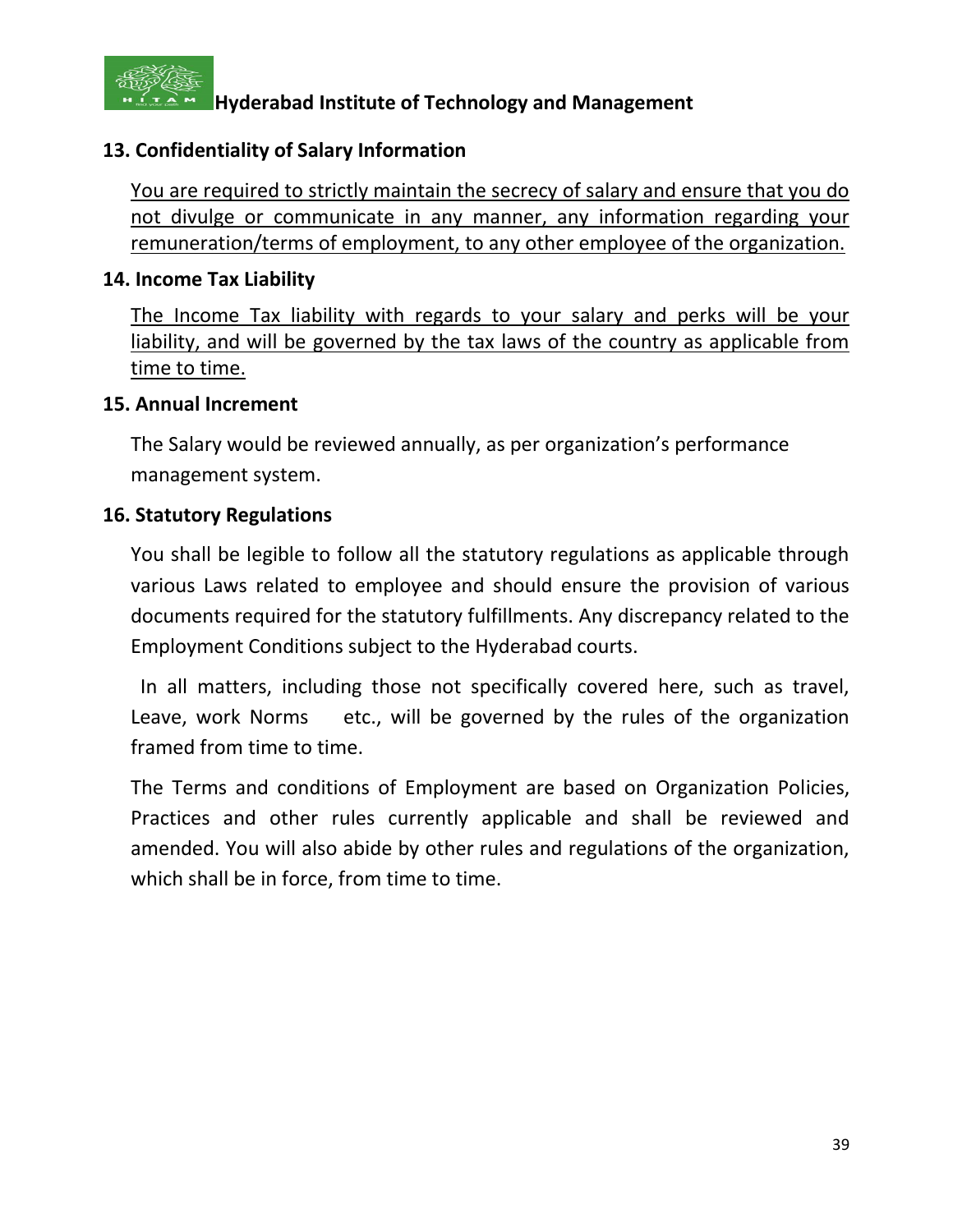

# **Acceptance**

I, \_\_\_\_\_\_\_\_\_\_\_\_\_ , agree to accept the terms and conditions of

employment as mentioned in the Annexure.

Name : Place:

**Signature of employee:**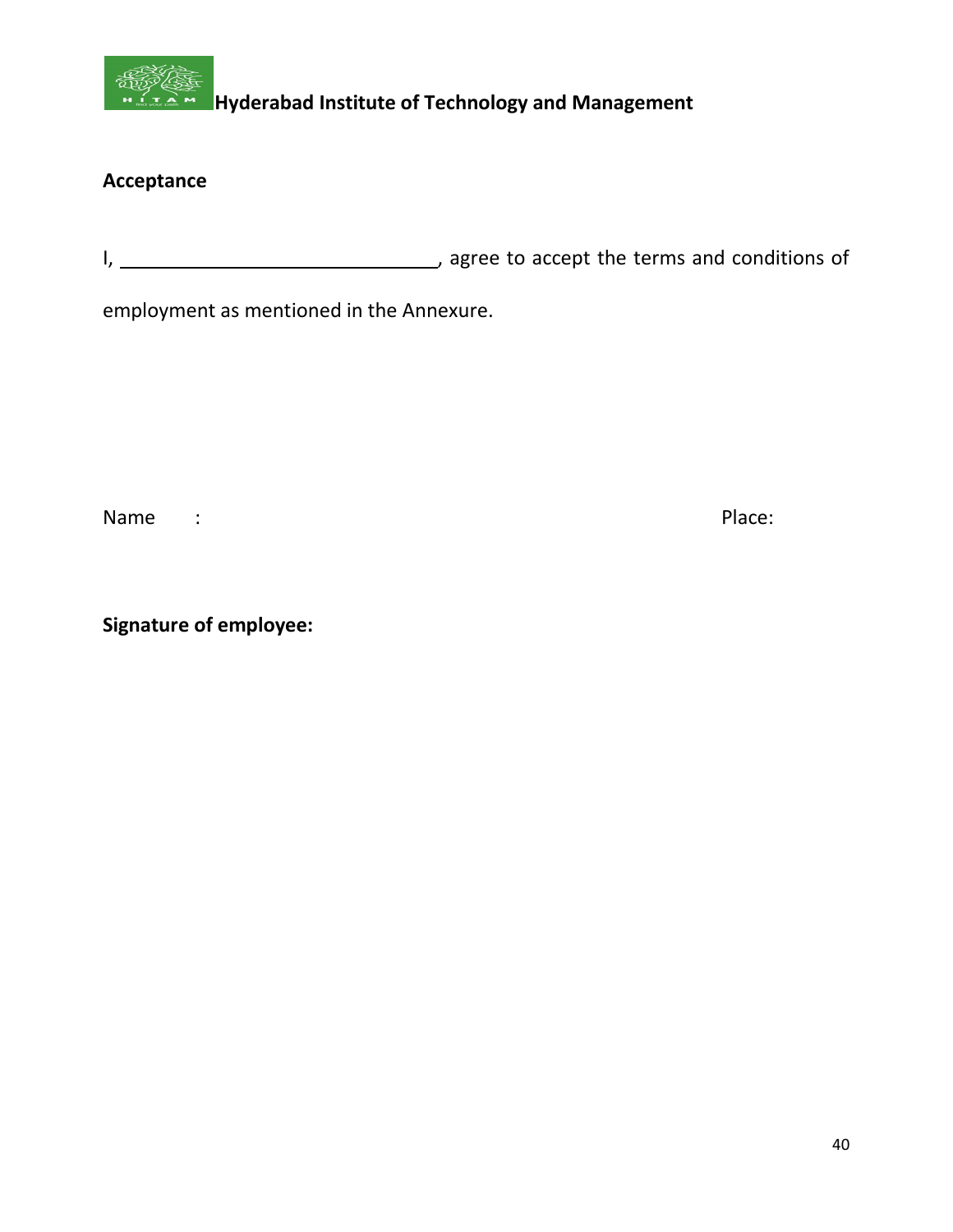

# **LEAVE POLICY**

#### **Objective**

To maintain a standard and uniform Leave System for all the employees across the organization based on their eligibility, with a focus to bring professional and personal life balance for availing and granting the leaves without affecting the Business Operations of HITAM.

#### **Applicability of the Policy**

Leave Policy shall be applicable to all the employees of Hyderabad Institute of Technology and Management based on their eligibility. It serves as guidelines for all the employees on types of leave, when and how to avail leave.

#### **Responsibility**

#### **Employee:**

Follow the guidelines laid down in this policy for availing leave. Staff/Head of Department need to make alternate arrangements in absence of faculty.

## **Head of Department/Reporting Head/Approving Officer:**

Review & approve leave request keeping work exigency in mind without effecting functioning of institution.

## **Reviewing Officer/Head of Institution:**

Review leave request approved by Approving Officer. Reviewing officer can write his/her comments/remarks/observations on the leave application form.

## **Responsibility of HR Associate:**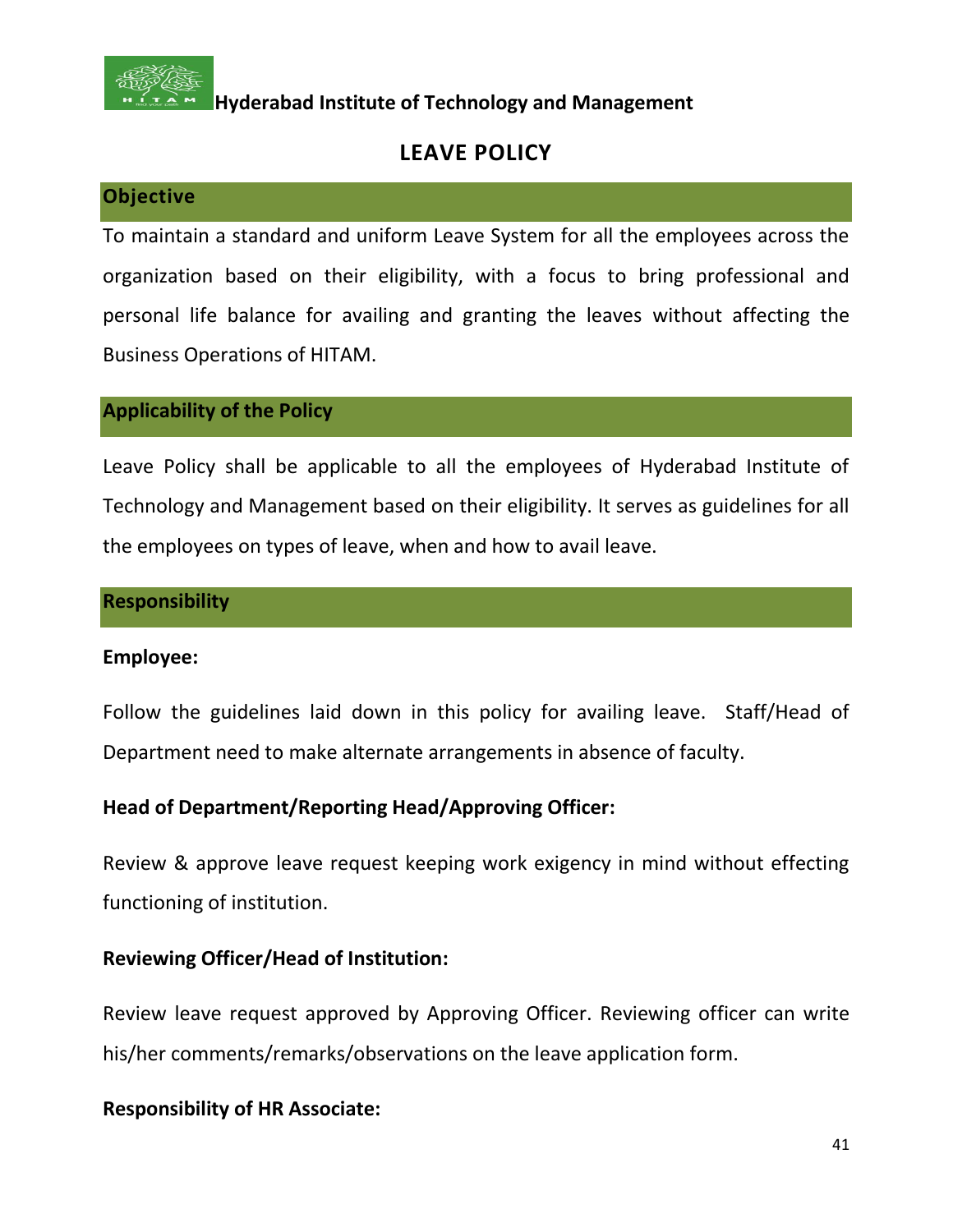

To monitor the Training & Study leave and OD utilized by an employee and maintains appropriate registers as stipulated under various laws/regulations. Implement the rules as stipulated in the policy.

#### **Yearly Holiday Calendar**

Holiday Calendar for the Year (i.e., 1st January to 31st December) is announced in the beginning of the Year, which is applicable for HITAM as a whole. The HR Department shall prepare the holiday calendar by taking into consideration the Holiday list announced by the Government through official gazette, JNTU including any other mandatory holidays.

HITAM announces a maximum of 28 holidays including the mandatory Government holidays declared by JNTU, Hyderabad and excluding optional holidays. Holiday's calendar is announced before 31st of December for the next year by the HR department after getting the approved from management of HITAM.

Institution reserves the right to make any changes in the Holidays list depending on the Social/Cultural situation or any other specific reason/organizational urgencies.

#### **Leave Entitlement**

Any type of Leave is calculated based on the Calendar Year, starting from the first day of January to last day of December (1st January to 31st December) every year. All the leaves are calculated based on the working days and as per the conditions mentioned in the policy herein.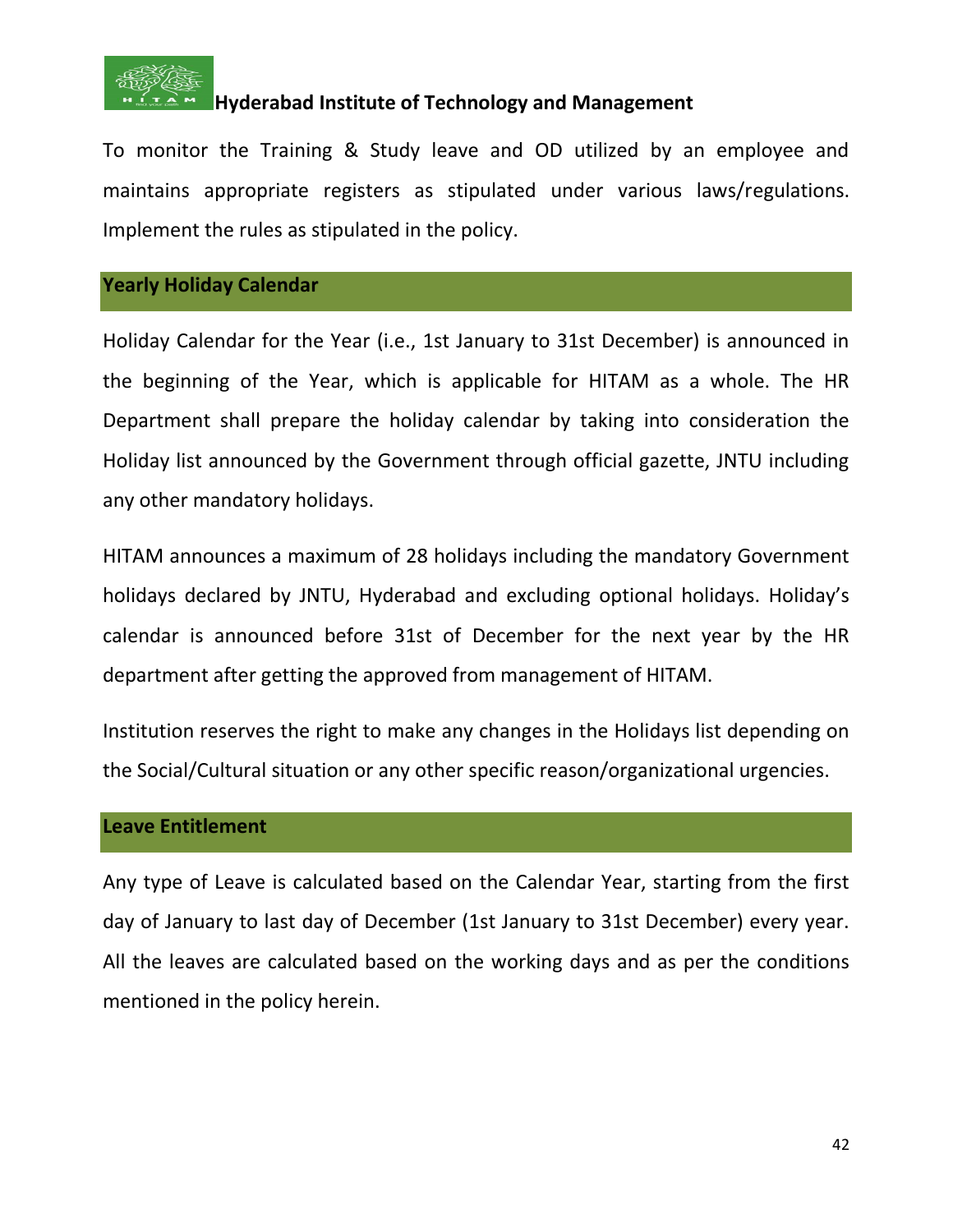

HITAM provides overall 15 days of leaves in a calendar year (Considering the Organizational functioning) which can be calculated. The segregation of leave shall be made based on the leave rules.

# **Types of Leaves:**

- General Leave (GL)
- Compensatory Off (CO)
- Special Leave (SPL)
- Training & Study Leave (TSL)

## **General Leave:**

- All Employees can avail **15 days** General leaves in a calendar year i.e. from January to December, subject to changes from time to time as approved by the Management. These leaves cannot be carried over to the next calendar year and shall lapse, if any staff fails to avail the same. GL for half day can also be availed and granted.
- General Leave is credited to the leave balance of the employee either at the time of joining or at the beginning of the calendar year for every quarter. The General Leave is calculated on the pro-rata basis @ 4 days per quarter from January to September and 3 days from October to December from the date of joining.
- Quarter 1 (Q1) starting from January to March, Quarter 2 (Q2) from April to June, Quarter 3 (Q3) from July to September, Quarter 4 (Q4) from October to December in a calendar year.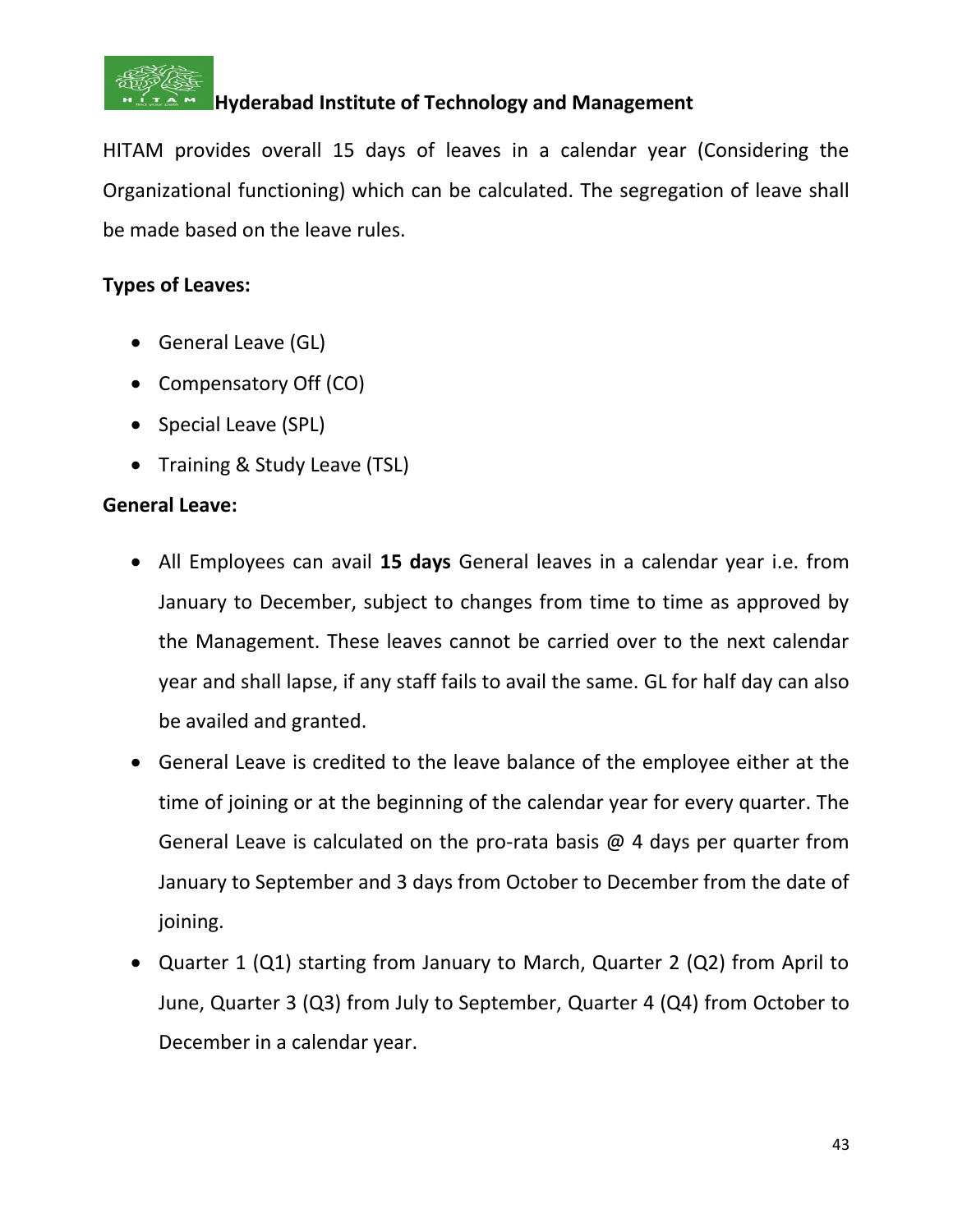

- Any employee, who joins in the organization in the month, will not be eligible for leave availing for that month and can utilized the leave in next month.
- The General Leave can be availed for Half day or maximum of 3 or 5(unavailed between Jan to sep can be used in Oct to dec) days in a Month with prior approval of reporting Head and as per leave policy eligibility.
- Employee will be eligible to avail 3 General leaves in a month subject to the condition if they have un-utilized GL's in each quarter for the previous three quarters (Q1, Q2, Q3) and can avail each of 5 General Leaves in a month in Last quarter(Oct to Dec).

(*Instance*-I: If employee hasn't availed his allocated 3 GL in month of Q1 then employee will be eligible for 3 GL's carried forward from Q1 to other quarters).

(*Instance*-II: If employee hasn't availed any GL's for Three quarters (January to September), employee will have 12 GL's balance in the record, wherein employee will be eligible to utilize 5 GL's per month for rest of the year (October to December).

- General leaves availed over and above 3 days are deducted from the salary as loss of pay as per leave policy norms.
- **Note**: 3 GL's combination with other leave or holidays will be applicable subject to employee hasn't utilized GL's in preceding months.
- General leave can be availed along with Special leaves, but in such cases the number of leaves should not exceed more than 3 consecutive days.
- Any un-utilized GL's at the end of the calendar year will be lapsed and cannot be carried forward for the next Calendar year.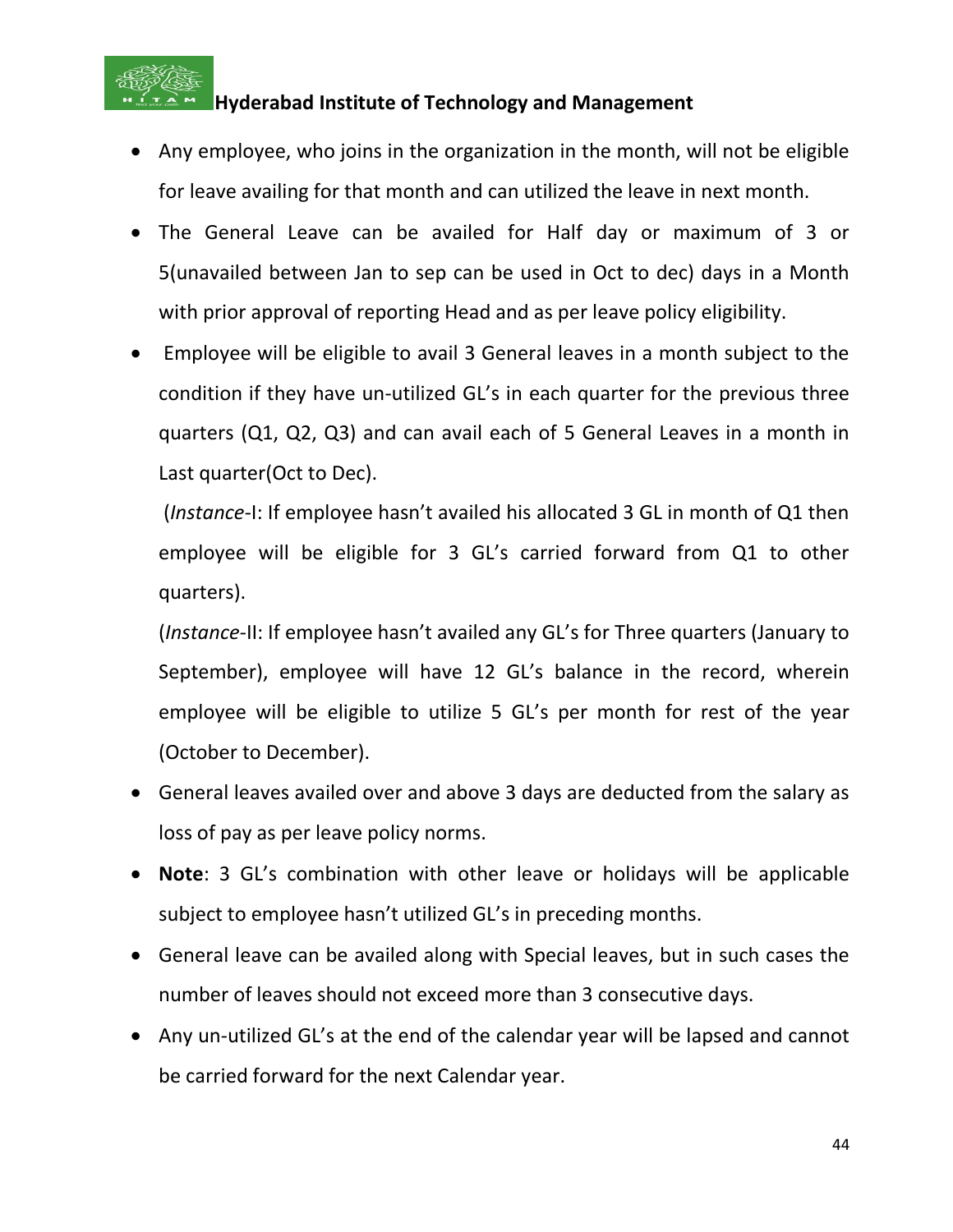

- An employee applying for General Leave should apply at least 2 working days before the actual day of leave proposed to be taken and should get it sanctioned by their reporting officer.
- However, in case of unforeseen exigencies it has to be informed to the Reporting head before the day work start and get the confirmation of approval through SMS or mail, else will be treated as Loss of Pay.
- Any official holiday or weekly off in-between the day applied for leave and reporting day is considered as leave.

**Note:**

• **Consolidated/ Part time Employees working for HITAM are not eligible for any Leave balance. However, if they are unable to come to the institution for any personal contingency, employees have to compensate the absence by coming on another day with reporting officer approval.**

## **Compensatory Off (CO)**

- Any employee working during the weekly off/ holidays are provided Compensatory off in lieu of the day of his/her working. Compensatory off can avail at end of the semester ie in between completion of University practical examinations to before commencement of semester.
- CO accumulated needs to be availed at the end of the each semester after the day of his/her working on holiday. Otherwise, it will be lapsed and no Compensatory payment is made in lieu of such compensatory off.
- Compensatory Off is provided in the case of employee working on the request of the reporting officer, which should be for a period of at least 3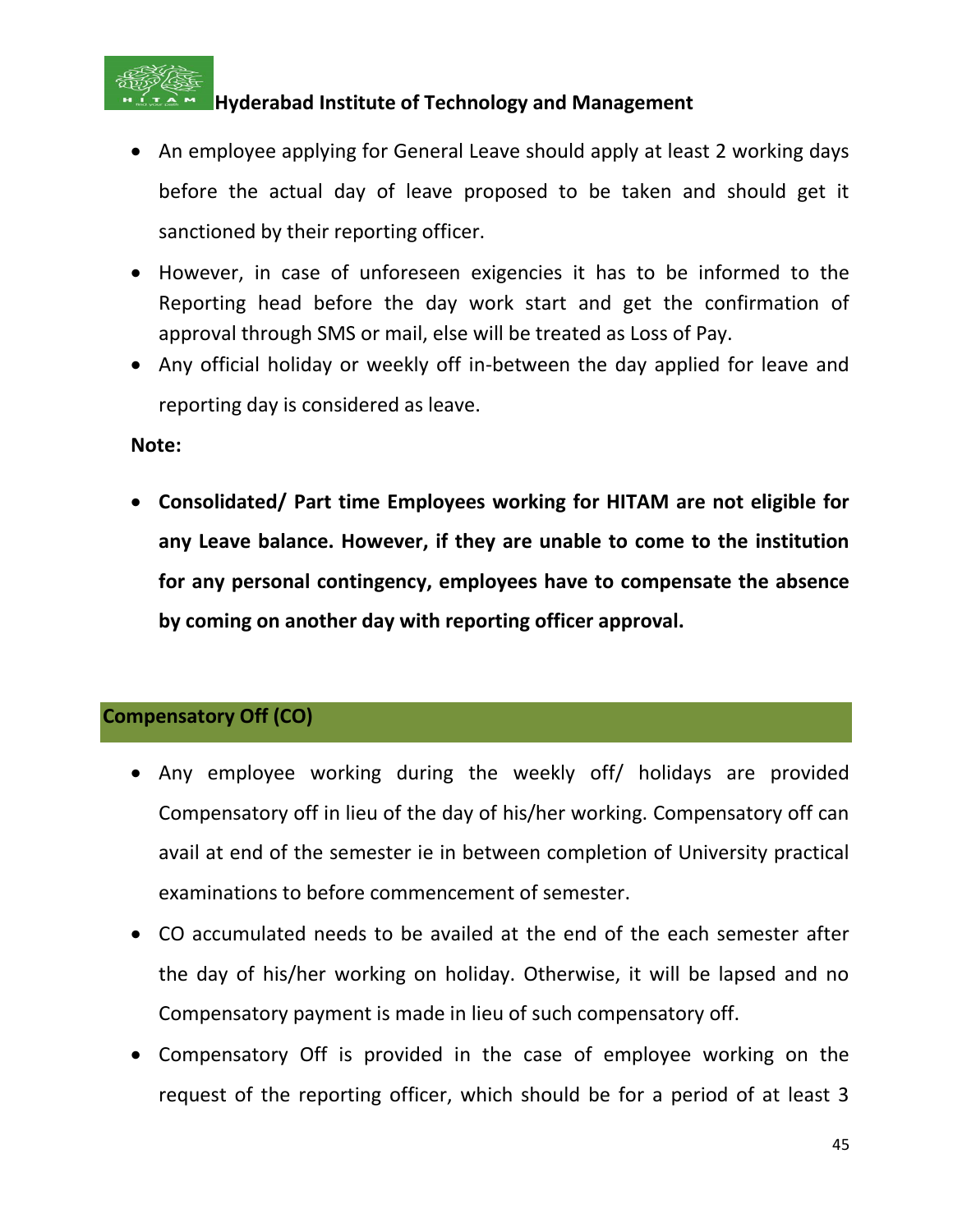

hours (Considered as Half-day) or 6 hours (Considered as Full-day) on such day. Employee need to work for Two half days to avail one full compensatory off.

- Compensatory Off cannot be combined with other leaves.
- Employee working on weekly off/ holidays should be working on the approval of the reporting officer along with reviewing officer to claim Compensatory off. The day of work need to be recorded and sanctioned along with his/her remarks. Reporting head should inform HR about such compensatory off for recording purpose.
- In case of working on weekly off/holidays; it should be informed to ensure presence of Administrative Officer, Protocol Officer, Security, and Estate Officer.
- Employee should not avail CO during class work time and also non-class work day(i.e. fourth Saturday of the month).
- **Compensatory off will not be authenticated if mail/Written communication is not sent to HR for recording.**

## **Special Leave (SPL)**

- All employees of the organization are entitled to avail Special Leave (SPL) or 2 days in a calendar year for specific purpose such as –for **self's wedding day and birthday.** This leave cannot be availed in lieu of any other type of leave and is restricted for the purpose as indicated herein.
- An employee availing Special Leave should apply at least 2 working days before the actual day of the leave proposed to be taken and should get it sanctioned by his/her reporting officer.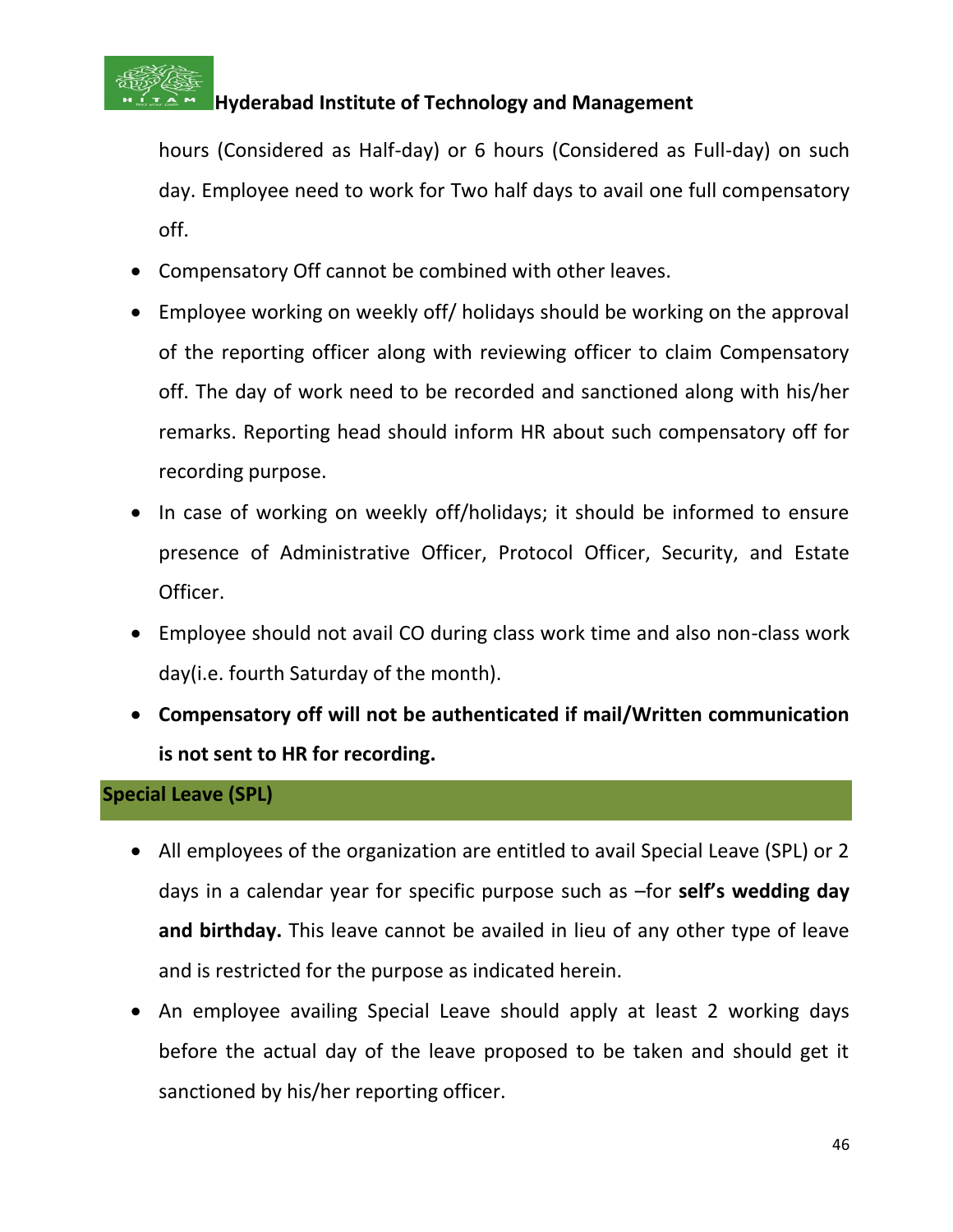

- Any employee with one year of service in HITAM can avail 7 days (including Sunday/week off/holiday) of **marriage leave** (Self wedding) as special leave. This leave cannot be combined with any other leaves.
- Special Leaves if combined with any of the above leaves should not be more than 3 consecutive days in a month excluding Self wedding.

*Instance* I - An employee getting married will be given an additional 7 days paid leave (over and above the normal leaves) as an incentive.

*Instance II –* An employee can apply 1 day leave for birthday of self and 1 day General leave other 2 days can be utilized later.

## **\*\*Special Leave cannot be en-cashed or carried forward to the next year\*\***

- **\*Special Permission's Leave sanctioned for the personal work** will vary from case to case basis and all the right to approve or reject the said leave is owned by Management. Any employee cannot consider this as the right.
	- 1. Employee availing the 1 day Spl leave. Half day salary will be deducted.
	- 2. Employee availing the  $\frac{1}{2}$  day Spl leave.  $\frac{1}{4}$  day salary will be deducted.
- Special Permissions are granted only for one academic year and duration would be  $1^{st}$  of June (start of Academic Year) to  $31^{st}$  of May(End of the Academic Year).
- Special Permissions request can be approved based on the review & recommendations given by reporting Officer along with Reviewing Officer.

**DEMISE: Death of the immediate family members (Spouse, parents, siblings, children), is included in the special clause, in which the staff can avail the special leave (paid leave).**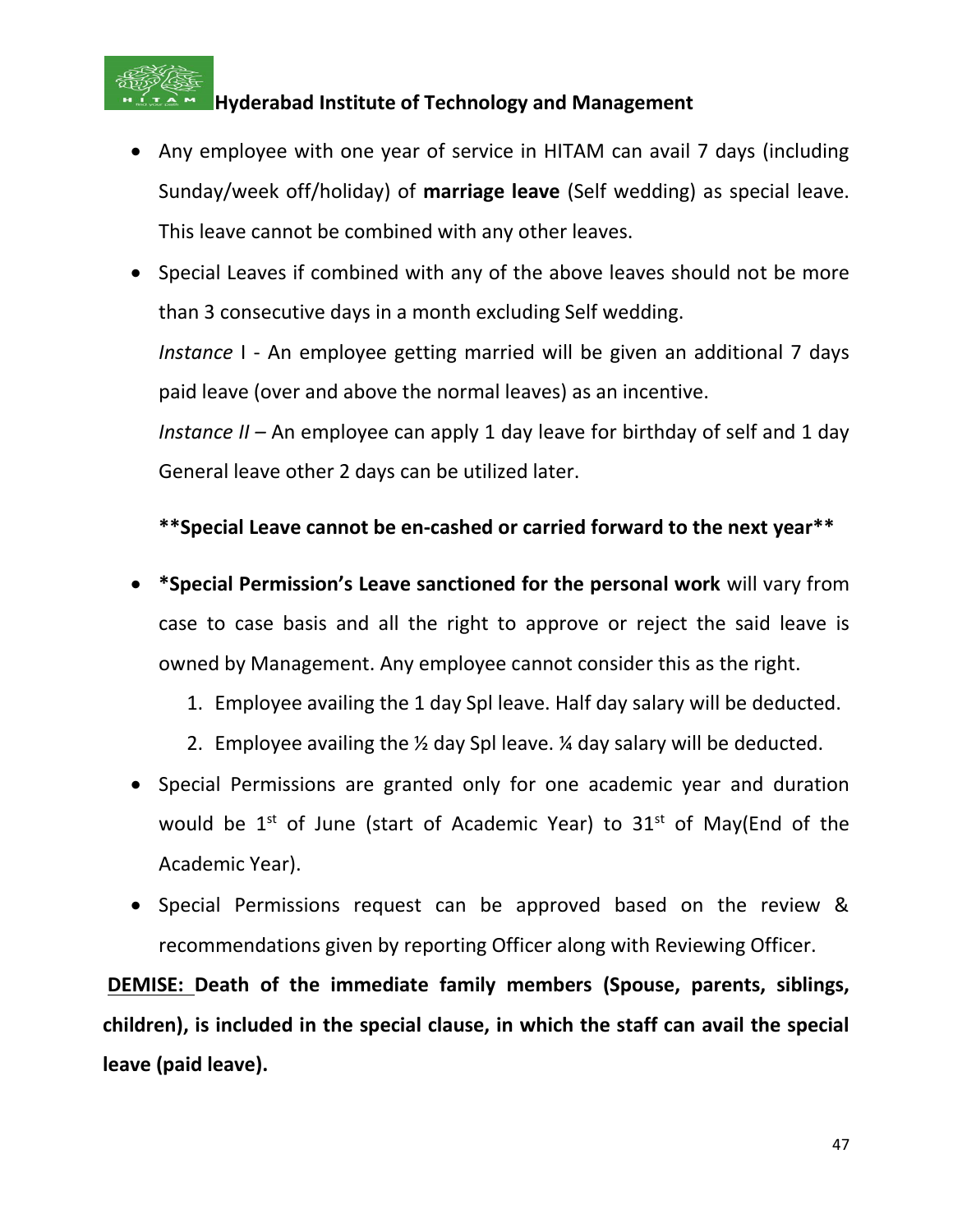

- **If a Staff is associated with Hitam for 1 year, then they are eligible for 3 days special leave irrespective of their designations.**
- **If the service of the staff with Hitam is more than 5 years, then he/she is eligible for 6 working days as the special leave.**

## **Note**

• **Paternity Leave is not applicable for the year 2015.**

# **On Duty (OD):**

- All employees with minimum 2 years of experience going on official duty/representing HITAM are eligible for OD's in a Calendar Year;
- Probationers are not entitled for OD's.
- ▶ Based on the applications received, the reporting officer recommends & Head of Institution (Principal/Director/Correspondent) shall sanction the application

Considering the Business Priorities. The application approved has to be sent to HR for recording & applicability.

- ▶ On Duty cannot be combined with GL's or CO's.
- Employees who have availed OD's in a month cannot avail any other leaves.
- ▶ OD should be availed on for official purpose such as seminars, observer duty, workshop, training, etc. approved by approving authority and management.
- Employees attending the workshops, seminars, observer duty, and training need to take prior approval atleast 2 days in advance.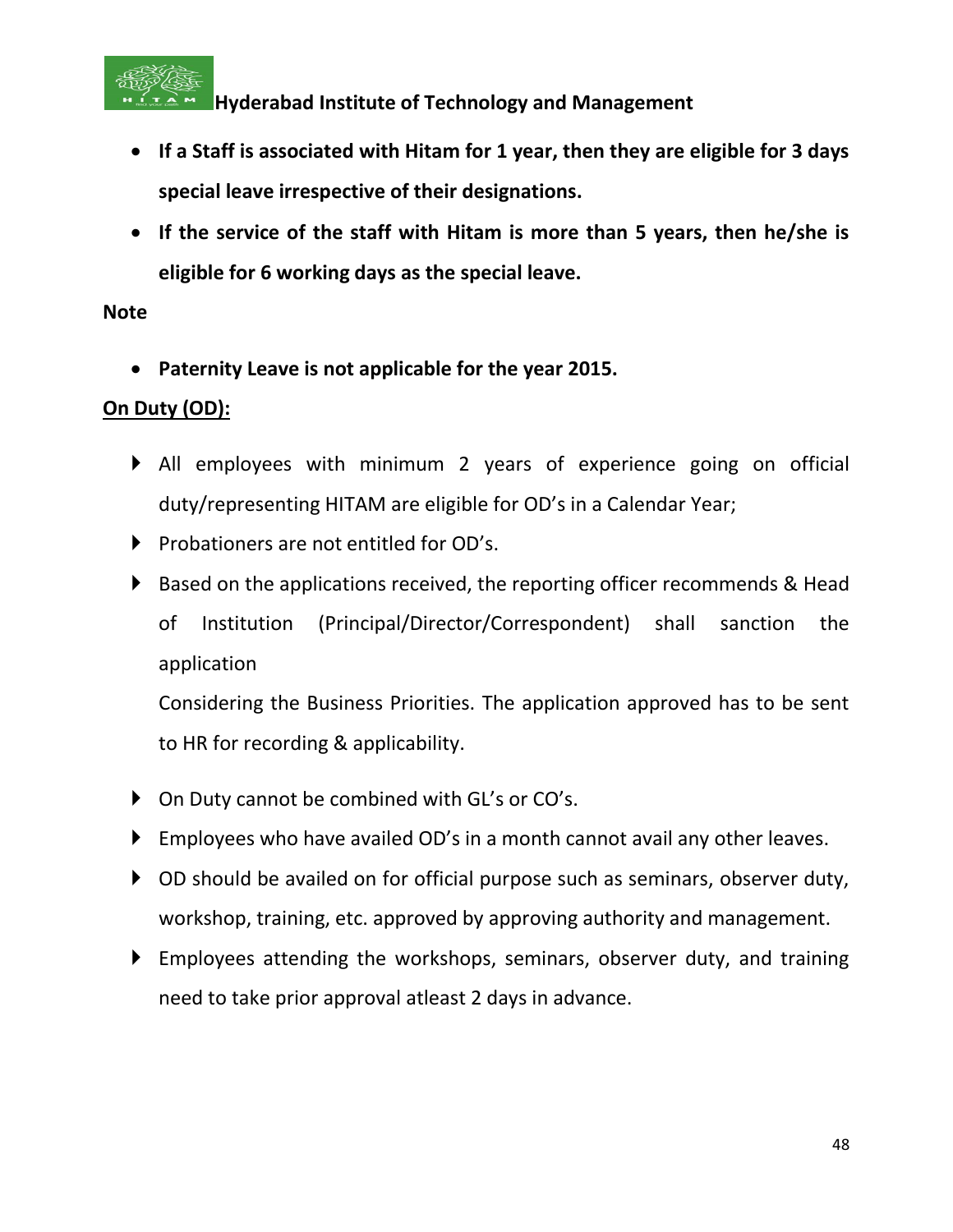

# **Training & Study Leave (TSL)**

- Any employee (excluding Professor) pursuing higher education or attending training program with prior information can avail Training & study leave for 7 days and can utilize these leaves only for appearing the examinations. Training and Study leave includes:
	- 1. For attending M.Tech exams
	- 2. For attending P hd exams and course work
	- 3. For attending workshop, Conference, Paper presentation and seminars.
	- 4. For attending FDP only one time in academic year
- All the Professors are not Eligible for the TSL.
- Any employee going on training program need to apply prior to the date of program along with registration form/acknowledgement/invitation and approved by Chairman/Correspondent. A photocopy of Participation certificate/acknowledgement for training program attended need to be submitted to HOD and HR on completion of such program.
- Any employee going on TSL, the approvals will be reviewed case to case based on reporting head comments and reviewing officer comments.
- Training & Study Leave applicability can be calculated for Calendar Year.
- Any Employee availing for TSL approvals will be given based on genuity and Studying Purpose.
- Request for Training & study leave for higher education by any employee should be submitted along with original custodian certificate/ acknowledgement certificate received from the college/University.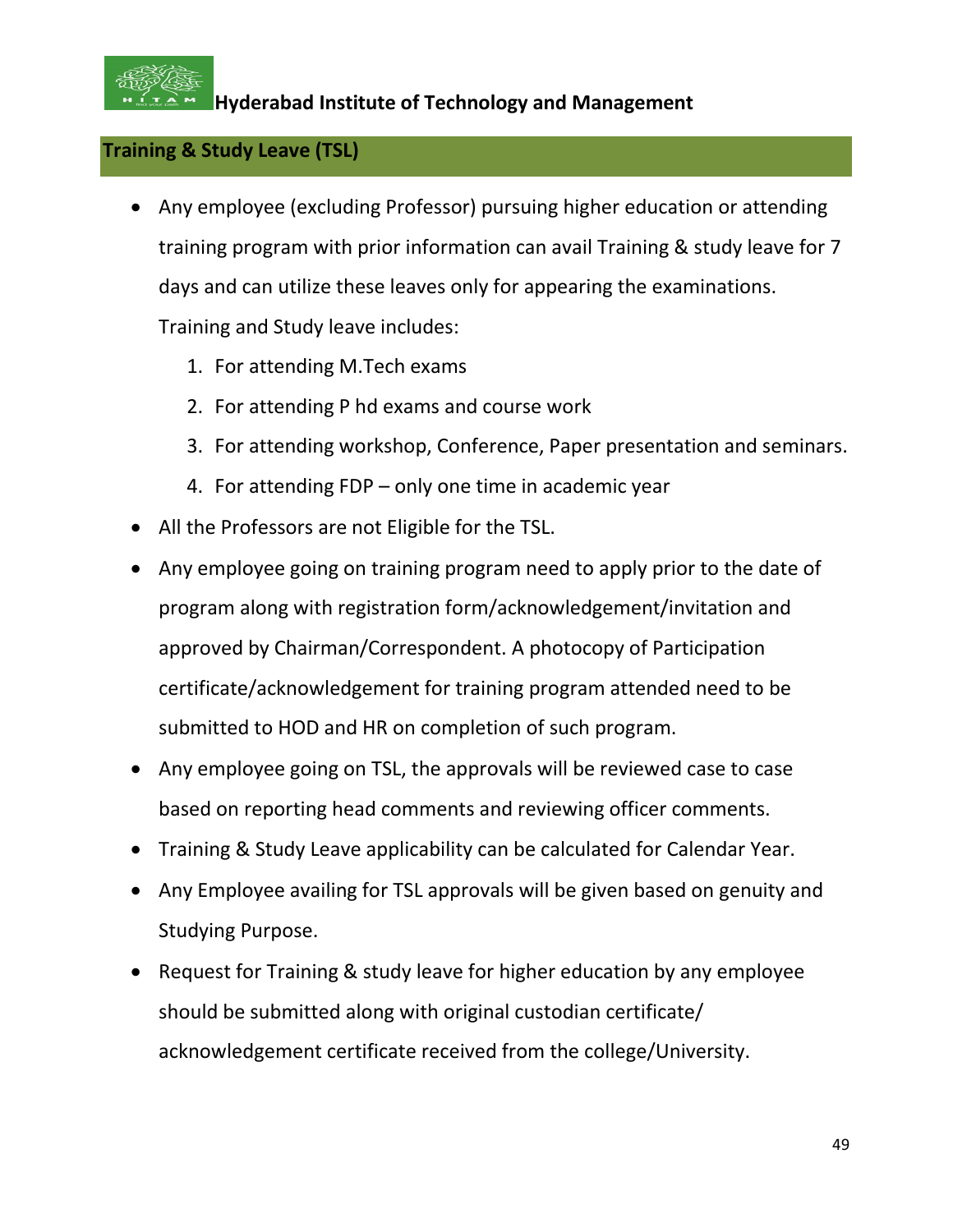

*Instance I*: Any employee pursuing PhD shall submit their original certificates to college as admission process. Employee should submit original custodian certificate from the college registered along with the leave request.

# **Note: Employee who completes 1 year service in HITAM are only eligible for TSL.**

#### **Summer vacation**

HITAM provide summer vacation to all his employees and the calculation and eligibility details are here under are here under:

- Employee having service of  $0 6$  months with HITAM will be eligible for 10 days which includes Sundays also.
- Employee having service of  $6 12$  months with HITAM will be eligible for 3 weeks which includes Sundays also.
- Employee having service of 1 and above months with HITAM will be eligible for 1 month which includes Sundays also.

**Note:** Summer vacation can be terminated at any movement for the purpose of statutory requirements like Inspections, Examination and other college work. This leave is completely depends on management interest, no employee can consider this as their right.

## **Leave Calculation**

• Any employee avails 1 leave or 3 Maximum (as per applicability) in a month are considered to be General leave.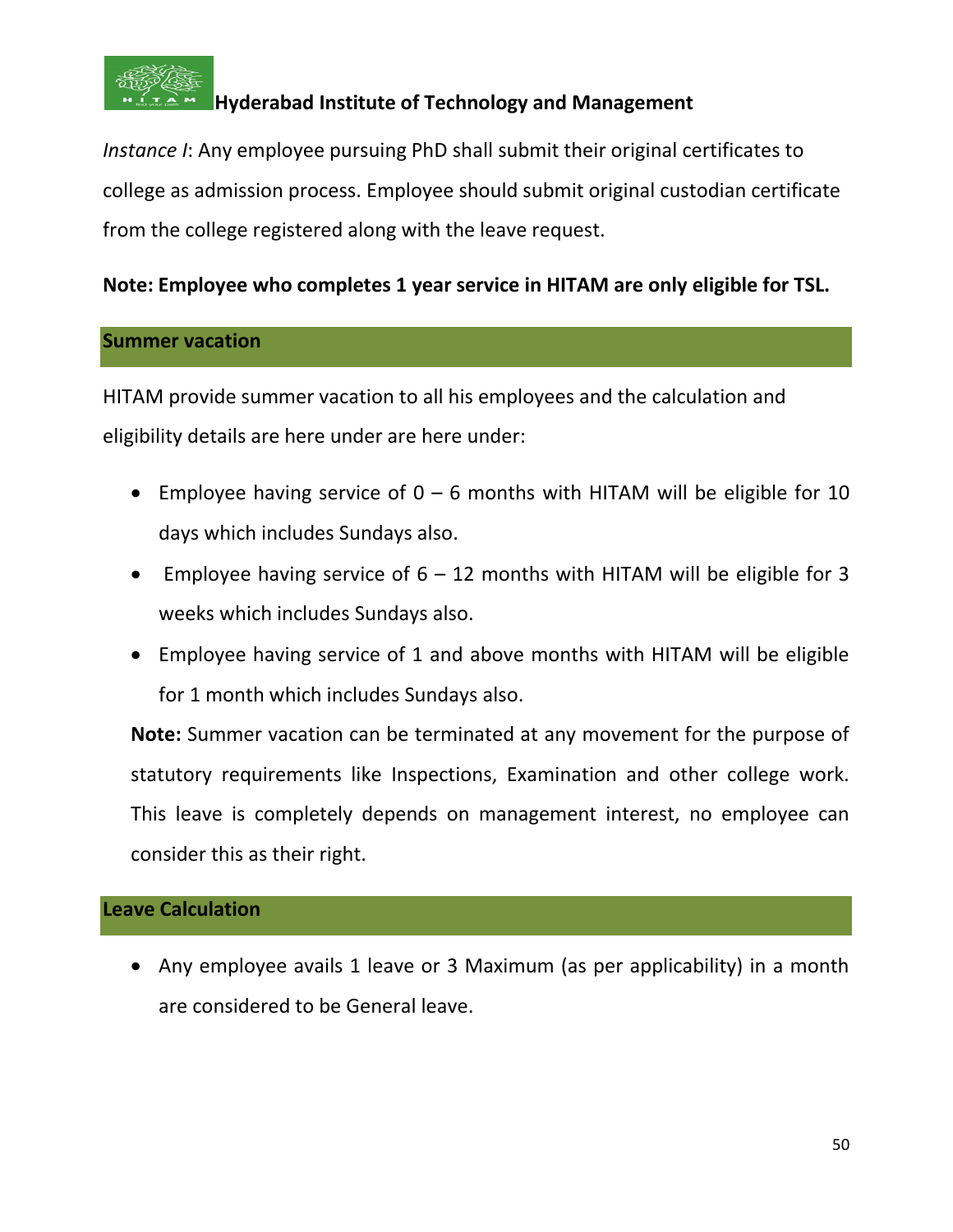

- Any employee avails leaves in a month with prior permission but not sanctioned or approved by Reporting Officer will come under the purview of General leave and recorded as unsanctioned leave (UL).
- Any employee avails maximum of 2 unsanctioned/unauthorized leaves in a month is liable to give explanation in written to reporting head and HR.

## **Loss of Pay**

- The absence of an employee without the prior approval will be treated as absenteeism (A) and the amount in lieu of the day of absence is deducted from the salary for the month. Reporting officer has authority to monitor and maintain record. For which employee owes to give explanation for in disciplinary action.
- The absence of an employee with the prior approval will be treated as authorized absenteeism and leave will be sanctioned as per leaves availability according to the policy.
- Loss of pay is calculated on day basis from the gross salary at that time and is used for deduction taking into consideration, and the normal number of working days per month.
- Any employee found absent for more than 2 days without information or found in violation of this policy may result in appropriate corrective disciplinary action, including discharge from the services.

# **Administering of Leave System**

- All employees have to sign the register in blue color ink. Any alterations or comments by reporting officer will be done in black color ink and reviewing officer in green color ink.
- For all types of leave calculations, the Calendar Year from 1st January to 31st December is taken as base.
- All the Leaves need to be taken with prior approval after filling the leave application or Mail and obtaining the approval from the sanctioning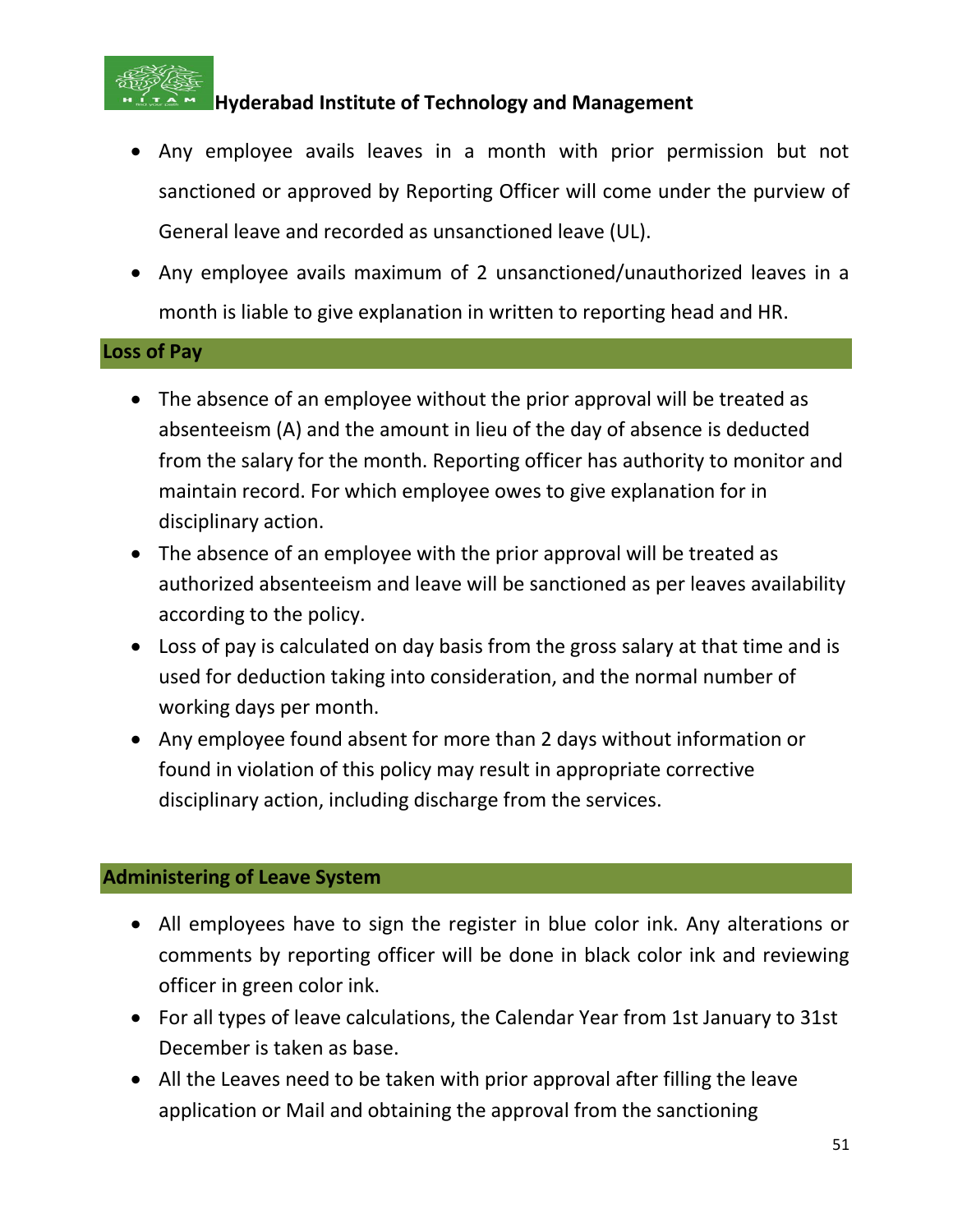

authorities. In case of leave availed in unforeseen circumstances, employee should fill and update the leave process with the approval of the concerned sanctioning authority immediately after returning from the leave.

- However in case of unforeseen exigencies it has to be informed to the Reporting head before the day work starts and get the confirmation of approval through SMS or mail, else will be treated as Loss of Pay.
- Reporting Head should write comments on leave availability whenever employee applies for the leave in order to have smooth functioning.
- Reporting head have to mark copy of approved leave email to the HR Division (If applied through mail in case of unforeseen exigencies).
- Leave balance cannot be adjusted to the notice period and leave(s) taken during such period, the same number of days will be extended in the notice period.
- Employee is not entitled for any above mentioned leaves in the first month of his/her joining but leave will be credited in leave balance to utilize in future.
- Intervening holidays in middle of the days applied for the leave will be considered as Leave.
- Employee's resuming to work after leave period are required to report as per official timings without any delay.
- Employees cannot directly submit TSL & OD application to HR for processing, submission will be valid only after due approvals from concerned reporting heads.
- The Principal Office shall maintain Leave Record of all the employees.
- The Leave Status is informed to the HR and Accounts Department on a monthly basis from Principal office.

\**No leaves will be permitted during peak academic calendar, time of courses, syllabus completion timings. Institute holds the final review approval for any special permission during these periods.*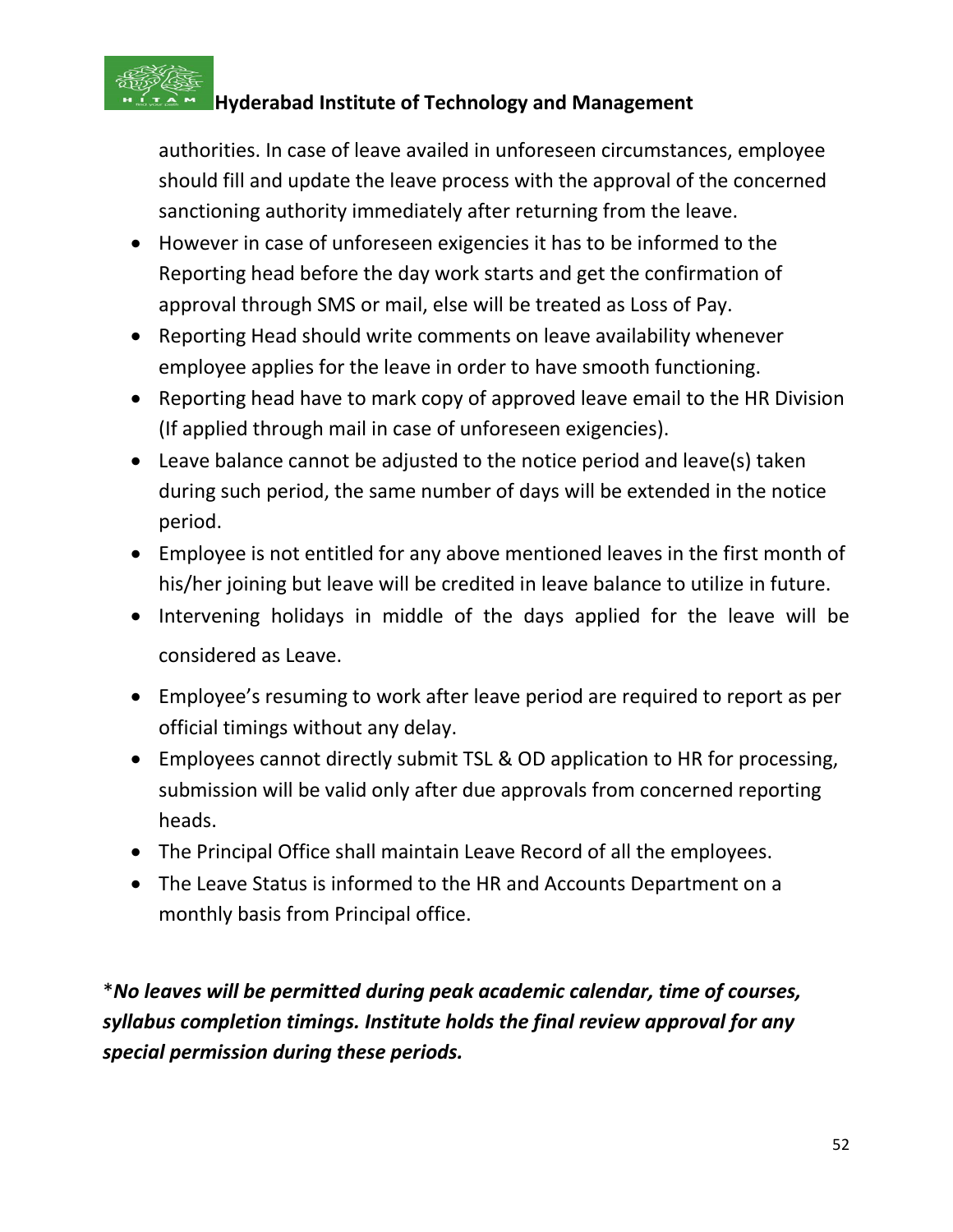

## **Leave Application Process**

- All the leave applications (except CO) should be approved by Head of Department and forwarded to HR.
- HR informs employee regarding leave balance. At this stage, Employee can cancel his/her leave application depending on leave balance.
- The availing leave need to be sanctioned & approved by the concerned authorities as given in the Matrix. The leave approving authorities may differ in case of deputation or change in the Organization Design.

#### **Leave Approval Matrix**

| <b>Leave Availing</b>                               | <b>Approving Officer</b>   | <b>Reviewing</b><br>officer<br>(For<br>information) | <b>Reports</b><br>Administra<br>tion |
|-----------------------------------------------------|----------------------------|-----------------------------------------------------|--------------------------------------|
| <b>Teaching</b><br>&<br>Non-<br>Teaching staff      | <b>HOD</b>                 | Principal                                           | <b>HR</b>                            |
| Admin/Support staff                                 | AO/EO/PO                   | Chairman/correspondent                              | <b>HR</b>                            |
| HOD/Additional<br>Roles                             | Principal/Director         | Director/Chairman/Corres<br>pondent                 | <b>HR</b>                            |
| Principal/AO/EO/PO<br>Identified<br>/Other<br>roles | Chairman/Corresp<br>ondent |                                                     | <b>HR</b>                            |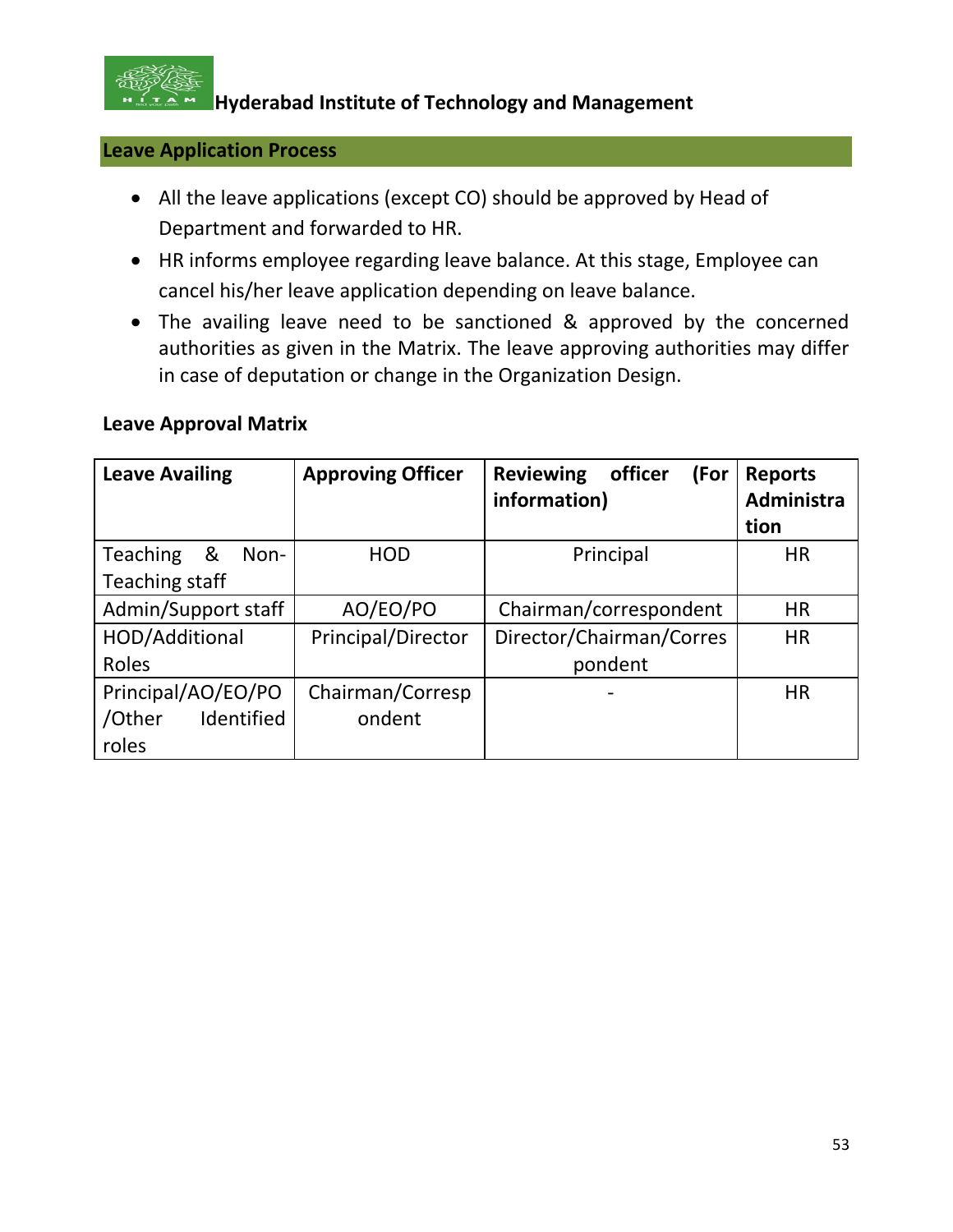

# **Leave Applicability Details**

| <b>Leave Type</b>         | No. of leaves            | <b>Applicable for</b>                                                                 | <b>Sanctioning Authority</b>                                       |
|---------------------------|--------------------------|---------------------------------------------------------------------------------------|--------------------------------------------------------------------|
|                           |                          | employees                                                                             |                                                                    |
| <b>General Leave</b>      | 15                       | All                                                                                   | <b>Reporting Head</b>                                              |
| Compensatory<br>Off       | $\overline{\phantom{a}}$ | All                                                                                   | <b>Reporting Head</b>                                              |
| <b>Special Leave</b>      | $\overline{2}$           | All                                                                                   | Reporting Head (Only For<br>Information)                           |
|                           | $\overline{7}$           | For Self wedding<br>only, Employee<br>with more than<br>one year service<br>at HITAM. | <b>Reporting &amp; Reviewing</b><br>Head (Only For<br>Information) |
| <b>Demise</b>             | 3<br>6                   | Tenure of the<br>staff with Hitam<br>is 1 year.                                       |                                                                    |
|                           |                          | Tenure of the<br>staff with Hitam<br>is > Syears.                                     |                                                                    |
| Training & Study<br>Leave | 7                        | <b>Pursuing Higher</b><br><b>Studies</b>                                              | Chairman/Correspondent                                             |

# **Exceptions Handling**

Management reserves the rights to handle the exception /alter/ modify the Leave Policy based on the Organizational Interest from time to time.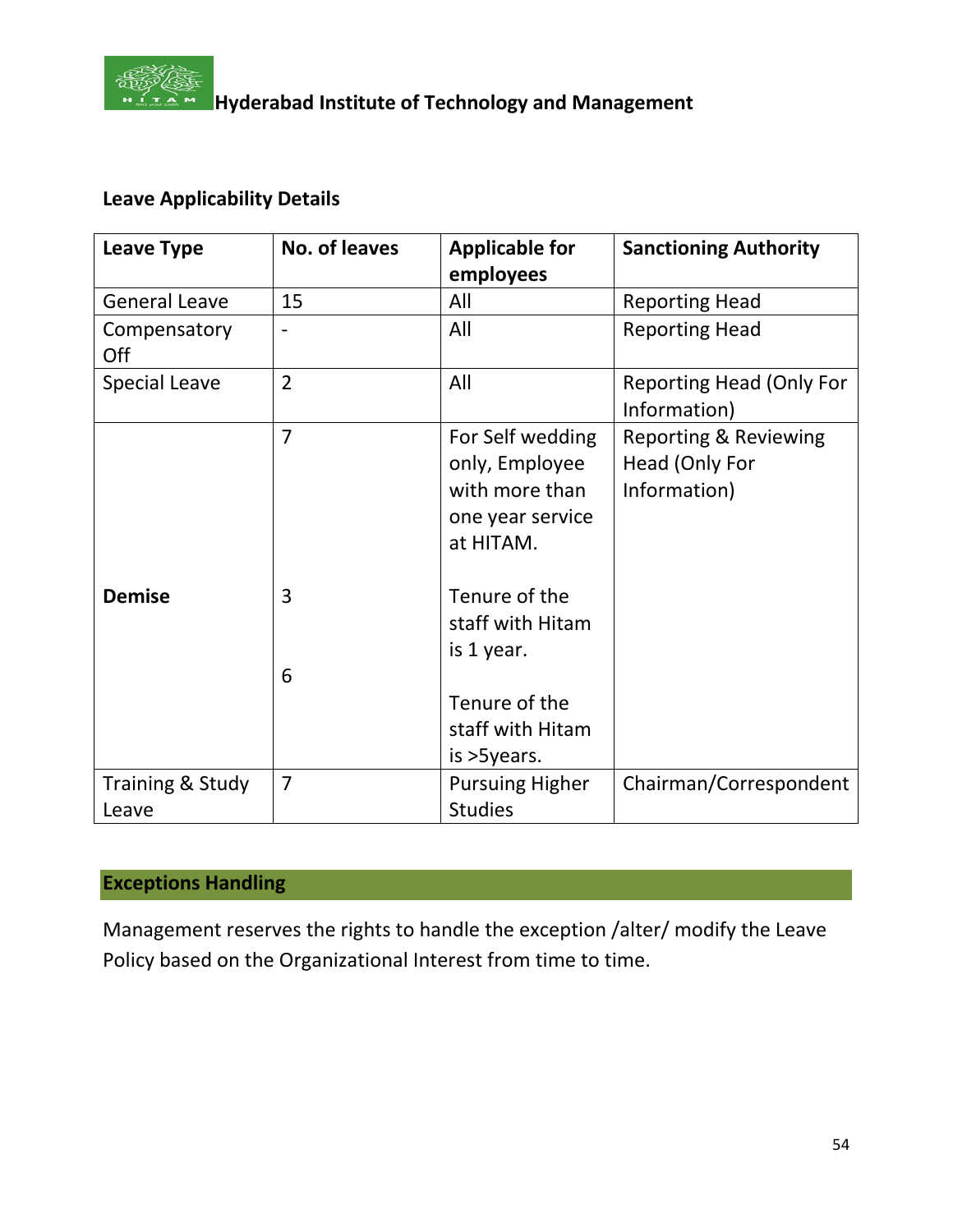

**Hostin Englishers**<br>**Hyderabad Institute of Technology and Management** 

# **Annexure I**

# **Leave Application Form**

|                        | Hyderabad Institute of Technology and Management |                   |                     |                    |
|------------------------|--------------------------------------------------|-------------------|---------------------|--------------------|
|                        | <b>Leave Application Form</b>                    |                   |                     |                    |
| Name                   |                                                  |                   | Emp. Code           |                    |
| Designation            |                                                  |                   | Department          |                    |
| <b>Additional Role</b> |                                                  |                   | <b>Applied Date</b> |                    |
| Leave Type             | From (DD/MM/YY)                                  | To (DD/MM/YY)     | Total no.of Days    | Allow LOP          |
| GL                     |                                                  |                   |                     |                    |
| ${\rm CO}$             |                                                  |                   |                     |                    |
| <b>SPL</b>             |                                                  |                   |                     |                    |
| <b>TSL</b>             |                                                  |                   |                     |                    |
| Others Specify:        |                                                  |                   |                     |                    |
|                        |                                                  |                   |                     |                    |
| Purpose/Reason         |                                                  |                   |                     |                    |
| Alternate              | Yes/No                                           | Name              |                     | Designation & Dept |
| arrangement for        |                                                  |                   |                     |                    |
| Class work             |                                                  |                   |                     |                    |
| <b>Alternate</b>       | Yes/No                                           | Name              |                     | Designation & Dept |
| arrangement for        |                                                  |                   |                     |                    |
| <b>Additional Role</b> |                                                  |                   |                     |                    |
|                        | Applicant                                        | Reporting Officer | Reviewing officer   | Remarks            |
| Signature &            |                                                  |                   |                     |                    |
| Remarks if any         |                                                  |                   |                     |                    |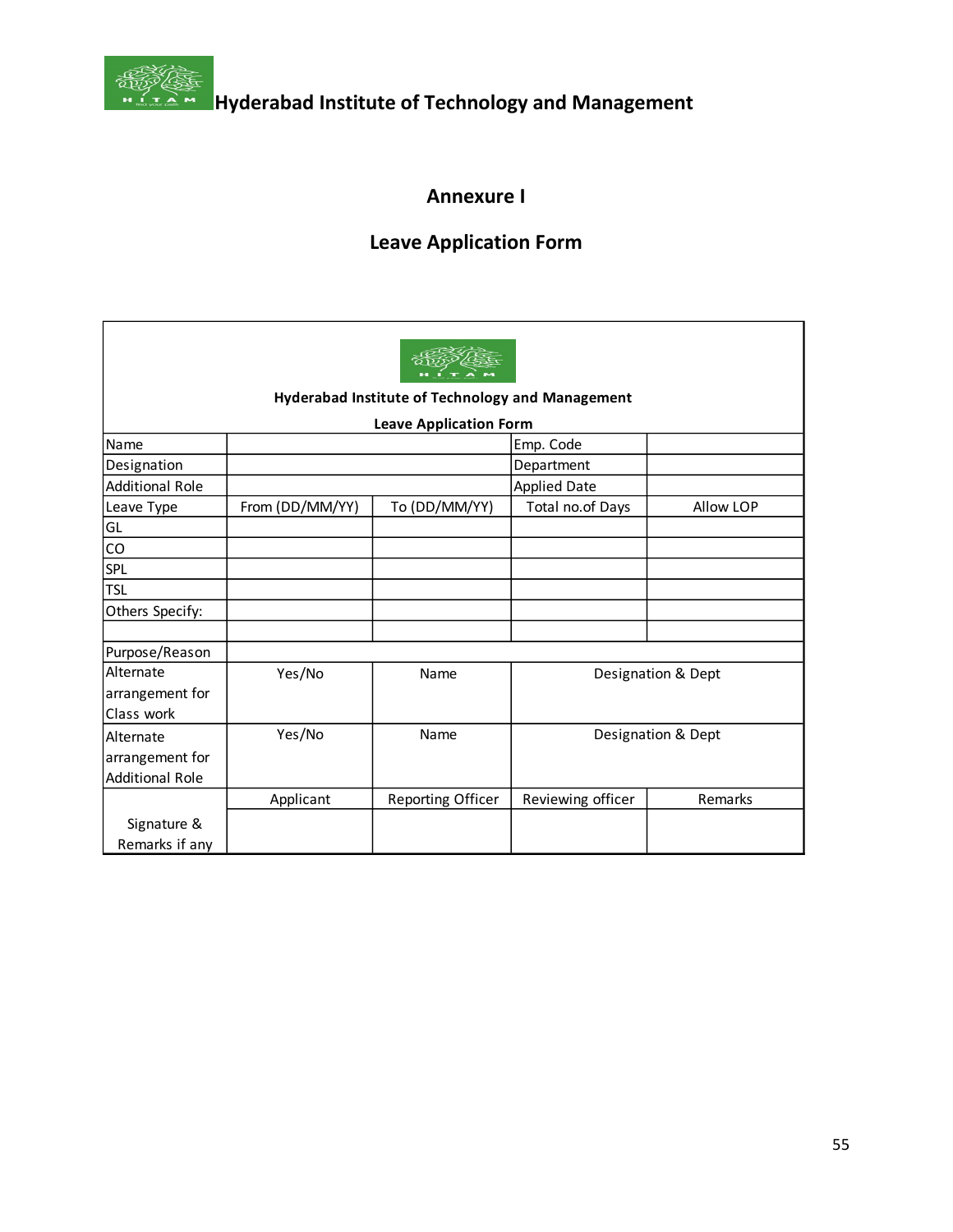

# **WORK NORMS POLICY**

# **Objective**

To provide a common understanding of institution' values and ethics related to daily working norms during the course of employment at HITAM.

#### **Scope**

Work Norms policy is applicable commonly to all the employees of HITAM

## **Veracity of Information Provided**

- Employees herewith the presumptions that the particulars furnished in their resume or testimonials handed over are correct. In case said particulars are found to be incorrect or that have concealed or withheld some other relevant facts, their appointment with the institute shall stand terminated/cancelled without any notice.
- All employees are required to submit their originals of academic and experience proofs for records which will be returned at the time of relieving.

## **Place of Work**

• Location of work will be Hyderabad; however employee may be deputed or transferred to work at other locations based on the business requirement and at the discretion of the management.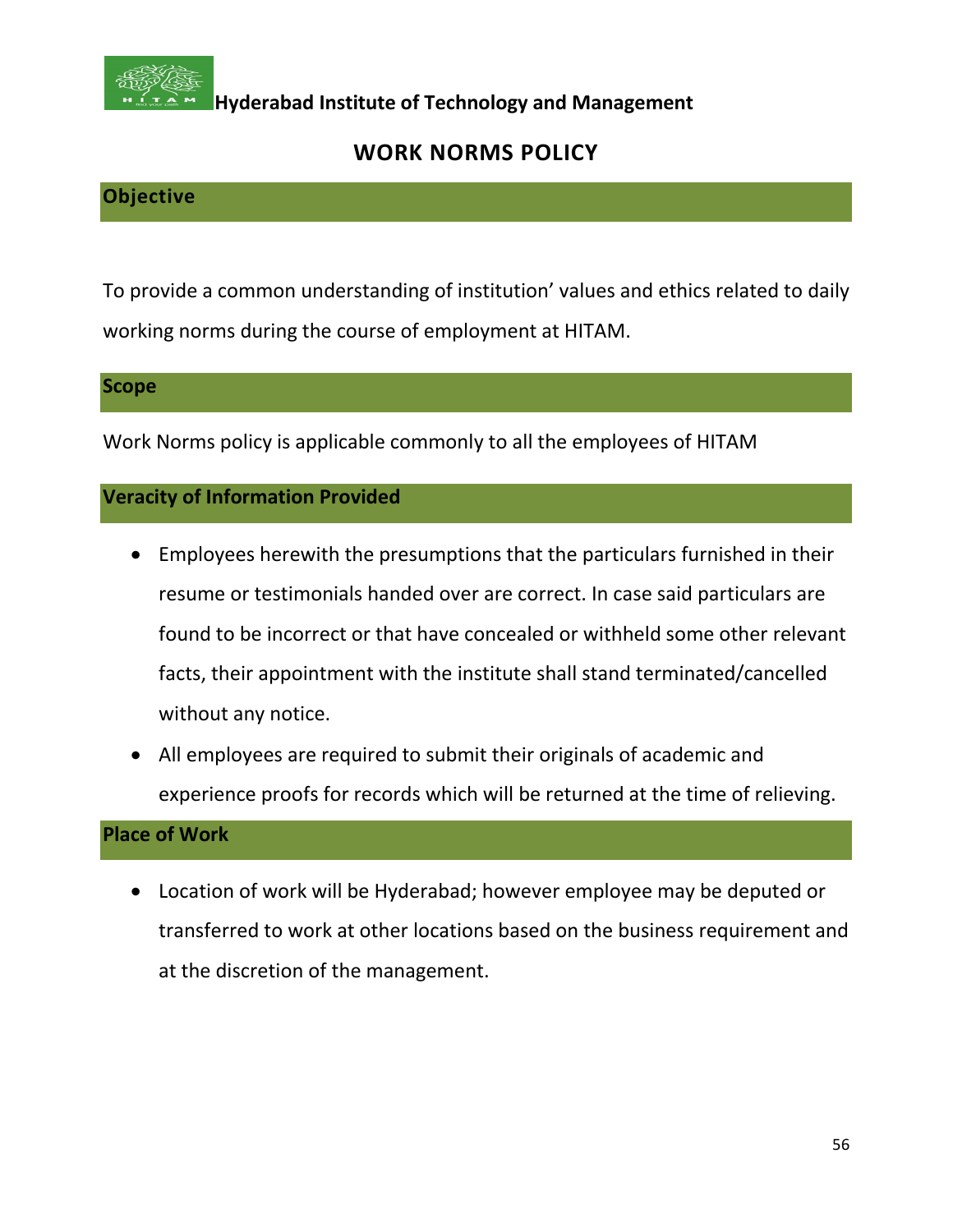

#### **Probationary Period**

- Employee will be on probation/observation for a period of 6 month for Academic staff and Non-academic staff from the date of joining, which may be extended, if so required based on Individual performance, recommendation of supervisor and value addition created to the institute. Upon satisfactory completion of probation, employee services will be regularized and it is clear that it is only a Probation Completion review and doesn't include a mandatory salary review.
- On successful completion of probation period, employee' services with the Institute will be confirmed in writing. Employee shall continue to be on probation unless and until he/she receives confirmation orders in writing.
- Probation Period may varies from employee to employee.

## **Full Time Employment**

• All positions with the institute call for whole-time employment and you will devote yourself exclusively to the Institutes objectives/goals/vision/mission. You will not take up any other work for remuneration (part-time or otherwise) or work on advisory capacity or be interested directly or indirectly in any other trade or business during your employment with us without prior written permission from management.

#### **Attendance & Punctuality**

HITAM believes in timely attendance & punctuality which would help employees to be highly productive. The following guidelines are defined to adhere to by all the employees for high productivity.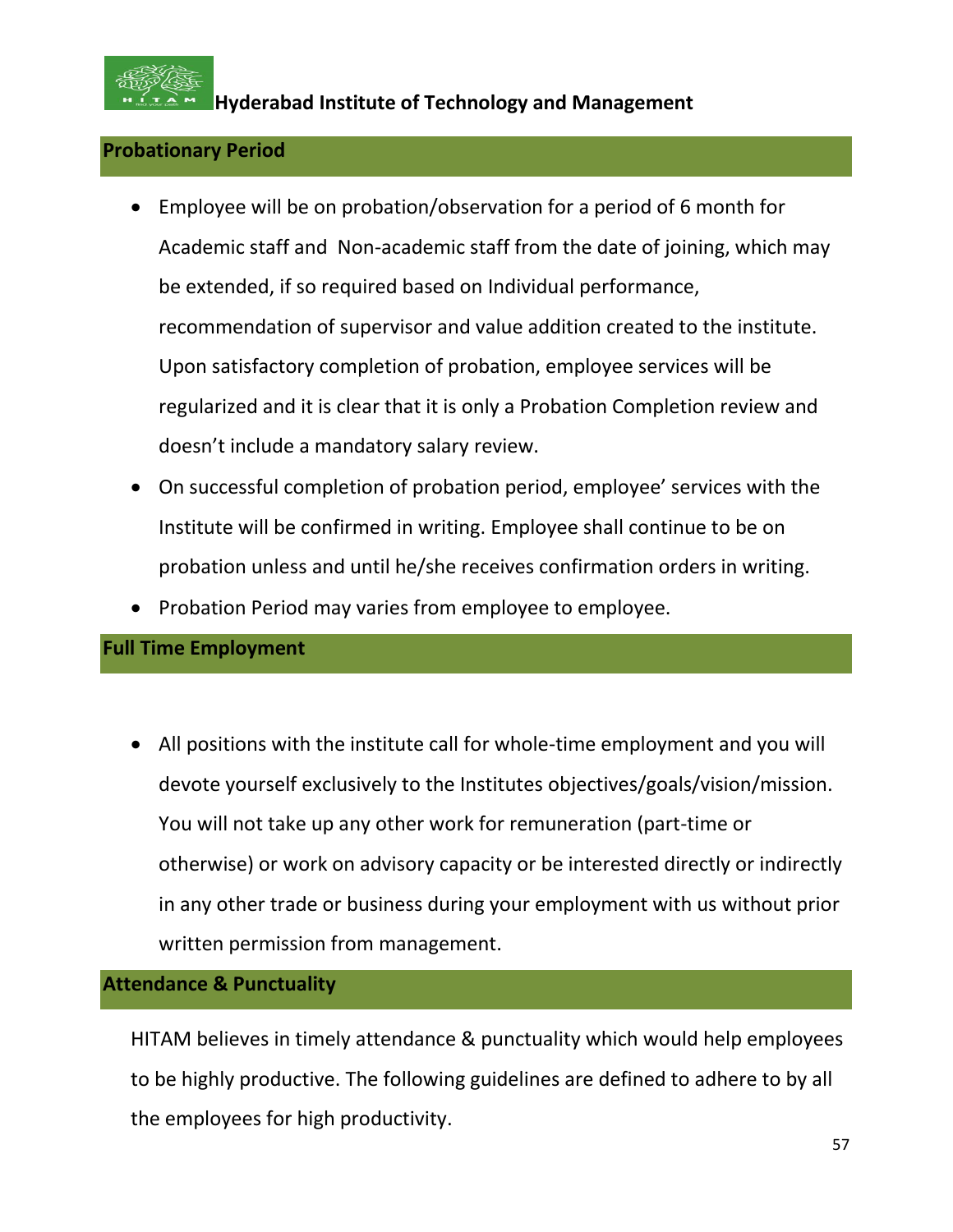

- Employees are required to sign in the attendance register (& Biometric device) while entering. And are also required to sign with in-coming time in the movement register, which is placed at the Security/Entrance. The Admin Department shall check & record the absentee information and update in leave track record register every week, subsequently update HR on the tracker.
- Non-Compliance of signing the attendance register (& Biometric device) shall result in absence and may attract loss of pay as defined in the leave policy.
- Employees should inform their reporting officer at least 45 Minutes in advance whenever they are late in attending to their duties to facilitate important works. In cases where the reporting officer is not available for information the same should be informed to the department coordinator or the person concerned to adjust their tasks.
- Employees who are frequently away from the premises for business reasons should inform their Reporting officer of their whereabouts during working hours.
- Employees who are coming late, will be governed by the following rules: In Timing – 8.45to 9.00am

| <b>Timings</b>        | No. of times/month | Action to be Taken        |
|-----------------------|--------------------|---------------------------|
| $9.00$ am – $9.30$ am | 3                  | 1/2 day General Leave on  |
|                       |                    | from 3 <sup>rd</sup> time |
|                       | 5                  | 1 day General leave on    |
|                       |                    | from 5 <sup>th</sup> time |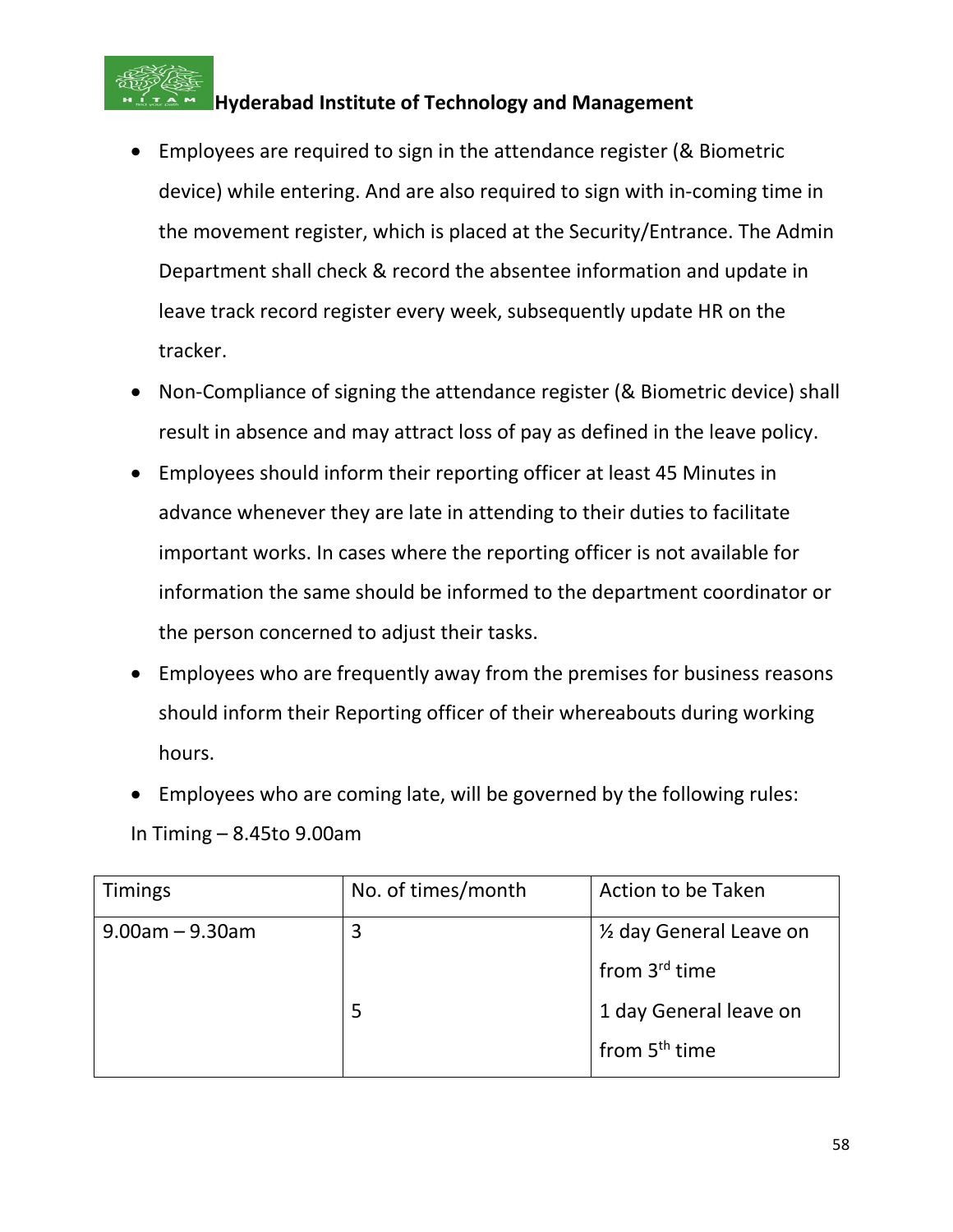

- Administration of attendance and late coming are reviewed through attendance register (and biometric device).
- Early leaving or late coming permissions also come under the count of 3.

## **Working Days**

- The normal working week at HITAM shall be 6 days a week from Monday to Saturday (except second Saturday) unless otherwise specified and communicated of any change. Employee(s) may be asked to work during the weekly off in times of business exigencies.
- Fourth Saturday in a month shall be a non-class work day. No leave are entertained on that day exception only for exigencies.

#### **Flexible working hours**

- Based on the business needs employees may need to stretch their working hours on certain days to attend the conferences/ workshops/ business exigencies either on week offs or holidays. In such cases HITAM provides flexible working hours to make the employee productive with the mentioned guidelines.
- Part-time Employee/Fixed term Employment During the time of appointment with the discussion and mutual consent, management decides on number of days/ number of working hours/ number of sessions depending on the business requirement.
- Reporting officer should have prior knowledge of utilization of Flexi-Time Advantage.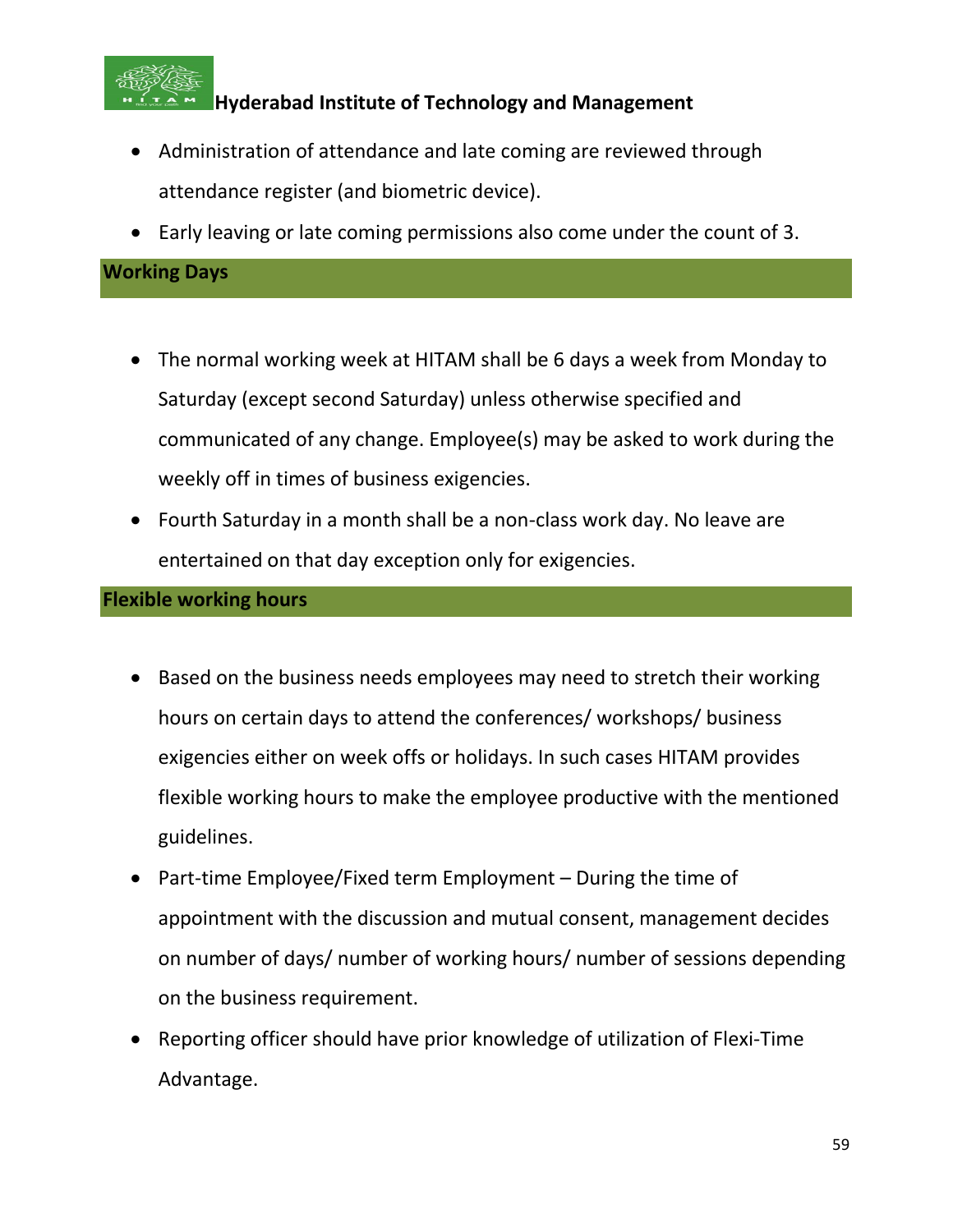

• In cases where the employee worked over night, the reporting officer shall define the employee reporting time and inform management and HR for recording; Information should be in written format or mail confirmation.

#### **Weekly Off**

The normal weekly off shall be on Sunday after a work of 6 days from Monday – Saturday. Every Second Saturday of the month is a weekly off.

#### **Overtime/CO**

The succeeding (next day of over time) day employees need to attend work as normal working day, leave will be considered as compensatory leave and no compensation will be paid.

## **Permission during the Working Hours**

Permission during the working hours for personal reasons shall be one hour in any month with two spells as required by the employee. Any permission beyond one hour may be treated as absence and will be attracted to leave or absenteeism as defined in leave policy.

- **Permission Procedure**: Employee leaving out for personal reasons should produce the request in a written format and get permission from the Reporting Officer and approval from the reviewing officer keeping HR in communication loop.
- Any official going out during the working hours need to be recorded as official, thereby it will be treated as on- duty out going for attendance purpose. Any employee going out on an official duty during the working hours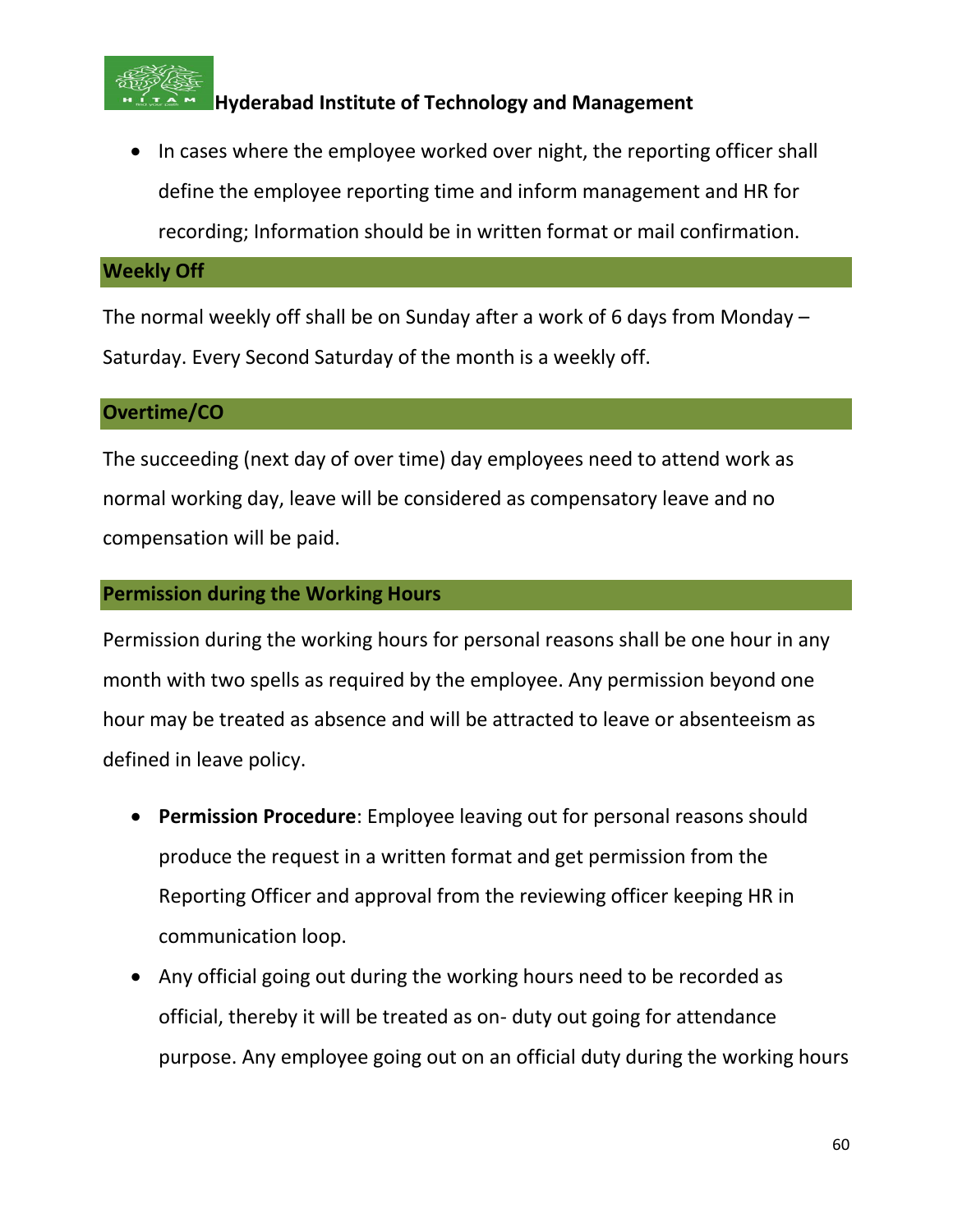

should get permission from the reporting officer and approval from the reviewing officer and should be communicated to HR for recording.

• Any one going out without permission shall be treated as indiscipline and appropriate disciplinary action shall be taken.

#### **General Shift**

- For all the employees (excluding support staff) 9.00 am 4.00 pm with forty minutes lunch break from 12:35 pm to 1:20 PM.
- Admin staff would accommodate their lunch breaks in compliance to the need of the management.
- Support staff shall report at 8.00 am 5.00 pm with half hour lunch break and one 15 minutes tea break between 8.00 AM – 12.00 PM Slot 1: 12.30 PM-1:00PM Slot 2: 1:00PM -1:30 PM

#### **Dress Norms**

HITAM expects its employees to maintain the value systems in the dress code to the external market. HITAM defines a dress code for its employees as follows:

#### **Monday to Friday:**

- **For Male-** Formal dress code with collared shirts (Full /half-sleeves), Trousers, Belt and Leather shoes (black/brown).
- **For Female-** Formal Indian Sarees, Salwar Kameez (Suits), Sandals. Wearing flowers in the hair is restricted only to the festival days and is not expected in the working days.
- **Saturday would be an exception for the formal wear and it is the responsibility of the Hod' to monitor their team members dress code.**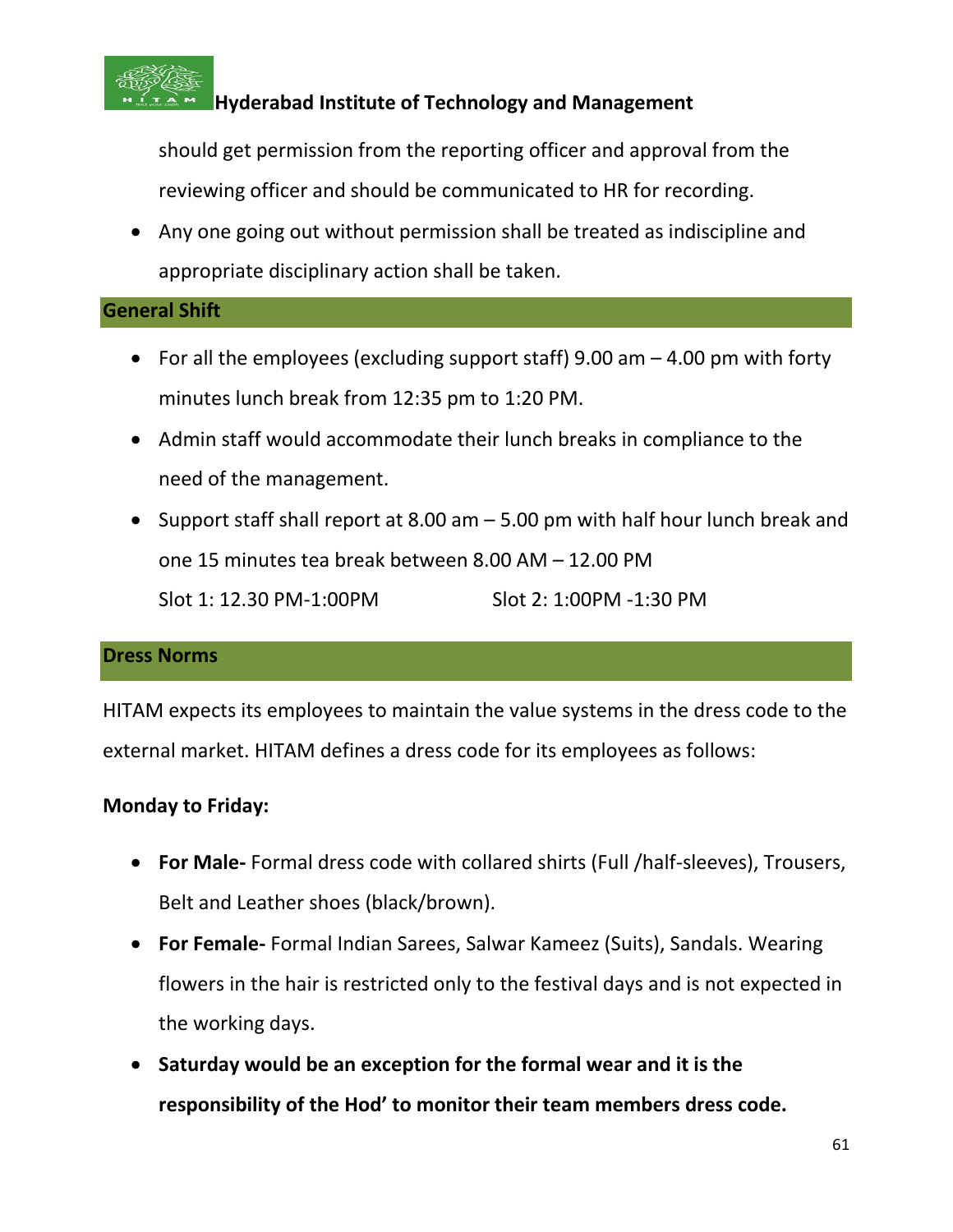

## **Visiting / Identity Card Requisition Process**

- Employees (senior management & middle management) are entitled for 100 Visiting cards a year with the approval of the concerned person and all the employees are entitled for an identity card. A Visiting card requisition form (Annexure III) needs to be filled by the employees with the necessary details required for business cards, get it approved by the reporting head and submit it to the HR as a process of joining formalities.
- However Sr. Management, Middle Management and employees who frequently interact with external Clients/Customers would receive the cards on joining and as and when the cards are exhausted.
- Employees have to furnish the related documents, details and photos as a part of requisition process of issuing cards.
- The Administration officer shall administer the issuance of these visiting cards and Identity card is issued by the HR.

#### **Notice Period**

**In case of separation, employee will be governed by the clause mentioned in the appointment letter, employee is supposed to serve the notice period or paying salary in lieu thereof as per details in the table below:**

| <b>Staff</b>    | <b>During Probation</b> | <b>After Confirmation</b> |
|-----------------|-------------------------|---------------------------|
| <b>Teaching</b> | 15 days                 | 30 days                   |
| Non-Teaching    | 15 days                 | 30 days                   |

• Upon cessation of employment with the institute, employee shall forthwith return to the institute all the assets, work-in-progress and property,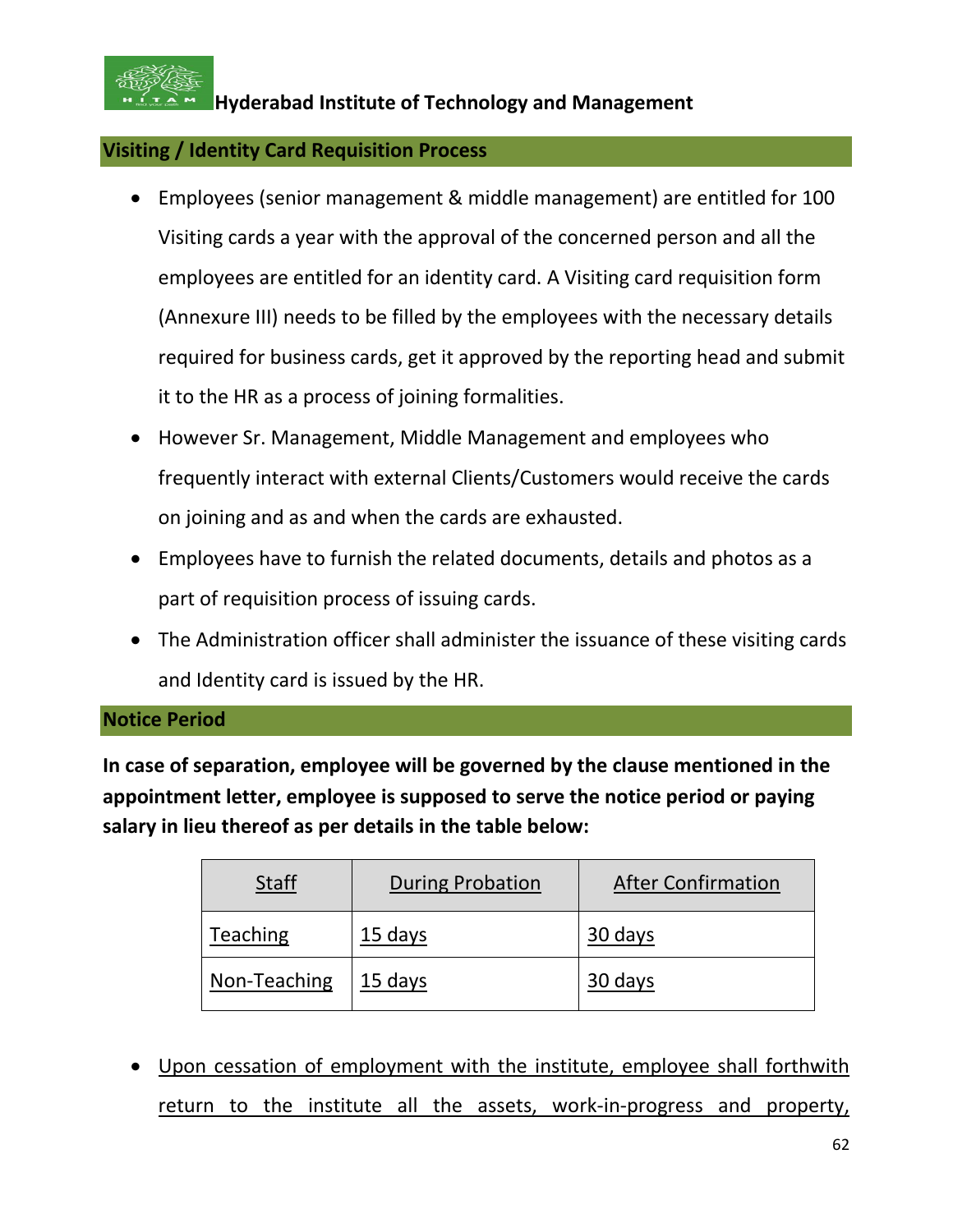

documents, files, soft copies, books, papers, memos or any other property of the institute, in his/her possession or under control.

• The management reserves rights to hold employee resignation during the mid-academic semester in the interest of students or reporting head and reviewing officer. Management will relieve employee if employee is not required to serve notice period.

#### **Relieving Formality**

• All the documents related to the institute need to be submitted to the concerned reporting authority before relieving from the employment. All information related to the business status, work status need to be updated to the concerned people with a view to have uninterrupted flow of work during the Transition.

#### **Service Rules and Regulations**

During employment with the institute, employees will be governed by the service rules and regulations of the institute in force or as introduced or amended from time to time. Employees will also be governed by the institute's policies and rules regarding Leave, Provident Fund,

Bonus and Misconduct, Indiscipline or/and other matters.

#### **Environment Conscious**

• All employees of **HITAM** are responsible to keep their work stations/ place clean without any un-wanted papers or material left on the table or at printer and are accountable for loss/theft of any material/ paper/ documents.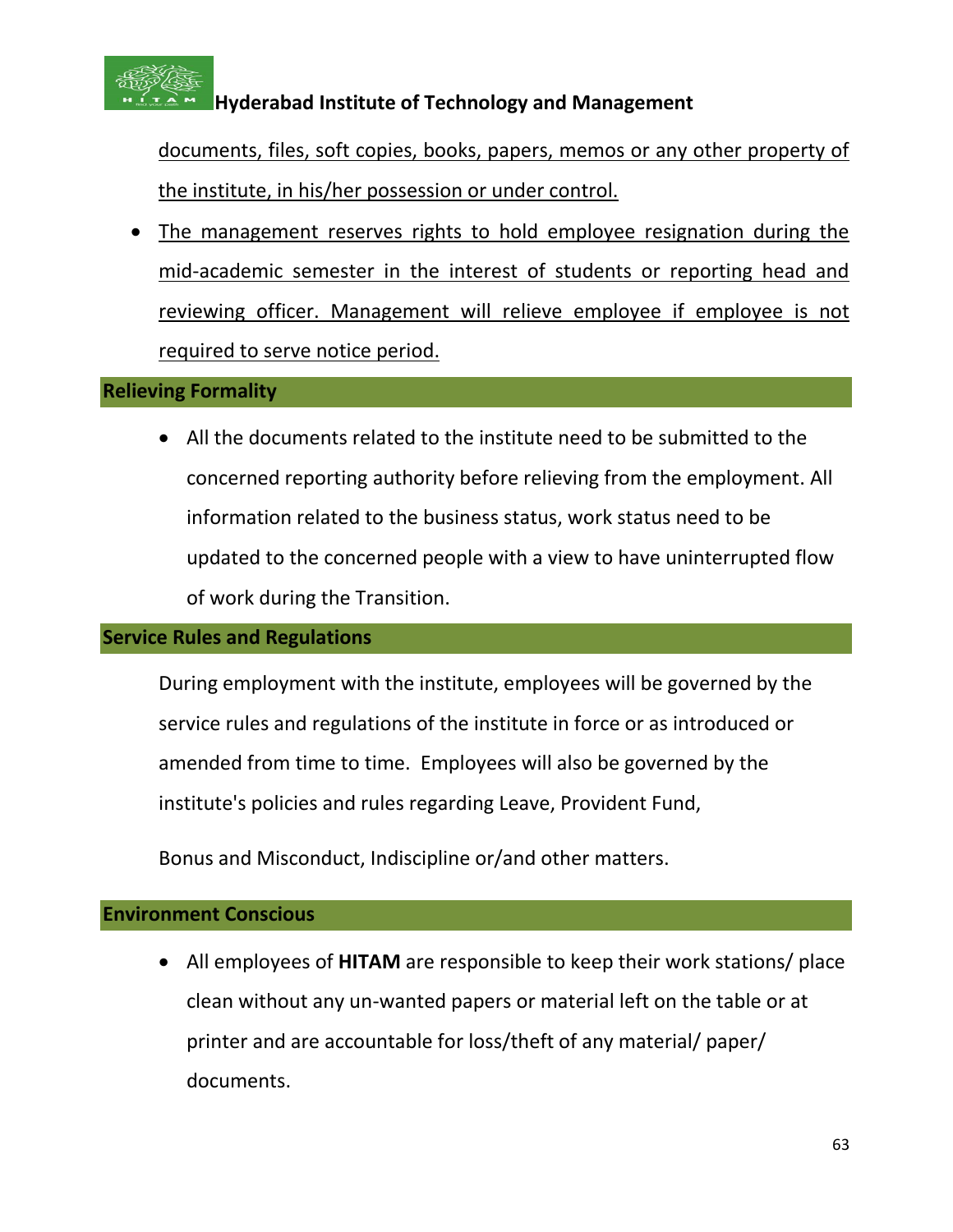

• Employee should switch off the system, fans, lights and any other electric related machines before leaving home.

#### **Professional Ethics**

- Employees are required to deal with the institute's finances, materials, equipment's and documents with utmost honesty and professional ethics. If any of the employees are found guilty, at any point of time of moral turpitude or dishonest in dealing with the institute's finances or materials or documents or any affairs of the institute or of theft or of misappropriation, regardless of the value involved, services will be terminated with immediate effect, notwithstanding other terms and conditions mentioned in the appointment letter.
- Employees are required to keep the image and reputation of the institute while dealing with the students, external parties or prospective stake holders and have to maintain the Values, Norms & Culture of the institute while interacting with other corporate or business associates.

#### **Non-Smoking Environment**

- **HITAM** is committed to promote a healthy and safe working environment for its employees and visitors. Hence Smoking is strictly prohibited inside the workplace including private offices room, conference rooms, restrooms, and stairways and shall be applicable on all days.
- Employees who smoke have to respect the rights of others and restrict smoking outside the work premises/ buildings subject to Govt. Acts.
- Any violation of this policy may result in appropriate corrective disciplinary action, including discharge of services.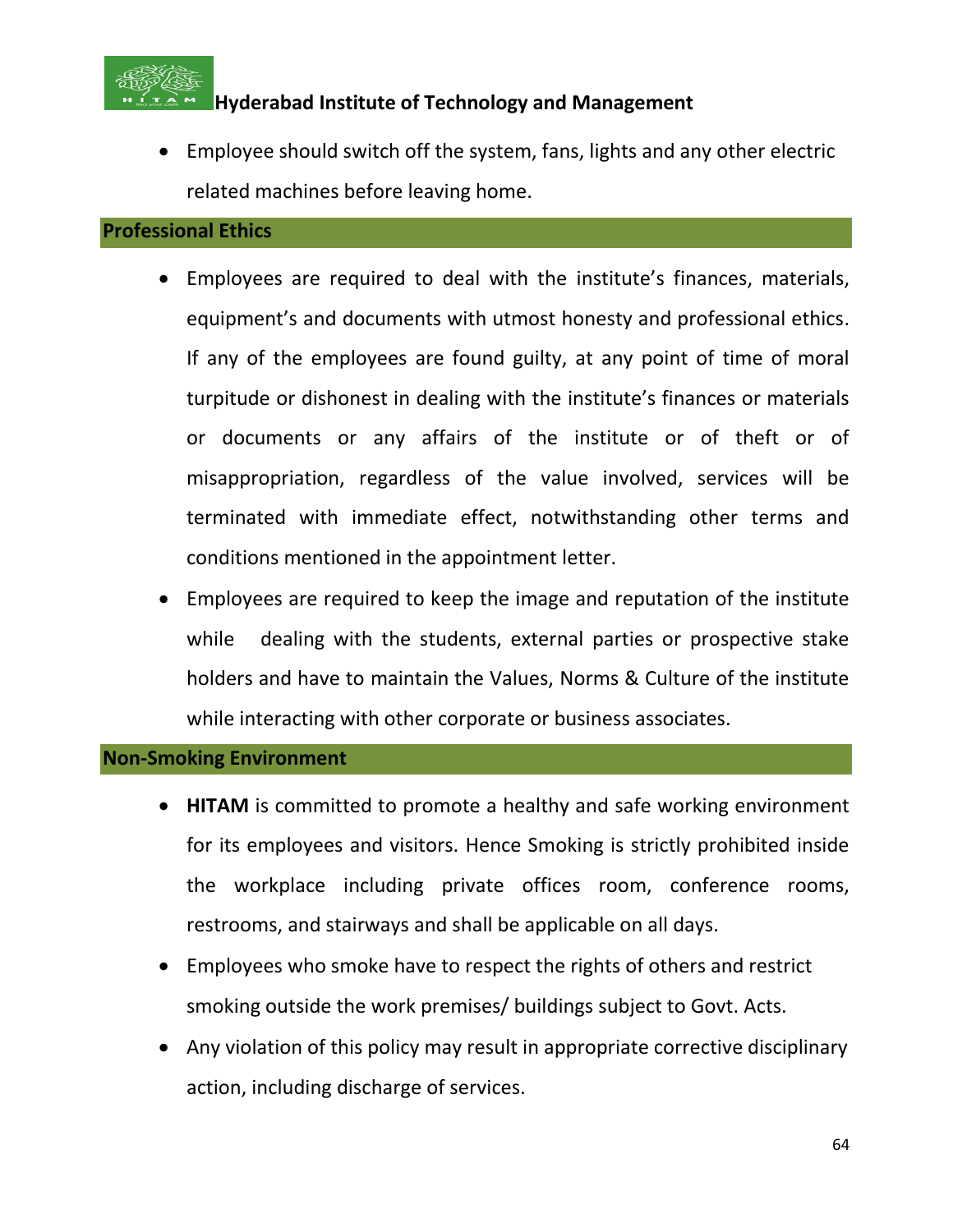

• All the visitors should also be informed of this policy for healthy work environment.

#### **First Aid**

- First aid material placed at the Administrative Dept. will be under the control of the Administrative Department. Employee requiring First aid or medical support can avail and use the first aid facility from the front office executive.
- The medical/ First aid kit is maintained under the guidance of certified medical practitioner on the common ailments. A list of Medicine & First aid kit is made available at the Administrative Department.
- Administrative department should review the expiry date of the medicines every month and ensure the expired medicines are replaced with the fresh medicines.

## **Management of Confidentiality**

During the course of employment any knowledge or information acquired directly or indirectly acquired is deemed to be confidential. The institute' success depends on maintaining confidentiality of information. Each staff member of HITAM has to keep all information of the institute confidential.

#### **Conflict Of Interest**

Staff is expected to respect institute's interest in all activities. They should avoid situations in which personal interest may conflict or appear to conflict with institute' interests.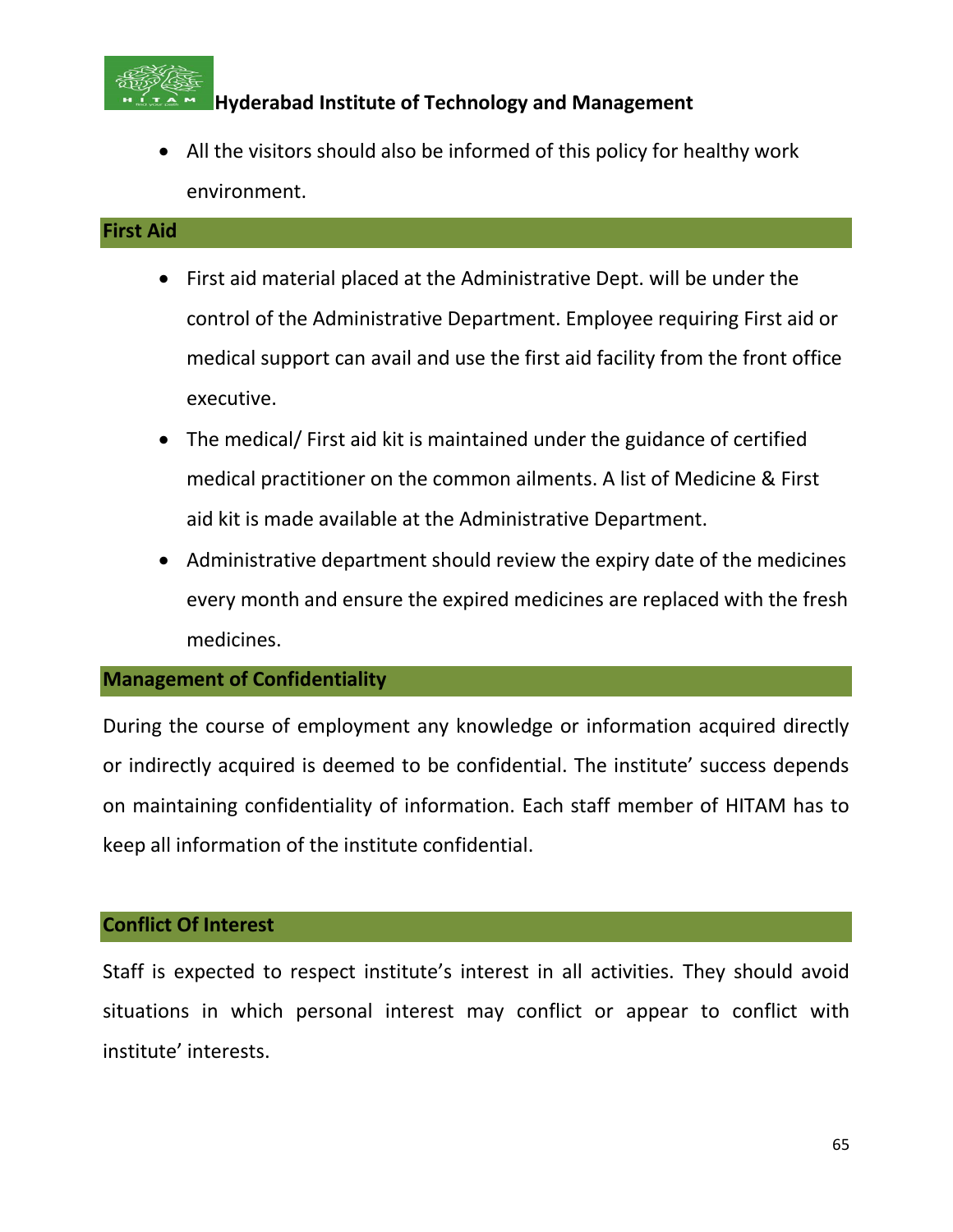

#### **Whistle Blower**

The purpose of this clause is to create a fearless environment for the staff to report any instance of unethical behavior, actual or suspected fraud or violation of the institute's code of conduct or ethical norms to the authorized personnel. The framework of the clause strives to foster responsible and secure whistle blowing.

#### **Employment Laws**

- HITAM strictly prohibits discrimination or harassment against any employee because of the individual's race, color, religion, gender, sexual orientation, national origin, age, disability, veteran's status or any status protected by law.
- It is the policy of HITAM that all employees should work in a clean, orderly and safe environment. In the interest of maintaining a safe and healthy workplace, the institute requires full compliance with applicable workplace safety and hygiene standards.

#### **Harassments**

- HITAM strives to build a reputation for responsible behavior and fairness a reputation that builds trust with our employees, community leaders and others stakeholders.
- HITAM strengthens this further by providing a quality work environment and this philosophy is embodied in our credo and in our policy on providing a harassment free workplace.
- All employees have a right to work in an environment free from the demoralizing effects of harassment or unwelcome offensive or improper conduct.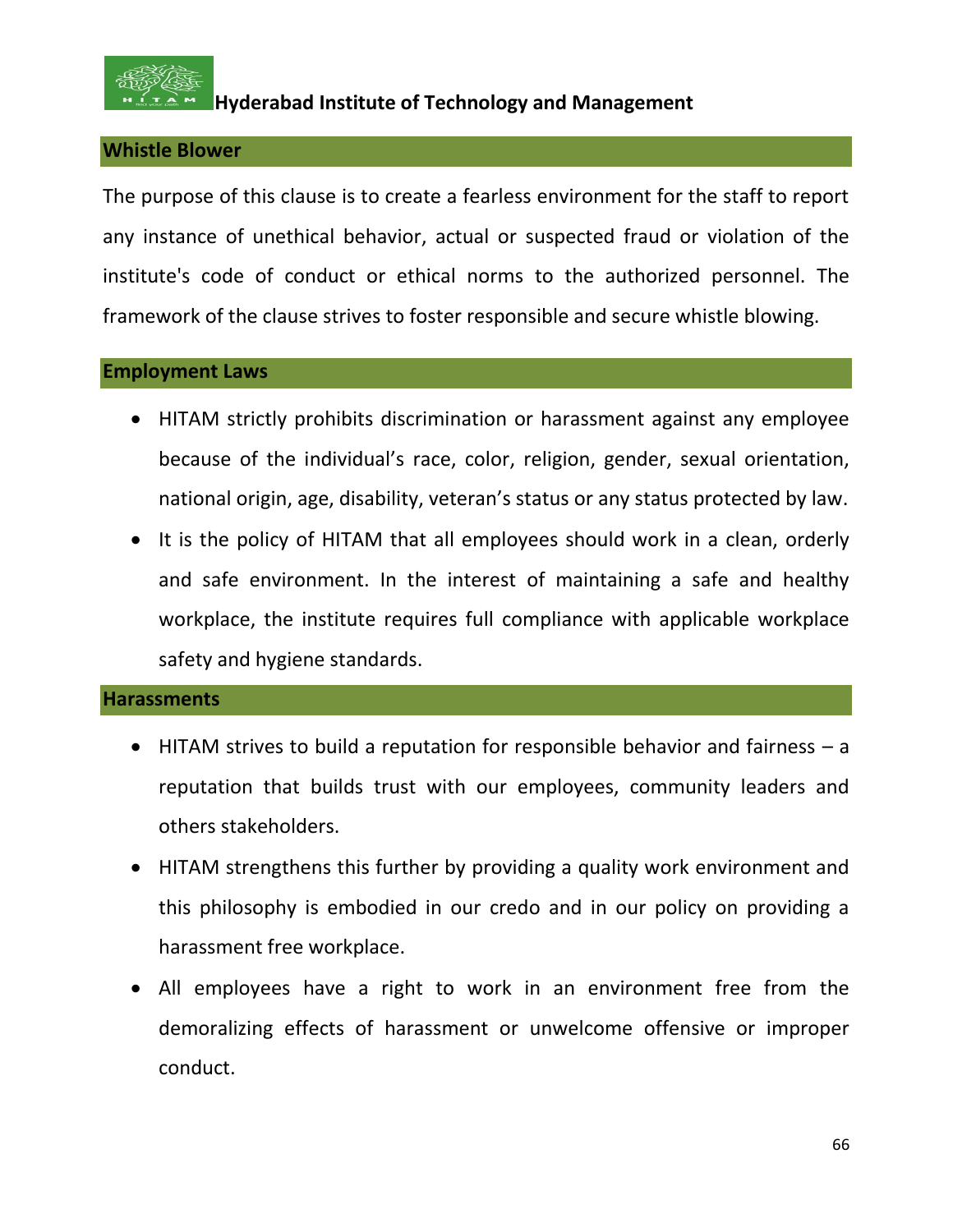

- Sexual harassment or harassment based on race, gender, color, religion, national origin, age, sexual orientation, gender identity or expression, disability, or veteran status or any other status protected by law will simply not be acceptable at HITAM.
- While it is not easy to provide a complete list of the types of improper behavior, prohibited conduct certainly includes: unwelcome sexual advances, obscene gestures, racially offensive or derogatory e-mails or voice-mails, and other verbal or physical conduct of a sexual or offensive nature.
- Employees should promptly report incidents of harassment to their immediate reporting head, a higher level of management or to the HR.
- All reported incidents will be investigated with an effort to keep the source of the report confidential except where the management finds disclosure necessary for resolution. Where inappropriate conduct has occurred, specific disciplinary actions, up to and including termination where ever appropriate, will be implemented.
- Any employee who, in good faith, reports a possible violation of this policy will be protected from any form of retaliation.
- The grievance procedure for investigating and resolving issues of harassment is taken top on priority.

#### **Use of Assets**

Employees shall be provided with all the required facilities in order to properly execute their tasks and responsibilities. When using any asset of the institute, employees are expected to exercise care so as not to damage the same. Employees should notify to the reporting head / Admin officer in case any property, systems etc appear to be damaged or are malfunctioning, defective and need any repair. The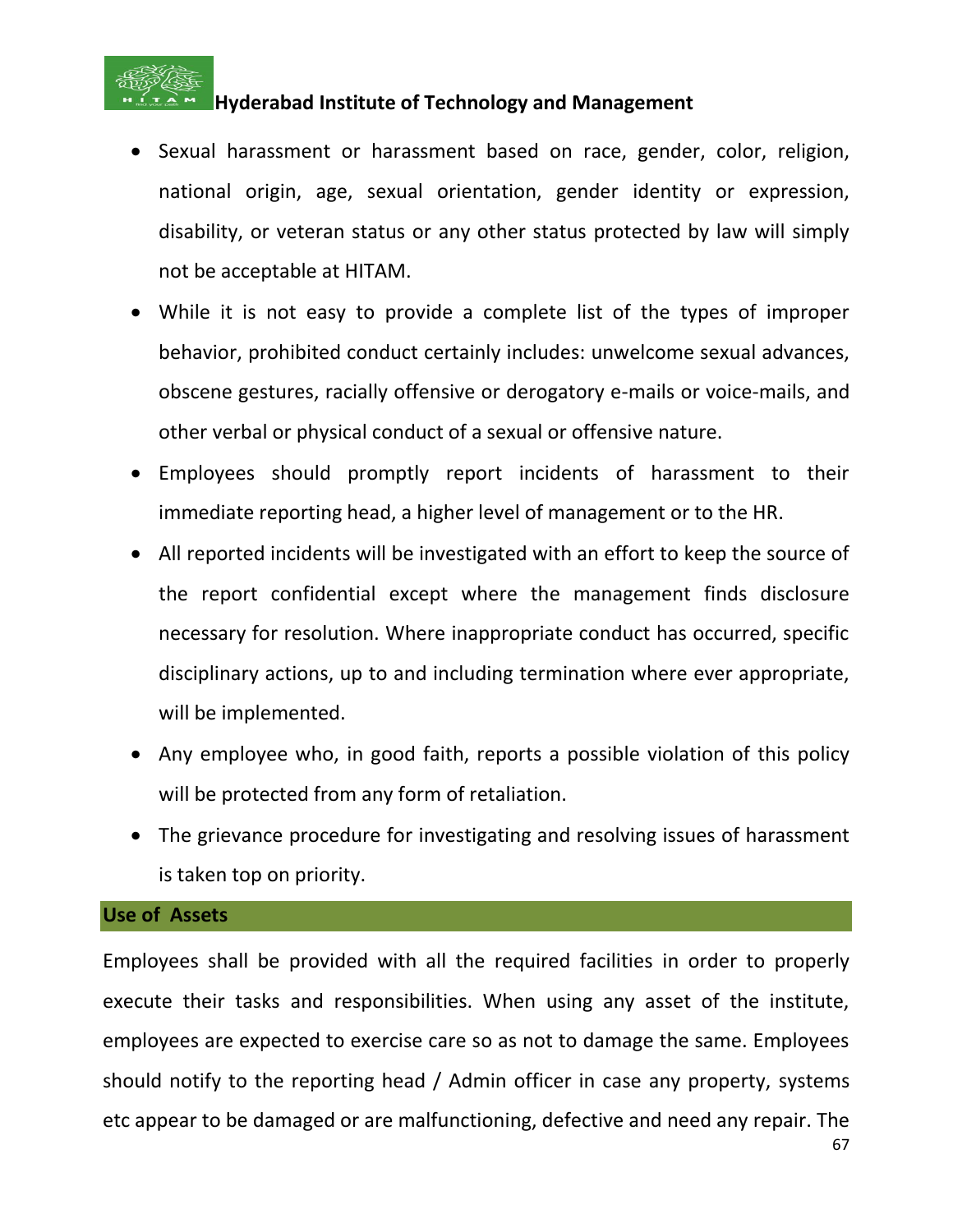

improper, careless, negligent, destructive use of asset can lead to disciplinary action.

#### **Workplace Etiquette**

HITAM strives to maintain a positive work environment where employees treat each other with respect and courtesy. All employees are encouraged to keep an open mind and graciously accept constructive feedback or a request to change behavior that may be affecting another employee's ability to concentrate and be productive.

The following workplace etiquette guidelines are not necessarily intended to be hard and fast work rules with disciplinary consequences. However, these guidelines would aid for appropriate workplace behavior to help everyone be more conscientious and considerate of co-workers and the work environment.

- Avoid public accusations or criticisms of other employees. Address such issues privately with those involved or your reporting manager.
- Invigilation's to Ladies staff after college working hours is Strictly Prohibited.
- Try to minimize unscheduled interruptions of other employees while they are working.
- Do not indulge in gossips, rumors and loose or rude talk.
- Respect other' privacy
- Communicate by email or phone whenever possible, instead of walking unexpectedly into someone's office or workspace.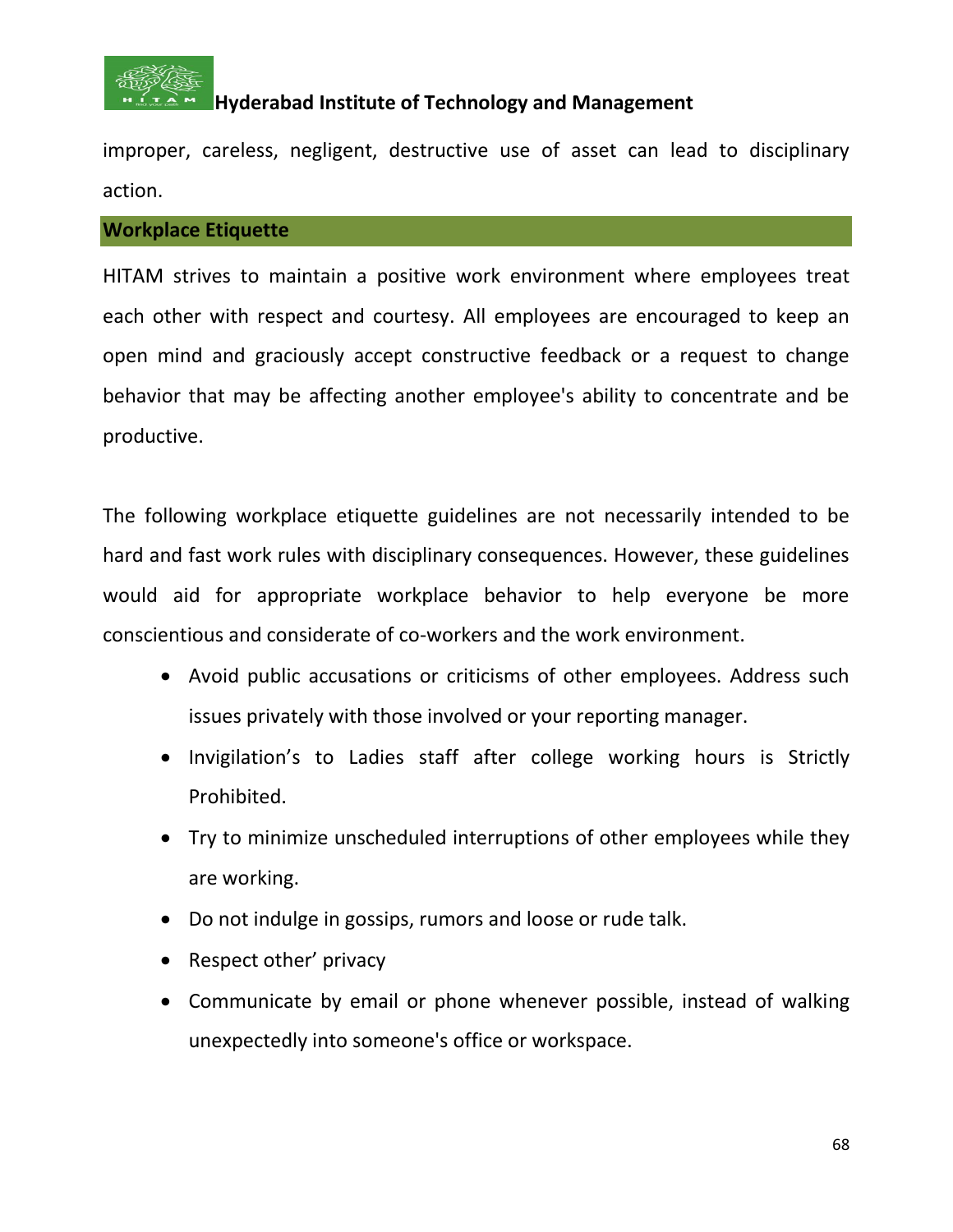

- Be conscious of how your voice travels and try to lower the volume of your voice when talking on the phone or to others in open areas.
- Keep socializing to a minimum and try to conduct conversations in areas where the noise will not be distracting others.
- Minimize talking between workspaces or over cubicle walls.
- Try not to block walkways while carrying on conversations.
- Refrain from using inappropriate language.
- Monitor the volume when on speakerphone.
- Conduct in a manner that you would like others to conduct.
- Use facilities provided with care and keep them clean and useable for the next person

#### **Code of Conduct**

For violation of any of the following rules, an employee shall be subjected to penalties ranging from a formal written warning notice up to, and including, termination. The disciplinary action will depend on the severity of the offence committed.

- i. Neglecting duty.
- ii. Insubordination or refusal to comply with management's instructions, unless such instructions are injurious to the employee's safety and health.
- iii. Immoral or indecent conduct
- iv. Conviction of a felony
- v. Conviction of a misdemeanor involving moral turpitude while an employee of the HITAM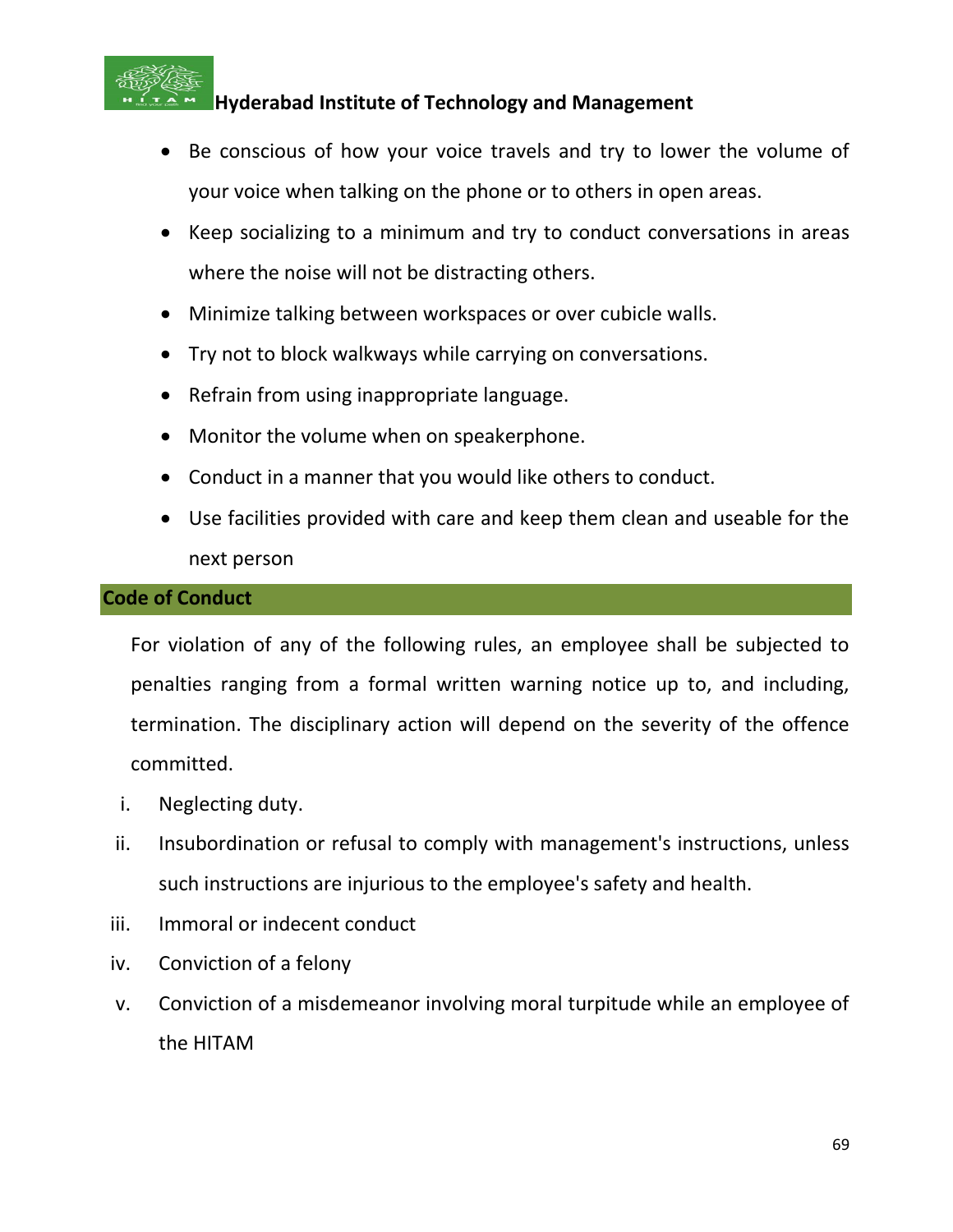

- vi. Violation of local, state, or federal law which causes unfavorable publicity to the institute, impairs the credibility of the employee to perform the employee's job or is otherwise connected to institute employment
- vii. Intentional falsification of personnel records, payroll reports or other institute records.
- viii. Theft, intentional destruction or defacing of institute, employee or student property.
- ix. Deliberate or careless conduct endangering the safety of self or other employees including the provocation or instigation of violence.
- x. Consuming alcoholic beverages while on duty
- xi. Possession or consumption of illegal drugs.
- xii. Abusive, threatening, or coercive treatment of another employee, trainee or member of the public.
- xiii. Reporting for work in an unsafe condition, this includes but is not limited to, being under the influence of alcoholic beverages or drugs.
- xiv. Knowingly admitting an unauthorized person or persons into any locked or restricted building or area of the campus.
- xv. For other offenses of equal magnitude to the above
- xvi. Employee should not indulge in casual communication (Gossips, chit chat, informal talk about the management or about their superior to other employee of same cadre) with any other employee; if found or noticed by the management it will be treated as punishable offence.
- xvii. Employees of HITAM should not take any help(monetary or non-monetary) from students without intimation to Management. If any deviation to it is found it will be consider as punishable offence.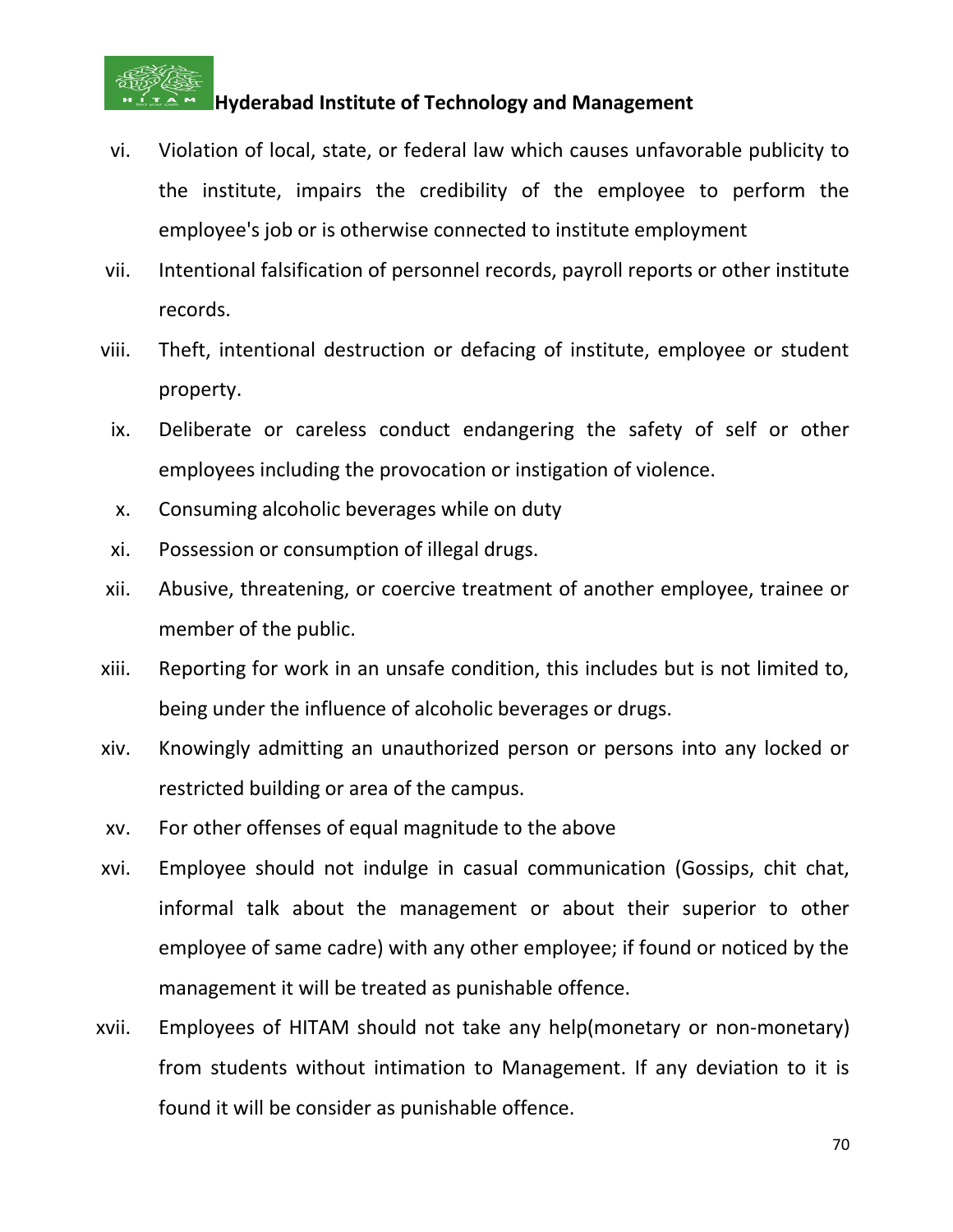

## **xviii. Do & Don't at HITAM**

- **1. Must Do**
	- Be dressed in formals at all times
	- Be polite and courteous towards parents
	- Be on time to classes
	- Conduct yourself with dignity at all times
	- Be an example to students

# **2. Appreciated**

- Introduce innovative teaching methods
- Facilitates students participations in publications, workshops, conferences, seminars, guest lectures etc…
- Take leave only after arranging for alternative faculty.
- Mentor and groom students

## **3. Don't Do**

- Do not show partiality or hold personal grudges towards students
- Do not take unauthorized leave from college
- Do not discuss personal financial or college issues with students
- Do not use mobile phones in classrooms/common areas
- Do not engage in financial transaction without other staff members

## **4. Prohibited**

- Never manipulate marks of students
- Never engage in arguments in the common areas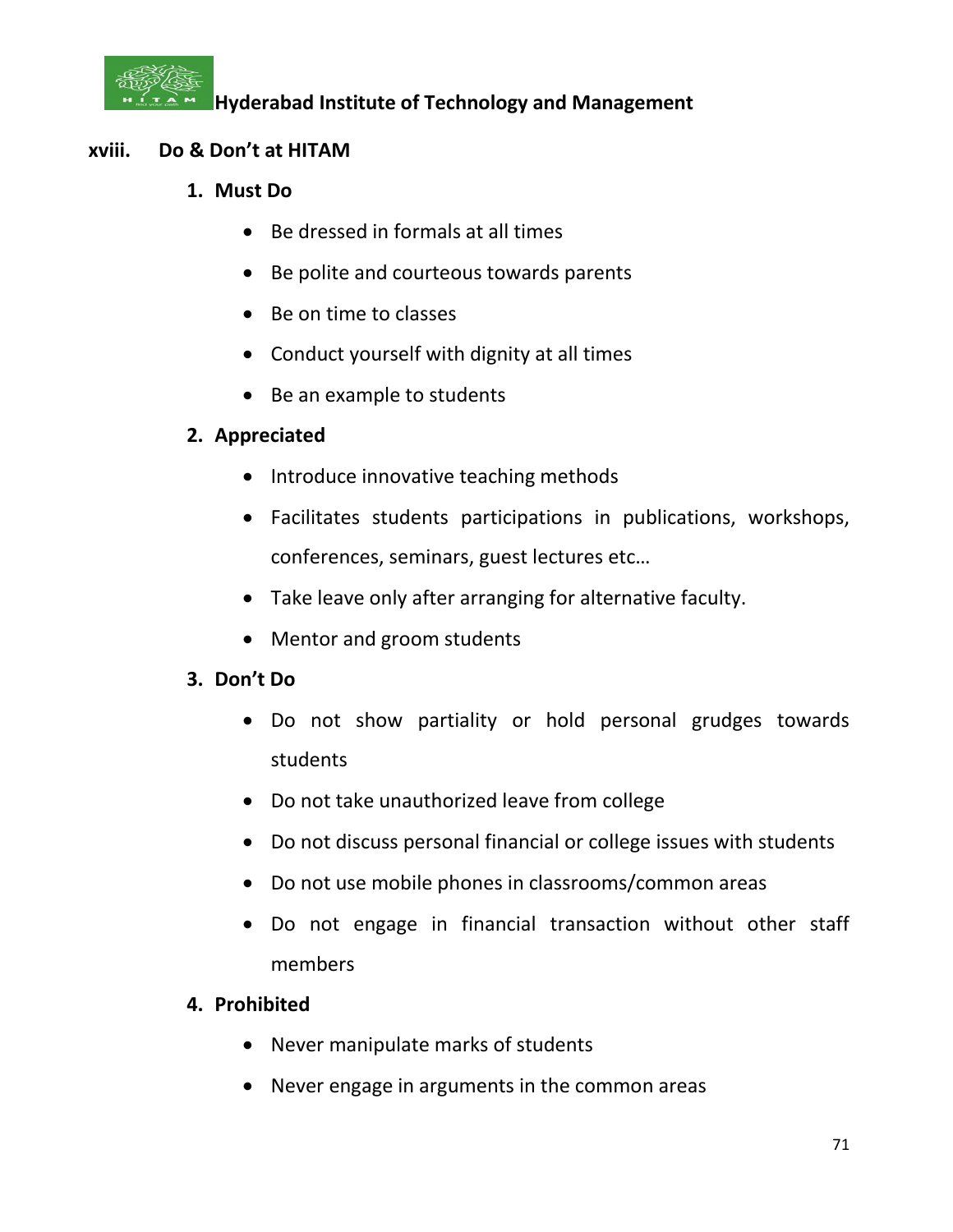

- Never instigate students
- Never discriminate on the basis of caste, creed, religion, region, nationality, gender, political affinity etc.
- Never take favors from students
- Never conducts tution for HITAM students.

When an employee engages in conduct in violation of the above rules and the conduct is committed off-duty and on institute' property, the institute may discipline the employee, up to and including termination. Whenever the conduct causes unfavorable publicity to the institute, impairs the credibility of the staff to perform the employee's job, or is otherwise connected to employment at the institute. For the commission of any offense, the staff shall be subjected to disciplinary action up to and including termination. Disciplinary action will depend on the severity of the offence committed.

#### **Gifts/Bribes**

It is contrary to the HITAM's policy for any staff to accept bribes/ commission / gifts in cash or kind, however insignificant it may be, from students, customers, business associates or 3rd parties.

## **Outside/Dual Employment**

HITAM does not permit any employee to directly or indirectly get involved in any kind of business that interferes with or is in conflict with the performance of his/her job, or create a conflict of interest with the institute's business. All the staff is explicitly barred from taking up any other part time or full time work for monetary benefits. They are barred from conducting any private business, even if it is not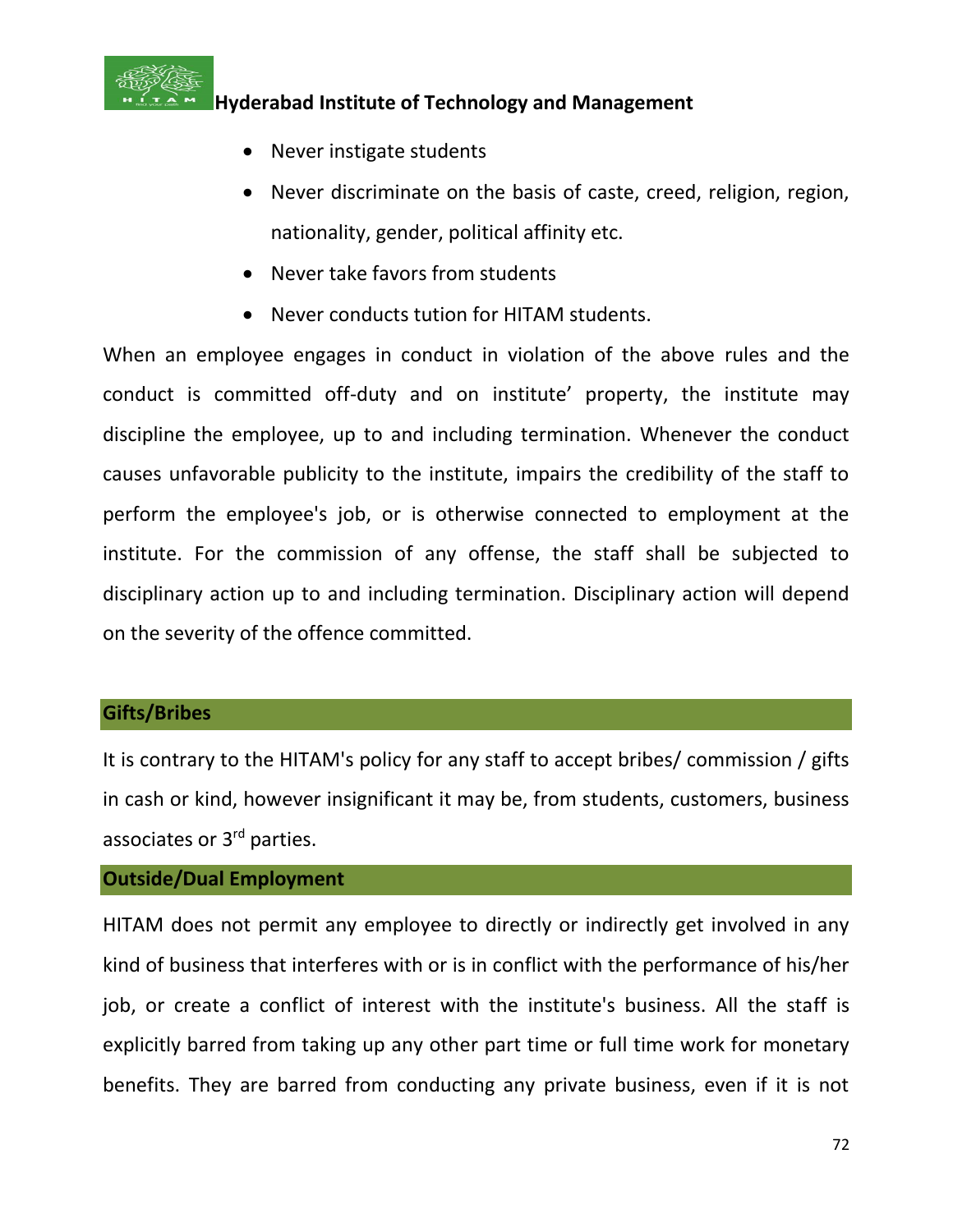

similar to the group activities during working hours from the campus/office premises.

#### **Student Relations**

Students are our most valuable assets. Every staff member represents the institute. The way we do our duties presents an image of our institution. Therefore, one of our first priorities is to assist the students. Nothing is more important than being friendly, helpful, and prompt in the attention you give to the students.

#### **Stoppage of increment**

A staff member' increment may be stopped if he/she is found guilty of misconduct or involved in any of the following offences:

- Habitual Absenteeism
- Any loss caused to the group which can be attributed to his/her negligence
- Fails to improve in spite of being advised / warned repeatedly
- Or for any other reason that the management feels is detrimental in the interest of the institute, fellow employees, vendors and suppliers.

#### **Computer Software Protection**

Employees are prohibited from copying any teaching or other material of the institute. All personnel working with computers, either directly or indirectly are required to follow the specific rules set forth by the IT department.

#### **Communication Protocol**

E-mail, instant messenger and telephone may serve the purpose as communication channels of equal significance. Communication should be preferred in writing over other modes of non-written communication for sending and receiving messages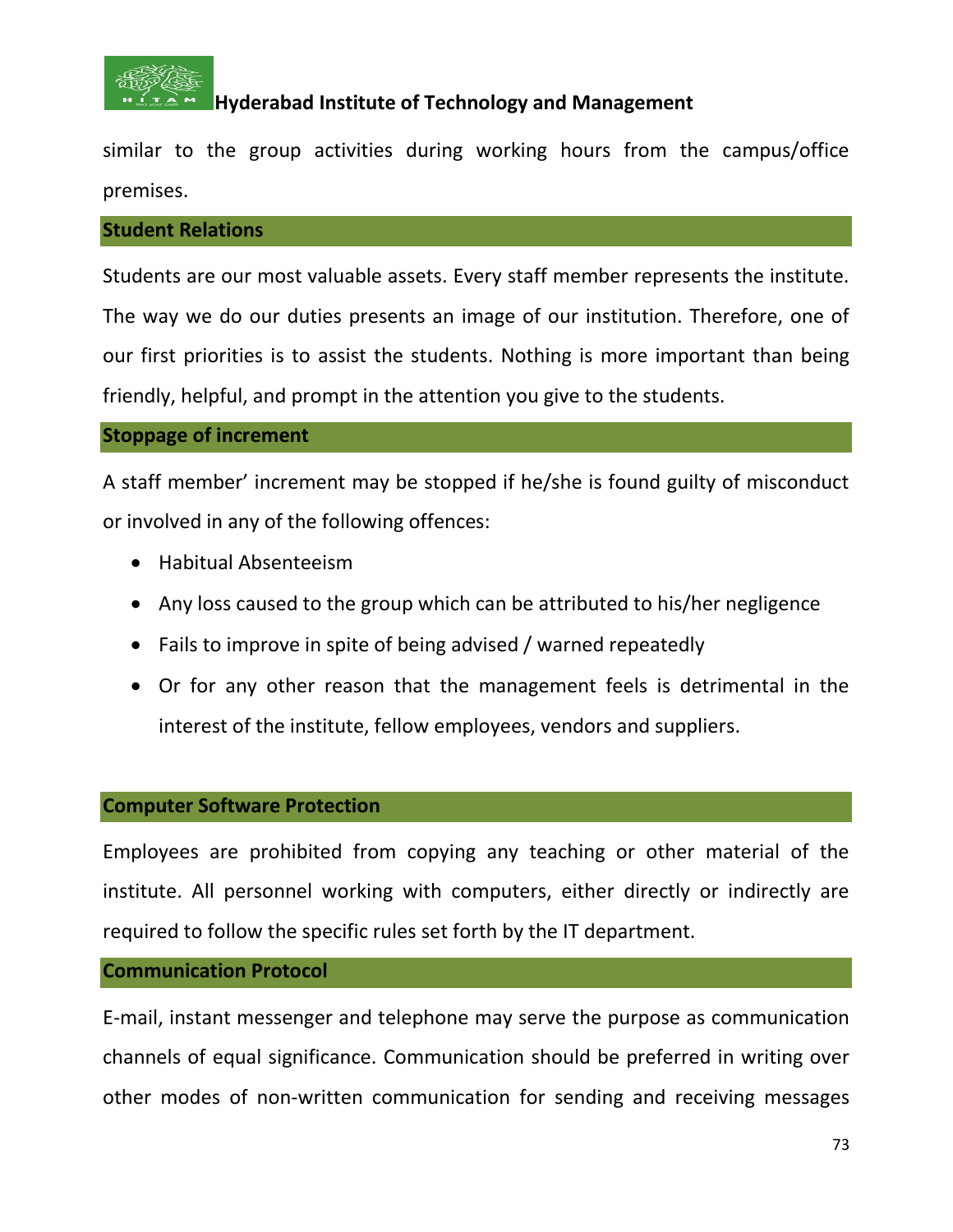

within and outside. However, e-mailing is an art. And sender should carefully introspect on its necessity before sending a message in order to avoid unreasonable demand on receiver's time.

It is therefore important that email is used within the following guidelines:

- E-mail should mainly be used for formal business correspondence and care should be taken to maintain the confidentiality of sensitive information.
- No material is to be sent as email that is defamatory, in breach of copyright or confidentiality or prejudicial to the good standing of HITAM in the community or to its relationship with staff, students and any other person or business with whom it has a relationship.
- Non-essential emails, including personal messages, should be deleted regularly from the 'Sent Items', 'Inbox' and 'Deleted Items' folders to avoid congestion.
- When using email a person must not pretend to be another person or use another person's computer without permission.
- Excessive private use, including mass mailing, "reply to all" etc. that are not part of the person's duties, is not permitted.

## **Internet Usage Policy**

The facility to use the World Wide Web has been provided to help staff find all the information needed for completing the assigned task within the stipulated time. This facility is not a recreational tool and should not be exploited or misused by the staff for personal motives at any time during the office hours. In other words, the internet should not be used for personal reasons if it can interfere with an employee's ability to discharge his/her duties adequately.

The following activities, using institute's internet access are not permitted: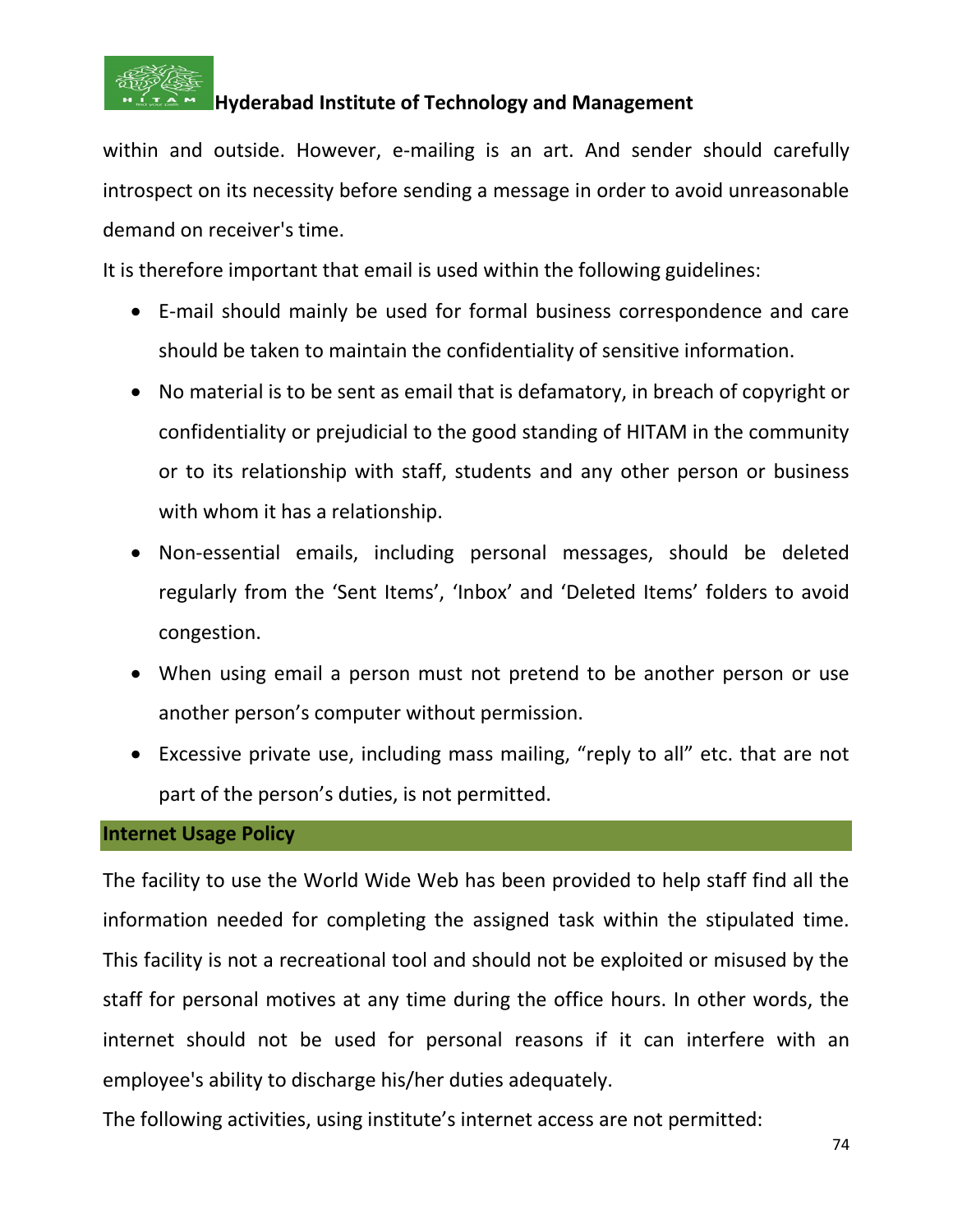

- Attending to personal activities of a business nature.
- Viewing, other than by accident, sites of incoming emails portraying obscene, violent, defamatory and unlawful material and material that could cause HITAM to be in breach of equal opportunity or antidiscrimination legislation, verbally, in writing or pictorially.
- Downloading or printing material as described above.
- Showing to others, or allowing to be seen by others, items as described above.
- Repeated or prolonged use that is not directly relevant to the user's work
- Introducing computer viruses by failing to follow IT procedures
- Downloading software from the internet or from unauthorized disks and CD ROMs on to the internal network

Failure to comply with these instructions is a disciplinary offence and will be subjected to appropriate investigation. In serious cases, the penalty for an offence, or repetition of an offence, may include dismissal. Staff needs to be continually that aware some forms of internet conduct may also be open to criminal prosecution.

#### **Usage of Telephones and Mobiles**

Telephones and mobiles have become a vital part of our daily routine. But to avoid any disturbance during the college hours, personal calls made during office hours should be brief. Only authorized employees are allowed to carry their phones to their work stations. All the other employees have to keep their phones in the staff rooms only. The institute will provide phones without cameras to the authorized employees. They are expected to be available 24\*7 over the phones (Mentors need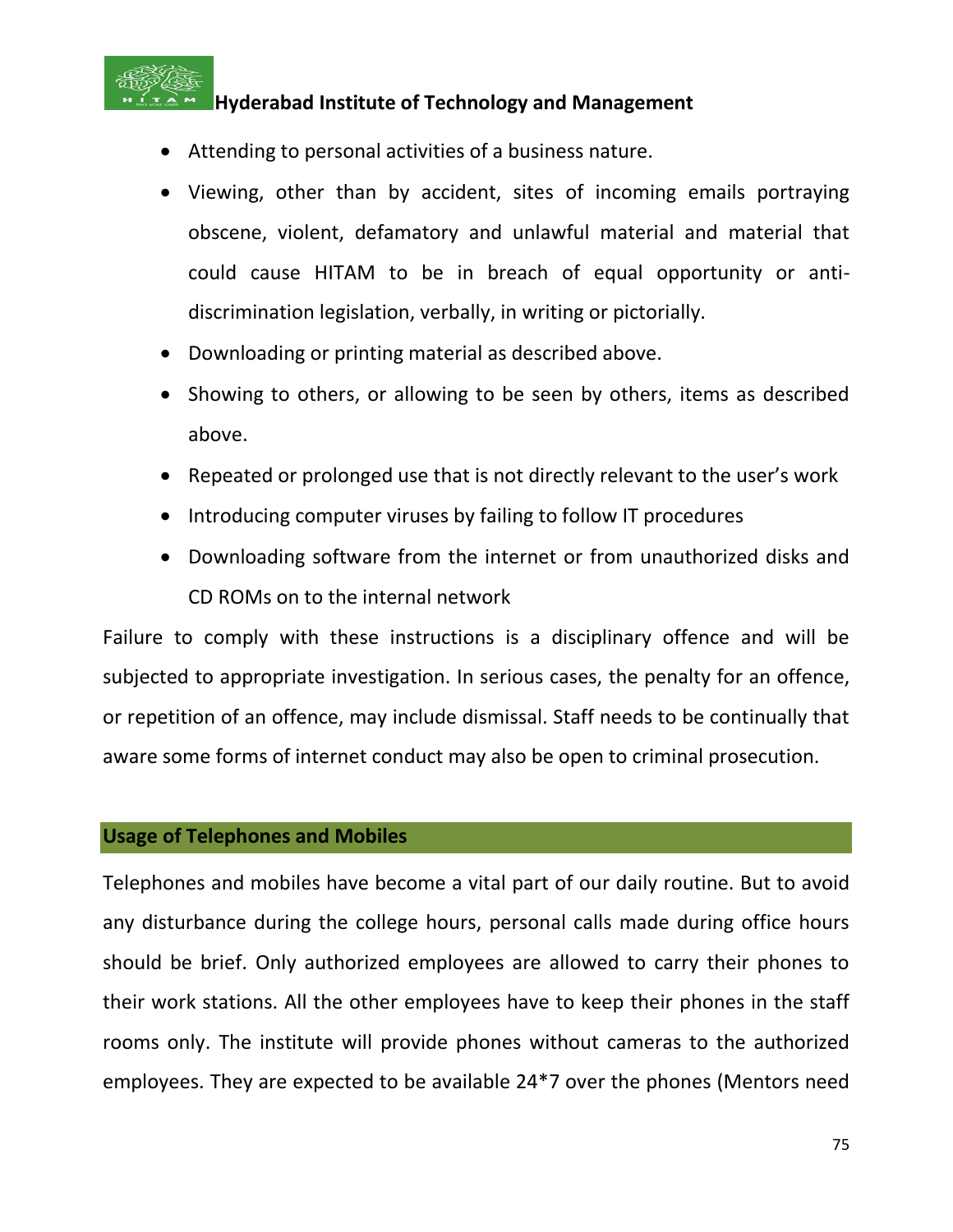

not attend parent's calls after working hours unless and until it is an emergency situation)

#### **Facilitate/Support**

All the support functions like Administration, Accounts and Finance, HR, IT departments shall act as facilitators to guide the employees for any kind of support in day-to-day operations and queries on the policy.

#### **Policy Revision**

The policy shall be reviewed and revised every one year or whenever it's required considering the changes in the institute's plan, legal enactment /amendments and other social reason which are in not in the control of the institution. The HR holds the responsibility to submit its observations to the management after full study, taking into consideration, the employee's feedback, and the changes in the institute plans and industry standards.

#### **Exceptional Handling**

Management reserves all rights to alter/Modify /Re-define the policy in the interest of employees and institute.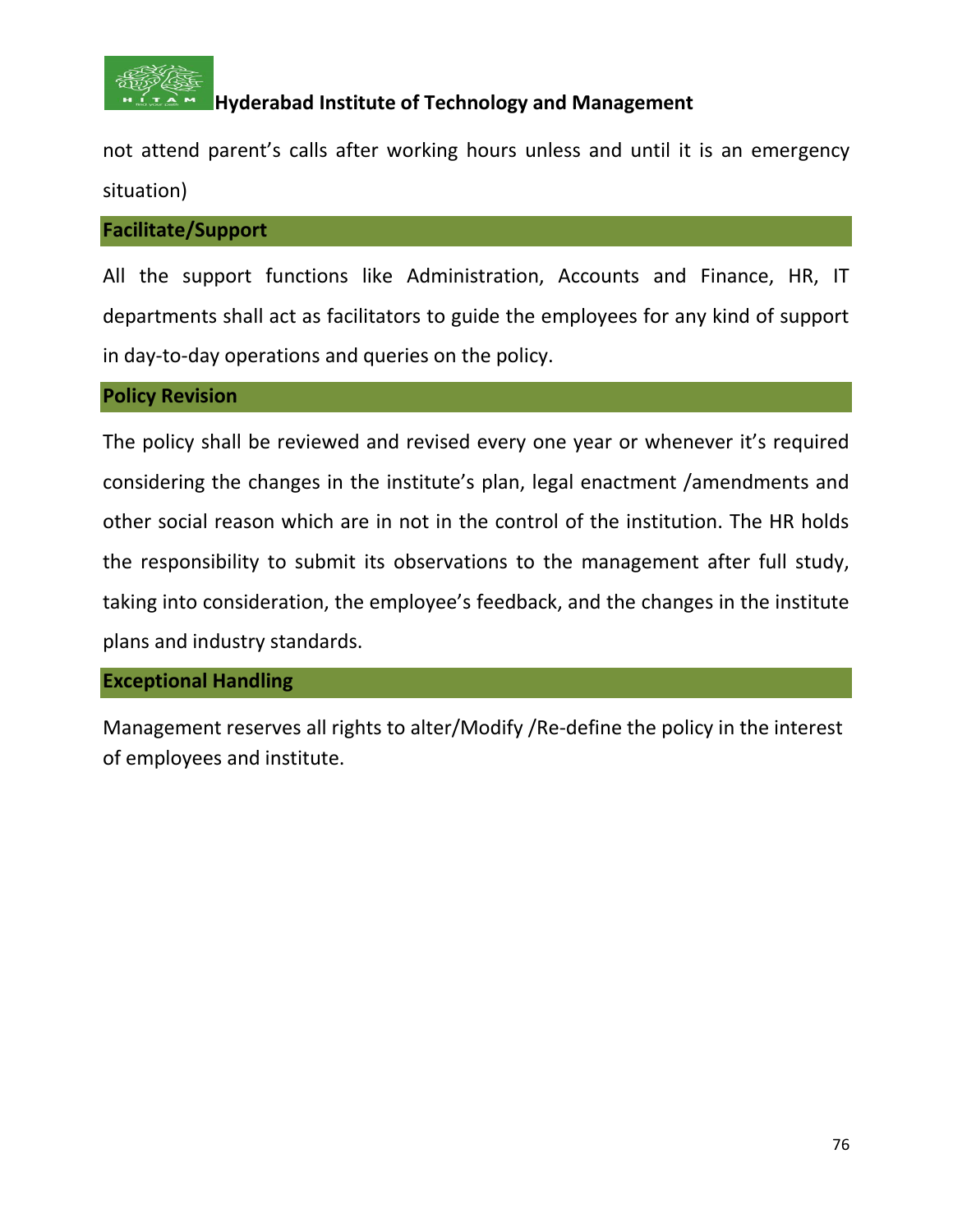

# **COMMUNICATION POLICY**

## **Objective**

To establish a process for effective communication and co-ordination across employees of HITAM to achieve the desired objectives. To ensure a smooth flow of communication across target audience – internal and external.

**Scope**

Organizational communication policy is applicable commonly to all the employees of HITAM.

## **Responsibilities**

**Chairman:** The decision made by Chairman will be final on all communications related to Mission, Vision, Values, and Organization structural changes.

**The Communication team:** (HR team & Communication facilitators) is responsible for the Communication strategy at the group level and the HR will handle the day-to-day operations.

• The Communication related to external audience like media, press, agencies, and NGOs will be handled by the Corporate Communication Team.

• Each **Department Head** will present their communication budget to Chairman/Correspondent on yearly basis and will report on quarterly basis on budget v/s actual.

• **HR** will communicate to all on monthly basis on various initiatives on communication and coordination policies. These policies will be reviewed by Chairman/Correspondent and identified internal resource, during the monthly/quarterly/annual meeting.

• Each **Department Head** presents a report on communication and coordination to Chairman/Correspondent on half yearly basis.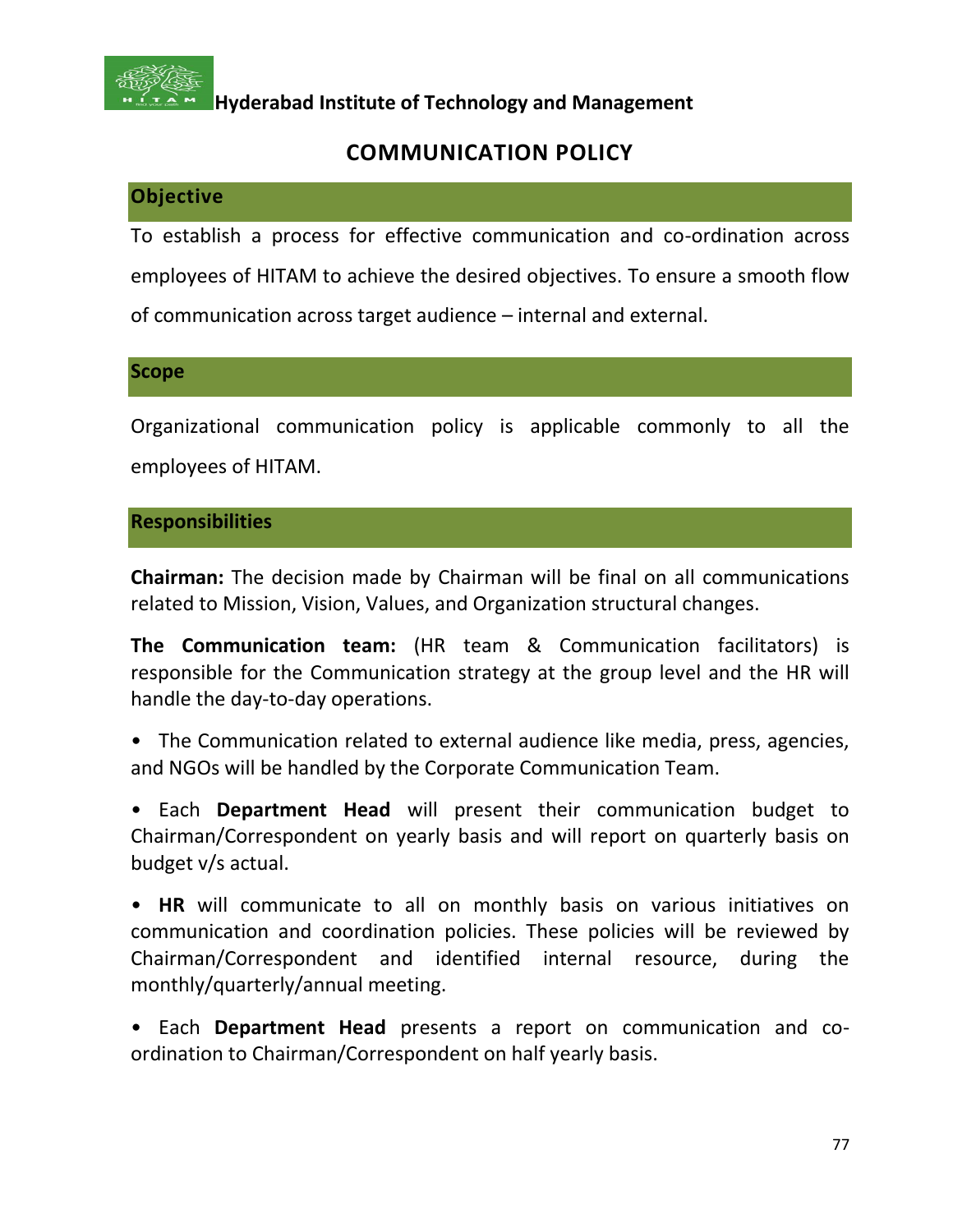

#### **Process of Communication Policy**

Employee Communication and Co-ordination is all about involving and developing people in HITAM. All department heads of HITAM communicate and consult with employees and exchange information.

In order to create an excellence in communication, the following practices are carried out in HITAM:

- Direction of communication focuses on downward and upward communication.
- Systems for managing effective meetings.
- Grievance management.

#### **I-Downward Communication**

Downward Communication flows from the Chairman and Department Heads to other members of the Organization.

The Department Heads/Institute Heads communicate with employees on:

- ♦ Institution plans and goals.
- ♦ Provide job instructions.
- ♦ Inform employees on policies and procedures, organizational changes, work related problems that needs attention.

♦ Provide new initiatives and offer feedback about performance. This is reviewed in the month of April/May every year.

To facilitate employees in understanding and administering HR policies, all the policies governing them are posted on HNet (Automation). The HNET contains all HR and other department policies, self- services, utilities, etc., of the organization, which is updated on a regular basis.

All the others organizational information is shared at HITAM through the following media:

♦ HNET (Intranet Website)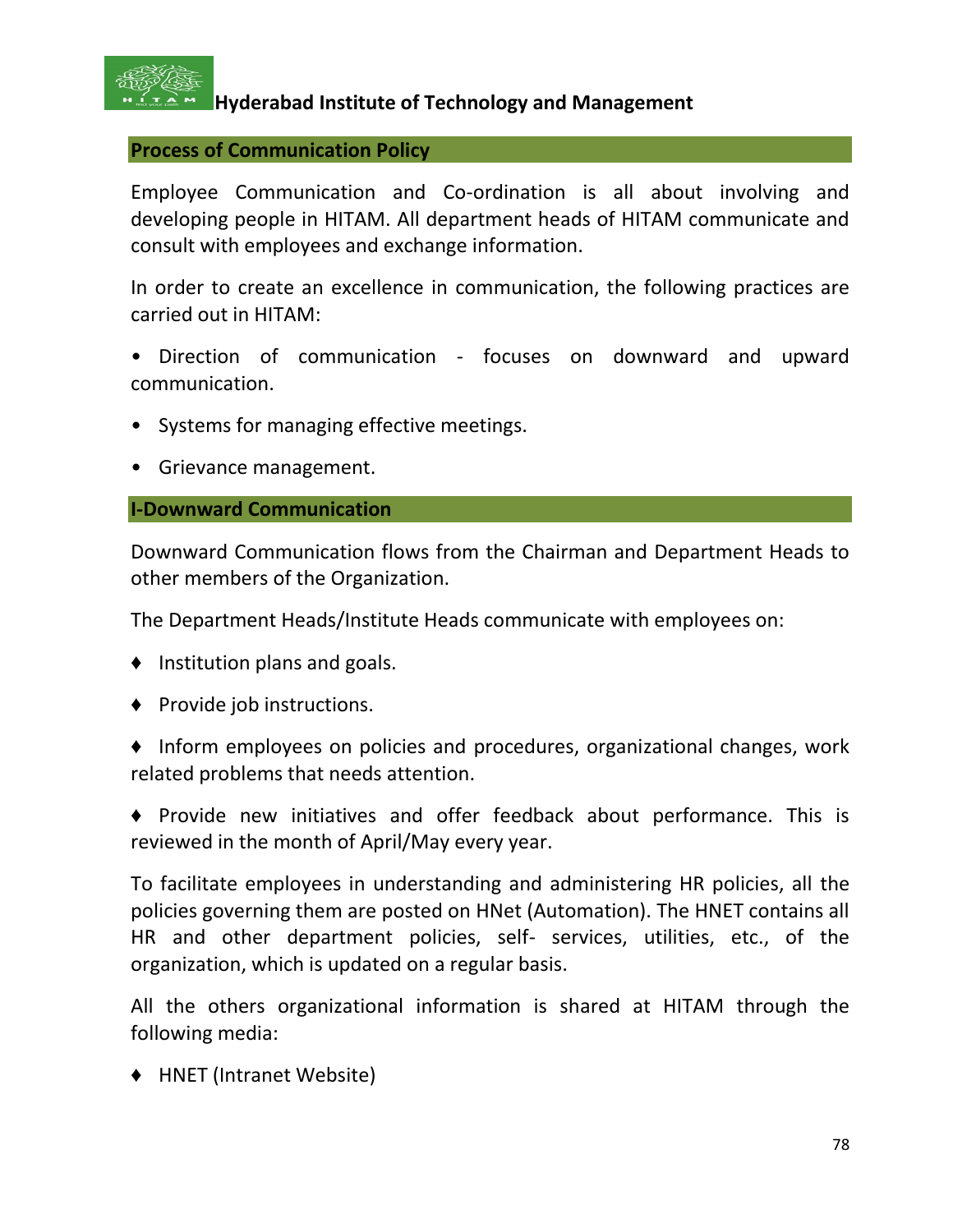

- ♦ Email to all users
- ♦ Staff meetings
- ♦ Public gatherings
- ♦ In-house journal/News letter
- ♦ One to one meetings
- ♦ Memos

Employees who have no access to emails will be updated on the above information through common notice boards placed at all work places.

#### **II-Upward Communication**

Upward communication flows to the higher level in the organization, mainly providing feedback to the senior management, inform them of progress towards goals. Upward communication keeps the senior and the middle level management updated about their jobs and the organization in general.

The bottom-up communication method adopted at HITAM is:

## • **Employee Satisfaction Survey**

In order to understand the perception among the employees at HITAM on practices and policies, a detailed survey is carried out through an external agency/internal HR department once in 18 months. The feedback taken from the employees is collated, analyzed, and presented to the senior management. The findings are shared by Institute Heads/Department Heads.

## • **Performance Management System**

♦ The purpose of performance management is to establish goals for each department and align them to Performance Management System.

♦ Employees are encouraged to share their performance and achievements in alignment with their goals as per appraisal process being conducted on yearly basis.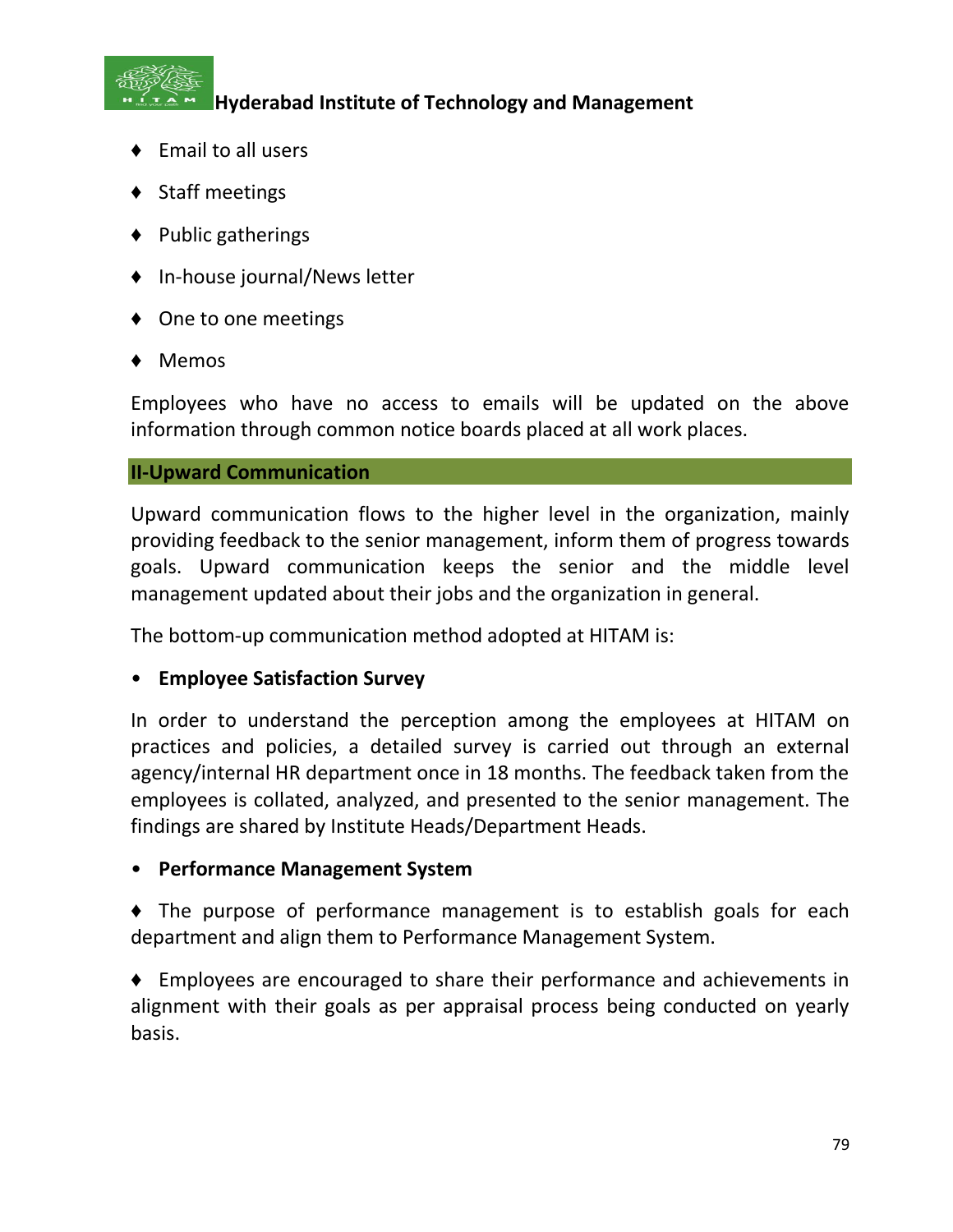

♦ Employees' individual appraisal is combined with their respective department's goals and this in turn is collectively aligned with the Organizational Performance Management System.

## • **Improvement process/procedures/projects**

Employees are encouraged to participate in breakthrough improvement projects such as 5S and Six Sigma (Futuristic).

A clear methodology is communicated by the management and for this purpose a voluntary group of leaders and facilitators are identified and trained. These members involve in department- wise meetings once in two/four weeks and identify improvement processes, collect feedbacks as per their guidelines. This initiative provides an opportunity to the employees in identifying breakthroughs.

## • **Daily/Fortnight/Monthly meetings**

These meetings are conducted by the respective Institute Heads/HODs.

## • **Department meetings at departmental level**

Fortnight/Monthly department meetings are conducted at department level between the HOD and department employees. The discussions are recorded by the minute taker and shared with Institute heads with in 48 hours.

## • **Lunch with Employees**

To facilitate informal communication, all HODs and above, will have a lunch session with the Chairman on quarterly/half yearly basis.

## • **All Employees meet**

Institute Heads/Department Heads will address their employees on half yearly basis and discuss general queries and suggestions in an open climate. The Minute taker records feedback and suggestions and submits the same to the HR & Institution Head.

## • **Exit interviews at the time of separation**

HR determines the genuine reasons why the employees are leaving, in case of a voluntary separation. All exit interviews are recorded; feedbacks are collected, and forwarded to HODs/Institute Heads by HR within 15 days of exit interview.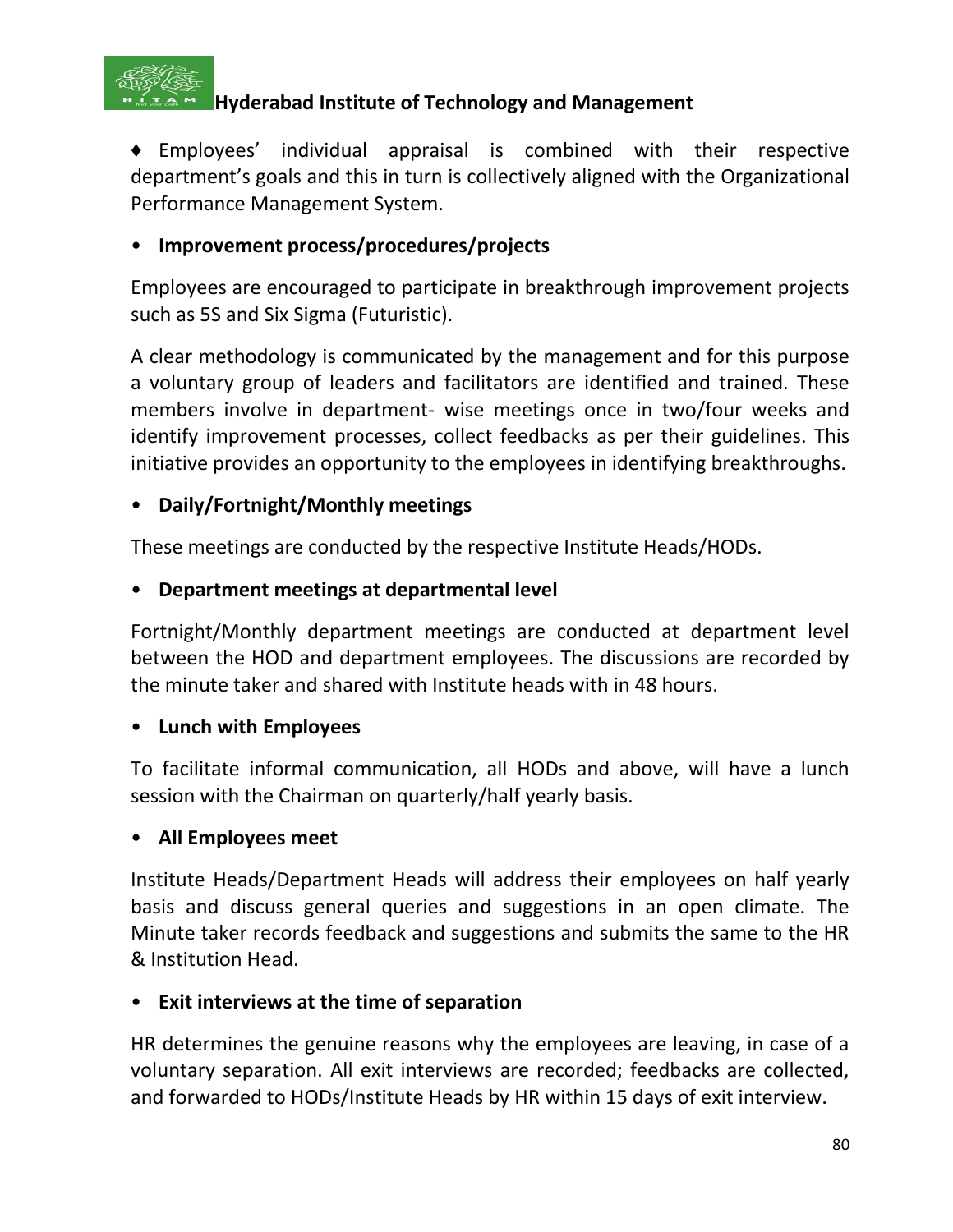

#### **III-Process for Managing Effective Meetings**

A meeting is a business activity where selected people gather to perform work that requires a team effort.

At HITAM, effective meetings are conducted by adopting the following process:

- ♦ Meetings are conducted defining agenda and time.
- ♦ Goals and action plan of previous meetings are discussed.
- ♦ Minutes of the meetings are documented and disclosed to respective Superiors/Heads through emails/files.
- ♦ Review of decision points on completion of meeting.
- ♦ Communication on follow-ups. Each department has a coordinator for the purpose.

#### **Processflow chart for managing a meeting**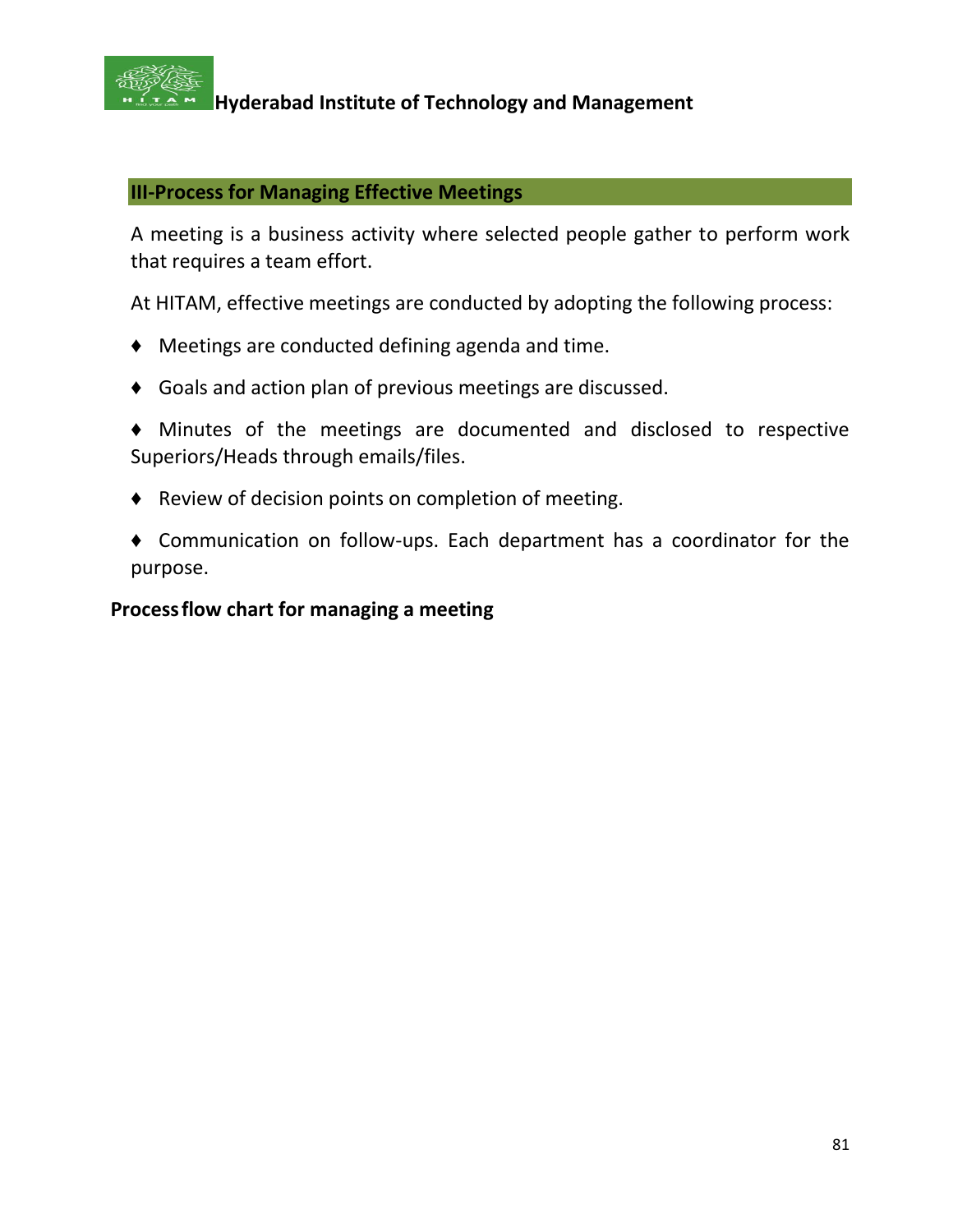

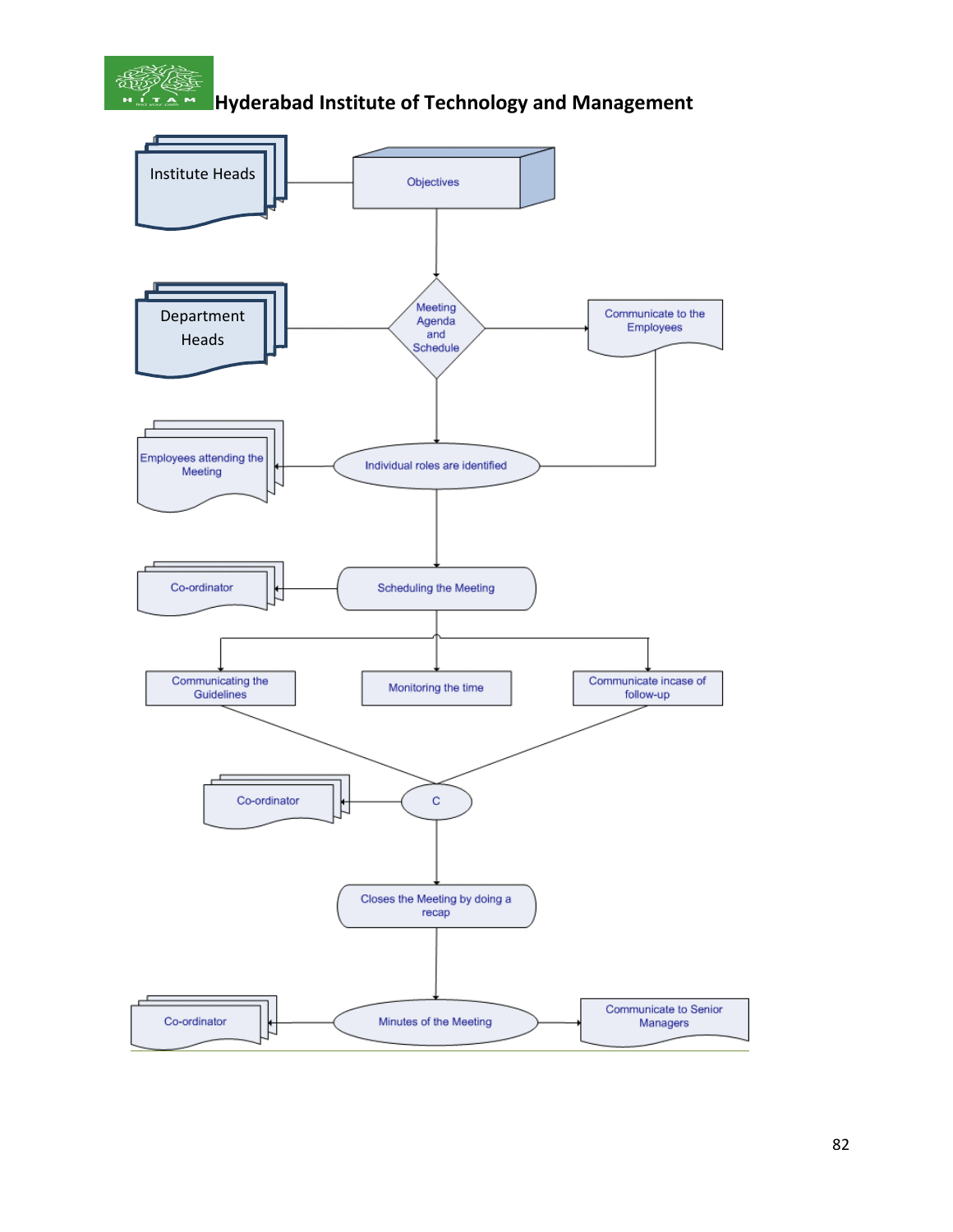

## **Communication Guidelines**

Types of Communication

Communications are classified as:

- a) Corporate communication
- b) Human Resource communication
- c) HITAM Management communication (HMC)
- d) Administrative communication
- e) Quality Initiative communication

#### **a) Corporate Communication**

| <b>What</b>             | Who                           | <b>To Whom</b>  | <b>Frequency</b><br>оt<br><b>Communicatio</b> |
|-------------------------|-------------------------------|-----------------|-----------------------------------------------|
| Advertisements,         | <b>Respective Institution</b> | Corporate       | On a need                                     |
| Media Activities        | Heads/Shared                  | communicatio    | basis                                         |
| (Press Conferences,     | Services Heads                | n               |                                               |
| <b>Publicity Manual</b> | Management/Corpor             | Corporate       | On a need                                     |
| (Brochures and          | late                          | communicatio    | basis                                         |
| Booklets etc)           | communication/Self-           | n and to all    |                                               |
|                         | need identification by        | employees       |                                               |
|                         | corporate                     |                 |                                               |
| Newsletters and         | Different                     | Corporate       | <b>Quarterly basis</b>                        |
| House Journals          | Units/Departments             | communicatio    |                                               |
|                         |                               | n and to all    |                                               |
| Media clips             | <b>Various Publications</b>   | Special mails   | On need basis                                 |
|                         | compiled by                   | to respective   |                                               |
|                         | Corporate                     | Institution     |                                               |
|                         | communication                 | Heads           |                                               |
| Website responses       | <b>Website Visitors</b>       | To respective   | On need basis                                 |
|                         | Feedback posted by            | <b>Business</b> |                                               |
|                         | website visitors are          |                 |                                               |
|                         | received by                   | Units/Shared    |                                               |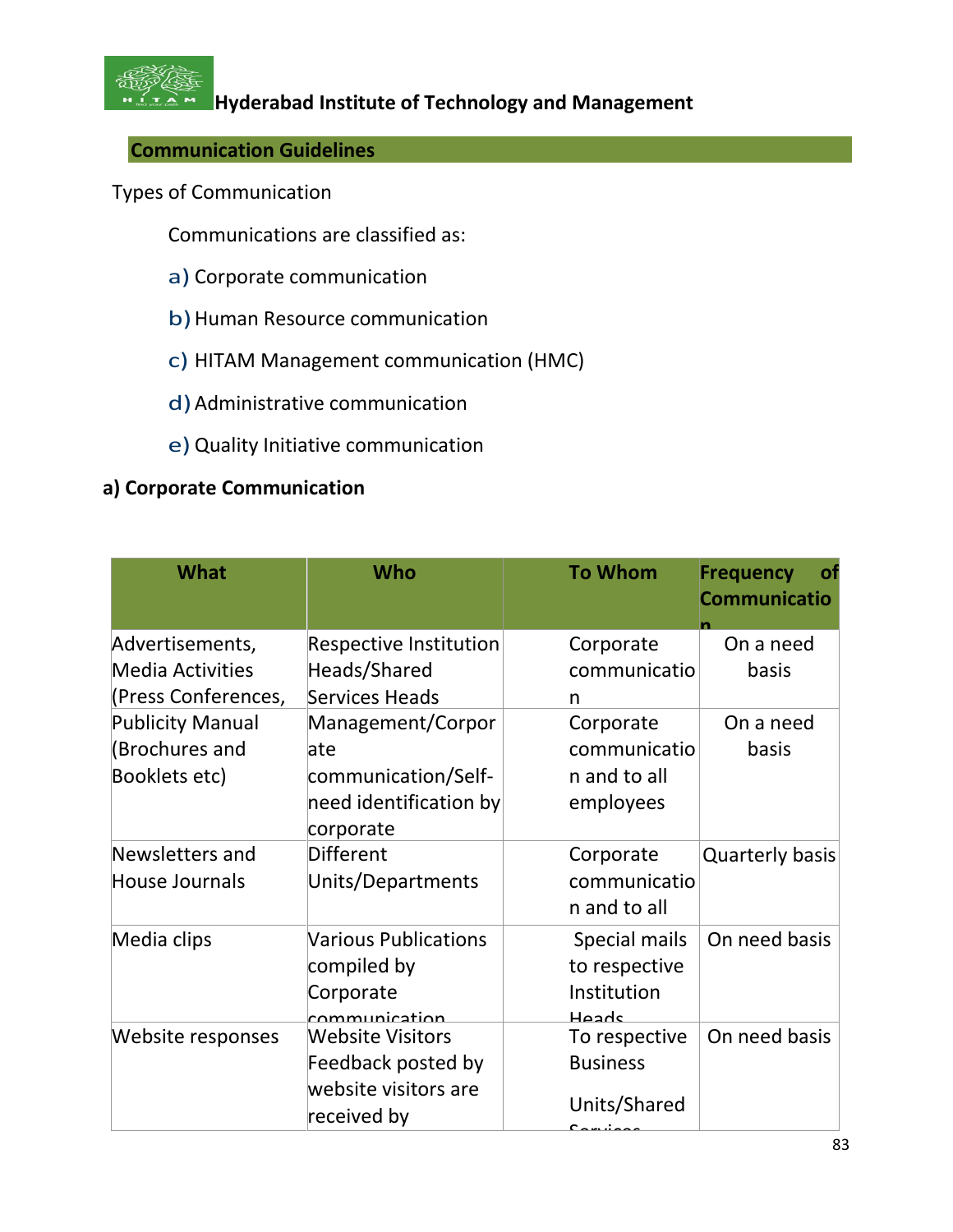

# **b) Human Resource Communication**

| <b>What</b>                                                                               | Who                               | <b>To Whom</b>                         | <b>Frequency</b><br>оf                             |
|-------------------------------------------------------------------------------------------|-----------------------------------|----------------------------------------|----------------------------------------------------|
| Induction<br>information on<br>new employees                                              | <b>HR</b>                         | All employees                          | Within 2 days<br>from the date of<br>joining of an |
| <b>HR Policies</b><br>• New Policies                                                      | <b>HR</b>                         | Concern<br><b>Business</b><br>Head/All | • To be informed<br>during induction               |
| Newsletters and<br>House Journals                                                         | Department<br>S                   | Corporate<br>communication             | <b>Quarterly basis</b>                             |
| Identification of<br>training needs and<br>evaluation                                     | HR (Middle<br>level and<br>above) | Concern<br>Department<br>Head/All      | As per training<br>policy                          |
| Performance<br>Management<br>System:                                                      | HR/<br>Concern<br>Dept Head       | <b>Employees</b>                       | As per PMS policy                                  |
| <b>Employees Survey</b><br>(Plan, preparation<br>of questionnaire,<br>hata collaction and | <b>HR</b>                         | Department<br>Heads/Employe<br>es      | Once in 18 months                                  |
| <b>5S</b>                                                                                 | <b>HR</b>                         | Employees                              | Monthly/Quarterl                                   |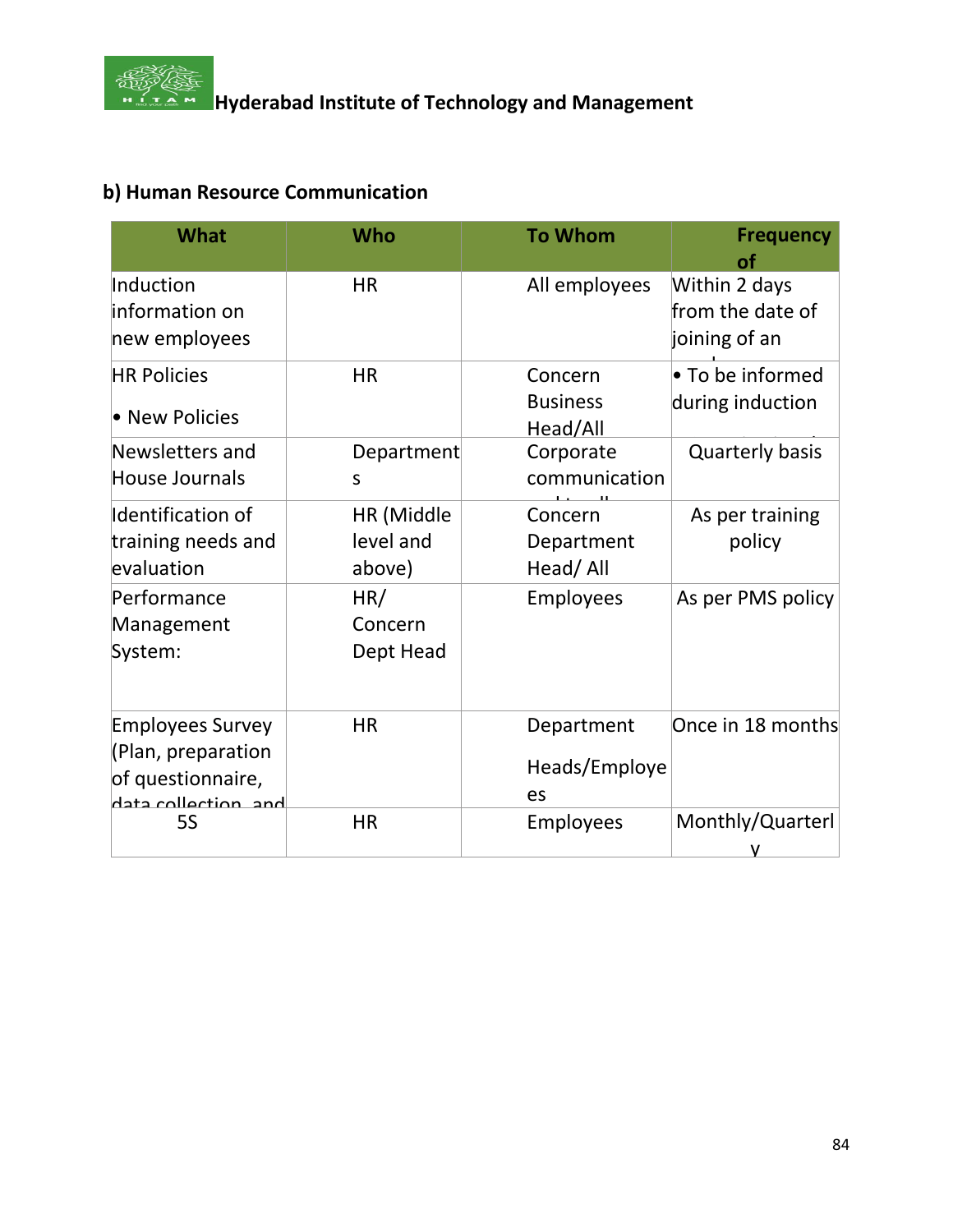

## **c) HITAM Management communication (HMC)**

| What                                        | <b>Who</b> | <b>To Whom</b> | <b>Frequency of</b>      |
|---------------------------------------------|------------|----------------|--------------------------|
| Mission,<br>Vision, and                     | <b>HMC</b> | All Employees  | Once in 6<br>months      |
| Institution<br>Related                      | <b>HMC</b> | All Employees  | Quarterly<br>basis       |
| Organizational<br>changes:<br>$\bullet$ New | <b>HMC</b> | All Employees  | Quarterly<br>basis       |
| Rewards and<br>recognition                  | <b>HMC</b> | All employees  | Quarterly/Half<br>yearly |

#### **d) Administrative Communication**

| What                                                                             | <b>Who</b> | <b>To Whom</b>                  | <b>Frequency of</b> |
|----------------------------------------------------------------------------------|------------|---------------------------------|---------------------|
| Feedback on<br>annual survey1   Department  <br>Feedback on<br><b>Foundation</b> | Admin      | <b>HMC and All</b><br>employees | On yearly<br>basis  |

(Annual survey conducted to identify quality of food, travel arrangements, housekeeping, guesthouse accommodations, workstation, etc.)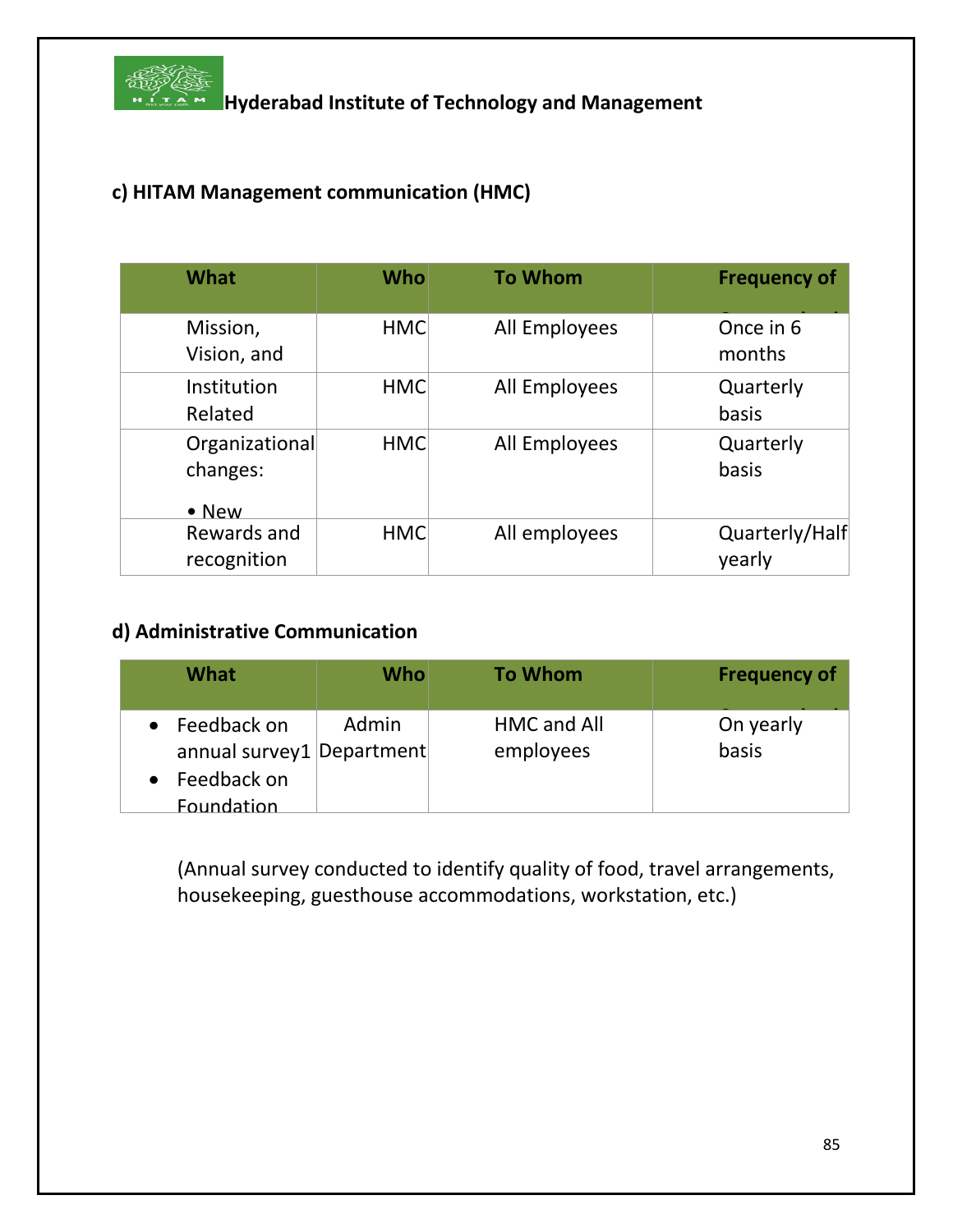

## **e) Quality Initiative Communication**

| <b>What</b>  | Who                          | <b>To Whom</b> | <b>Frequency of</b> |
|--------------|------------------------------|----------------|---------------------|
| <b>ISO</b>   | Identified<br><b>Members</b> | All Employees  | On need             |
| Six Sigma    | Identified                   | All Employees  | On need             |
| (Futuristic) | <b>Members</b>               |                | basis               |

#### **Training in Communication Skills**

Training in communication skills provides opportunities for personal growth, helps in developing interpersonal relations, and enhances good working climate. It builds sufficient skills to communicate without any fear at all levels.

The required skills are identified by the Training Department as per Training and Development Policy.

#### **Assessing of Communication Skills:**

The data for any employee's communication skills training requirements are taken from the following two methods:

- Recruitment process
- Performance review

#### a) Recruitment Process

The interview panel evaluates the candidates based on the following parameters

(Refer Interview Assessment Sheet*)*:

1. Clarity of thought - Conceptual clarity and expressions are simple and specific.

2. Communication - Clear communication on ideas/thoughts, expressions, and good listening skills.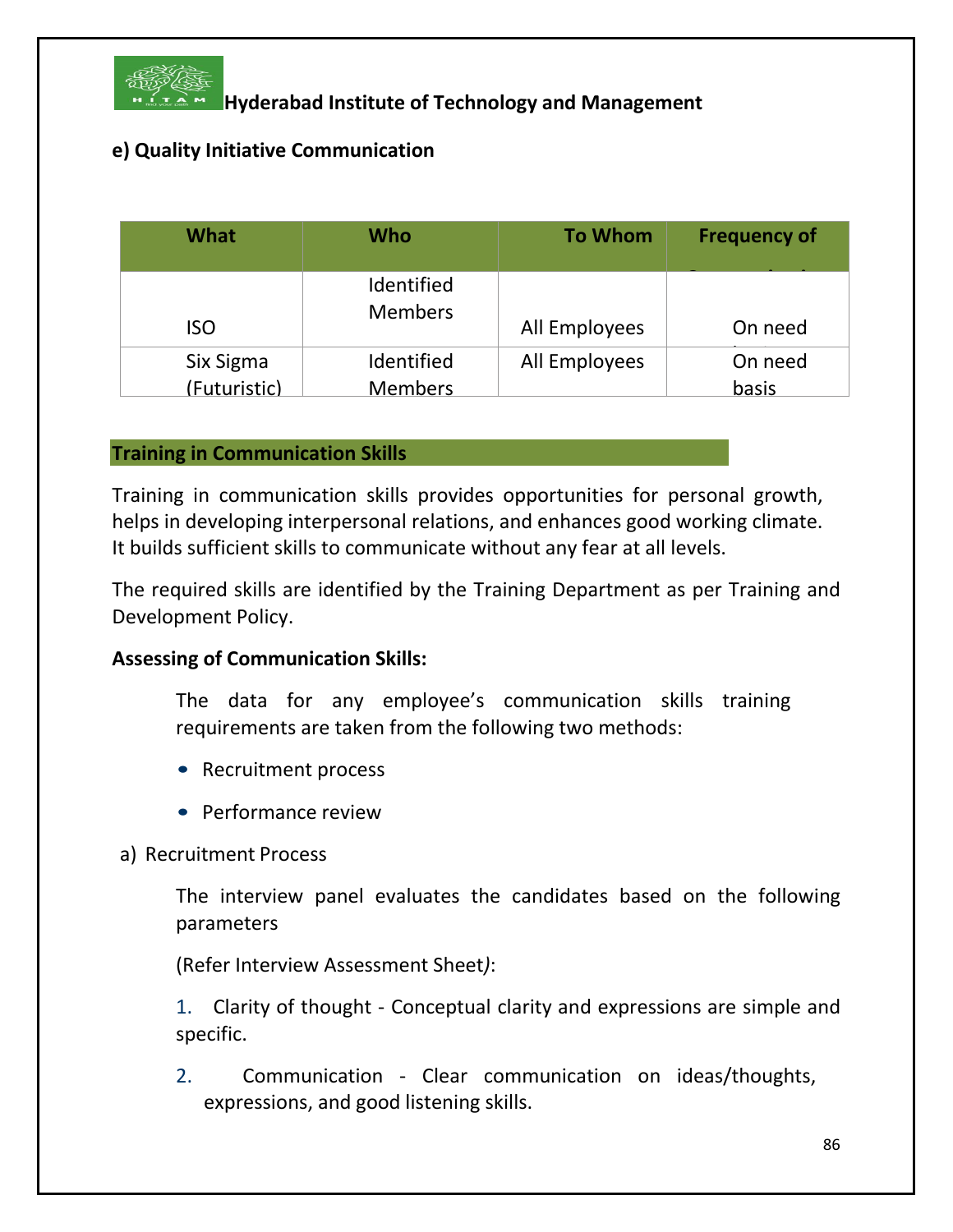

b) Performance Review

**HOD Recommendations:** HOD will review the needs identified by his/her team member considering the required competencies for present and future requirements. S/He may add any other training needs that s/he feels is required for the individual or for the team.

#### **Training Administration and Evaluation:**

- o The HR/Training department ensures that the programmes are organized and conducted for the targeted employees.
- o The respective HOD will coordinate with the HR/Training department and ensures that his/her team members attend these training programmes as per the training calendar.
- o A formal review on these training programmes is evaluated as per the training review model

(Refer Training Policy) on an ongoing basis.

#### **Grievance Management**

#### **Definition**

Grievance is interpreted as any discontent or dissatisfaction that affects organizational performance. Generally any employee/individual/group of employees can have issues related to policies/non-policies.

## **Application**

This procedure applies to all employees of HITAM.

#### **Procedure for Handling Employee Grievance**

- 1. Individuals/groups can raise grievances according to this procedure.
- 2. Employees having an issue/query on Finance/Admin/HR/other process can raise a request on HNET.

3. Employees who have no access to emails can use the Grievance Review Format

(Refer Annexure).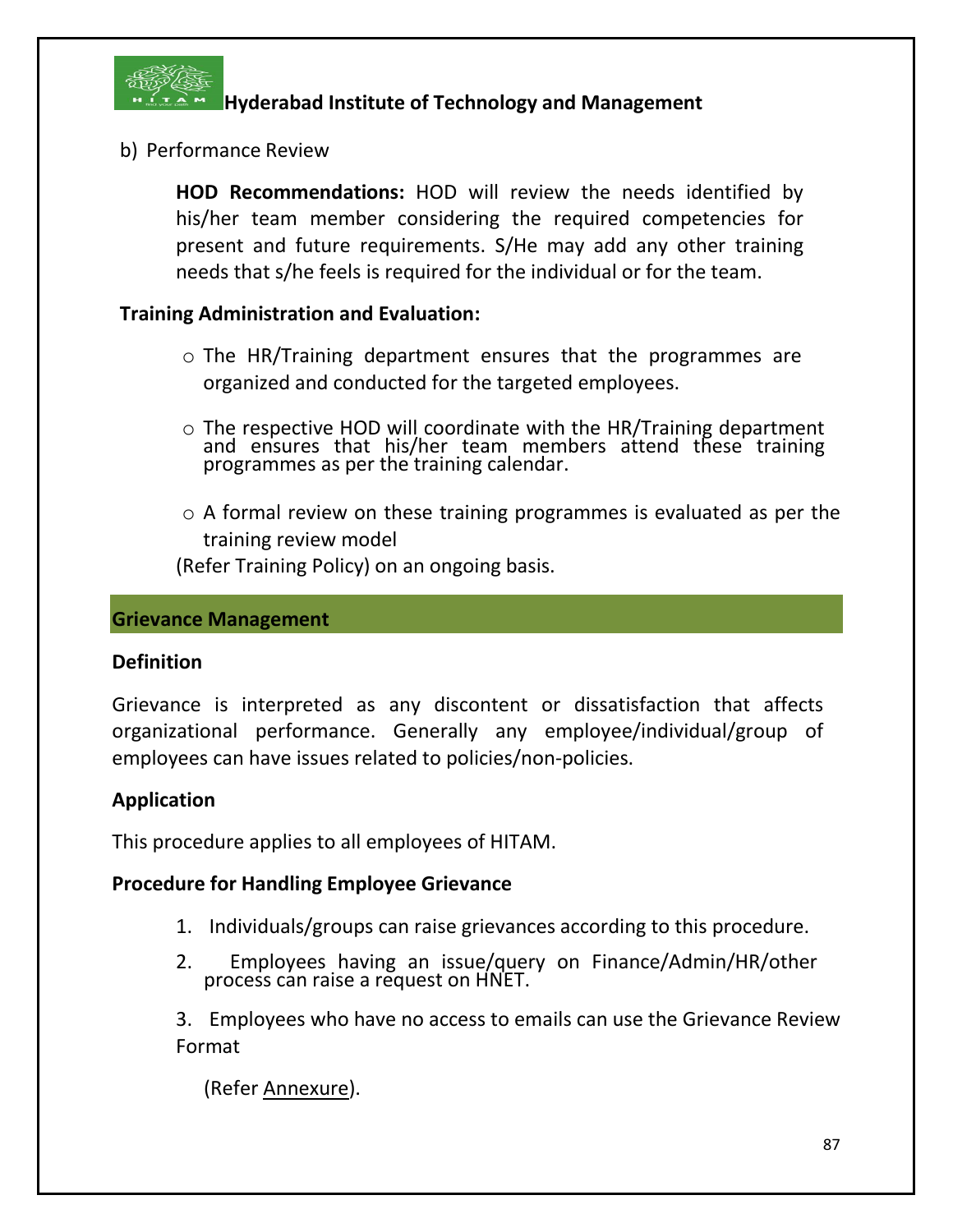

4. Ombudsman process and escalation for sexual harassment will be informed to employees on time-to-time basis.

#### **Grievance handled by HR**

The following are the grievances handled by HR:

• The issue, once raised would go to the concerned authority as per the responsibility.

• It is the responsibility of the authority to respond to the grievance within 7 working days.

- In case of any grievances, which need more than 7 working days' time to resolve, like grievances on promotions, compensation, benefits, rewards, and recognition the concerned authority sends a formal feedback to the respective employee. The reason for such delay is given within 7 days of the receipt of such grievances.
- If the grievance is not solved within the extended period, the aggrieved employee can inform his/her immediate supervisor.
- The immediate supervisor will look in to the grievance; understand the background and initiates for redresses within 48 hrs.
- In case of any delay in solving the grievance, the immediate supervisor will inform the aggrieved employee on such delay and the reason within 48 hrs of receipt of such grievances.
- However if the grievance is not solved within the extension period also, the aggrieved employee can inform his/her HR directly.

• HR will resolve the issues within the framework of company policies and values.

## **Grievance handled by HR/HOD**

• In case of any grievances of higher level, which require involvement of HR/HOD the aggrieved employee can communicate directly stating the issues and the help required. The HR/HOD on receipt of such grievances will resolve these issues within the framework of company's policies and values.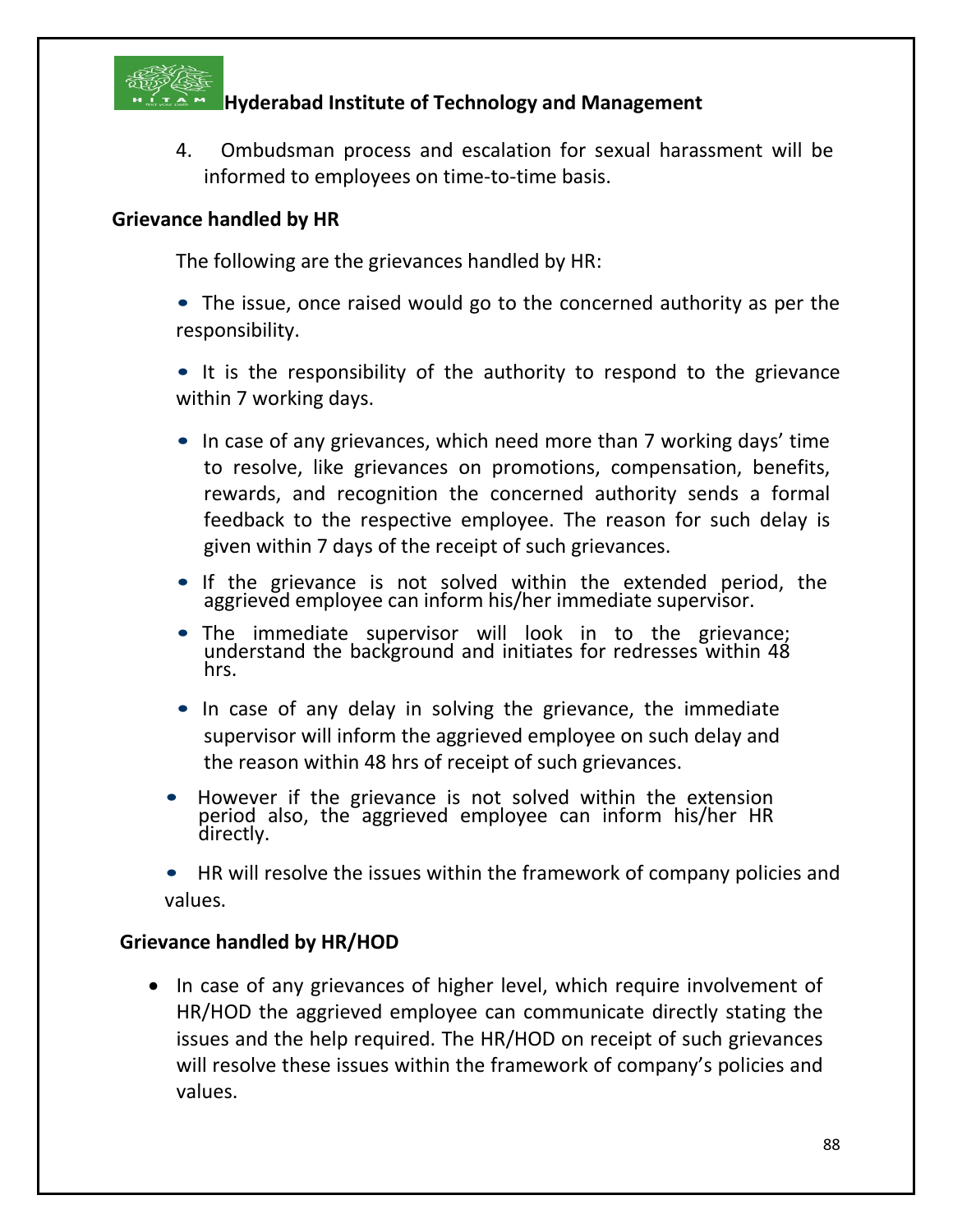

## **Grievance Report**

A quarterly/Half yearly grievance report is forwarded by HR to the respective HOD/Institution Head.

## **Exceptional Handling**

Management reserves all rights to alter/Modify /Re-define the policy in the interest of employees and company.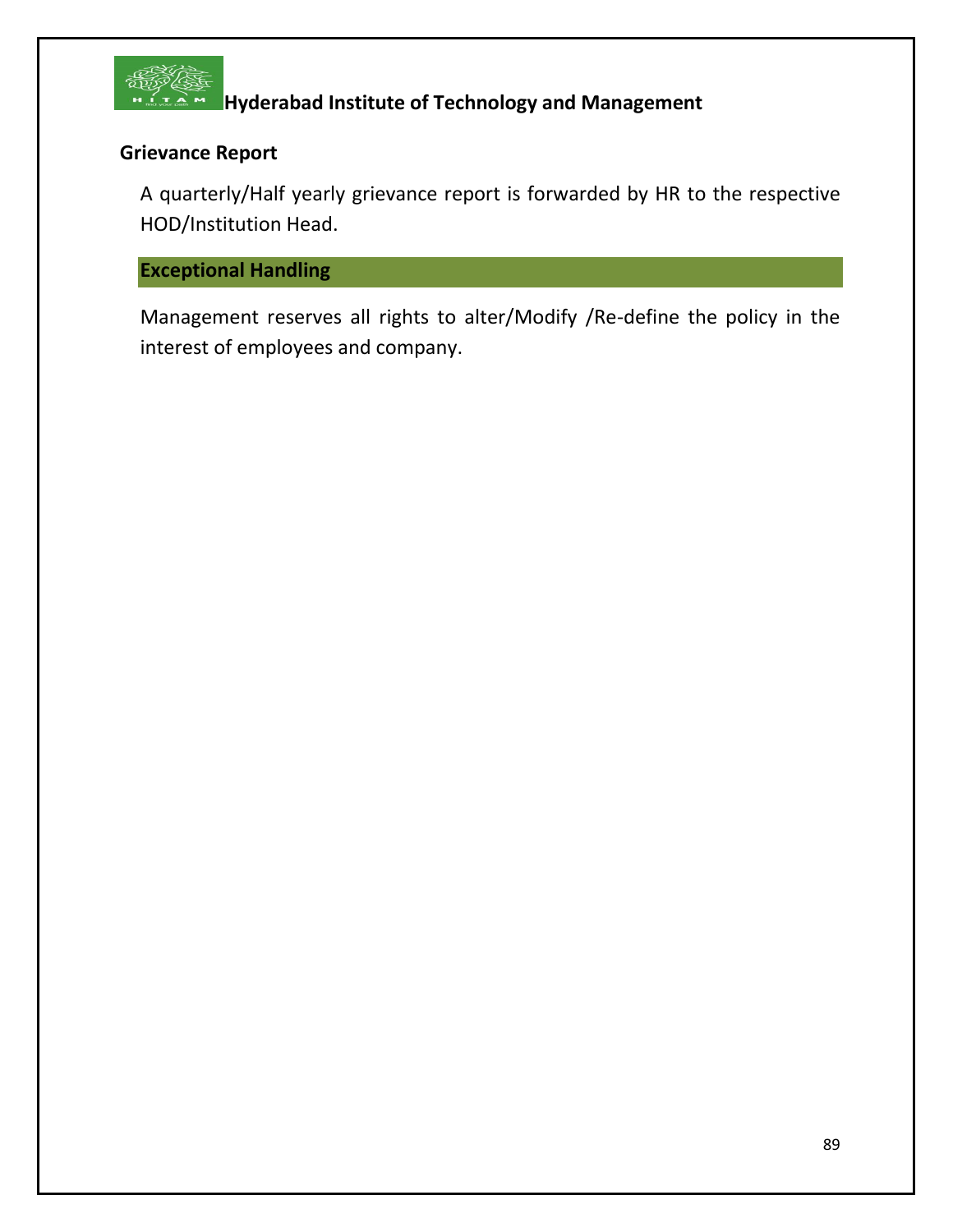

## **Mobile And Telephone Policy**

## **Objective**

To provide facility for communication to the employees for meeting the business needs and also for the smooth running of the Organisation.

#### **Scope**

This policy is applicable to all the employees working across the institute and the head office based on their eligibility and nature of job performed.

#### **Responsibility**

• Administration officer AO.

## **Official Telephone**

- All telephone lines will be on HITAM' name. Administration officer will be responsible for provision/ maintenance of these facilities.
- All employees will be provided with an extension line at their respective work places. In case of requirement for a new / additional line, the employee needs to obtain the approval from the concerned Authority/ HOD. The written approval is to be forwarded to their reviewing officer.
- A record of existing telephone lines will be maintained in the 'Data Base'. This directory will be updated according to the Organisation exigencies.
- AO will be responsible for fault repair services, deactivation and surrender, shifting, transfer of connections, etc. on requisition given by the user departments.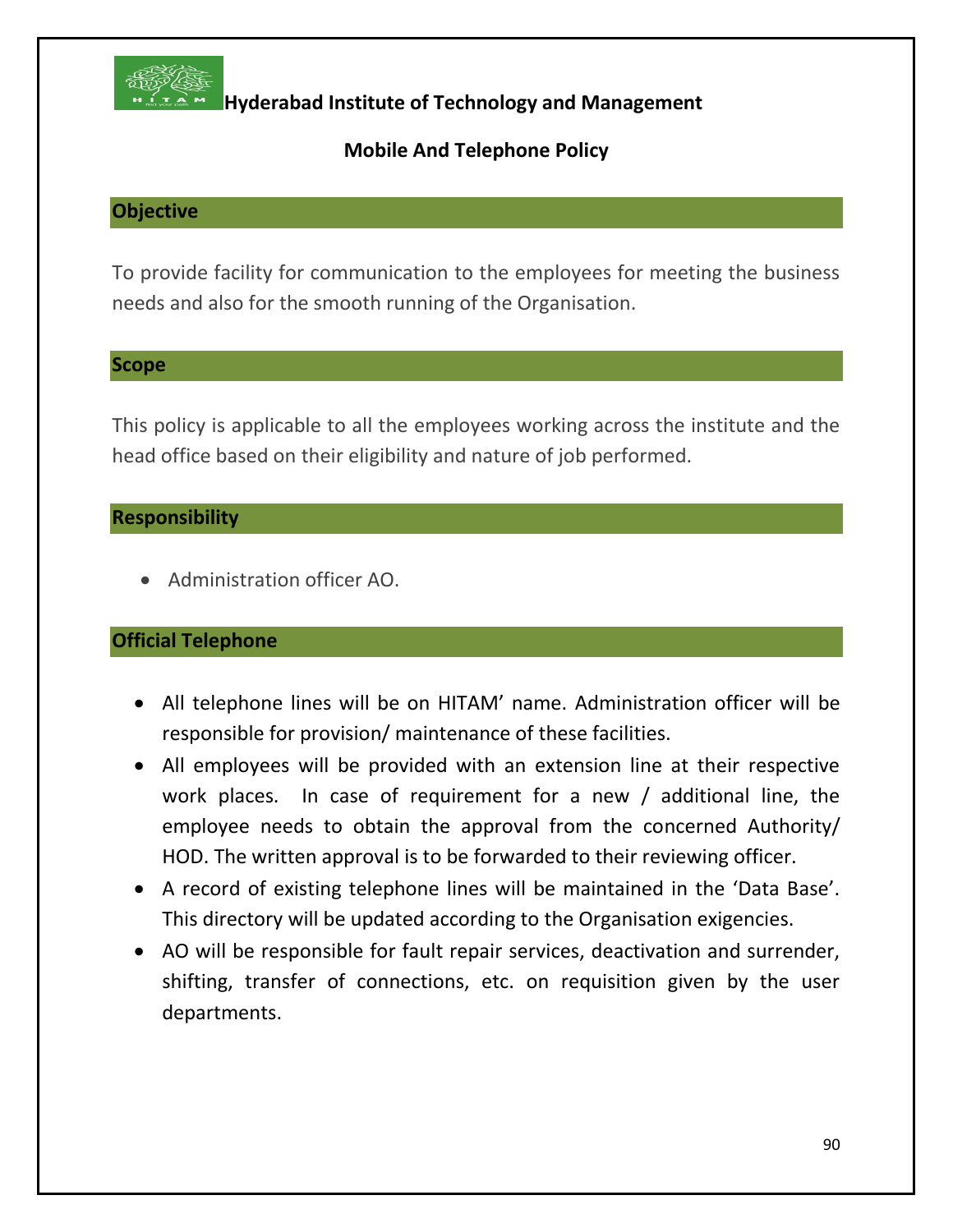

## **Mobile Phone:**

- Company will provide Sim card connection from an approved service provider along with the handset (CDMA) to selective employees based on the nature of work.
- All the employees who ever are eligible for the official mobile phone are given a handset by the Institution which is a common model to all the positions with some price value X.
- Life period of the given handset will be decided by the value X.
- If anybody wants to buy a handset which is expensive than the given handset then the Institution will provide the provision of giving the handset price X to the employee and the same amount will be deducted from his/her monthly salary in equal intervals.
- Reporting Head will assess the need for providing mobile phone connection to an employee as per the nature of work and arrange for the same.
- Sim card along with the handset will be provided by the management through the admin department (AO), on written requisition/indent sent by
- Reporting Head/ HOD with his recommendation to the eligible employees'. Requisition to be made in the attached.
- In-case of loss of handset, the concerned user needs to inform the AO immediately, so that the Sim card is de-activated to prevent misuse.
- Wherever Sim card is provided by the Institution the bill will be received and paid by the same as per the eligibility/ceiling according to Designation.
- **The cell phone number for a particular role would remain same, so that in case of transfer to other roles/ discontinuation of service would remain the property of the company.**
- **This sim/mobile phones are returnable upon the transfer to other roles/ discontinuation from the Service with the Organisation.**
- **In case the bill amount exceeds the eligible/ ceiling limits, the concerned employee shall give justification for the bill amount to the concerned Reporting Manager/HOD and if found satisfactory, the same will be**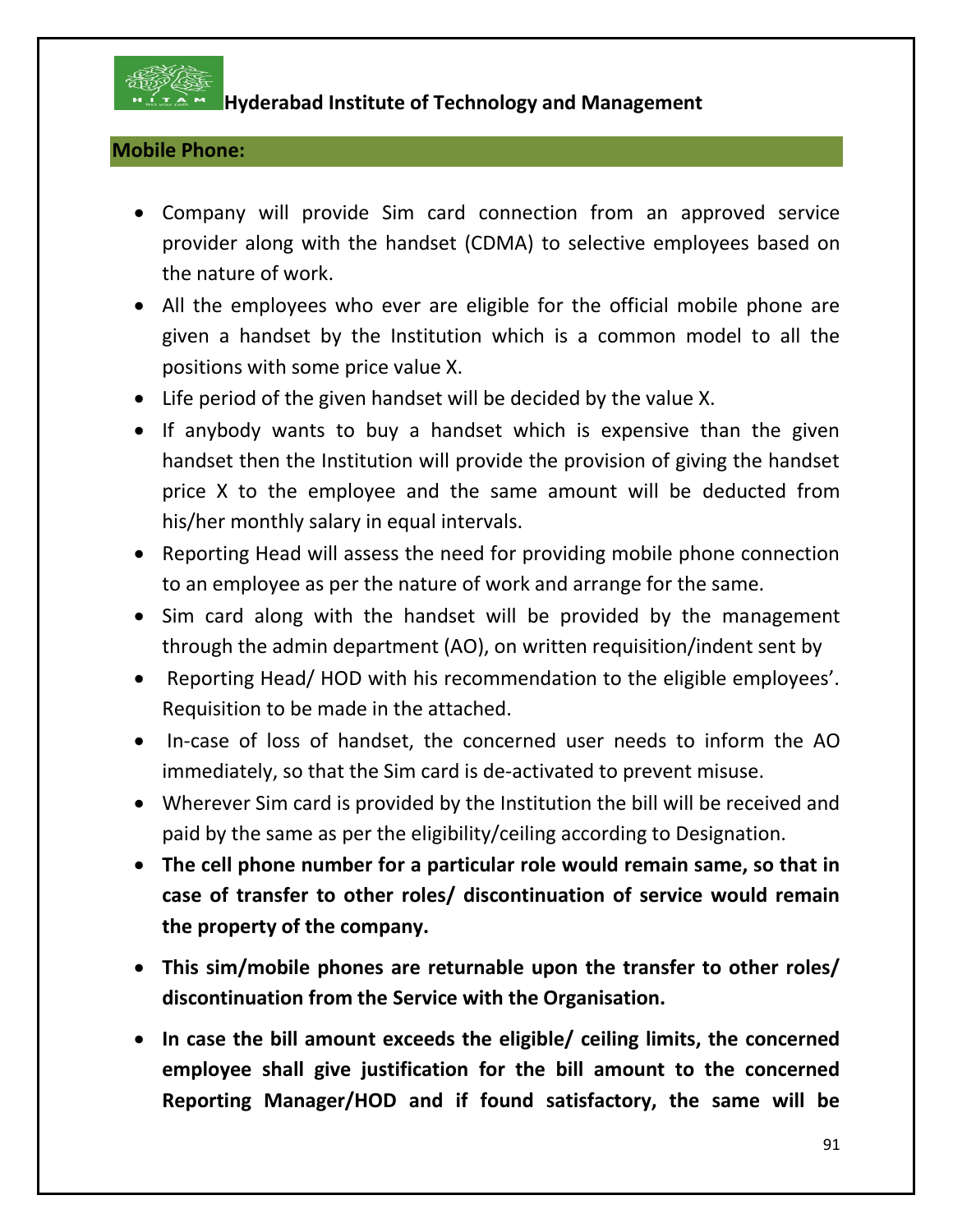

**reimbursed on the recommendation of Reporting Head. Else the excess amount paid will be adjusted in the employee's salary through the payroll.**

- **The mobile number assigned to the specific role must be exchanged or reassigned to the same role.**
- **Any request for a new mobile connection or regarding the billing amount from the reporting head must be addressed immediately by the reviewing officer.**
- **Maintenance of the mobile handset will be the responsibility of the management beyond the mentioned life period of the handset; else it is the responsibility of the employee.**
- **Lost/theft/misplacement of the mobile handset, charger, battery or the sim card will lead to the deduction of the cost of lost mobile parts (cost to the time period) from the salary of the Employee or replacement of the lost parts.**

## **Amount to be deducted from the employee in case of loss/ theft/ misplacement**

| Lifetime                     | <b>Deduction cost</b>                                                               |
|------------------------------|-------------------------------------------------------------------------------------|
| $<$ 1 year                   | Replacement of the handset with the same or<br>paying back the cost of the handset. |
| fixed<br>life<br>the<br>time | $>1$ year before   50% of cost of the handset.                                      |

# **Eligibility and upper limit of telephone expense reimbursement for different Designations shall be as below:**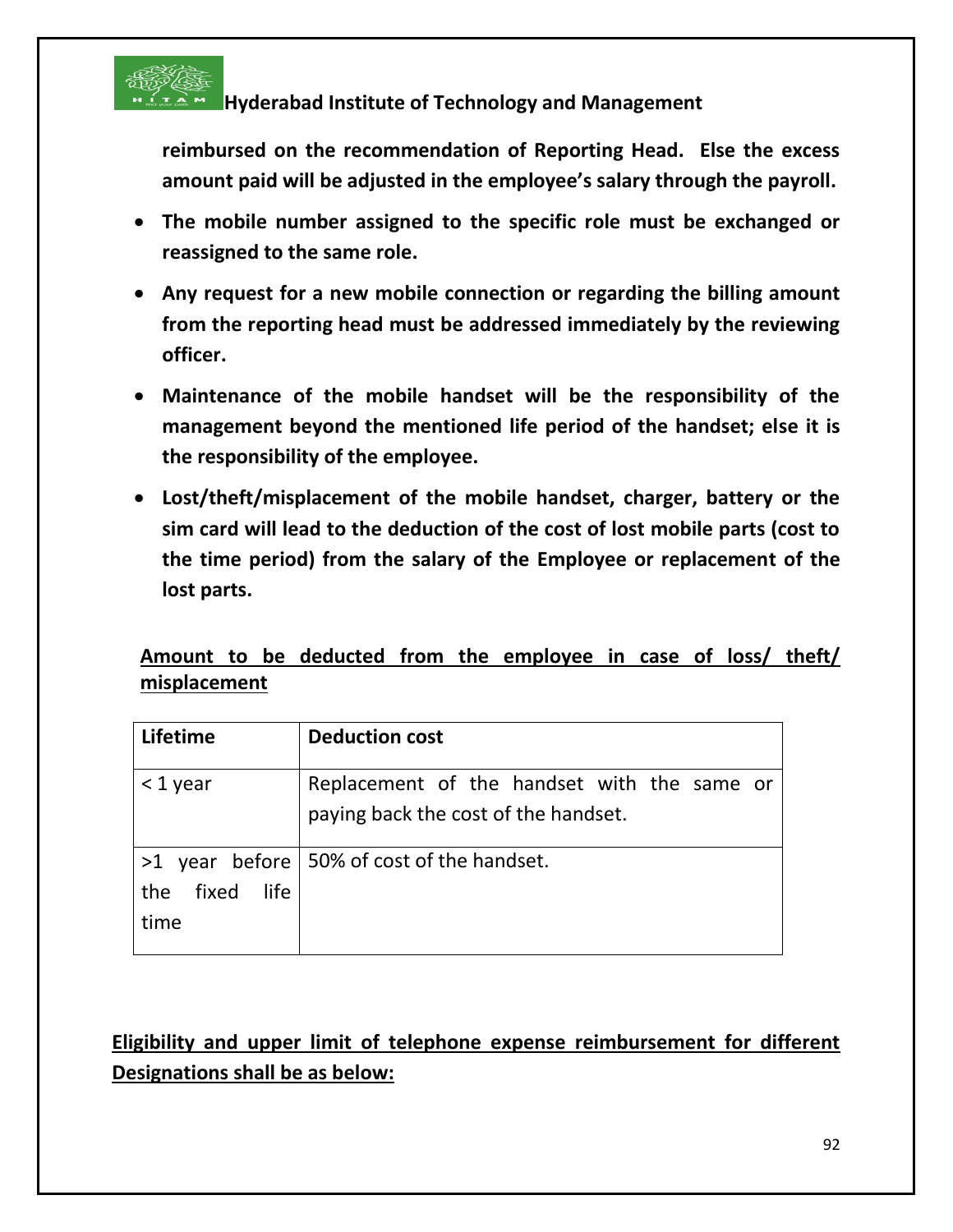

| <b>Designation</b> | <b>Mobile Phone (Rs/Per Month)</b> |
|--------------------|------------------------------------|
| AO/PO/PRO/TPO/HO   | Unlimited/post-paid                |
| Accountant/EO      |                                    |
| Principal/Director | Unlimited/post-paid                |
| Hod's              | Rs.500, post-paid                  |
| <b>HR</b>          | Rs.500, post-paid                  |
| Mentor             | Rs.250-400(post-paid)              |
| Security           | Rs.250, pre-paid                   |

## **Note:**

This above clause is not applicable to the employees automatically. Reporting Manager/HOD/ Management will assess the need for reimbursement of monthly mobile phone charges to an employee and arrange for the same through the HR Department after approval by the Management.

The Reimbursement of Monthly Mobile Phone, allocation of sim card and payment of bill by company allocated sim card, would be based on nature of work and at the discretion of Management.

## **Policy Revision**

The policy shall be reviewed and revised as per the business exigency considering the changes in the business plan, legal enactment /amendments and other social reason which are in control of the Organization.

#### **Exceptions Handling**

Management reserves the right to alter/ change/ modify/ obsolete the content of the existing policy based on the Business needs and priorities of the Organization.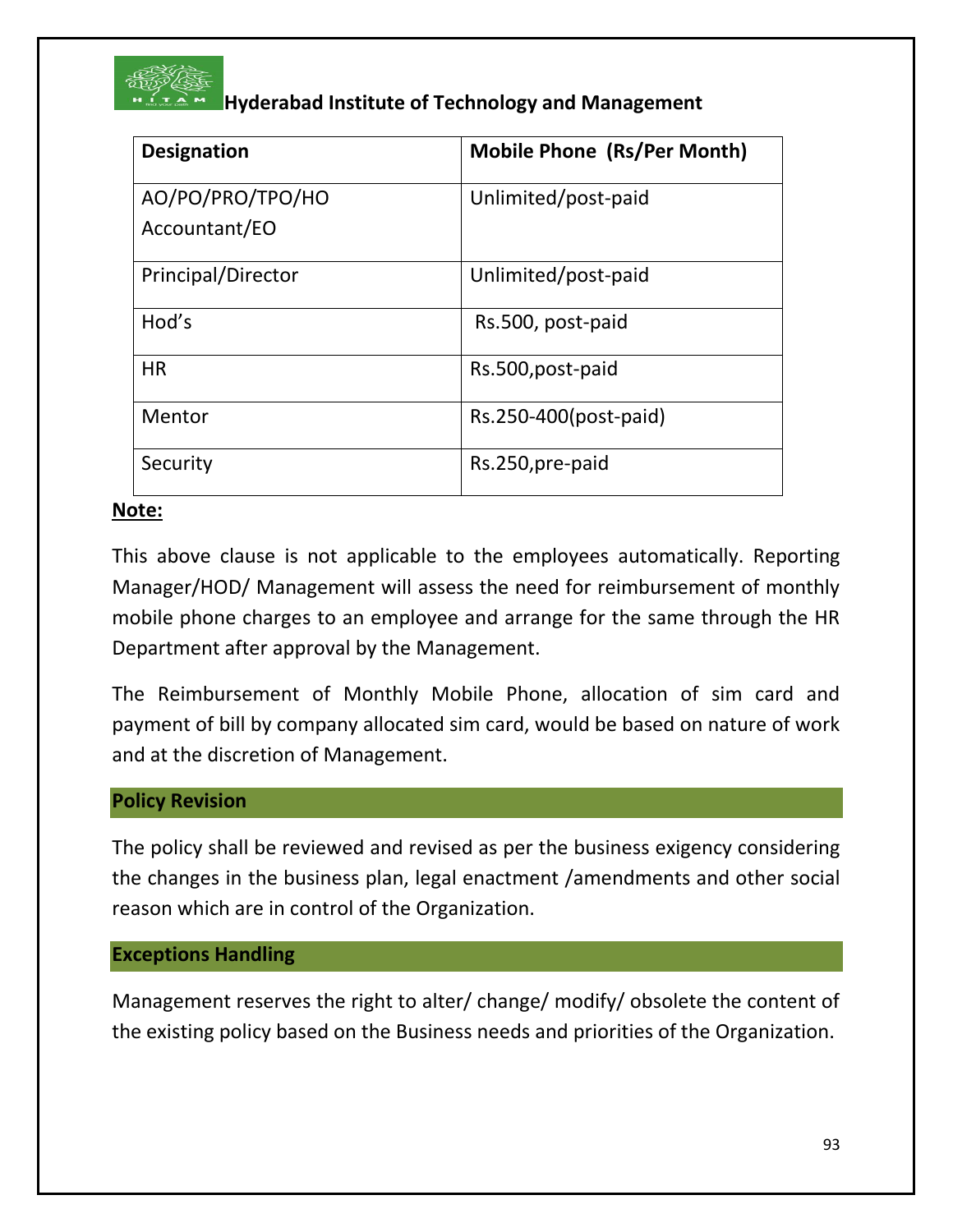

## **ROLE ROTATION POLICY**

## **Objective**

The objective of this policy is to give all the staff an opportunity to showcase their talents and capabilities in the other areas apart from teaching. This will also give them an insight of other roles and functions, which will make them adaptable and help them in understanding the intricacies involved in other roles. This will also help in building a strong second line.

#### **Scope**

This policy is applicable commonly to all the employees of HITAM

#### **Role Rotation Purpose**

- 1. Reducing Monotony of the Job
- 2. Succession Planning
- 3. Creating Right-Employee Job Fit
- 4. Exposing the staff to all the roles in the Institute
- 5. Testing Employee Skills and Competencies
- 6. Developing a Wider Range of Work Experience

**Role Rotation Benefits**

1. Helps employees to explore their hidden talents and interests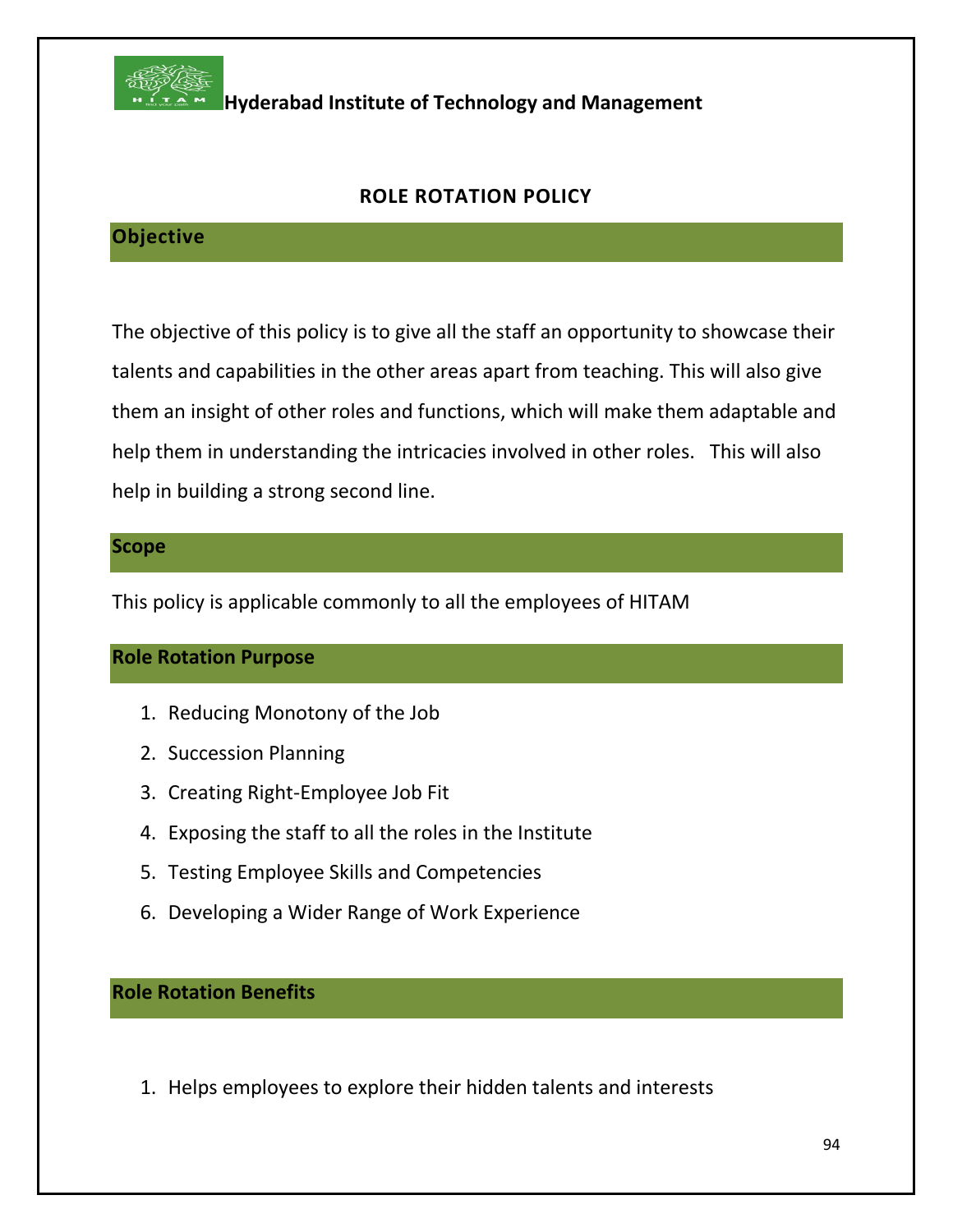

- 2. Identifies knowledge, skills and attitudes
- 3. Motivates employees to deal with new challenges
- 4. Increases employee satisfaction
- 5. Decreases attrition levels by reducing boredom
- 6. Helps align competencies with the requirements

#### **Role Rotation Approach**

All the additional roles will be reviewed after every semester by the reporting heads keeping the agreed KRAs as a base. For the first 4 semesters, the employee will be assessed and any support required will be given by the management/ HOD. For 5<sup>th</sup> and 6<sup>th</sup> semester the employee will be methodically evaluated and rated. If the average rating of both the semesters is less than 3.5, the person will be relieved off his duties and a new person will be allocated the role.

If the scoring is 3.5 and more, then, a training need analysis is run across all such employees. The employees will be trained on the competencies required to handle the next role and regular assessment and gap analysis will be done by the reporting heads. Customized training programs will be identified to fill such gap between the actuals and required competencies.

The  $7<sup>th</sup>$  and  $8<sup>th</sup>$  semester' ratings will be taken into account for any further role change or any job enrichment.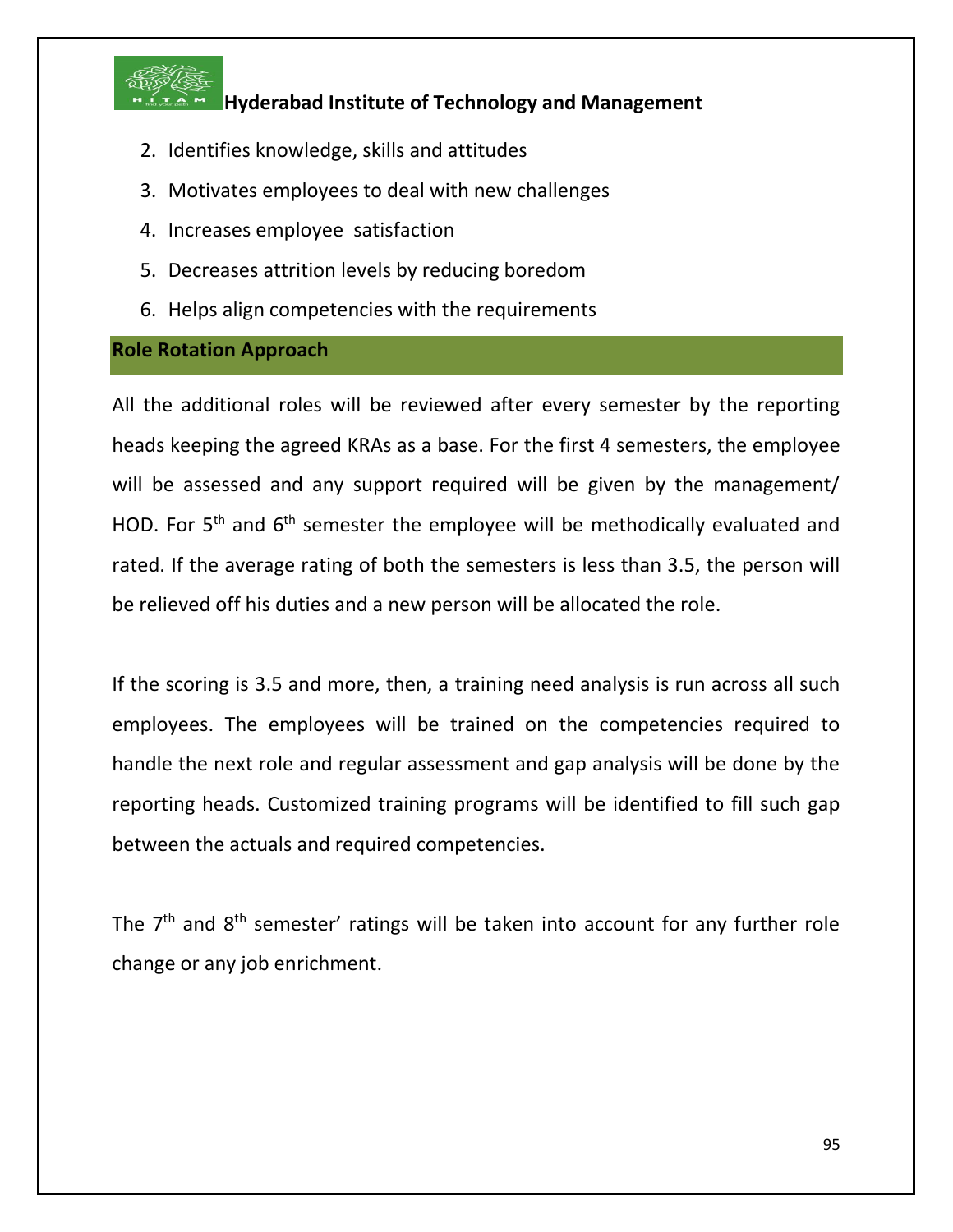

# **Hosting Transform of Technology and Management**<br>The Linear Hyderabad Institute of Technology and Management

# **Additional Roles Matrix**

| S.No           | <b>Additional Role</b>    | <b>Role</b>         | <b>Tenure</b> | <b>Career Growth</b> |
|----------------|---------------------------|---------------------|---------------|----------------------|
|                |                           | <b>Allowance to</b> |               |                      |
|                |                           | be changed          |               |                      |
|                |                           | from                |               |                      |
| $\mathbf{1}$   | Principal                 | 3000                | 10 years      |                      |
| $\overline{2}$ | <b>HOD</b>                | 1500                | 5 years       | Dean                 |
| 3              | <b>Examination Branch</b> | 1500 &              | 3 years       | No role              |
|                | - head, coordinator       | 800(assistant)      |               | extension            |
|                | and assistant             |                     |               |                      |
| $\overline{4}$ | Academic                  | 2000                | 5 years       | No role              |
|                | coordinator and           |                     |               | extension            |
|                | assistant                 |                     |               |                      |
| 5              | Mentor                    | 500                 | 3 years       | No role              |
|                |                           |                     |               | extension            |
| 6              | Chief mentor              | 1500(not            | 8 semesters   |                      |
|                |                           | decided)            |               |                      |
| $\overline{7}$ | Admissions - head,        | 1500                | 3 years       | No role              |
|                | coordinator and           |                     |               | extension            |
|                | assistant                 |                     |               |                      |
| 8              | Technical dept-           | 1500                | 3 years       | No role              |
|                | head, coordinator         |                     |               | extension            |
|                | and assistant             |                     |               |                      |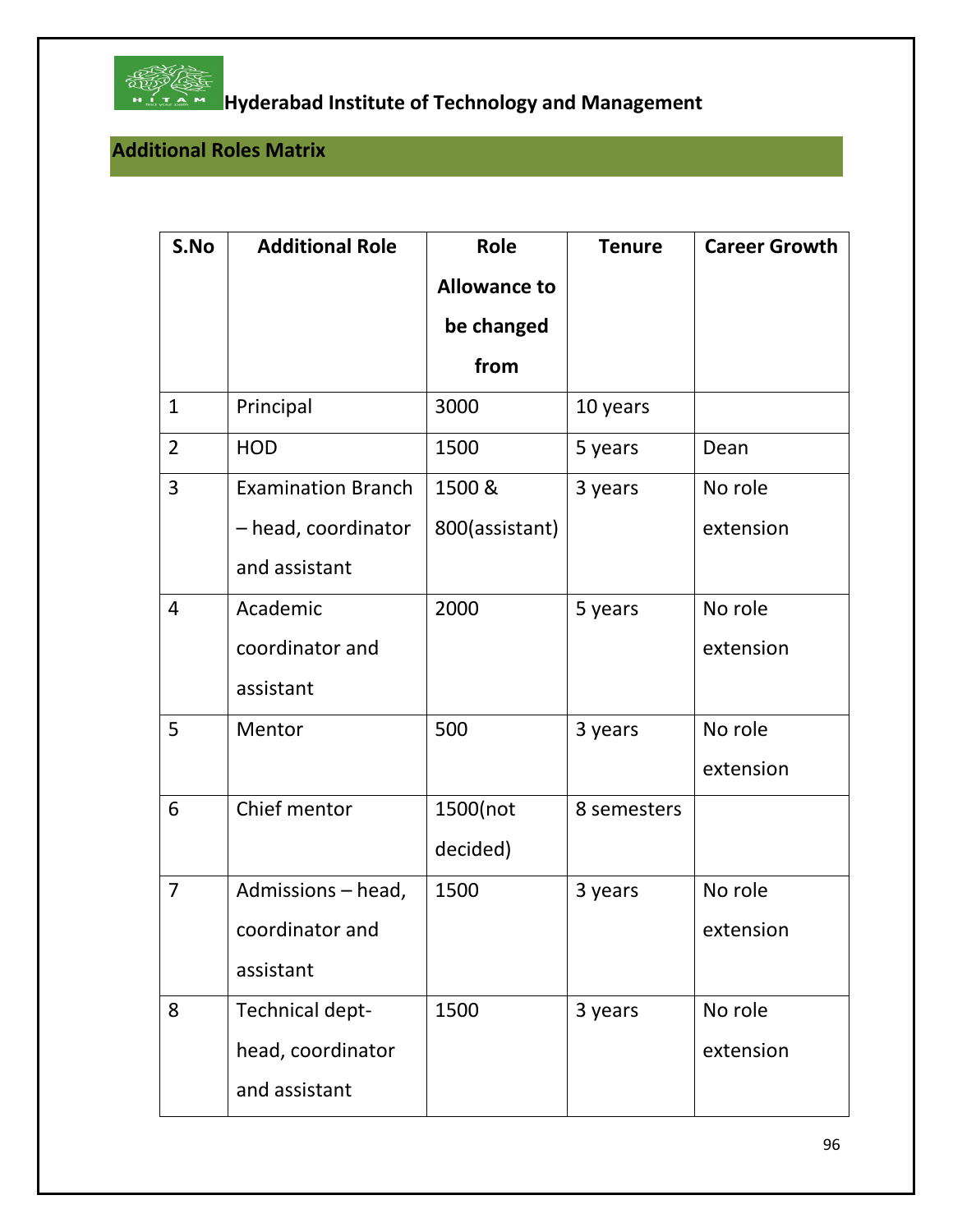

# **Hoston Reports**<br>**Hyderabad Institute of Technology and Management**

| 9  | TPO-head,                | 1500     | 3 years     | TPO and           |
|----|--------------------------|----------|-------------|-------------------|
|    | coordinator and          |          |             | Branding Head.    |
|    | assistant                |          |             |                   |
| 10 | <b>HR</b>                | 1000(not | 1 year      |                   |
|    |                          | decided) |             |                   |
| 11 | Chief facilitator of     | 1500(not | 8 semesters | Head of           |
|    | Affinity groups          | decided) |             | Affinity          |
|    |                          |          |             | Groups.           |
| 12 | <b>Facilitator for</b>   | 300      | 8 semesters | Chief facilitator |
|    | affinity groups          |          |             |                   |
| 13 | Dean Student             | 1500(not | 8 semesters |                   |
|    | engagement               | decided) |             |                   |
| 14 | Department               | 500      | 8 semesters | No role           |
|    | coordinator              |          |             | extension         |
| 15 | System                   | 1000     | 8 semesters |                   |
|    | Administrator            |          |             |                   |
| 16 | <b>TLP</b> (Teaching     | 1000     | 4 semesters |                   |
|    | <b>Learning Process)</b> |          |             |                   |

# **Exceptional Handling**

Management reserves all rights to alter/Modify /Re-define the policy in the interest of employees and company.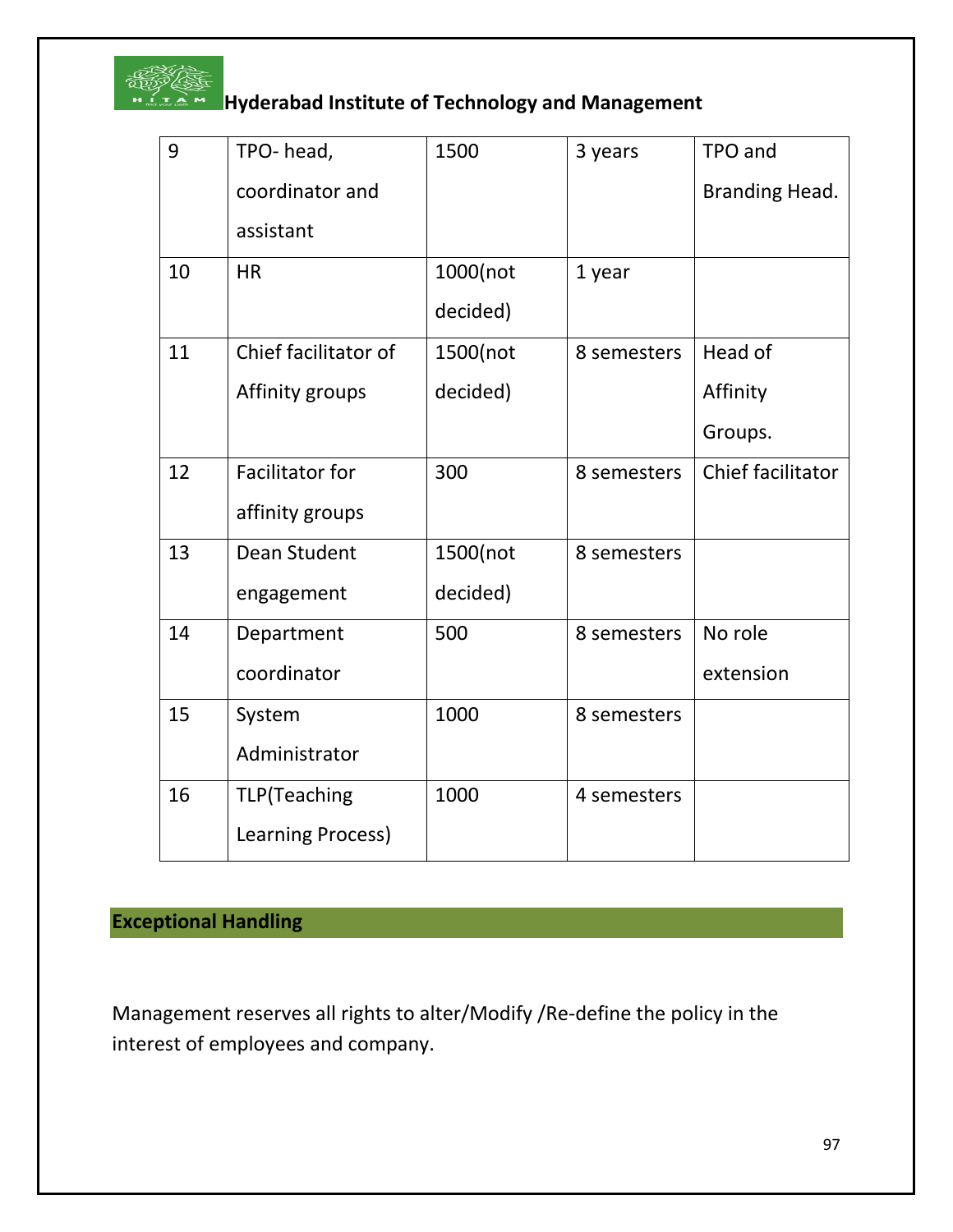

## **GRIEVANCE POLICY**

## **Objective**

The objective of this Policy is to prevent and resolve Issues/Grievances at the workplace and by doing so, to protect the interests of the Management and the employees of the organization, to provide a solution to every employee in the organization who has a genuine grievance, and to resolve them promptly and rightfully.

#### **Scope**

This process is applicable to all the employees of the HITAM, irrespective of the nature of business. All the employees and the Management will be responsible and accountable for resolving the grievances of the employees in line with this policy.

## **Principles**

- Any employee may lodge a grievance with the Organization which is of direct concern to them in terms of the grievance procedure.
- Any grievance lodged will be attended within the timelines framed and will not be unreasonably delayed.
- Management will consider all grievances lodged in a just and transparent manner.
- No victimization of any employee who has lodged a grievance will be tolerated.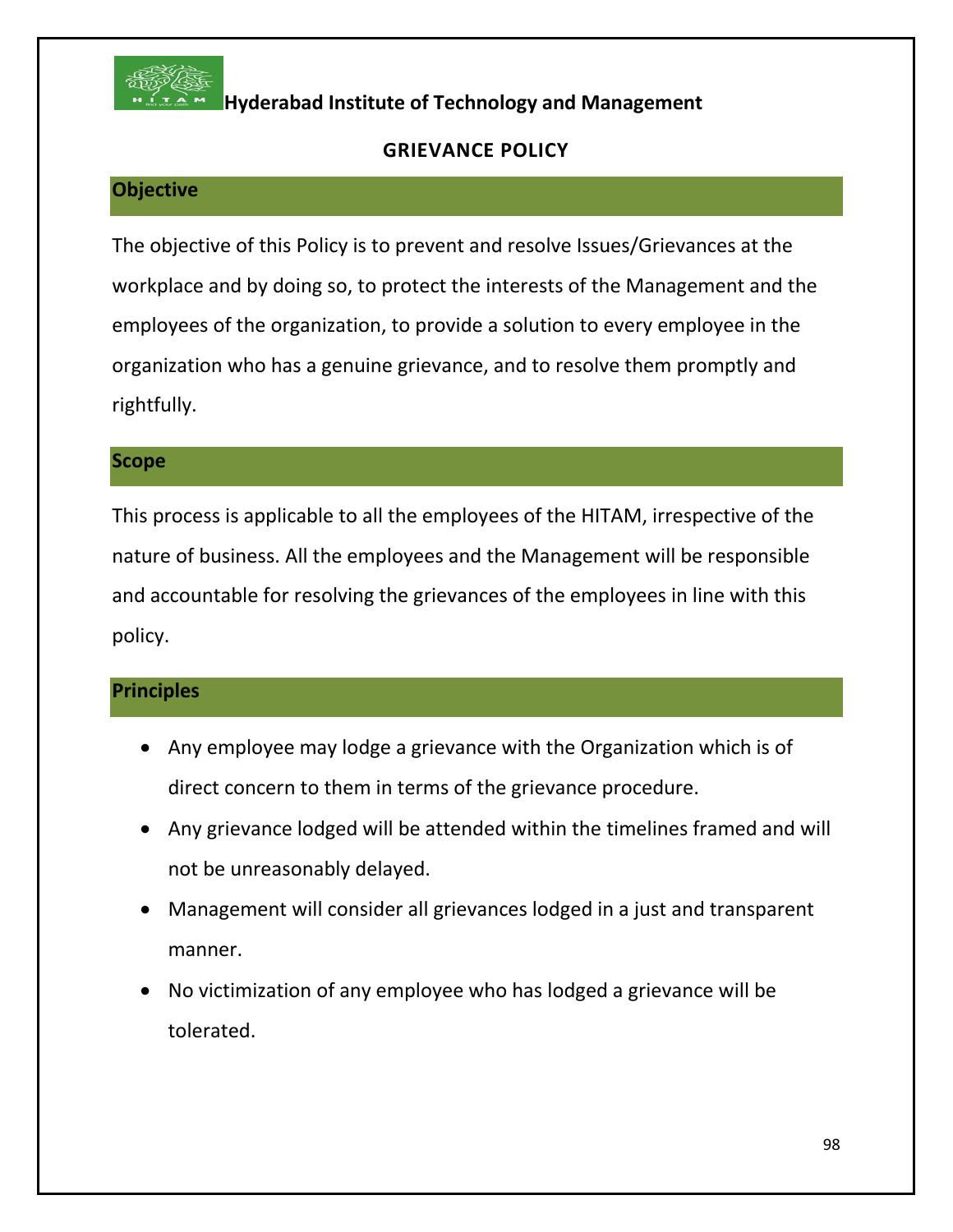

- The Organization will provide an interpreter, if necessary. If the employee wishes to have an interpreter of his/her choice, the discretion to permit so shall vest with the Management.
- The Organization will allow parties to call witnesses to testify.
- The Organization will question the witnesses, if necessary.
- Cross-examination shall not be allowed unless agreed to by the employee.
- The investigation shall normally not proceed if the aggrieved party is not present. If there are genuine circumstances preventing the employee from being present, a deviation will be permitted by the management.

#### **Definitions**

- **Interpreter**: Legal Advisor, or any representative as appointed by the Management.
- **Parties**: Persons involved in the grievance.
- **Witness**: Someone who has first-hand knowledge about an event and can help certify important considerations about the event.
- **Cross Examination**: Questioning of a witness called by one's opponent.
- **Aggrieved Party**: One whose legal right is invaded by the act(s) of another. The word 'aggrieved' refers to a substantial grievance, a denial of some personal or property right, or the imposition upon a party of a burden or obligation.
- **Committee**: The Committee shall consist of Manager (HR & Admin) or HR & Admin Representative, Head of the Department and MD/Director's/Advisor (Corporate Services).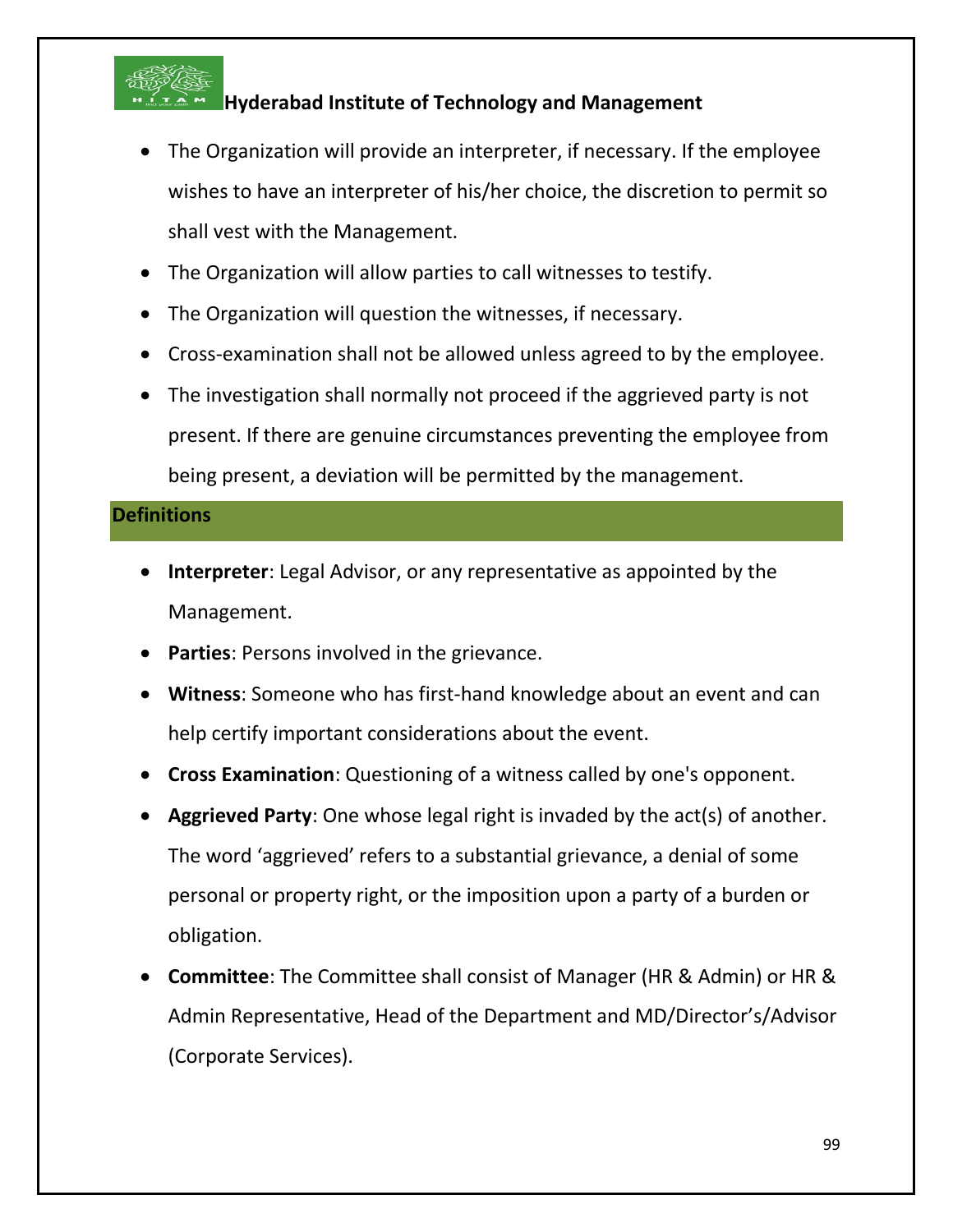

#### **Responsibilities**

- HITAM is responsible for maintaining fair, consistent and objective procedures for matters relating to staff discipline.
- The Top management/Chairman/Director has overall responsibility for the internal organization, control and management of the policy.
- The Committee has the responsibility of addressing the grievance and give feasible solution without creating any bias.
- The Reporting heads of the particular team have responsibility for the internal team, control and management of the policy in their respective teams.
- The individuals of the organization should ensure to adhere to the set rules & regulations.
- The HR Department is accountable for facilitating and ensuring, that all employees adhere to the policy.

#### **Timeline**

Grievance matters should normally be conducted within the timescales laid down in the procedure. However, if there is a valid reason, timescales can be varied. If this is initiated by the management, the employee should be given an explanation and informed when a response or meeting can be expected.

All efforts should be made by employees to attend meetings that constitute part of this procedure. When there are valid reasons to reschedule meetings, these should be rearranged without undue delay.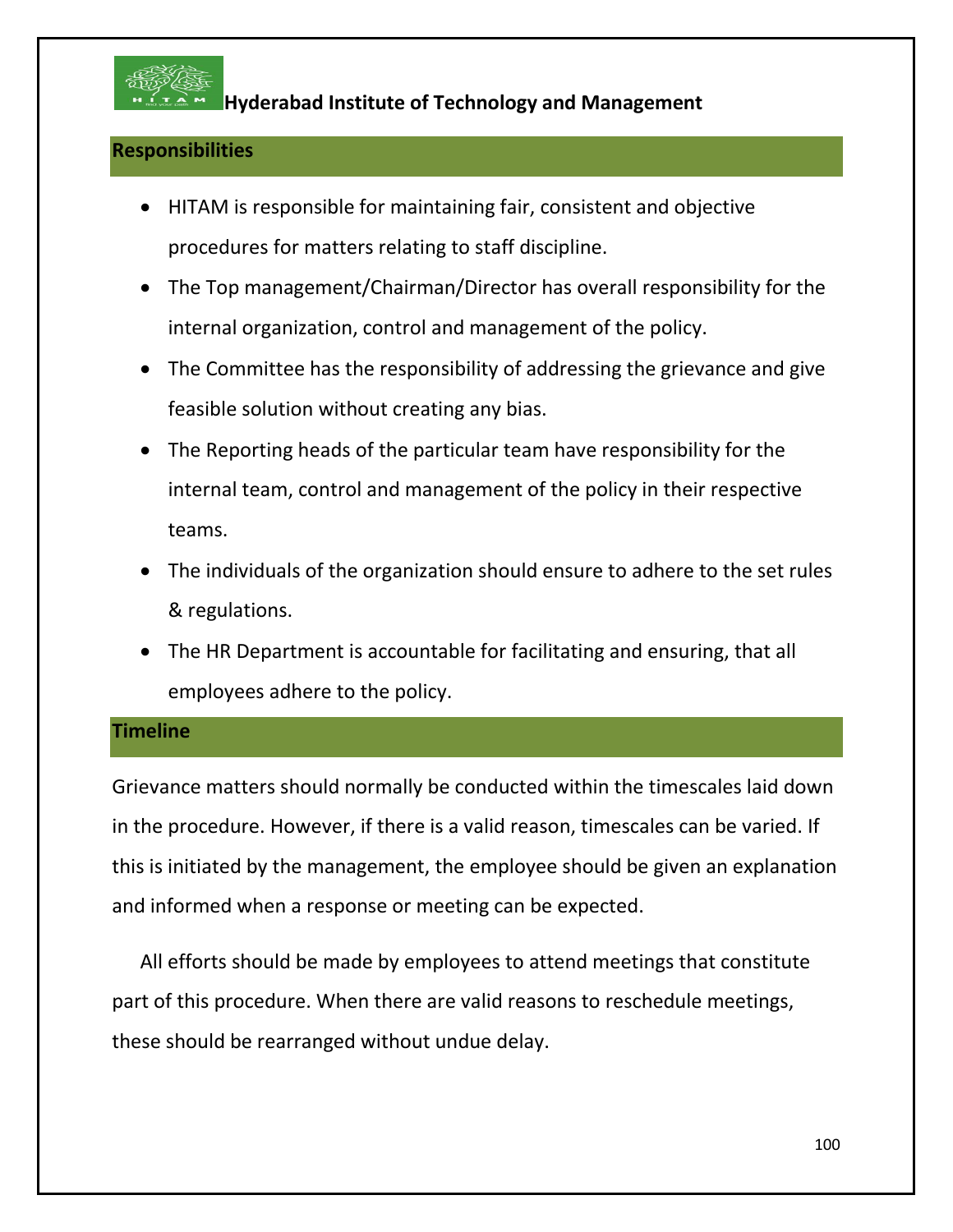

#### **Process**

#### **First Step - Immediate HR Department**

- An employee who has a grievance must first notify HR, who shall endeavor to resolve the issue within 24 hours of the issue being raised or with the consent of management decide the process of Grievance handling.
- Management will decide who will address the issue to resolve. It could be immediate Reporting level or Department level or management will comprise a committee of 2/3 members to proceed forward.

## **A) If Addressed - Immediate Reporting Manager/HOD Level**

• If the employee is not satisfied with his/her Reporting Head's/HOD's decision, then the employee shall have the right to raise a formal grievance with the HR within two working days of the Reporting Manager's decision.

## **B) If Addressed – senior management (Principal/Director) Level**

- If the employee is not satisfied with the Head of Department's decision, or if the grievance concerns the employee's reporting manager, then the employee shall complete a Formal Grievance Form (Annexure) and submit such form to the HR within two working days of the Reporting Manager's decision.
- The immediate HR shall schedule a meeting within one working day after having received the Formal Grievance Form. The time period may be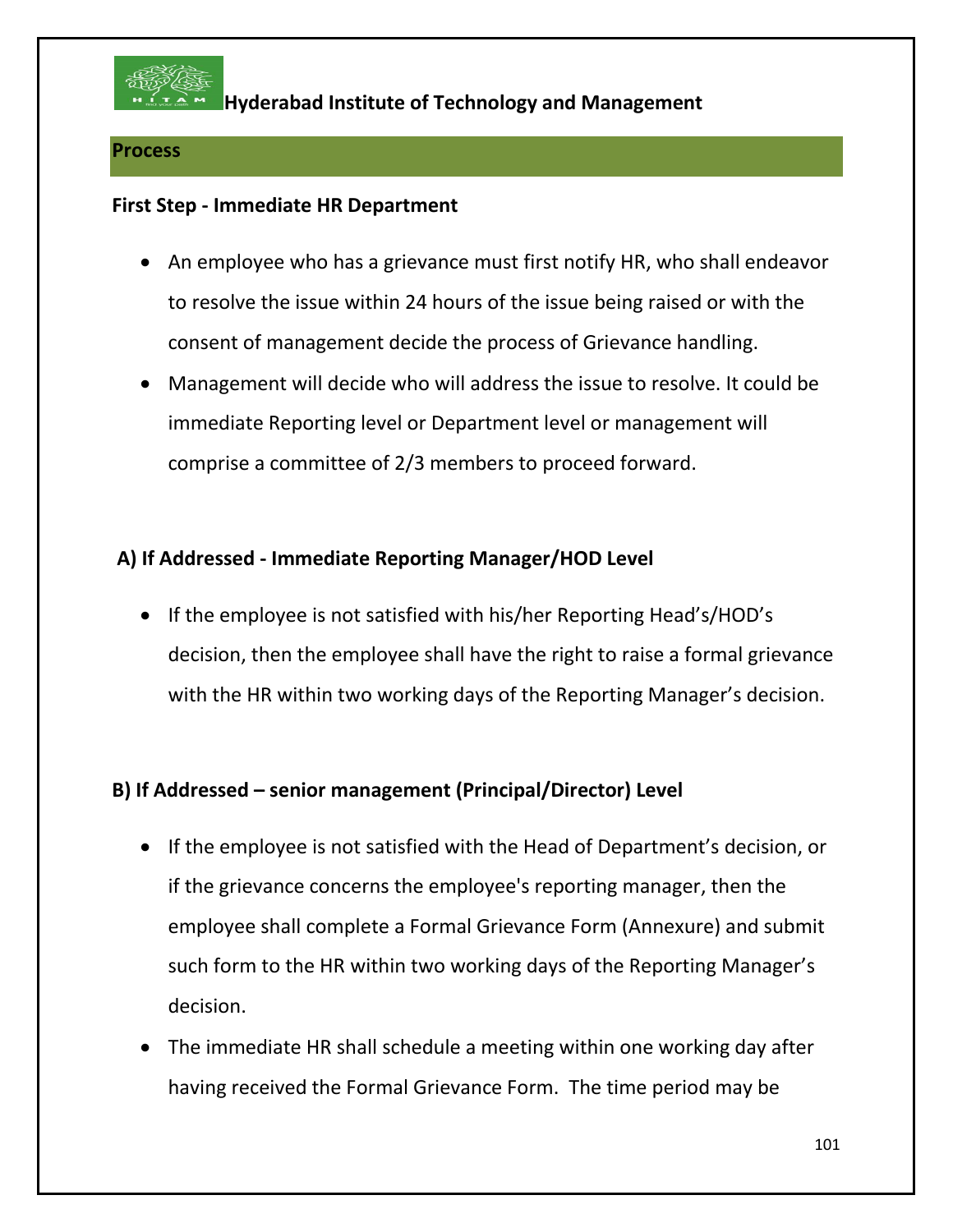

extended upon agreement by the parties concerned. The meeting shall be attended by the parties, immediate reporting manager and senior management. The senior management shall ensure that minutes are kept of such meeting in writing, and signed by the reporting manager and the aggrieved employee. The decision arrived at shall be recorded on the Formal Grievance Form.

• If no satisfactory answer has been received by the employee within two working days of the formal grievance having been lodged, this fact shall be noted on the Formal Grievance Form and referred by the senior management to the Committee, under intimation to the employee, within two days of the meeting held by the senior management. The employee is also at liberty to refer the issue to the Committee, within two working days of the senior management's decision.

## **Final Step – Management Level**

This shall be the highest level within the Company's Managerial hierarchy (Usually, the Managing Director/Director's/Advisor (Corporate Services), identified employee's by management will be part of the Committee).

• The senior management (After Step B) will advise HR, who shall schedule a meeting with the Committee, to be attended by all the parties in Step Two, within a week of the decision of the Sr.management having been conveyed to the employee. This time period may be extended by consent of the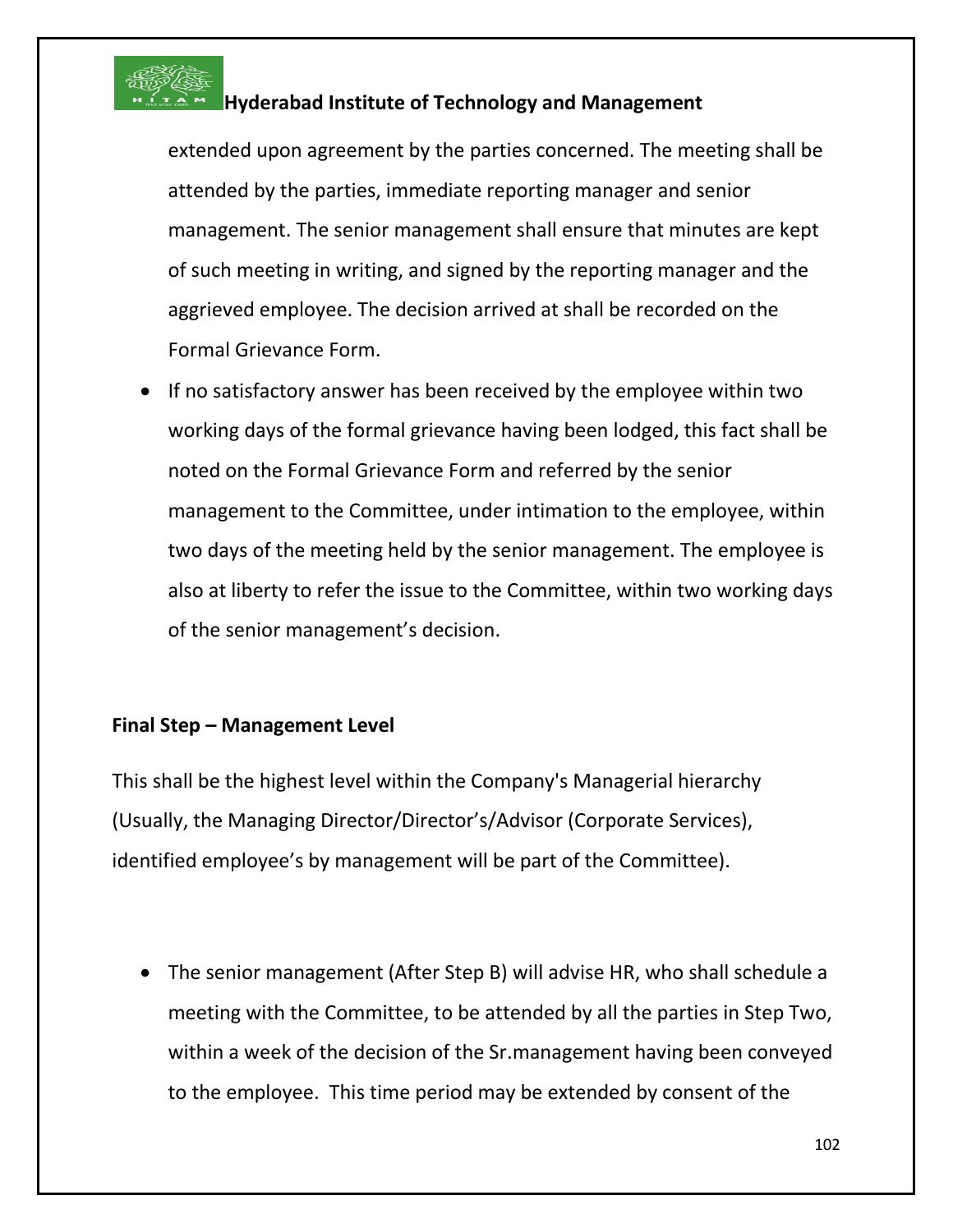

parties concerned. Minutes of such meeting shall be in writing. The decision of the Committee shall be recorded on the Formal Grievance Form and such decision shall be conveyed to the employee within two working days of the date of the meeting.

- Should the employee still be dissatisfied with the result, he / she may make use of the statutory dispute resolving procedure or, where applicable, the dispute settling procedure as set out in any collective agreement which may be in force at the time.
- A copy of the Formal Grievance Form and the decision of the Committee, as advised to the employee, shall be placed in the Personal File of the employee.

#### **Note:**

Manager (HR) will be a part of the Step A, Step B and final step.

The Committee may consult other members of the Management or outside Consultants in order to reach clarity on any issue.

## **Exceptions Handling**

Management reserves the right to alter/ change/ modify/ obsolete the content of the existing policy based on the Business needs and priorities of the Organization.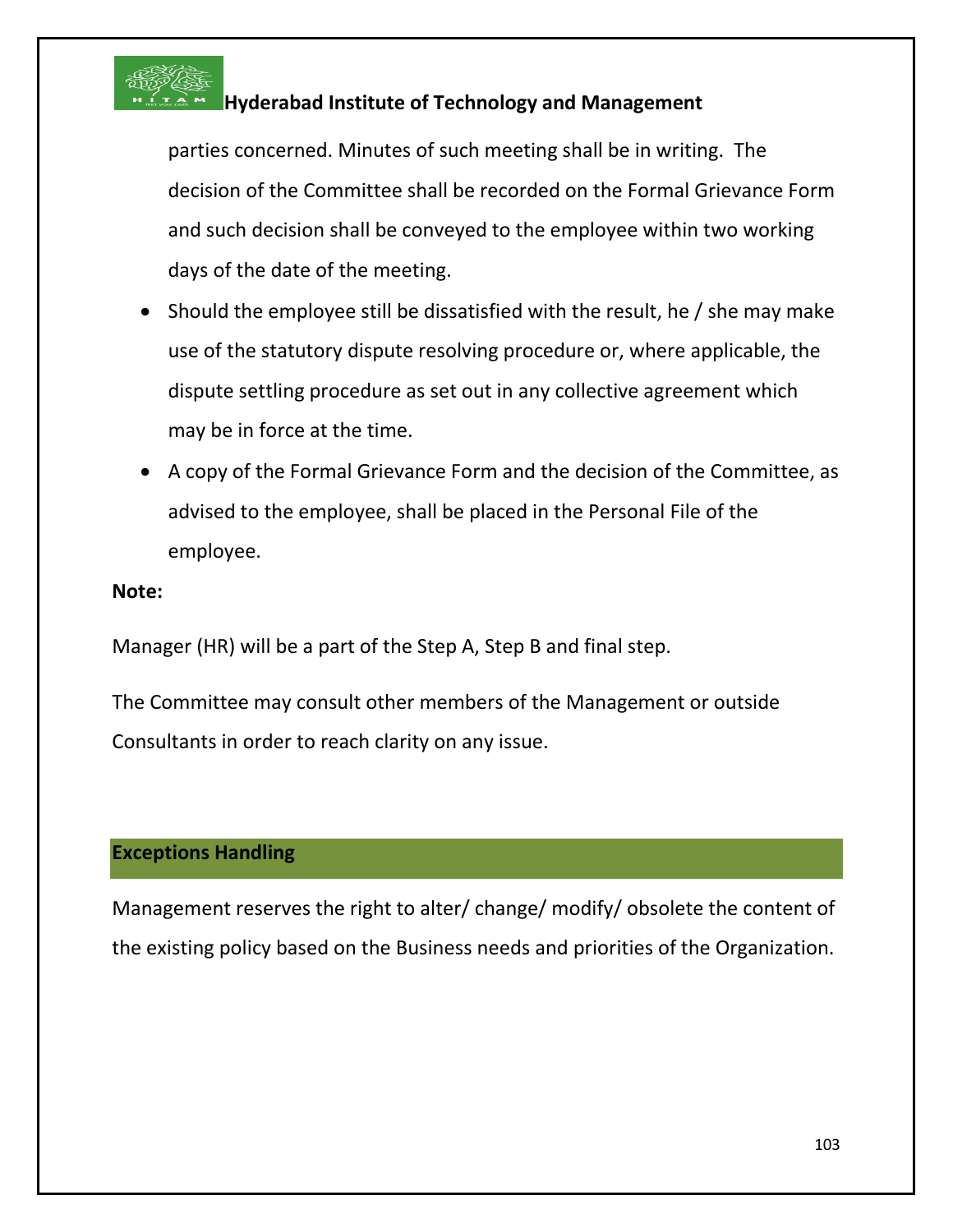



## **Hyderabad Institute of Technology and Management**

**Form for requesting an individual Grievance, [in compliance with Stage 2 of the Grievance Procedure] having failed to resolve the matter through discussions.**

Name of person originating grievance -

Designation & Department

**Full Details Of Your Grievance**

\_\_\_\_\_\_\_\_\_\_\_\_\_\_\_\_\_\_\_\_\_\_\_

Person[S] Against Whom You Have A Grievance

\_\_\_\_\_\_\_\_\_\_\_\_\_\_\_\_\_\_\_\_\_\_\_\_\_\_\_\_\_\_\_\_\_\_\_\_\_\_\_\_\_\_\_\_\_

\_\_\_\_\_\_\_\_\_\_\_\_\_\_\_\_\_\_\_\_\_\_\_\_\_\_\_\_\_\_\_\_\_\_\_\_\_\_\_\_\_\_\_\_\_\_

Name: Name: Name: Resignation & Department:

Specific Grounds On Which Your Grievance Is Based

Full Details In Support Of Your Grievance.

[Include Details Of Any Incidents Or Discussions, Names Of Witnesses And

Relevant Dates]

[Please Continue On Separate Sheet If Necessary]

Signed …………………………………… Date ……………………………………...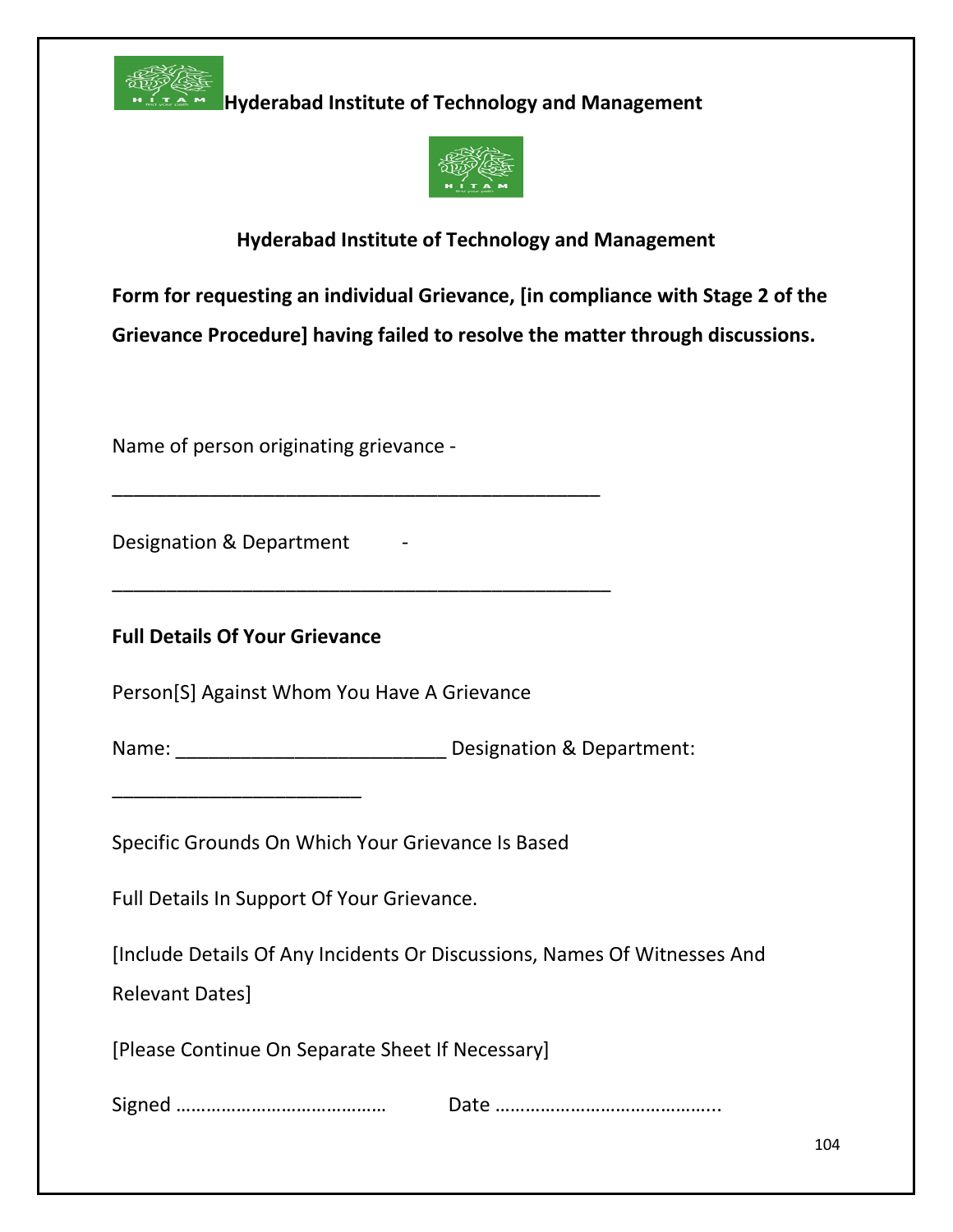

## **EXIT POLICY**

#### **Objective**

To ensure that separation of an employee from the services of the company is complete in all respects and handholding of work process which should help reporting heads to orient the successors to take over the job role so as not to jeopardize the working system.

#### **Scope**

The Exit Policy shall be applicable to all the employees working in the HITAM: its Corporate Office and campus.

#### **Reasons for Separation**

#### **Separation may take place for the following reasons:**

- **Resignation –** The employee leaves the services of the company on his/her own accord, by giving formal notice for the prescribed period as per the terms applicable or specified in the appointment letter.
- **Termination -** When the company, at its own discretion, terminates the employee's services on account of any major misconduct/continuous poor performance.
- **Absconding –** The employee leaves the company without prior intimation and formal notice does not report for duty.

#### **Process Flow of Resignation**

- An employee opting for separation is required to submit a formal resignation letter to respective reporting head giving the prescribed notice period as per the terms of appointment. In case the employee seeks complete or partial waiver of the notice period, he/she must specifically indicate the same in the resignation letter.
- The reporting head shall forward the resignation to the reviewing officer with his/her comments. Then the reviewing officer would send the resignation with necessary comments to the Chairman through HR. Comments from all the authorities must be clear stating whether the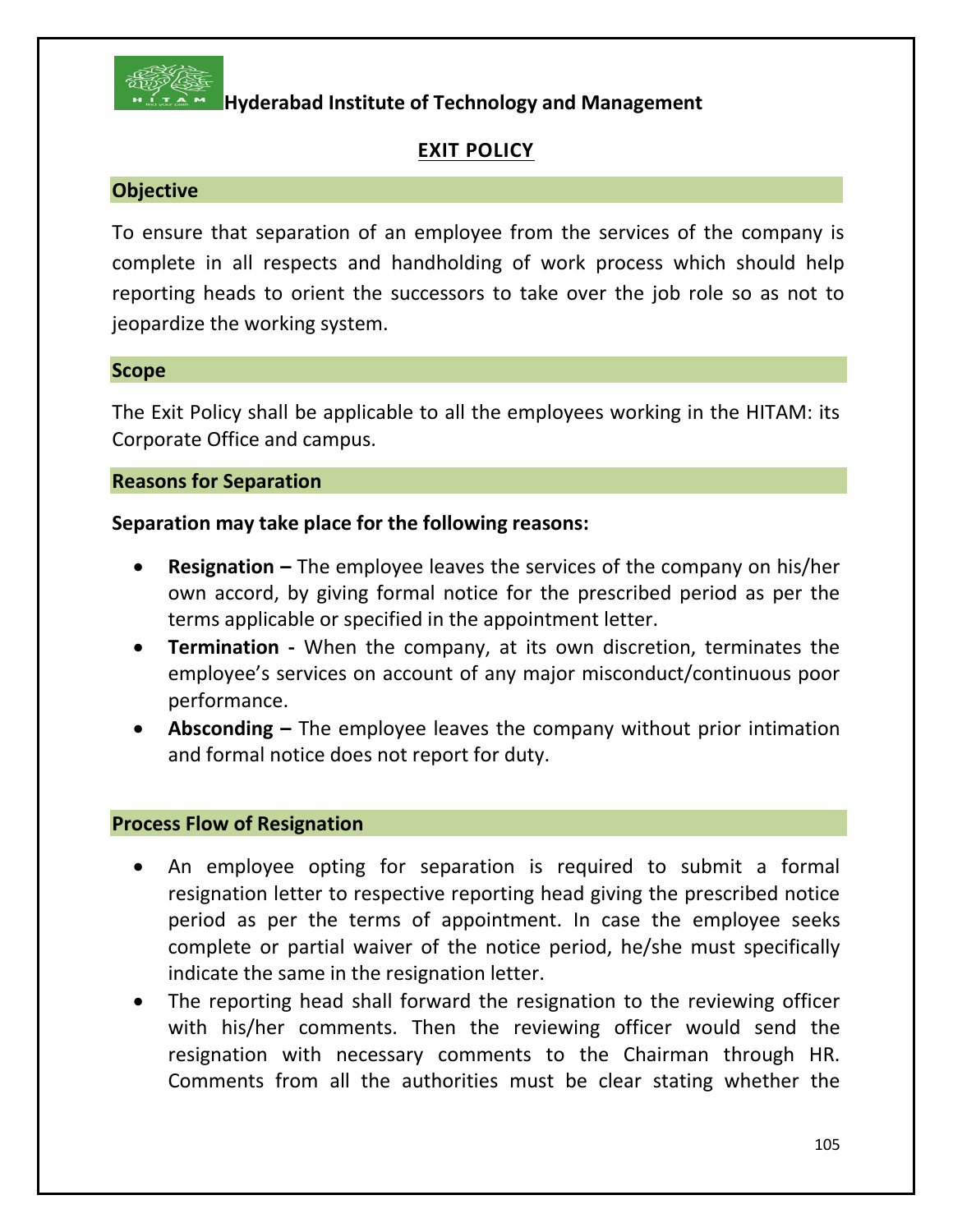

resignation of the employee is recommended or not recommended for the reference of the management to take the decision.

- The highest authority for approving the resignation/termination of an employee lies in the hands of the Correspondent/Chairman.
- The Reporting Head shall counsel the employee and address the grievance or any other administrative issue which has prompted the employee to submit the resignation **before forwarding the request to the reviewing** officer. In case the concerned Reporting Head does not succeed in counseling/persuading the employee to reconsider his/her decision, HR counseling can be done only up on Chairman' instructions. **the resignation** letter should be forward with the comments to the HR Department within two working days. The HR shall counsel the employee to sort out the issues if the employee remains firm on his decision to resign. HR shall intimate the position to the Reporting Head.
- The request for waiver of the notice period (either partial or complete) should be sent to Chairman through HR. The approval of waiver of the notice period is done by the chairman & must invariably be attached with the resignation letter.
- If an employee wishes to be relieved prior to completion of the prescribed notice period, pro rata salary shall be recovered for the shortfall in the notice period.
- The respective Reporting Head shall be responsible for ensuring smooth transition of departmental handover between the resigned employee and the successor.
- The separating employee shall completely hand over all responsibilities, knowledge, documents, and Organization properties etc., on or before the last working day to the successor identified by his/her Reporting Head, or to the Reporting Head, who will take full charge of the work status.
- The separating employee is required to take a No-due clearance from all the Concerned Head of Departments relating to all the transaction connected with his role. The No Dues Format will be available with the HR & Admin Dept, who shall coordinate with the employee to complete the process.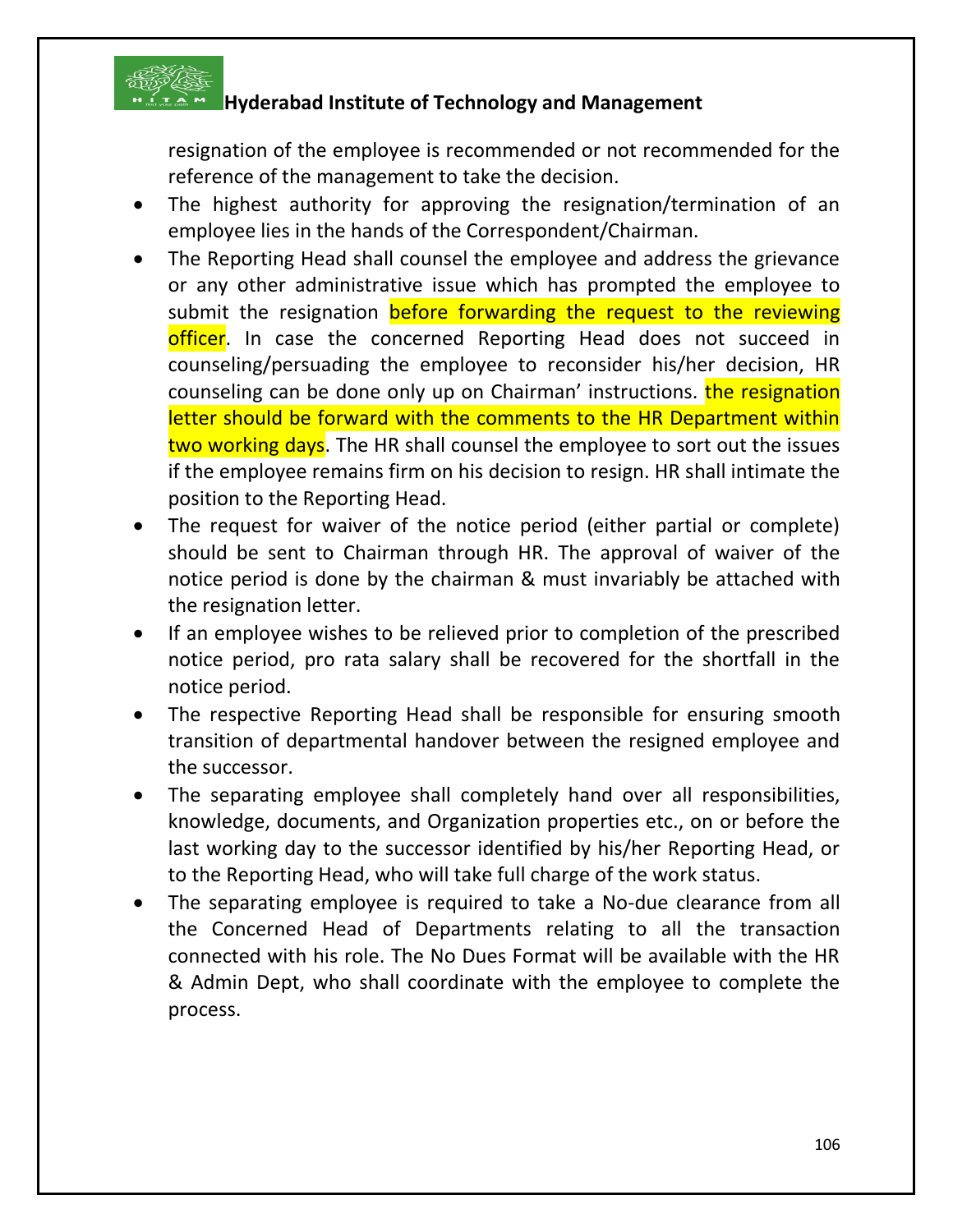

## **Approving Authority Matrix**

| <b>Designation of</b><br><b>Resigning Employee</b>                                                                                  | <b>Recommendin</b><br>g Authority 1 | Recommendi<br>ng Authority<br>2    | <b>Approving</b><br><b>Authority</b> |
|-------------------------------------------------------------------------------------------------------------------------------------|-------------------------------------|------------------------------------|--------------------------------------|
| Assistant&<br>Associate<br>Professors,<br>Professor, Trainees,<br>teaching assistants                                               | Reporting<br>Head/HOD               | Reviewing<br>officer/Princi<br>pal | Corresponde<br>nt/Chairman           |
| Sr. Accountant, Jr.<br>Accountant,<br>Scholarship<br>Incharge, Asst-<br>Scholarship<br>Incharge,<br>Electrician,<br>Carpenter, etc. | Administrative<br>officer/AO        | Reviewing<br>officer/Princi<br>pal | Corresponde<br>nt/Chairman           |
| HOD', PO, AO, etc.                                                                                                                  | Principal                           | Nil                                | Corresponde<br>nt/Chairman           |
| Principal &<br>Director, CRO                                                                                                        | Nil                                 | Nil                                | Corresponde<br>nt/Chairman           |

# **Termination of Employment**

HITAM provides optimum opportunity to an employee to prove his/her ability during his/her tenure in the organization. The termination of employment must be the last resort from the employer, which may be on the following justifiable grounds: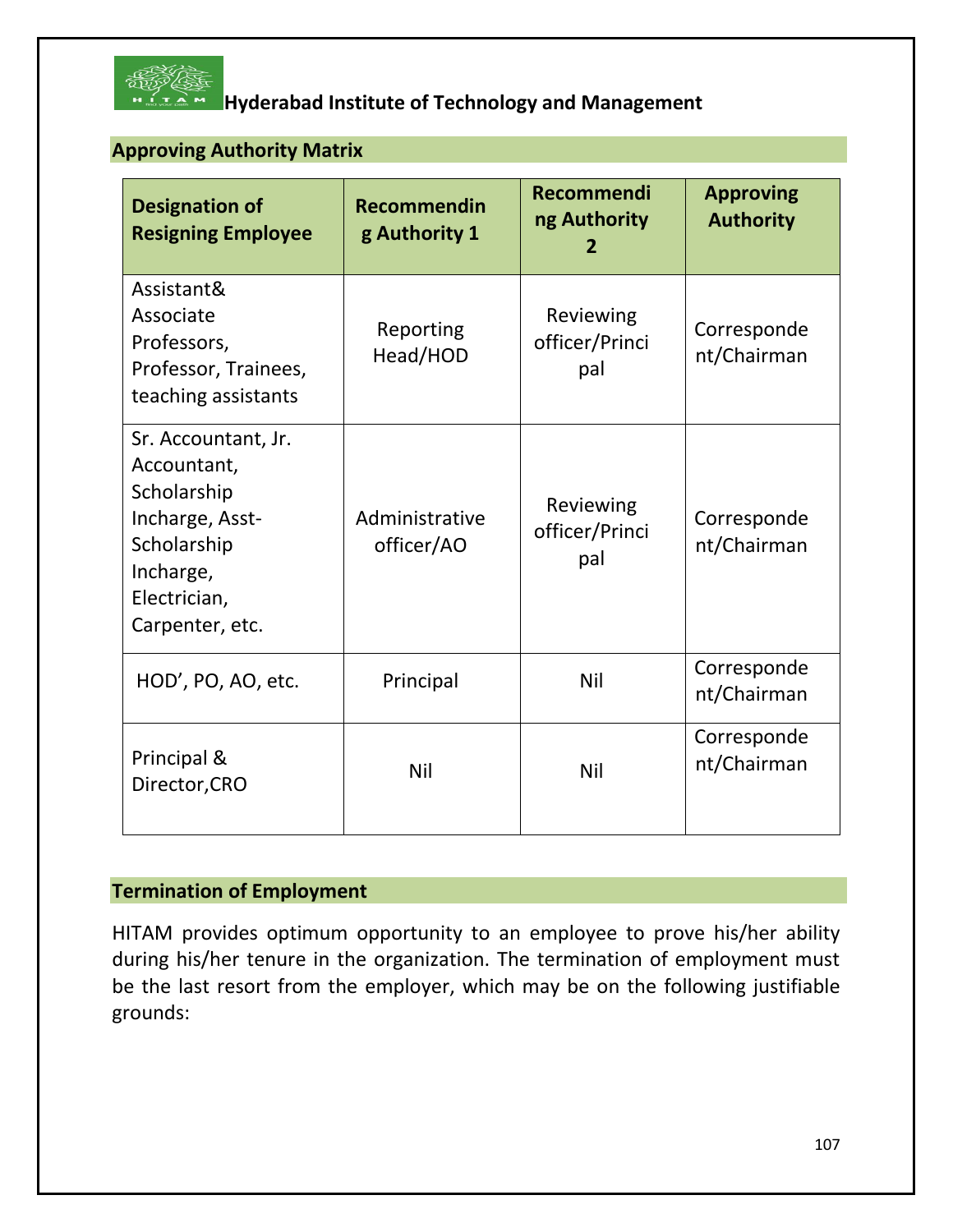

- If an employee is unable to perform the allotted tasks and prove his/her role as relevant to the job specifications/ Responsibilities during the period of service.
- If there is a deteriorating performance even after advice and counseling by the respective Reporting Head.
- If any behavior/attitude of an employee leads to breach of trust/confidence with the employer
- If the attitude of the employee is absolutely contrary to the HITAM culture.
- If an employee is found to have tampered with or leaked any official records or indulged in fraudulent cash transactions or in theft of official property or goods.
- If an employee deliberately disobeys the legitimate orders of his/her Reporting Head and does not abide by the policies, rules and regulations of the organization.
- Termination of employment is an extreme step which is executed based on the guidelines laid by the Organization only. Where such cases are repetitive in nature, proved, recorded a disciplinary process initiated, the employee would be terminated on completion of the disciplinary process, without any notice period. In such cases, the management reserves the right to either compensate in lieu of termination or not to compensate in any manner. If the Organization decides to compensate, the compensation amount shall not exceed his/her one-month salary, which shall be paid after deducting all dues receivable from the employee.

#### **Absconding**

If an employee absconds or remains absent from work without prior intimation or formal notice for 3 working days, it shall be treated as breach of terms & conditions of employment. The Concerned Reporting Head should inform in writing to the Principal. The reviewing officer/Principal must forward the same written letter to the Correspondent/Chairman thru the HR along with the action to be taken on the absconding employee must be mentioned.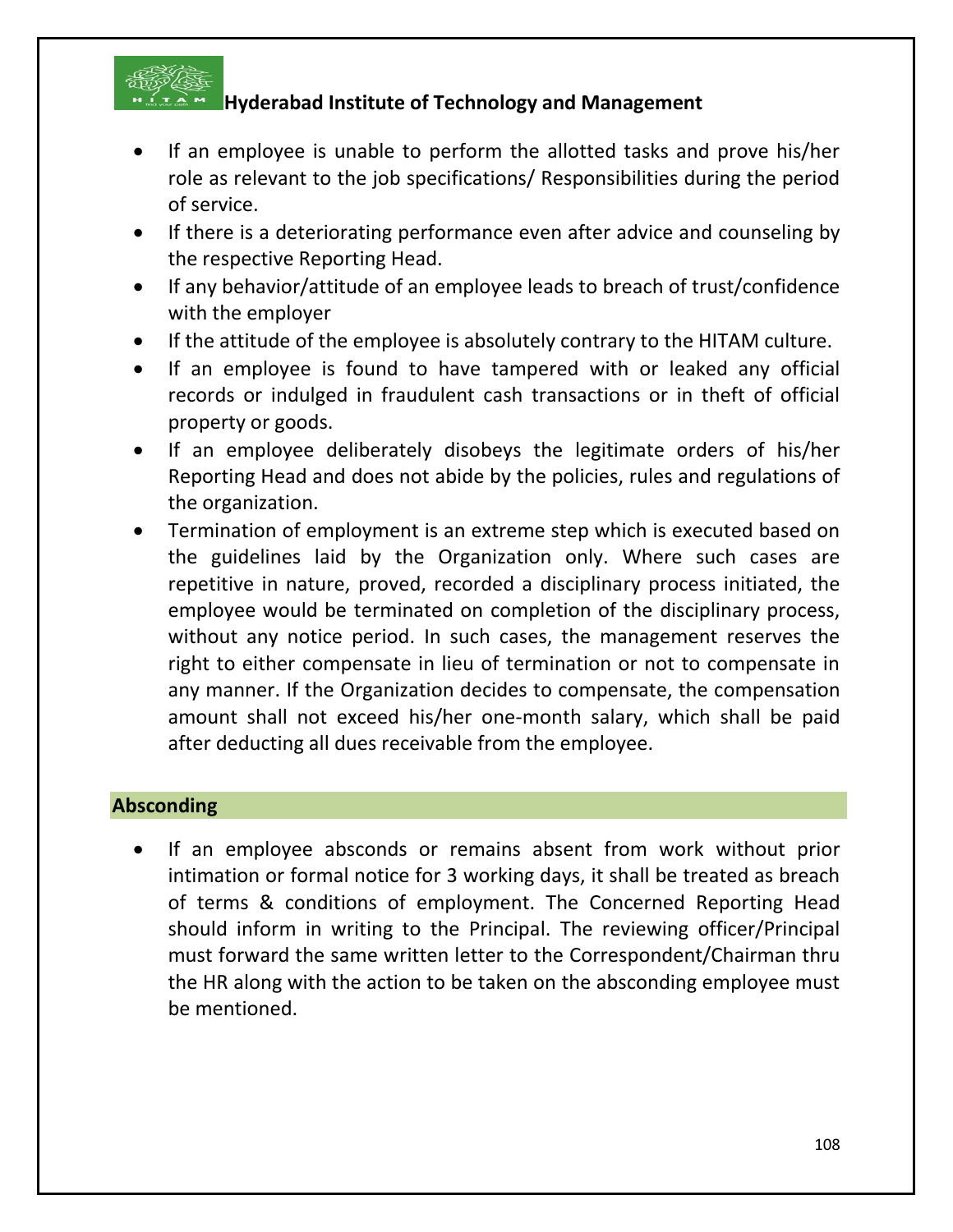

# **Hyderabad Institute of Technology and Management**

- HR & AO will contact the employee through telecom and send an email to find out the reason for absence, and, if required, depute a representative from the office to ascertain the facts.
- If employee is not traced or no response is received from his end within 5 working days, HR & AO shall issue a show cause notice for breach of contract and seek an explanation. The HR shall withhold the salary and any perks which the employee is eligible to, till receipt of the explanation.
- If the employee does not respond to the notice or does not report for work within 7 working days from the date he/she is served with the notice from HR & AO, his/her services will be terminated.
- If the employee does not respond to the notice, HR shall handover the case to the Legal Advisor in the presence of the Reporting Head. The Reporting Head, in coordination with the Accounts Dept., shall prepare an estimation of the loss suffered on account of the employee remaining absconding and intimate the same to the Legal Advisor. The dues, if any, of the employee shall also be calculated by Accounts Dept. and intimate to the HR & Admin Dept. and the Legal Advisor.
- If an employee is on service agreement with HITAM, then it will be handed over to the Legal Advisor for further action.

The compliance of the aforesaid rules is deemed to be mandatory and must be followed strictly by all the employees of HITAM. This aspect will be taken note of at the time of performance evaluation.

## **Final Settlement**

- The separating employee shall obtain necessary clearances, duly signed by the authorized signatory of the concerned Dept, and hand over the Nodues Form to HR & Admin Dept.
- Subject to obtaining the No-dues clearance from all related Departments, the Full and Final Settlement will be made at the time of disbursement of the next monthly salaries to employees.
- Reporting Head should check the following: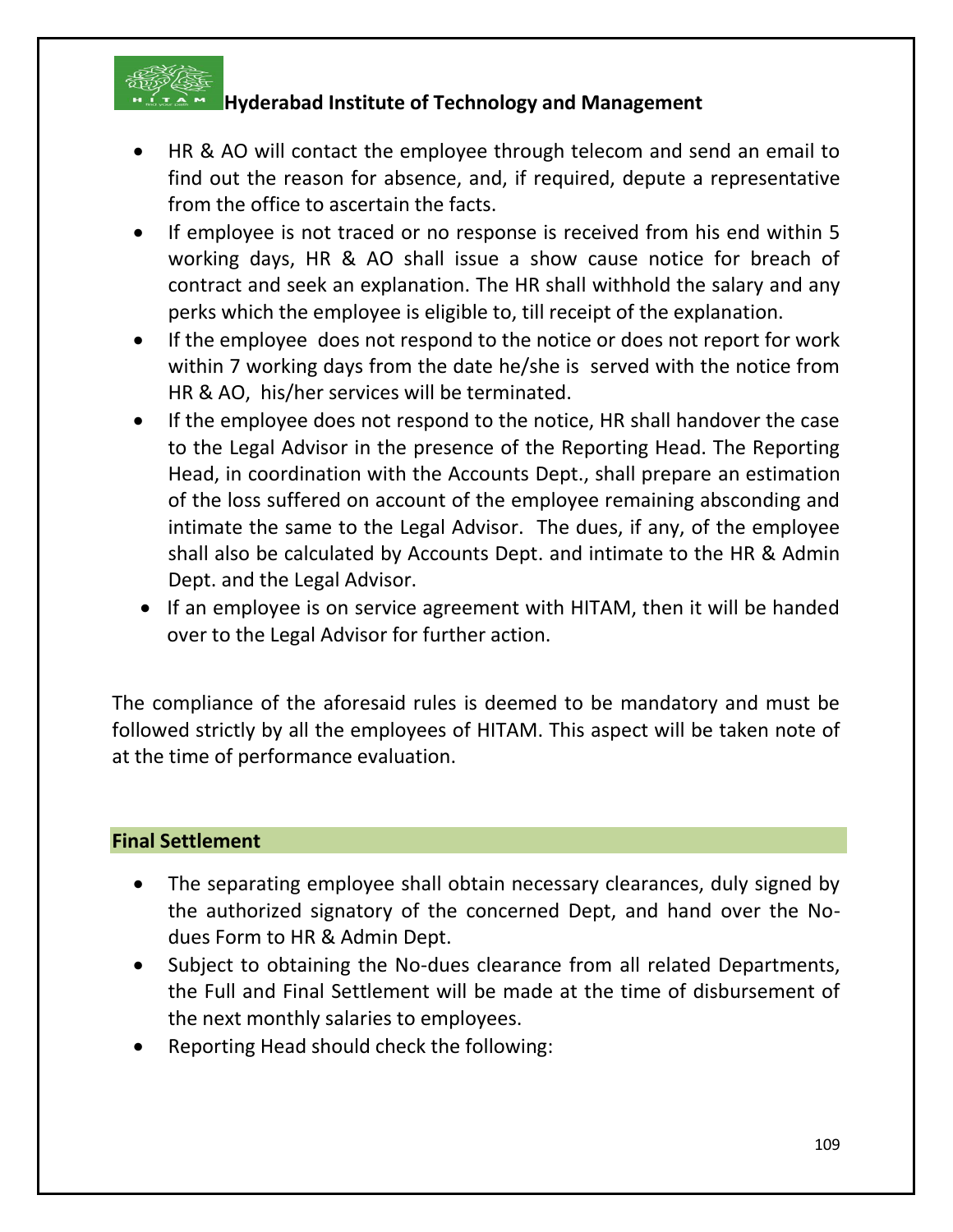

# **Hyderabad Institute of Technology and Management**

- $\checkmark$  Identify the location and content of all recorded/non-recorded material in employee's custody, regardless of media (paper, client's information, compact disks, bills, stock, samples, Organization assets etc.)
- $\checkmark$  Identify a person for reassigning the work.
- Identify the employee's personal papers and non-record copies for return/removal.
- Ensure that the employee's files residing on servers, hard drives, and in email systems are:
- $\checkmark$  Reviewed for record material.
- $\checkmark$  Reassigned to another employee,
- $\checkmark$  Records are not destroyed until retention requirements are satisfied.

### **Recovery towards Shortfall in the Notice Period**

- For effecting any recovery towards the shortfall in the notice period, the leave lying in credit and the salary payable for the days worked in the relevant month would be deducted from the due notice period and then proportionate recovery for the period of shortfall will be calculated, based on the employee's gross salary. For the purpose of calculation of rate per day, thirty days per month will be taken as standard.
- Commencement of Notice Period: The notice period will commence from the date of resignation, where it is officially tendered before 12 noon on a working day. Resignation tendered after 12 noon will be taken as tendered on the following working day for all accounting purposes.
- The employee will not be entitled for any leave during the notice period. Any absence during the period will be treated as leave on loss of pay.
- In the event of any dues from the employees, the Accounts department will recover the amount from the final settlement of pay and forward the details to HR for recording in the personal file.